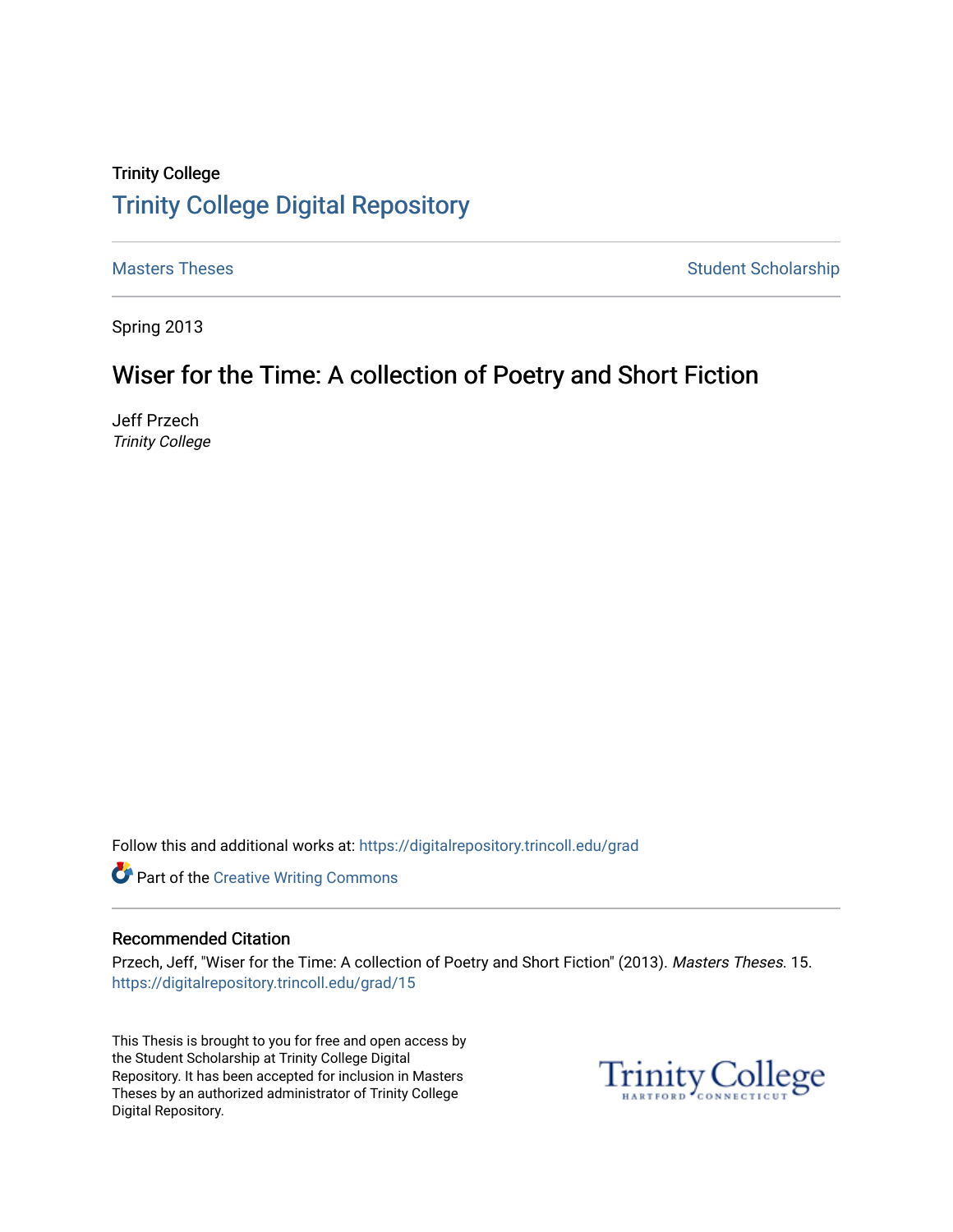#### **TRINITY COLLEGE Hartford, Connecticut**

**Creative Thesis Project**

**WISER FOR THE TIME: A Collection of Poetry and Short Fiction**

**Submitted By:**

**JEFF PRZECH Graduate Studies, 2013**

**In Partial Fulfillment of Requirement for the Degree of Master of Arts in English Writing, Rhetoric, and Media Arts Track**

**Spring Semester - April 15, 2013**

**Project Advisor: Prof. Robert Peltier**

**Reader: Prof. Irene Papoulis**

**Reader: Prof. Ciaran Berry**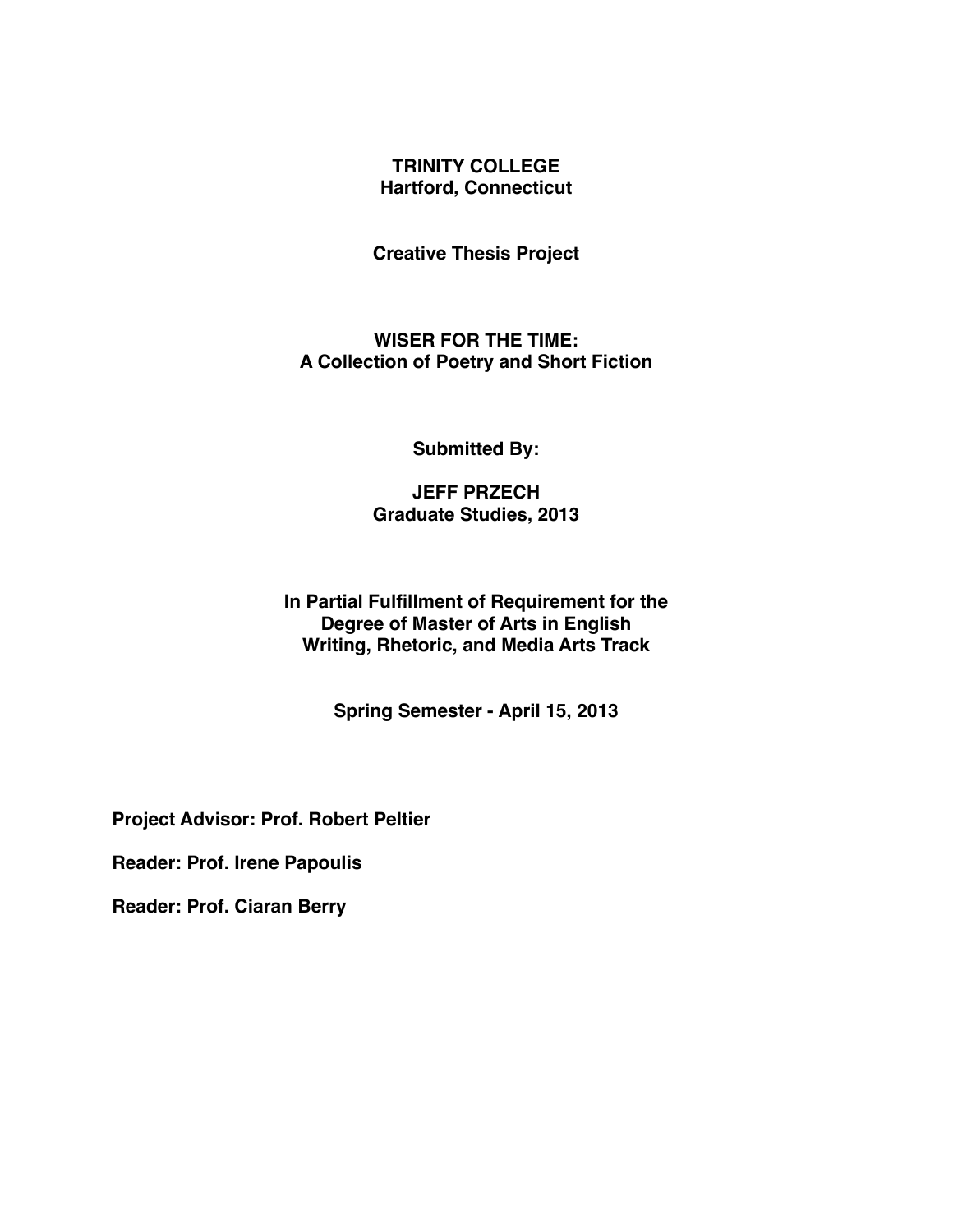### **TABLE OF CONTENTS**

| <b>Author's Note</b>                                     | 4  |
|----------------------------------------------------------|----|
| <b>Dedication</b>                                        | 5  |
| I. Exercises in Academia                                 |    |
| <b>Blank Canvas</b>                                      | 6  |
| Revelation                                               | 11 |
| <b>Escaping the Zeitgeist</b>                            | 13 |
| Finding a Way Out of the Flock                           | 15 |
| <b>II. Exercises in Place</b>                            |    |
| The Hartford Trilogy                                     |    |
| Pulse                                                    | 17 |
| Dutch Angle                                              | 19 |
| <b>Rising Star Blues</b>                                 | 21 |
| <b>Central Park</b>                                      | 24 |
| <b>Clinchfield Rail</b>                                  | 27 |
| <b>III. Exercises in Form</b>                            |    |
| Cupid & Psyche: The Opposing View                        | 30 |
| To The Critic                                            | 37 |
| Pastime of a Past Time                                   | 39 |
| For a Friend and Lover                                   | 41 |
| Sonnet 17                                                | 43 |
| The Front of the Line (The End of the Line)              | 45 |
| <b>Erectus Monotone</b>                                  | 47 |
| We Are Victims of Wasted Time                            | 50 |
| <b>Blue Eyed Soul</b>                                    | 52 |
| <b>IV. Exercises in Free Verse</b>                       |    |
| Temporary Nonfiction (A Monday Night in a Sandwich Shop) | 54 |
| Anonymity                                                | 58 |
| I Did It                                                 | 60 |
| Il Faut Aimer                                            | 62 |
| Julia Rose                                               | 65 |
| Sandy Hook                                               | 68 |
| V. Exercises in Short Fiction                            |    |
| <b>Ethos Muted</b>                                       | 71 |
| Northeast Kingdom                                        | 73 |
| Taking The Watch, Leaving The Chains                     | 75 |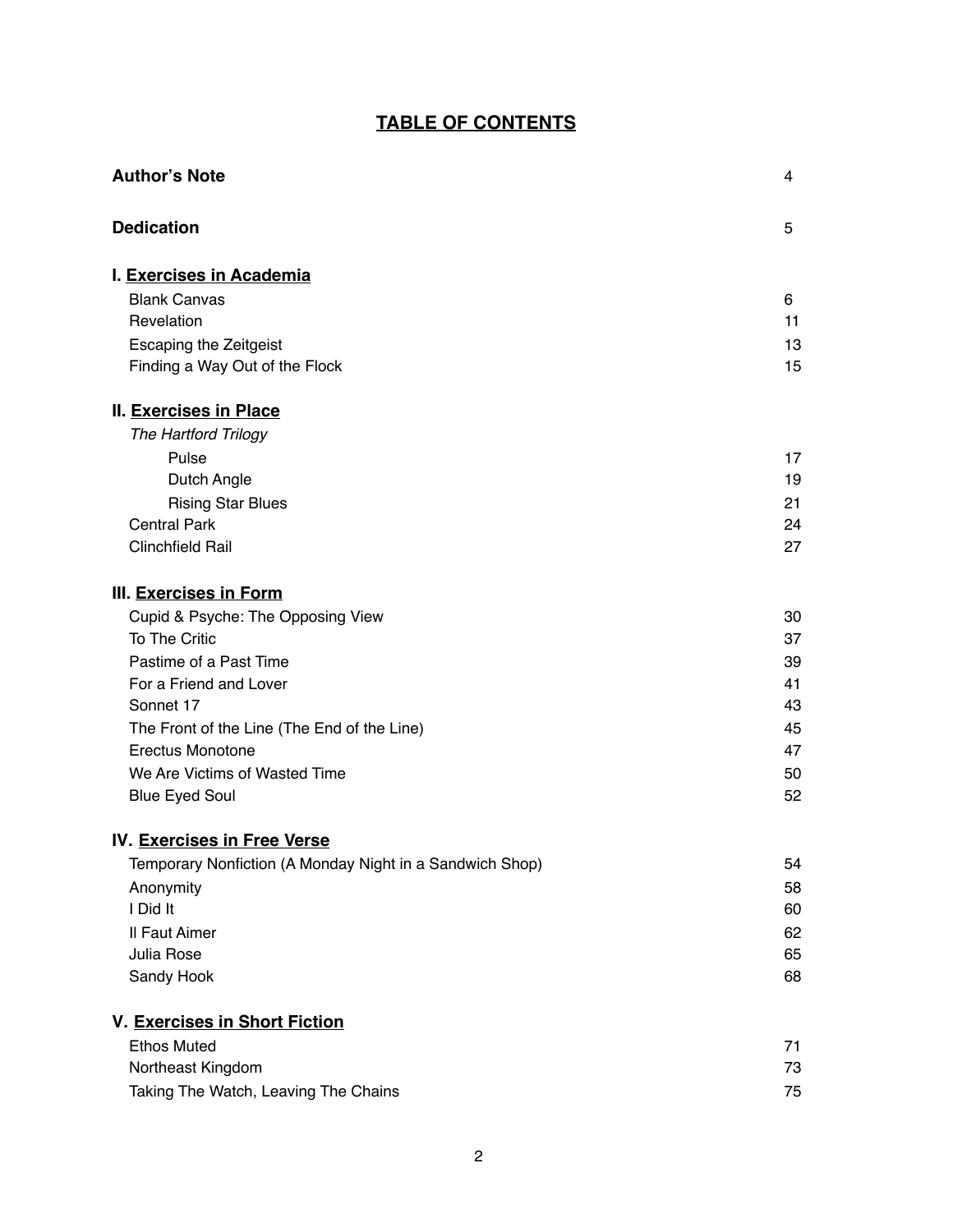| Don't Get Fooled Again                 | 81 |
|----------------------------------------|----|
| Leave A Light On                       | 87 |
| <b>VI. Conclusion</b>                  |    |
| <b>Filthy Animal</b>                   | 91 |
| Bibliography (list of works consulted) | 94 |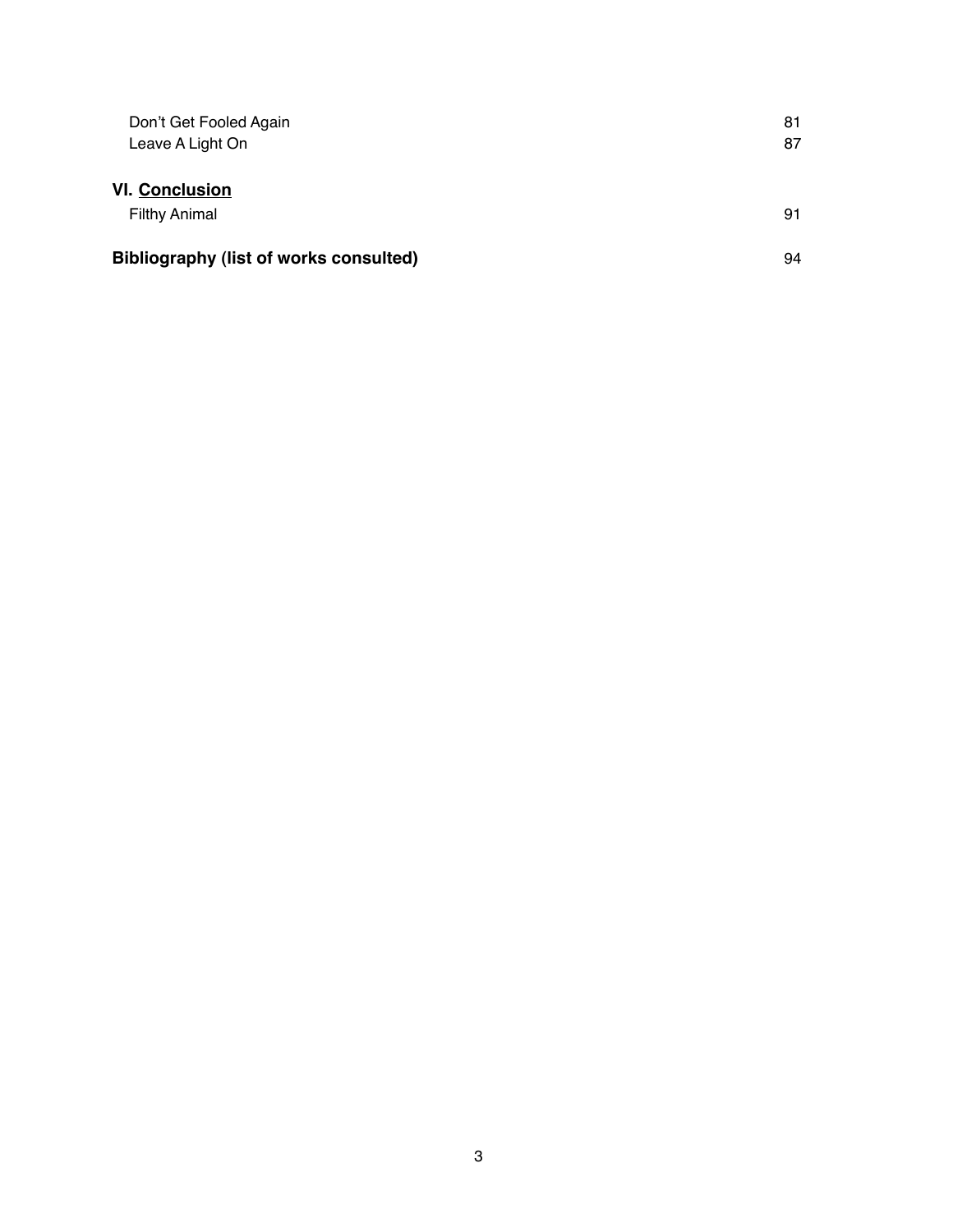#### **AUTHOR'S NOTE**

I chose to pursue my Masters degree at Trinity College largely because of the opportunity to undertake a project such as this one in lieu of the more traditional thesis paper. Creative writing has been a passion of mine for many years and the chance to utilize this passion in the culmination of my studies was one I could not forgo.

I have taken something invaluable from each of the courses I have taken during my time at Trinity College and I offer my sincere thanks to each of the professors I have had the pleasure of studying with along the way: Claire Rossini, Jennifer Steadman, Colin McEnroe, Milla Riggio, Beverly Wall, Irene Papoulis, Gail Woldu, and the late Anne Fitzgerald. I have learned so much from each of these fine instructors and the inspiration for many of the pieces in this collection is directly attributable to them and my coursework at Trinity College.

I would be remiss if I did not offer special thanks to Professor Robert Peltier who had the unenviable task of being my thesis advisor. It was a tumultuous journey for me and I am forever indebted to Professor Peltier for his incredible patience and guidance, as well as his wonderfully astute and helpful comments during the revision process. I must also offer thanks again to Professor Beverly Wall for her open door and support as academic adviser over the years.

> Jeff Przech April, 2013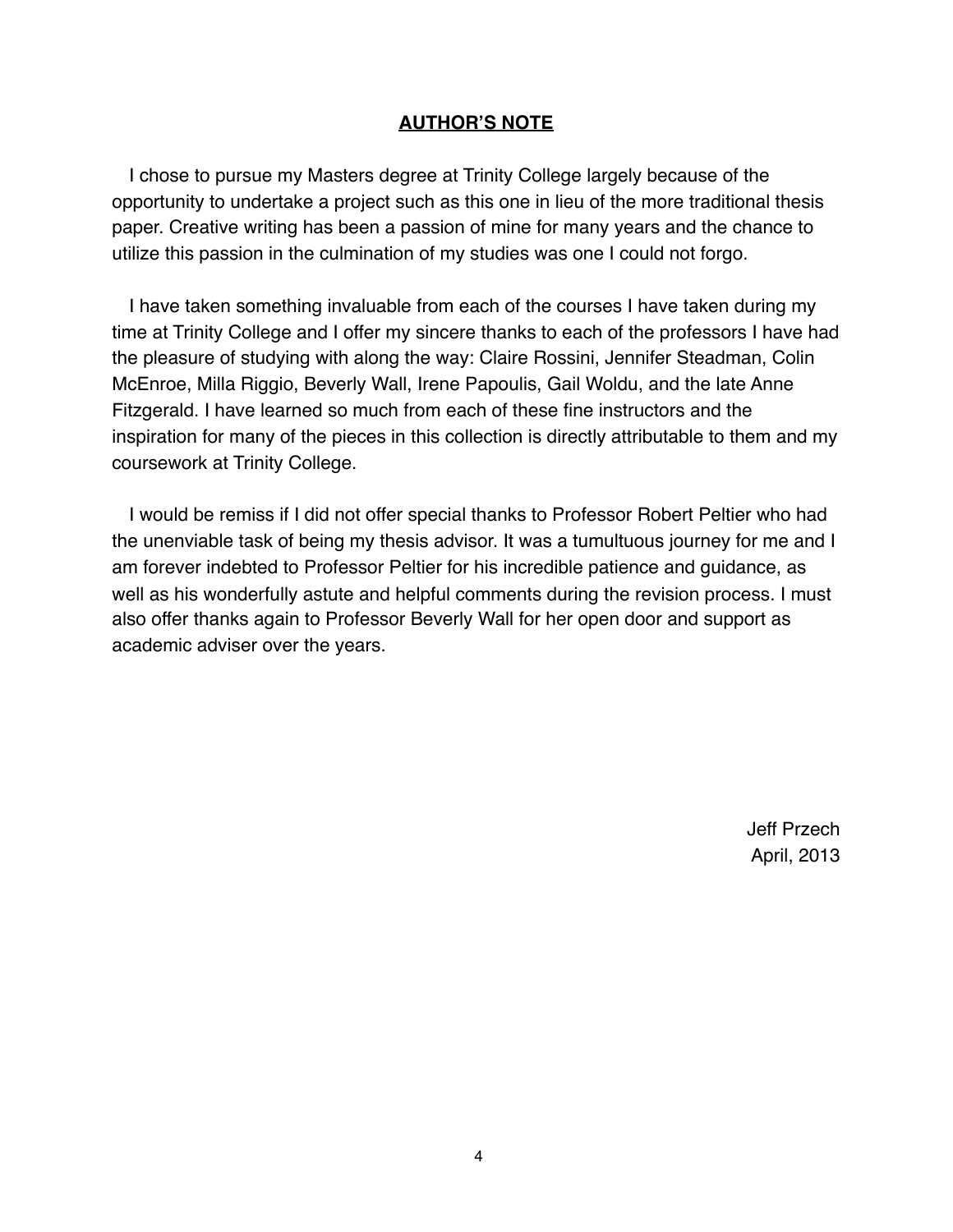*This collection is dedicated to the artists - the musicians, songwriters, poets, and authors - who have inspired me to write, not only in the present, but also in the past and in the future.* 

*This collection is also fondly dedicated to the two people who have changed my life and changed me in countless ways, my children, Julia and Cody Przech, in the hope that one day they will read this and be proud of their Daddy.*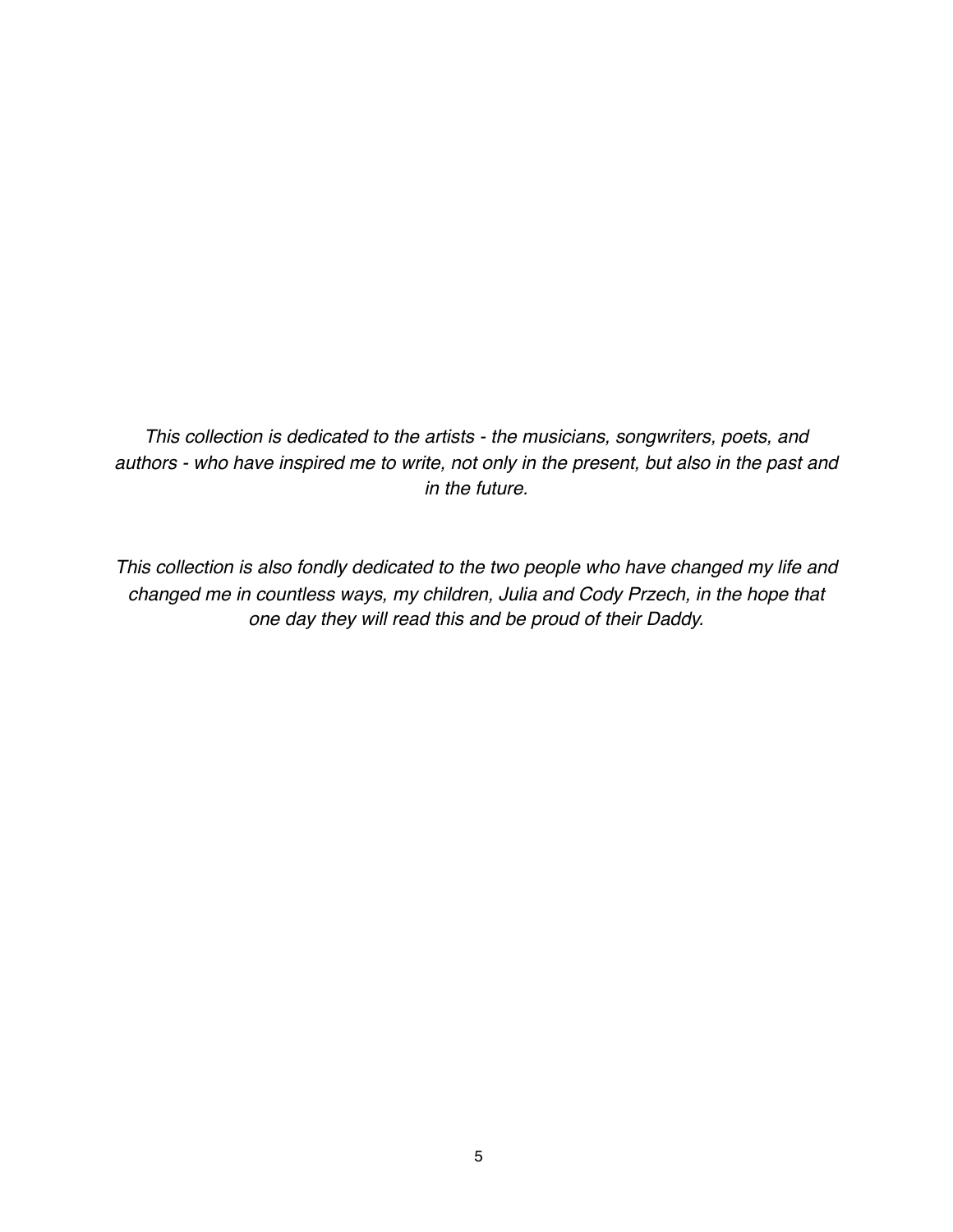### **BLANK CANVAS**

It started with an eagle An omnipresent symbol, innocuous Representing America and my chosen institution Of higher learning My initials beneath it, Representing... me, whatever that meant at the time And a Saturday morning drive from Boston to Hampton Beach In the summer of 1995, when I was twenty

The shop smelled like latex and Vasoline And it was exciting, vibrant Colors all over the walls All over the people I chose my eagle off the wall, the one that would Forever be a part of me I sat down in the chair, nervous excitement abounding The gentle whir of the motorized needle permeated my ears And penetrated my skin Casual inconsequential small talk with my artist A feeling of euphoria washed over me... Or was it nausea.... As the lights began to spin and fade I realized This was not normal Blood sugar low A quick trip across the street Thirty two ounces of Coca-Cola and Dairy Queen french fries Snapped me back to consciousness And the process continued, Until it was done, And I had a new addition, the first imprint On my previously blank canvas I now had the something the police refer to as an Identifying mark An eagle perched on my shoulder for eternity And it was mine...

I learned never to get tattooed on an empty stomach And that this would not be my last time How cool I was....

Another shop, several years later A birthday present to myself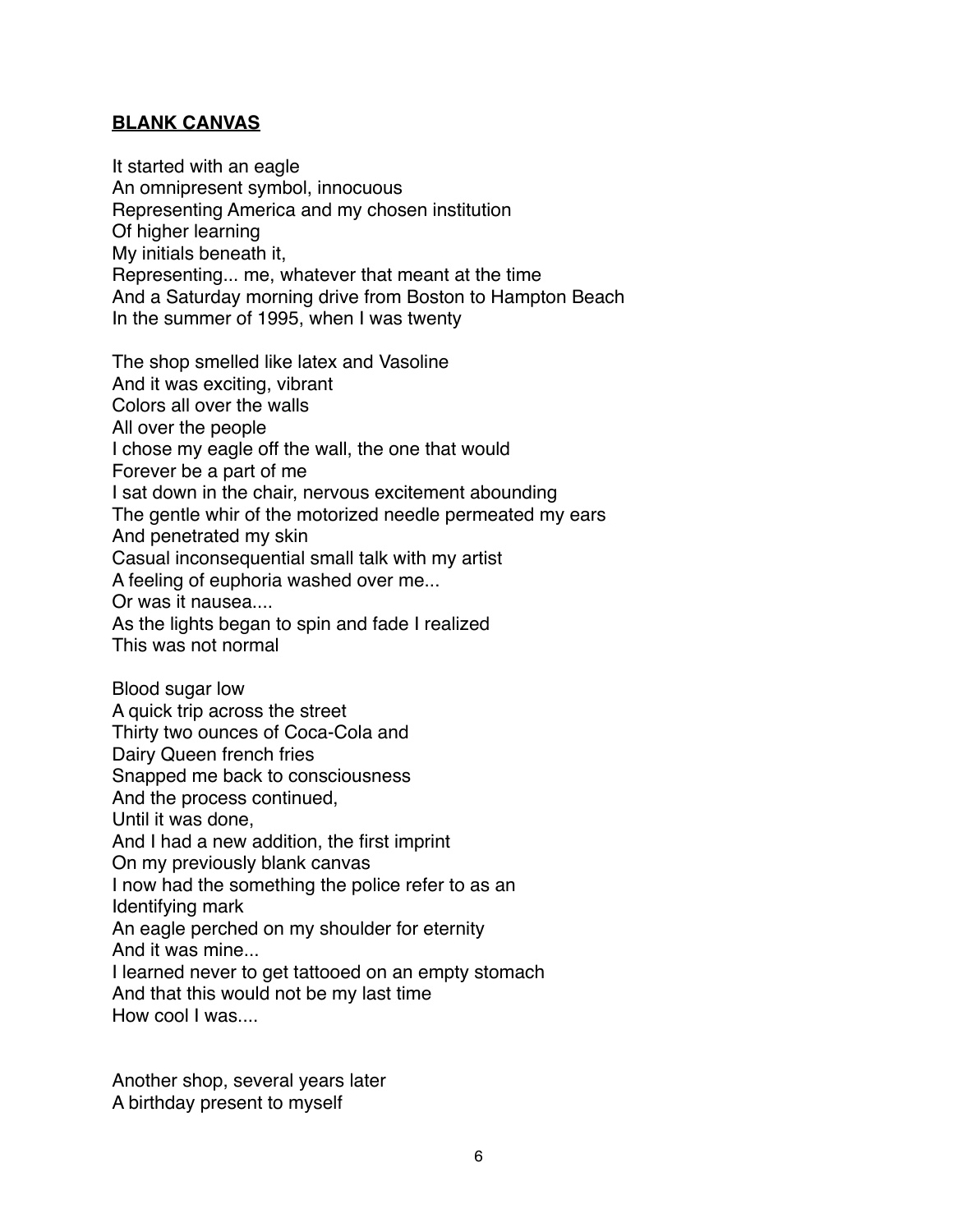My eagle was lonely The studio was dark, The canvas still mostly blank A vague idea, manifested in a design from a binder The familiar scent of latex and Vasoline Trying to fill a vacancy on my body My left arm In myself

Another nameless artist More hollow and trivial small talk The recalled hum of the needle Accompanied by.... Pain! The nausea had a different root this time An hour later a piece he seemed proud of But I was not Two tribal bands surrounding three Japanese Kanji (Later to be covered up, since I am neither tribal nor Japanese...) It was non-descript, tacky, Mediocre I learned never to pick a piece of permanence off of a wall

Back again, another studio, years later This time equipped with a concept that wasn't on any wall A shamrock, owing to my Irish heritage The number 13, my lucky number, in the middle A perfect dichotomy, two ubiquitous symbols Of good luck and bad Forever wedded on my right deltoid

The studio was unimpressive Thin decrepit walls, thrown together The customary latex and Vasoline Replaced with the odor of cigarettes and stale beer Proceed to the room in the back The artist ominous, unwelcoming, intimidating The obvious source of the cigarette smell Hopefully not the beer as well... A huge man with a questionable past No small talk to be had on this trip The customary hum of the needle Delivered no pain this time A gargantuan artist with a gentle hand Irony... And two hours later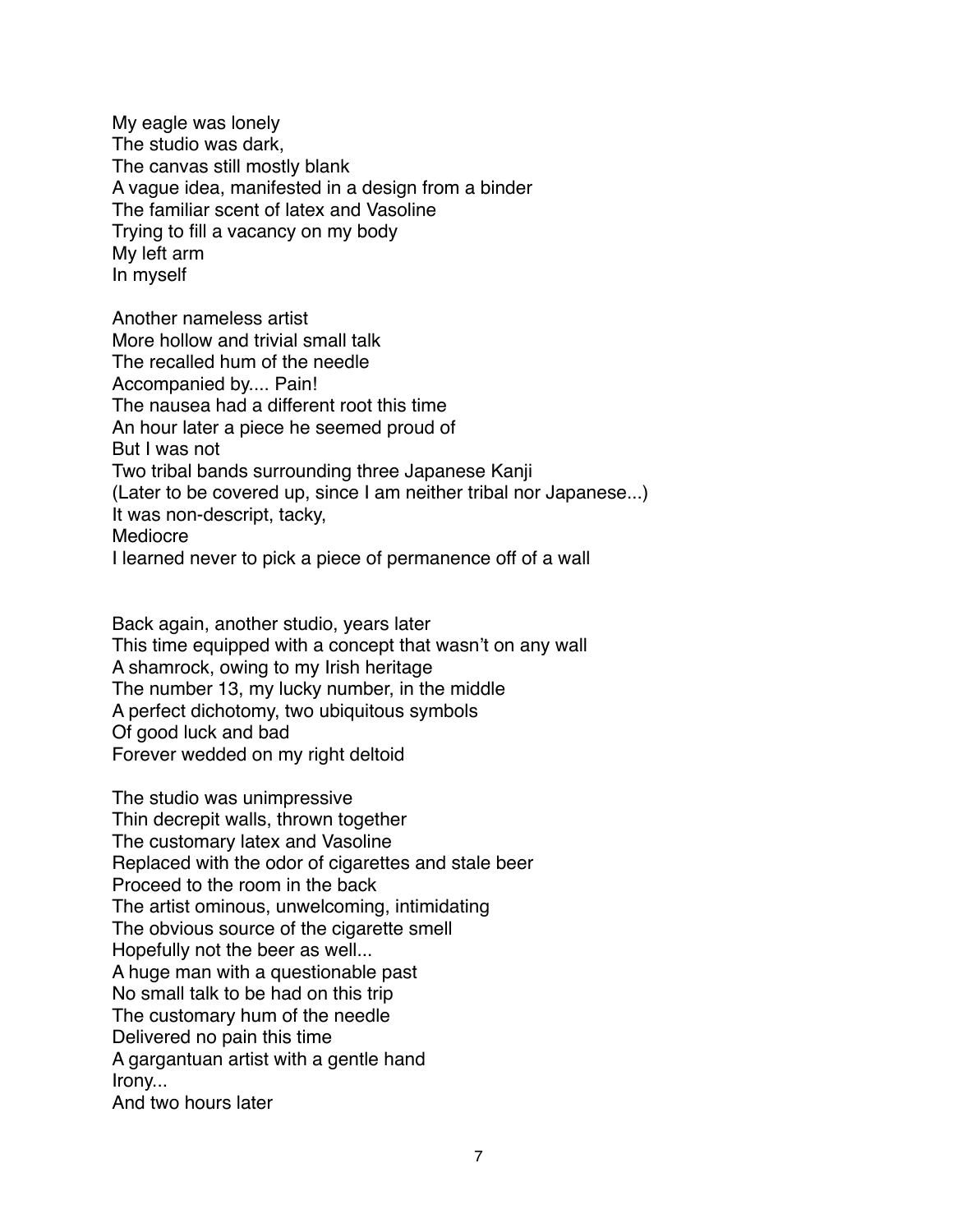A work of art, my brainchild, his creation Pride

Back again, 2005, ten years since my first excursion The addiction full bore, high gear Coursing through my veins Same shop as my last visit Walls more decrepit, more yellowed with age The air heavy with a lingering yet unidentifiable aura This piece my most meaningful yet, A celebration, a tribute To my newborn baby girl

Proceed to the back to once again meet... Wait... a face I don't recognize My trust is challenged, my instinct betrayed (My former epidermal artisan? "Disappeared.") Desire for the piece trumps common sense This new artist, Ray Ray by name, Tattooed from head to toe, Skull to lips to fingertips None more foreboding than the teardrops on his cheek Symbolizing a story I would hear in detail Over the next four hours

The mundane symphony of the needle Mingled with the sound of the artist's voice Laden with expletives and a faint Hispanic accent He is convivial, gregarious As he recounts the violent slaying of his stepfather He speaks of death As he immortalizes a birth, a life On my right arm Ironic, not lost on me Painless, as my last visit was Perhaps I was growing accustomed to this? Perhaps my body art was becoming routine? Looking down I saw my latest addition Even beneath the plastic wrap and ointment Elegant and beautiful Symbolizing something even more so Art in its truest and most honest form

Since then, multiple trips All delivering their own sense of satisfaction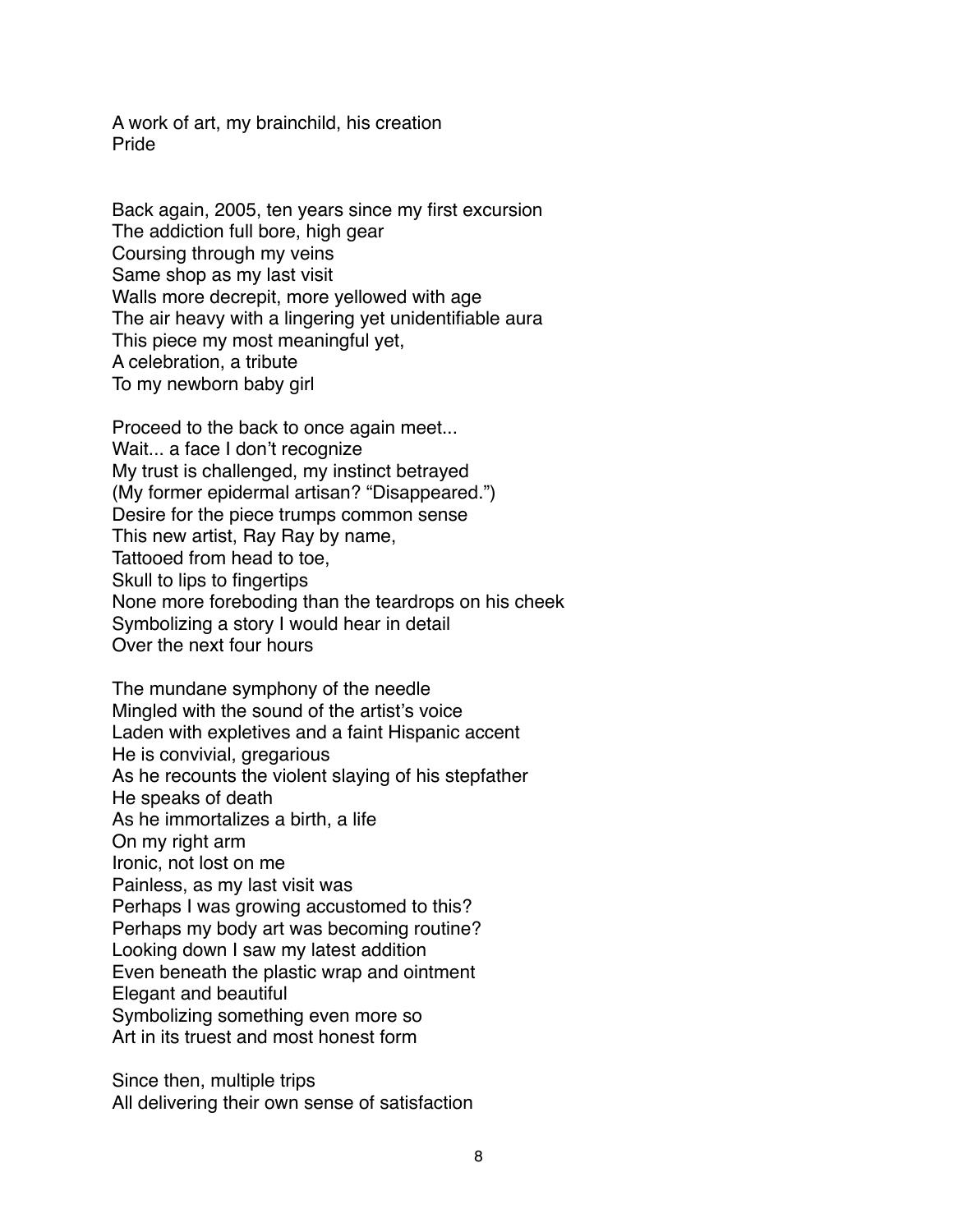A six hour cover up piece ("Go big or go home," my new master craftsman told me) An angel's wings, the face of a goddess Euterpe, Greek muse of lyric poetry Omnipresent, covering my upper left arm Almost in its entirety An ornate design intertwined with the pieces on my right arm The ultimate gesture of trust, Letting my artist create as he saw fit Inscribing the name and birthdate of my newborn son Etched upon my right forearm A tribute to him, as his sister has hers Followed by a bible verse on my left wrist Phillipians 3:13 "Forgetting what lies behind and Straining toward what lies ahead" Words to live by

I will never be Bradbury's Illustrated Man No circus aspirations here My works of art tell my story In black, white Red, green, and turquoise They are a chronicle of my life To this point On display in perpetuity I am the museum

Back again, at a time yet undetermined Blank spaces On the canvas In me Yet to be colored in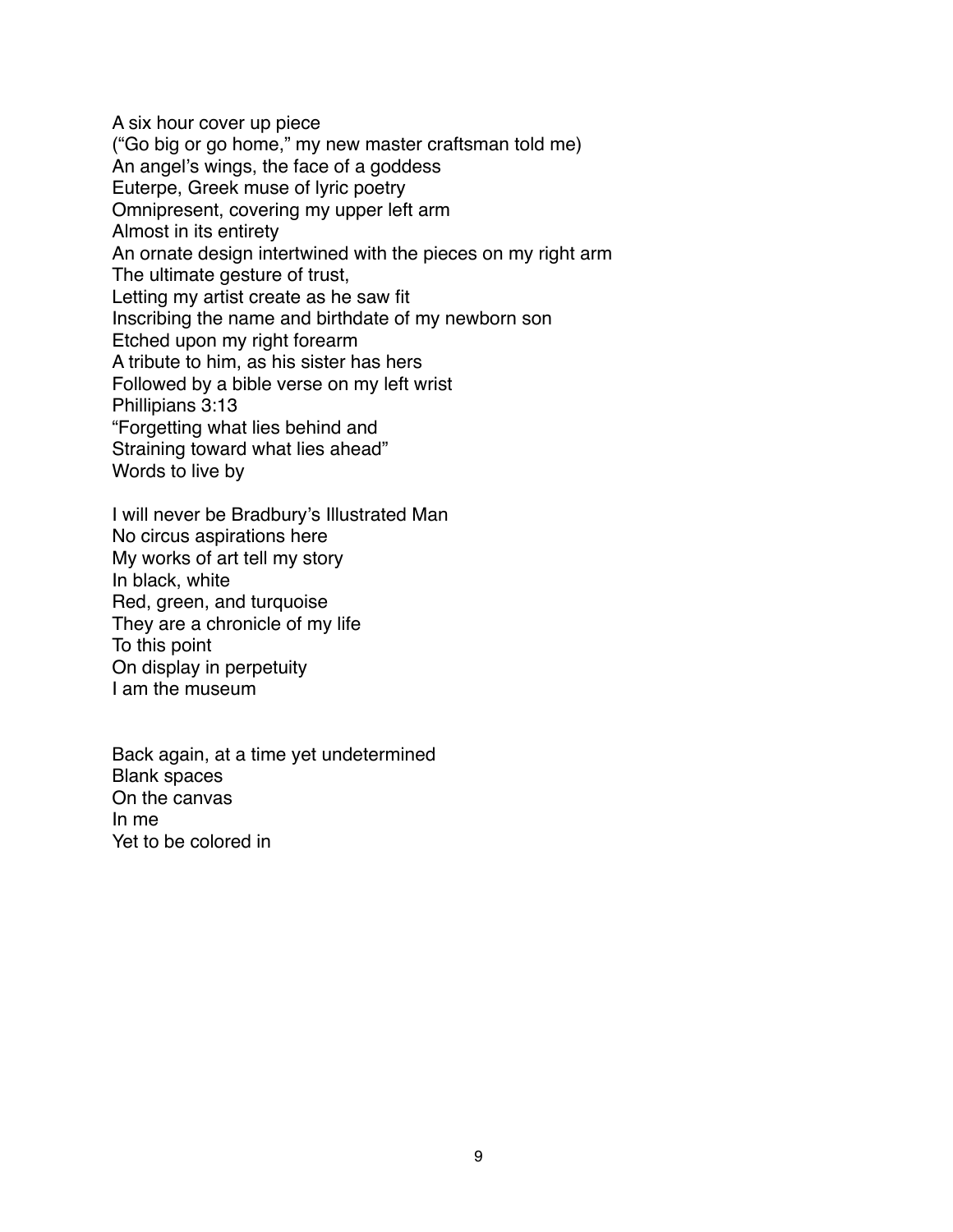This poem was directly influenced by the course I took with the late Anne Fitzgerald, "Body Art in Fiction and Film." I've long been an admirer of the art of tattooing and Anne's class, through the wealth of material we studied about the history and cultural significance of the art, inspired me to think more deeply about the relevance of tattooing, not only for me, but also for other cultures throughout history. It seems to me that tattoos have become somewhat of a cliche in today's society, but that has never been the case for me personally.

The poem is a chronicle of my personal tattooing history. It owes a bit of a debt to Mark Doty's "My Tattoo," but unlike Doty's poem, "Blank Canvas" is entirely nonfiction. The poem was originally written stream of consciousness with minor revisions made later. When I sat down to write it I had no intention of writing a four page poem, but that is how it wrote itself. It had to be this long because my affair with the art form has been a long one, almost twenty years. Omitting something would somehow prioritize some of my memories as more important or significant than the others and I would be remiss if I did so. All of the memories are true, as are the characters that reemerge in the poem.

The poem also explores the conflict between getting tattoos because they're cool, hip, or trendy and getting pieces that represent something much greater, as mine do. Each tattoo I have has deep personal meaning to me and each one was applied to my body after much thought. Prior to taking the aforementioned course, I was ignorant of tattooing and its significance to other cultures. As we learned more about these cultures, from the Polynesian to the Asian to the Hawaiian, I found myself identifying more and more with their ideologies, the symbolism and significance attributed to their tattoos, and developed an even greater pride for the art that adorns part of my own body. Professor Fitzgerald gave me a deeper appreciation for this and I am indebted to her for that. I offer this poem in her memory as both an expression of thanks and as my own tribute to her for expanding my horizons intellectually. I chose to begin this collection with this piece to further that tribute and also because prior to undertaking this project, the collection too was a blank canvas. Now, like me, it is no longer.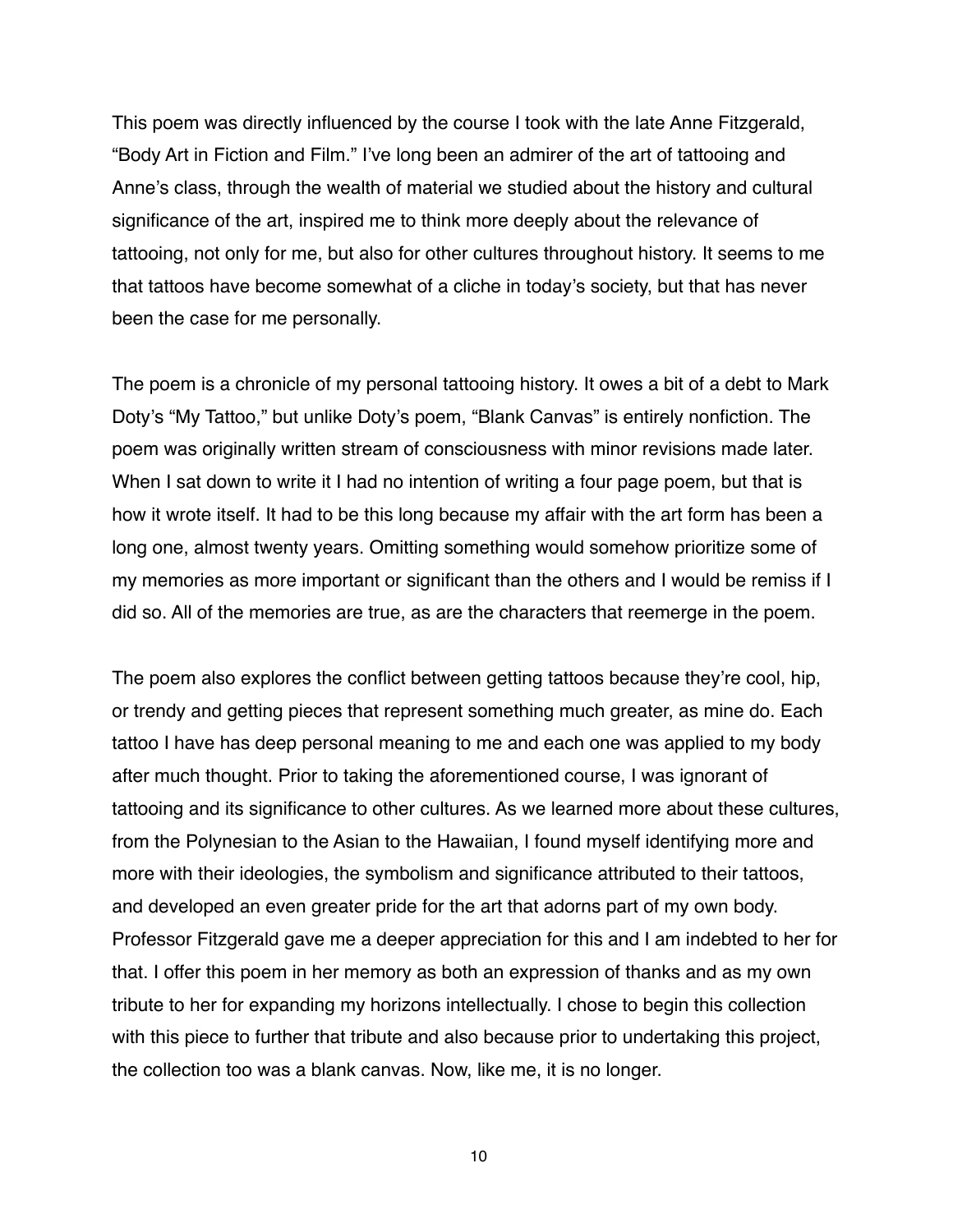#### **REVELATION**

You drape yourself in waves of lavender and lilac a hundred shades of violet Veiling yourself Hiding from my gaze I imagine your skin your scent Plumeria, or perhaps spring jasmine I imagine what lies beneath the waves, A body with the softness and warmth of the Caribbean sands, How it might feel to have your skin beneath my fingertips I experience your shape, your form I witness the look in your honey-brown eyes as you return my gaze Speak without speaking Allow ourselves to melt, become a single work of art, sharing one another's peace Content in our nakedness, Our unveiling If only for a moment.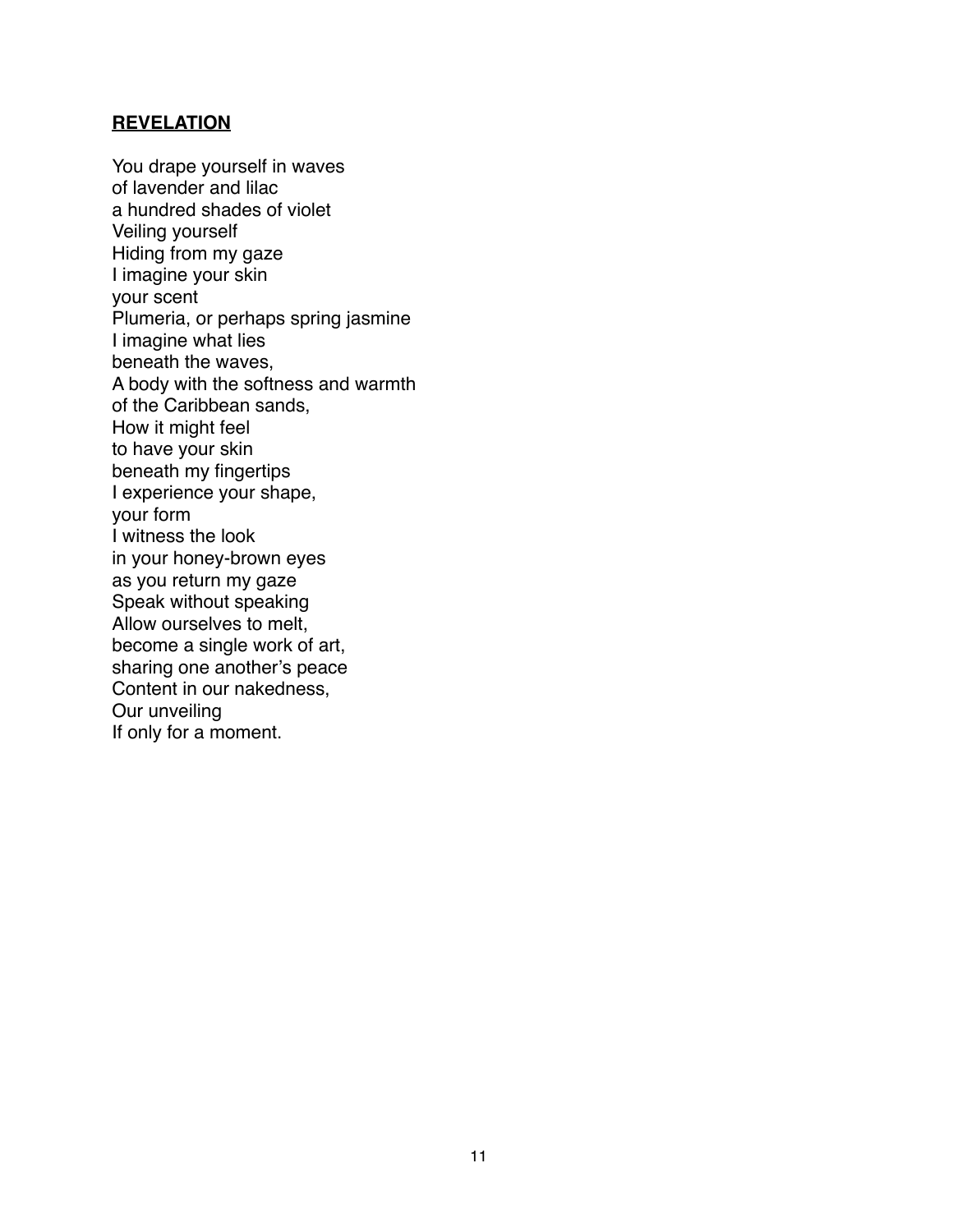In the spring of 2005, I took my first required course at Trinity, Methods and Theories of Literary Study. In that course, we read, studied and discussed the novel *Fantasia* by Assia Djebar. *Fantasia* deals with the oppression of Algerian women, as they are forced by custom to remain veiled, hiding themselves from society behind a thin sheet of cloth. One of the predominant themes of *Fantasia* is the power of the female gaze and how a simple veil cannot extinguish the power of that gaze - it transcends cultural and societal limitations.

This poem is a ghazal, a thousand year old poetic form that was designed to be a sort of poetic "flirting." The ghazal originated in the Persian culture and I thought a form originating from that part of the world was particularly appropriate for the subject matter of the piece. The fact that the ghazal is supposed to be somewhat like a piece of music, with each line adding a subtlety to the overall theme, made it attractive to me as well.

I wrote "Revelation" in free verse from the point of view of an Algerian man, one who does not approve of the cultural shackles placed on the women of his society. The speaker uses the power of imagination to both literally and figuratively see behind the veil of the unnamed female to whom the poem is addressed. He sees past the cloth, colored in beautiful shades, and looks into the woman herself. It is there that he is able to not only share the power of his gaze, but also to receive the power of hers, and use the two as a source of unity. Cultural ramifications dictate that the moment be fleeting, but pivotal nonetheless.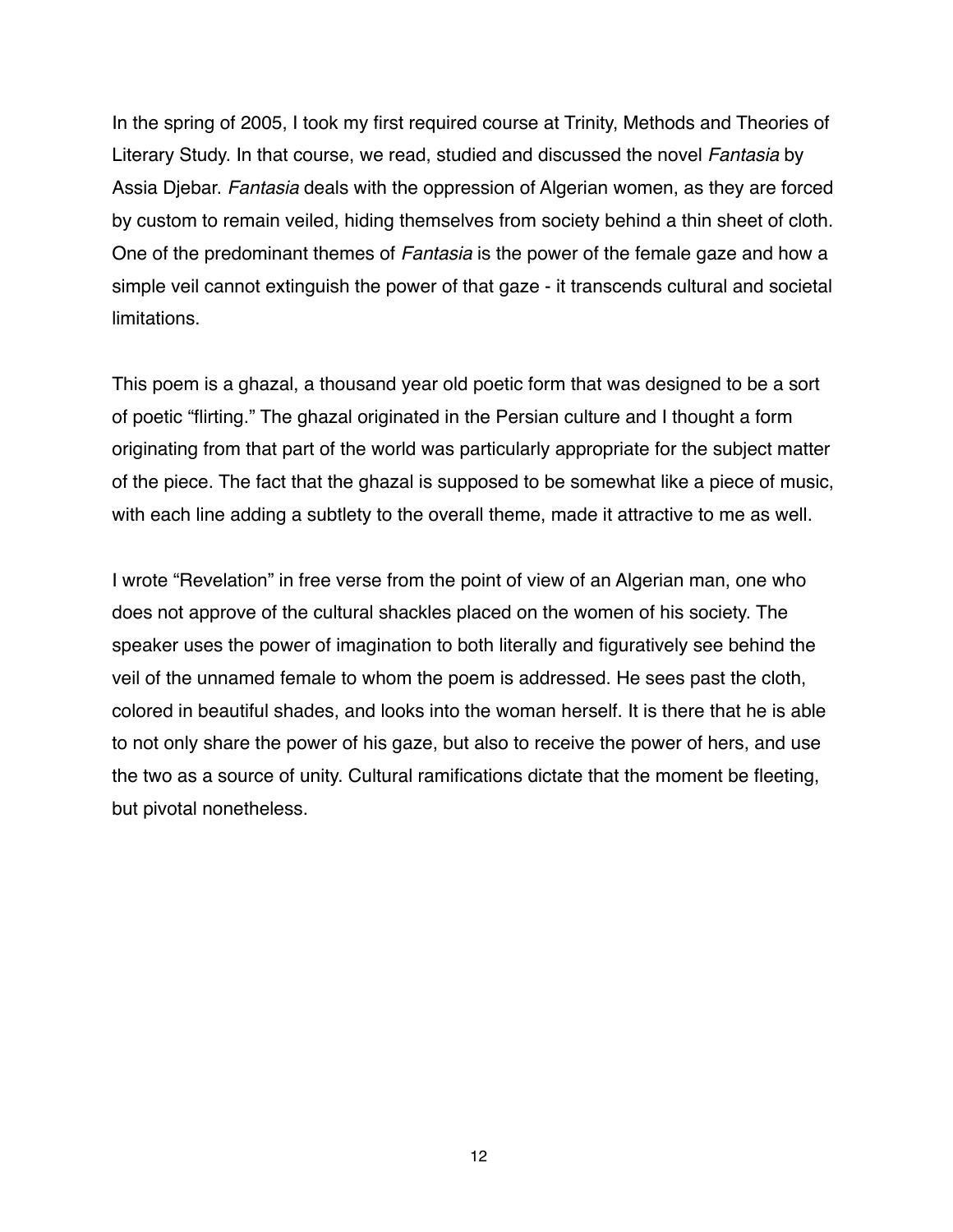#### **ESCAPING THE ZEITGEIST**

If I just keep still, maybe they won't notice If I blend in, maybe they can't see There's not much more I can do – I've tried disguises, I've changed my address All in vain.

Every day the pattern repeats itself It is Groundhog Day Analogous to trying to escape your own shadow And as the pale white fluorescent light shines down My silhouette is formed Though it bears little resemblance to me

Yet here we are again I won't look behind me, I can't I can feel the stare, the presence so tangible I am held captive in a supposedly safe haven I have no choice but to laugh at the irony

The question is obvious, "Why me?" I try to do the right thing Conduct myself with dignity and grace Even in the face of society's lack thereof But it doesn't seem to matter Not here.

There's no escape, doors slammed shut In the center of the room, I am cornered This must be my lot in life Or at least for this block of time A target tattooed on my back – literal or figurative

So I'll accept my fate – for now I will take the glares, absorb them into the back of my head I will be the patient trooper Biding my time, surviving the onslaught Waiting.

Inevitably the tables will turn And the hunted will become the hunter I will spring from hiding and attack And my stalker shall cower in front of me Revenge will be mine, the sweetest of nectars And I shall be free.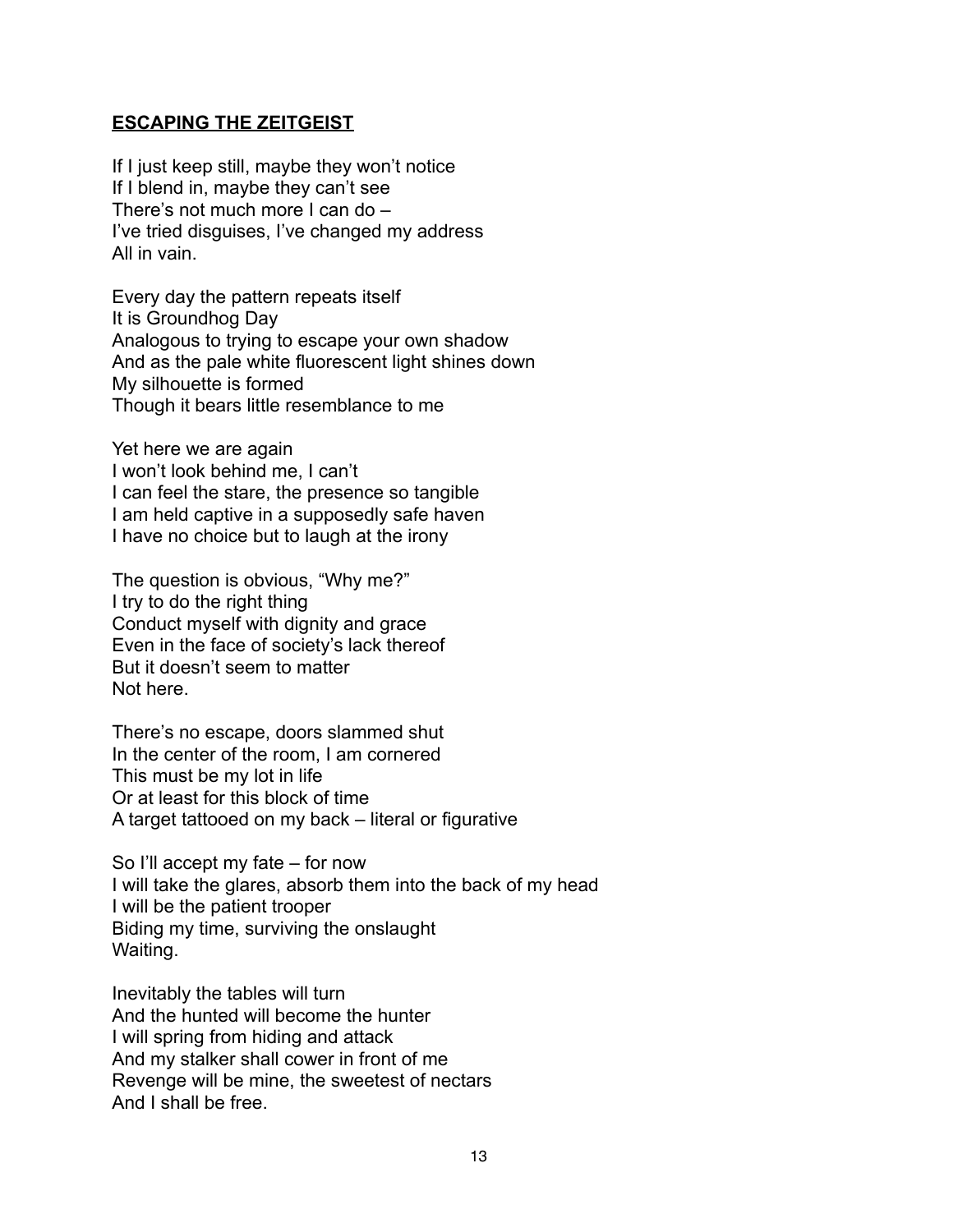"Escaping the Zeitgeist" is my personal version of social commentary. It is an allegory with an anonymous protagonist and modern society as the omnipresent antagonist. The term *zeitgeist* is roughly defined as the "spirit of the times," but in a more negative sense, it refers to an ideology that influences an entire culture for a period of time. The concept is a reflection of the content of a course I took with Colin McEnroe several years ago, *Blogging On.* In the course, we discussed how the internet and social media transformed the world and the way we accessed information. Mind you, this was in the days in which MySpace was in its heyday and Facebook was still a new idea. The notion that the world was accessible twenty four hours a day and indelibly influenced by the voice of whomever was 'reporting' the world's events was in its infancy. In the course we looked at multiple internet outlets and blogs and it was staggering at how the agenda of one could potentially influence the thoughts and ideals of millions.

This poem is a condemnation of the ideology of the early 21st century world that is dominated by social networking and smart phones, TMZ and Twitter. In many ways, there is no peace in our world today, there is no place to hide. It often seems as if someone is always watching, not in a "Big Brother" sense, but more in the sense that the entire world seems accessible at all times. There is no privacy, no sanctity. The protagonist in this poem believes that is not a positive characteristic of our society.

My initial idea for the poem was more satirical than cynical. However, as I wrote it, the tone changed drastically. The heroine (I imagine the speaker to be a female) is on a quest to find peace and solitude in a world and a society that is perpetually "on." The voice of the speaker turned from sarcastic to desperate as she moved among the herd in her daily life. She views herself as a light in the black, a pillar of 'grace' in the face of 'society's disgrace.' She looks for a place to be an individual against the conformity and conventions of the world around her. Despite the pessimism throughout the poem, there is tinge of optimism at the end. While the poem does not have a pleasant ending itself, the door is left open for the possibility of one for the poem's heroine, as she looks to escape until the zeitgeist evolves.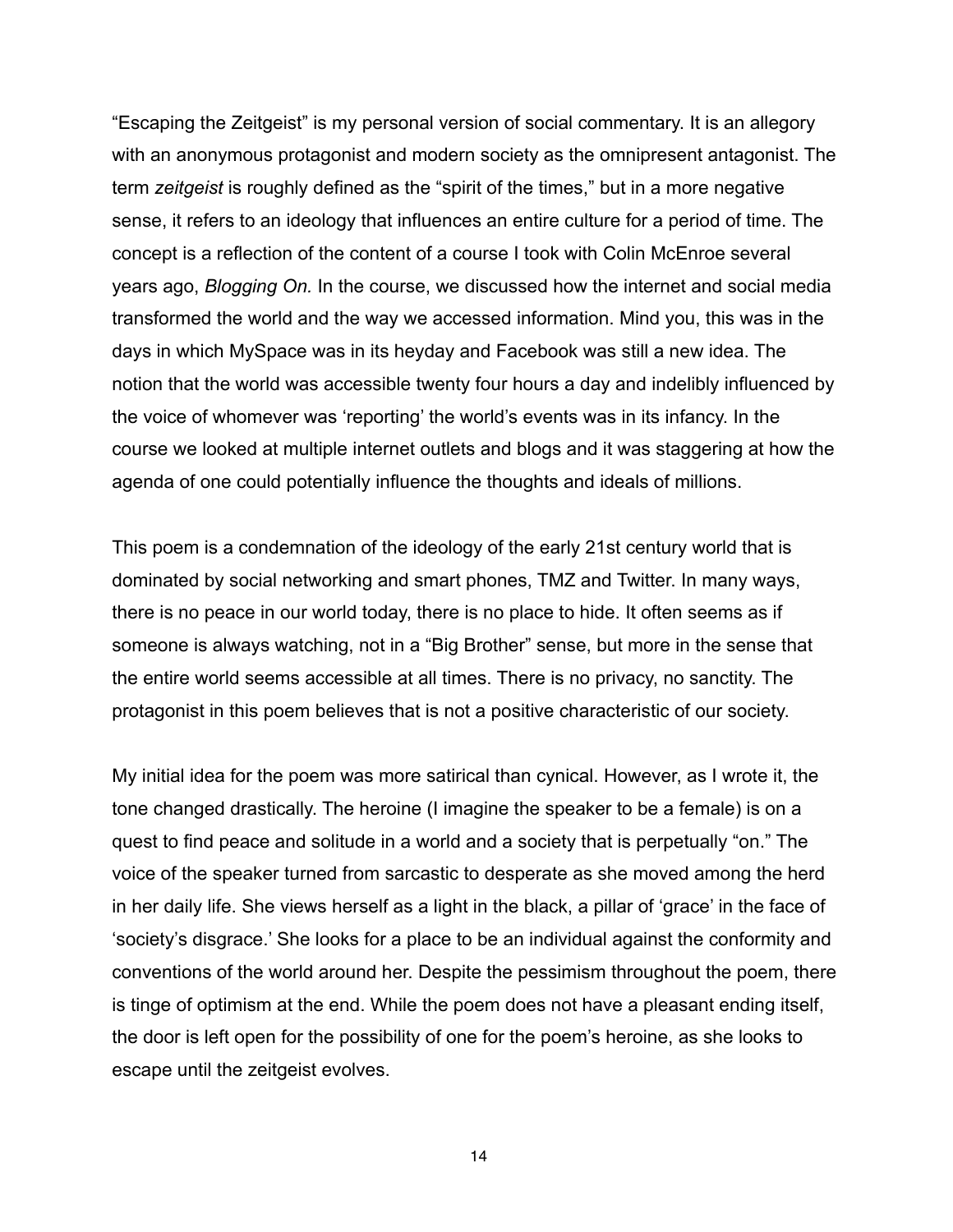### **FINDING A WAY OUT OF THE FLOCK**

Their young minds are empty Not because they are spent But because they have yet to be filled With the knowledge of who they truly are And will be Of what the world holds for them And their place in it They roam Through a familiar place made unfamiliar By a challenge I have given them To notice the neglected, see the unseen

I watch, I observe, I guide

They wander, seemingly aimless While I attempt to give them focus A destination I strive to force their eyelids apart Compel these pupils to use theirs Without doing so physically Provide them an impetus for ingenuity Nonconformity **Brilliance** 

Their vision, blinded by the October sun, Begins to clear They recognize things that have always been there But have, to this point, avoided their gaze And thought

It is autumn A time of transition Nature's swan song, its coda An encore before the lights go out And winter brings an end to the show There is a chill, a crispness to the air And as it cools their lungs The sun warms their bodies And illuminates where they will go Alone Brave enough to no longer be sheep But to be shepherds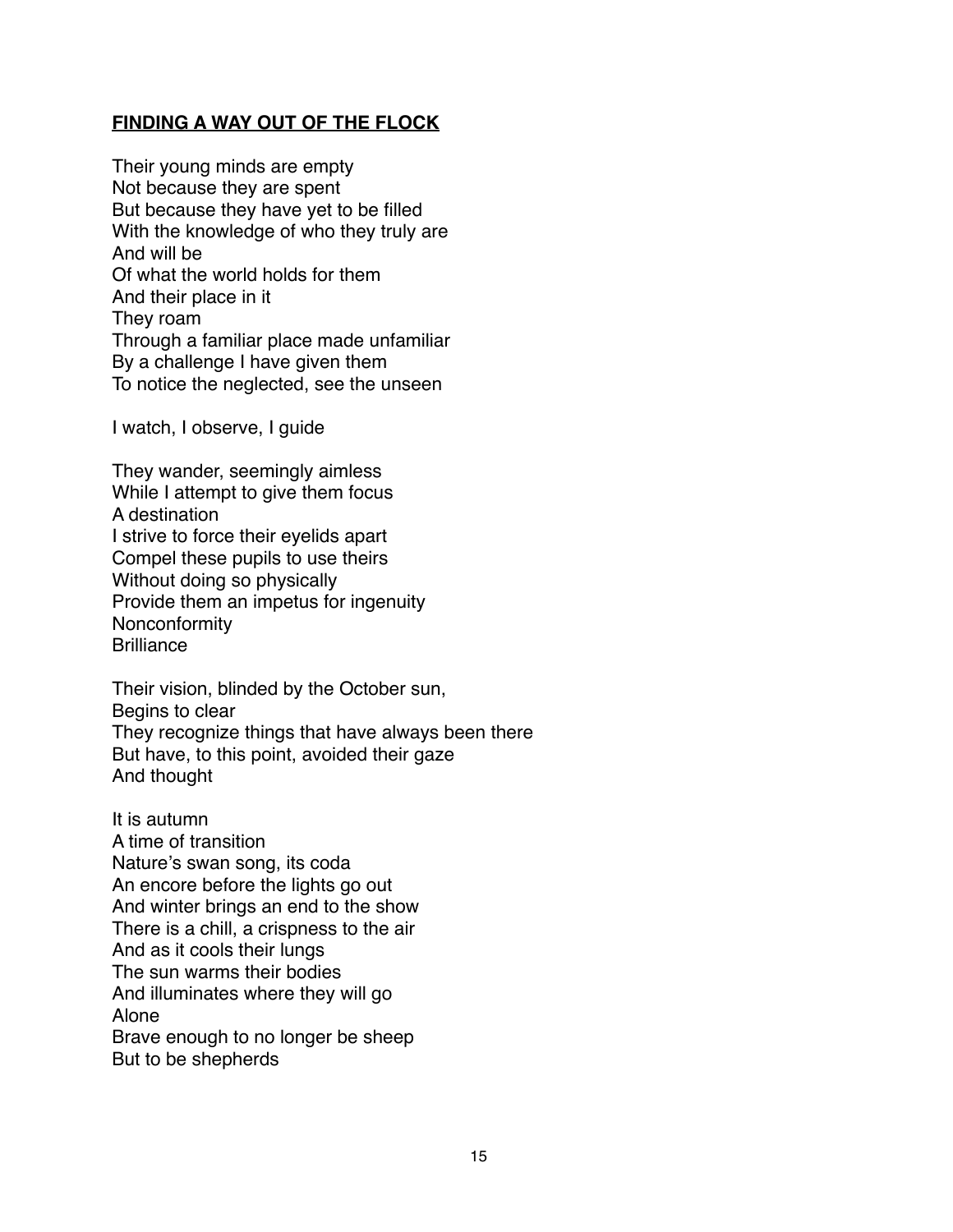"Finding a Way...." is a poem about being a teacher and the lessons we give to our students that don't reside in any textbook. Last fall I took my own Honors Poetry Writing class outside during class with the instruction to walk around our school's campus and write about what they saw. I hinted that if they truly embraced the assignment, they would notice things they never had before, even though they've spent the last four years there. Judging by the resulting pieces, they achieved this.

The speaker in the poem is yours truly. Watching them wander the grounds of our school, I thought about what their lives still have in store for all of them and how they have little to no idea about any of it. Being a teenager in today's society is a borderline impossible task and the need to conform is daunting. I can only hope I do my job well enough to get them to exit the boxes that exist in their minds and explore what lies inside all of them before they go off to college next year.

The poem itself was written stream of consciousness, with revisions done well after the fact. It is free verse, free form, as my thoughts were on that morning. The main idea is in the last two lines. As teachers we try to teach our students to be leaders and not followers, but I always prefer to phrase it as I did in this poem, to be shepherds instead of sheep, to not be content merely being a part of the flock.

A question occurred to me while composing this piece. I began to wonder if college professors experience these same feelings with their students, particularly the graduate students. It must be different teaching adults, some of whom might even be older than the professors themselves, but there must be a certain similarity, a certain likeness to both positions. We are guides, all trying to lead our students to the proverbial water and hoping what we've taught them will compel them to drink.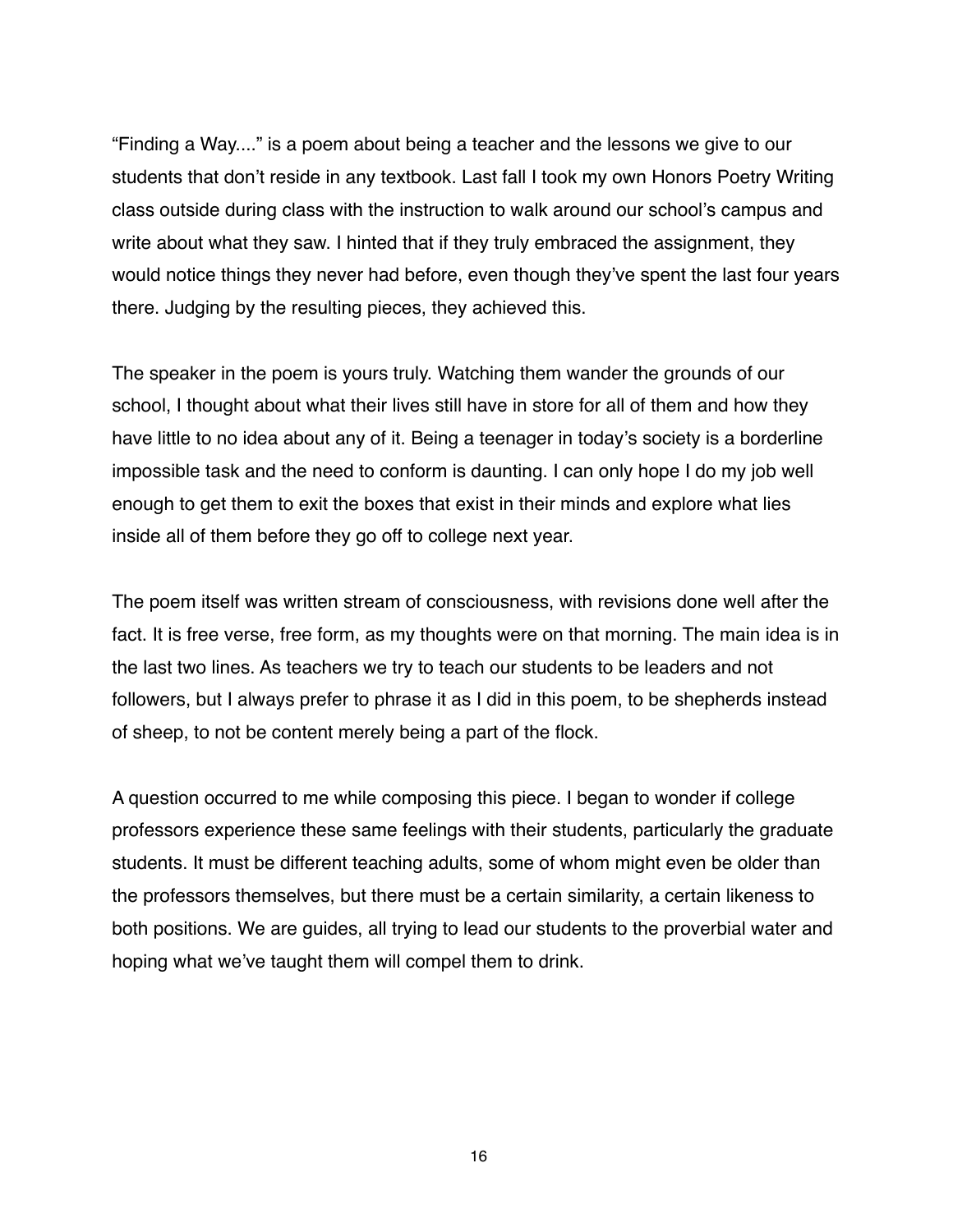#### **PULSE**

Beneath the burned out buildings Behind the spray paint tags Past the empty bottles of three dollar wine And the rain soaked porno mags Through the broken boarded windows Under the fading lights Around every corner with medicine men And ladies of the night

The pulse still beats but it's getting weak An aging dam that's sprung a leak The signs on the streets are still the same But little else still remains

Across the rusted railroad tracks Toward the muddy riverside Among the displaced vagabonds With no place left to hide Above the din of sirens Under the for sale signs Around the frames of yellow tape And fading chalk outlines

The pulse still beats but it's getting weak A washed up fighter past its peak The cracks in the sidewalk are still the same But little else remains

Within these city limits After the dawn of day Without the sounds of laughter When children used to play

The pulse still beats but it's fading fast How much longer can it last? The signs on the streets are still the same And the cracks in the sidewalk still remain But the present tense disguises the memory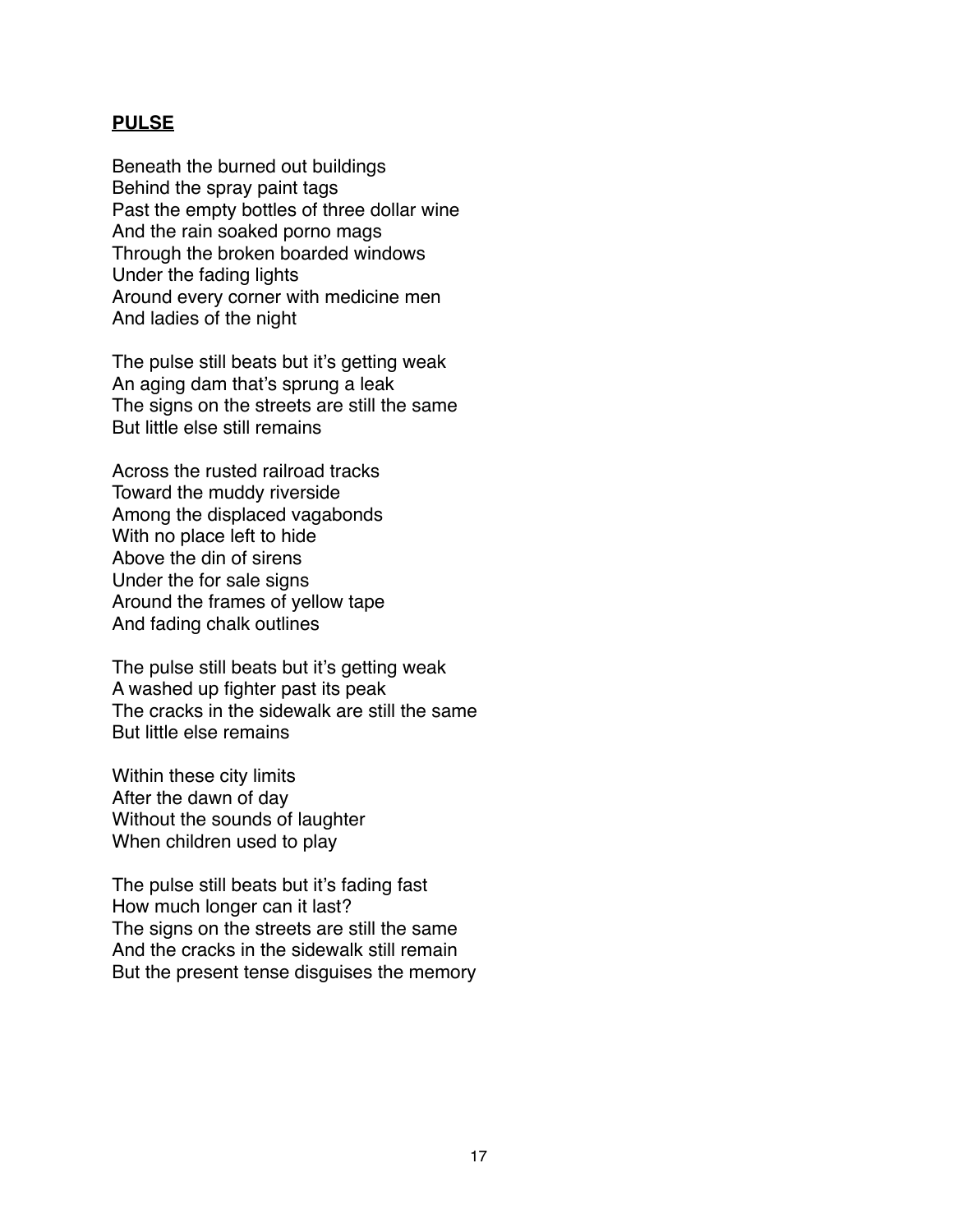"Pulse" is the first poem I wrote about my hometown of Hartford. It is an elegy for the Hartford I grew up in, which is long gone. I sought to provide vivid images for the reader and, while they are not all actually things I have seen (though some are), I believe that on any given day or night in Hartford any of these things can be real. I don't recall how I arrived at the idea of beginning most of the lines with prepositions, but I thought it was interesting and challenging and provided a good lead in to the refrain of the pulse. The prepositions give the feeling of ubiquity, constantly there, serving as the new "pulse" of the city. The title itself is a reference to Hartford's unofficial nickname as the "Heartbeat."

In Professor Milla Riggio's "City Scene" course, we discussed at length the way cities, particularly Hartford, were represented in literature and film. As a Hartford native, this was particularly fascinating to me since I felt I had inside information, so to speak, on the subject. The course dealt specifically with understanding the urban scene and how the city of Hartford was represented in literature and in film, including the 2002 film "Far From Heaven" and the memoir "Girls of a Tender Age" by Mary-Ann Tirone Smith, which actually took place in my best friend's old neighborhood. These two works painted vastly different portraits of Hartford and "Pulse" is my own addition to the Hartford tapestry. It is admittedly jaded in its tone, but the poem represents my personal understanding of Hartford, written from the perspective of someone who lived and grew up in the city and saw the city's descent first hand.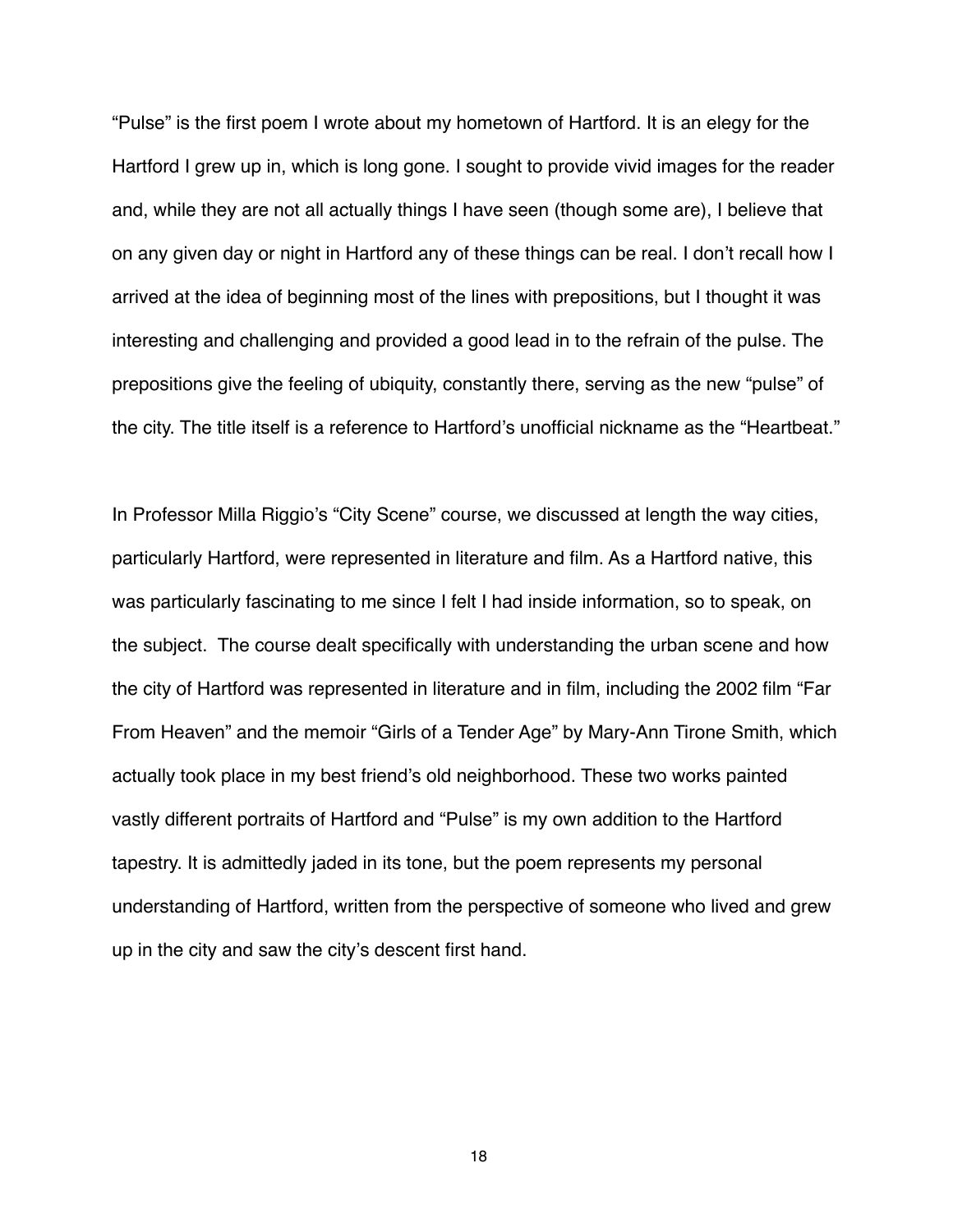#### **DUTCH ANGLE**

I remember living with the souls of a city long gone It's been fifteen years since I saw this place with innocent eyes I walk through barren streets that once echoed with laughter I know where I am, but something is unfamiliar about it all today

The signs on the streets are still the same The numbers on the houses haven't changed But somewhere along the way, my city moved away Memories disguised by the present tense

How easy life could be at fifteen....

It's been that many years now, vitality and dignity stripped away I walk with my head up and eyes wide for a better view I know where I am, but my perspective is distorted by what I see

The cracks in the sidewalk are still the same Time passes on and each one still in its place Somehow while I've been gone, the cracks have grown long Memories erased by the present tense

I still remember when love could come and find you by these fields But it's been fifteen years and nothing so beautiful can grow here I turn away listening for the laughter, but it's all quiet now I know where I am, but the grass won't grow and the fountain doesn't flow anymore

The signs on the streets are still the same The faces in my mind haven't changed But like the city, along the way, those faces faded away Memories expunged by the present tense

Faded green park benches, once alive with stories Now obscured with painted words we never knew then No how or why it had to change Tools of the trades are all that remain

The cracks on the sidewalk are still the same They don't lead to the places I know Their directions lie and try to hide Memories erased by the present tense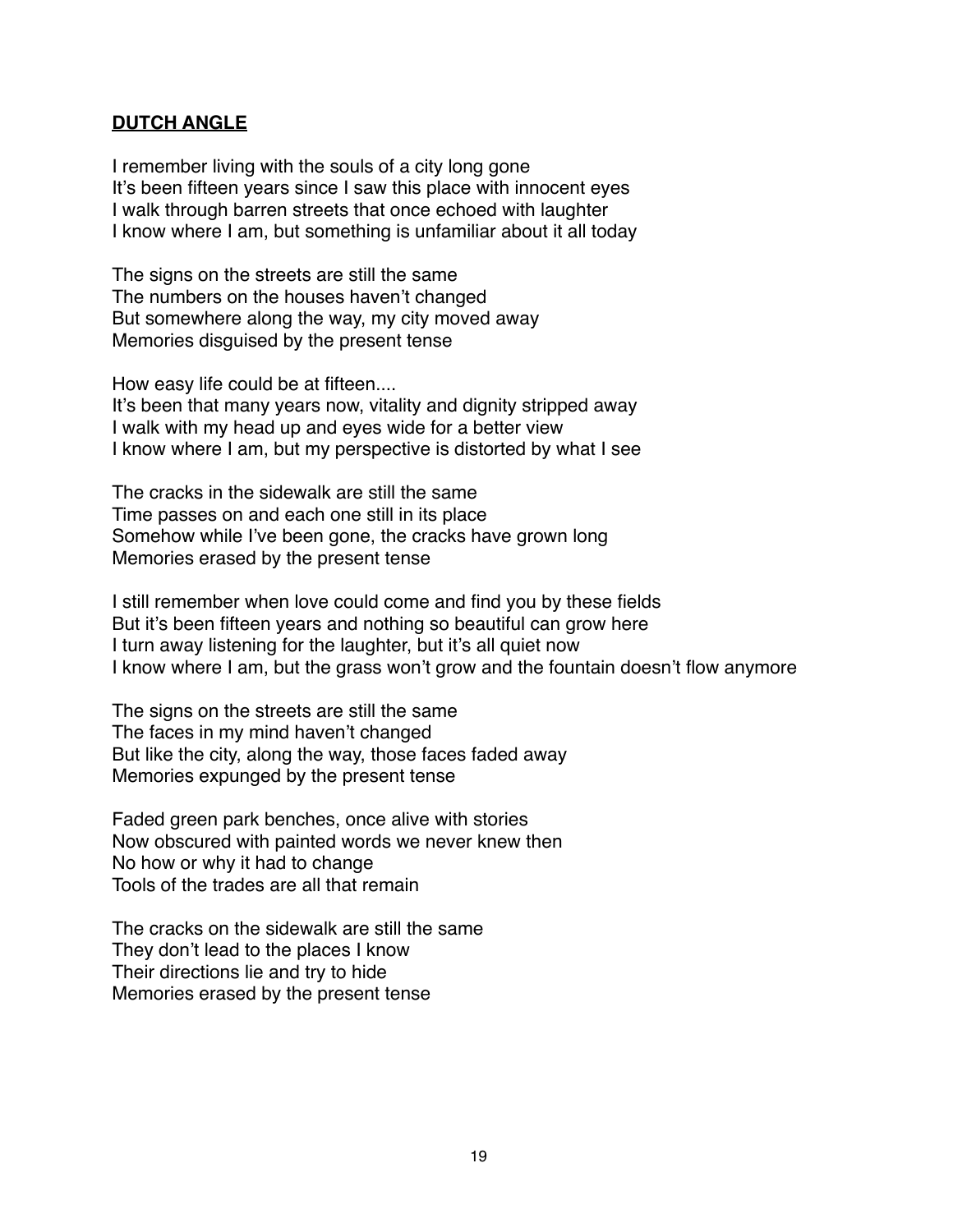In Professor Riggio's aforementioned course, "The City Scene," we learned about the term Dutch angle as it pertains to filmmaking. The technique involves tilting the camera in order to give the viewer a different perspective on what is seen. Use of the Dutch angle is supposed to encourage and enhance tension and stress. The technique can be seen to great effect in the film "Fear And Loathing in Las Vegas," among others.

In this poem, the Dutch angle is applied to the eyes and perspective of the observer, me, as I walked through my old neighborhood in Hartford. Truthfully, many of the lines in this poem came to me as I drove through my old neighborhood, not far from Trinity College, but the idea of the cracks in the sidewalk lent itself to a walk more than a drive. I thought to myself while driving that the signs on the streets were still the same, but not much else was as I remembered it from when I was a boy. The poem grew from there, lamenting what used to be and how it is now, in the "present tense." The poem generally refers to how, as Robert Frost said, "Nothing gold can stay." The neighborhood in which I grew up was never gold, but it held a lot of memories, including the fountain and the park benches at Hyland Park, where I played little league baseball. The words that now cover those benches shall not be repeated here.

The poem has elements of an elegy and of a ballad. There is no refrain, as a ballad would have, but there is a recurring theme in the even numbered stanzas that is ʻballadesque.' The poem definitely has an elegiac tone to it, which is what I was going for most. There is a sense of loss, not only of youth, but also of innocence when the Dutch angle of adult experience and perspective is applied to the memories of childhood.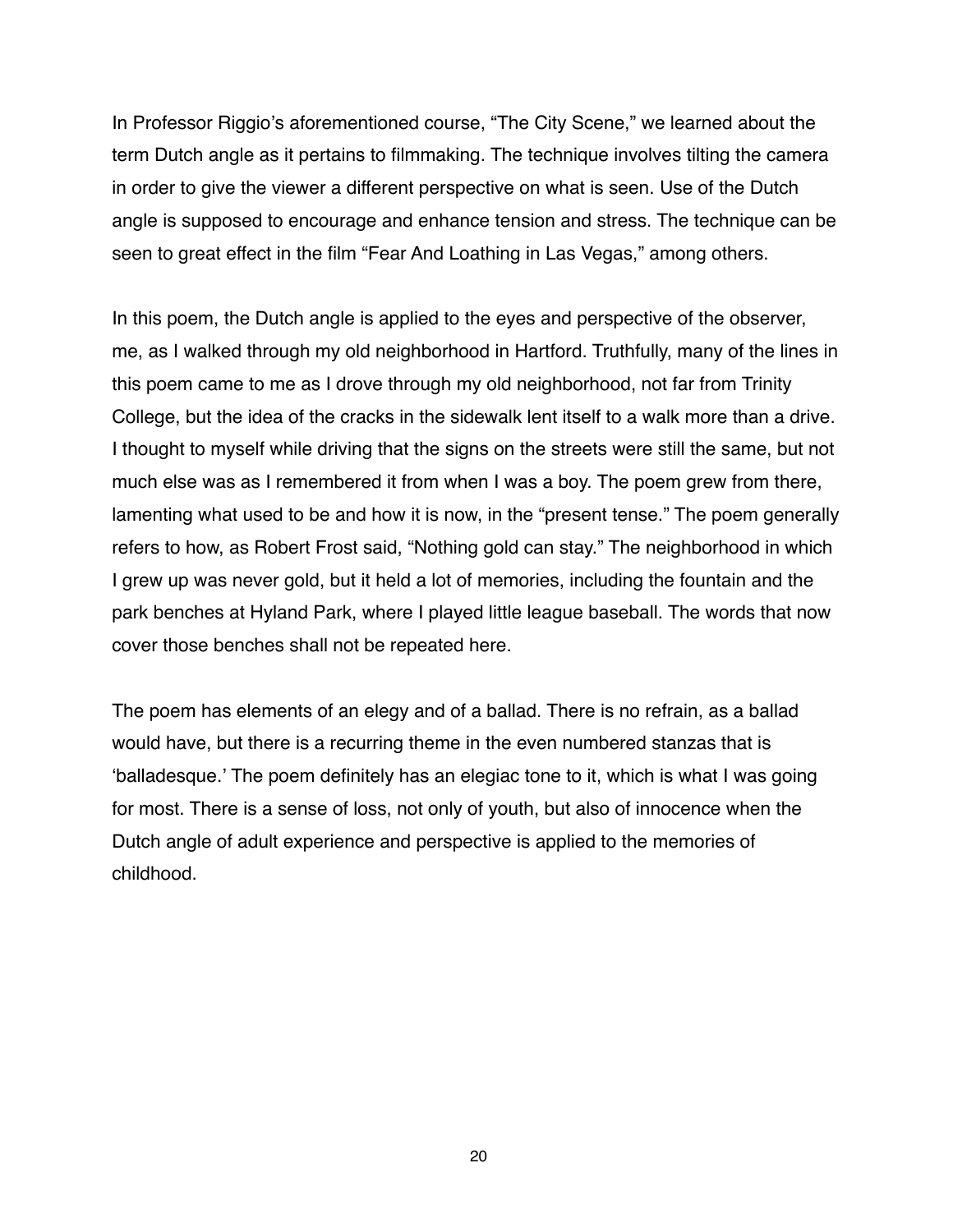#### **RISING STAR BLUES**

What happened to the working class heroes? Said what happened to the working class heroes? Who built this city out of blood, sweat and pride

They're looking back now remembering a better time Yes, they're looking back now remembering a better time When the city that they love was known for more than its crime

The papers say this city's a living hell The newspapers say this city's a living hell There's something that they're missing, I know it well

They said there'd be some changes, but they lied Yes, they said there'd be some changes, but they lied Things are no different here, far as I can tell

This used to be a place to raise a family And the kids could play outside all day and night Now the kids, they play with guns, no concern for what they've done Something ʻbout this picture just ain't right

I see my city at night on the evening news I watch my city every night on the evening news There'll be film at eleven, see what someone else had to lose

A good man died today at a local bar Another good man was killed today at a local bar Another light shot out in the rising star

An old man told me it wasn't always this way Yes, he told me that life here wasn't always this way Said, "Son, I know you know it's true what I say"

Well they said it's getting better here, but they lied Yes, they said it's getting better here, I think they lied Hoping we'd look the other way and let it slide

This used to be a place to raise a family And the kids could play outside all day and night Now the kids, they play with guns, no concern for what they've done Something ʻbout this picture just ain't right

The working class heroes have all moved away All the working class heroes up and moved away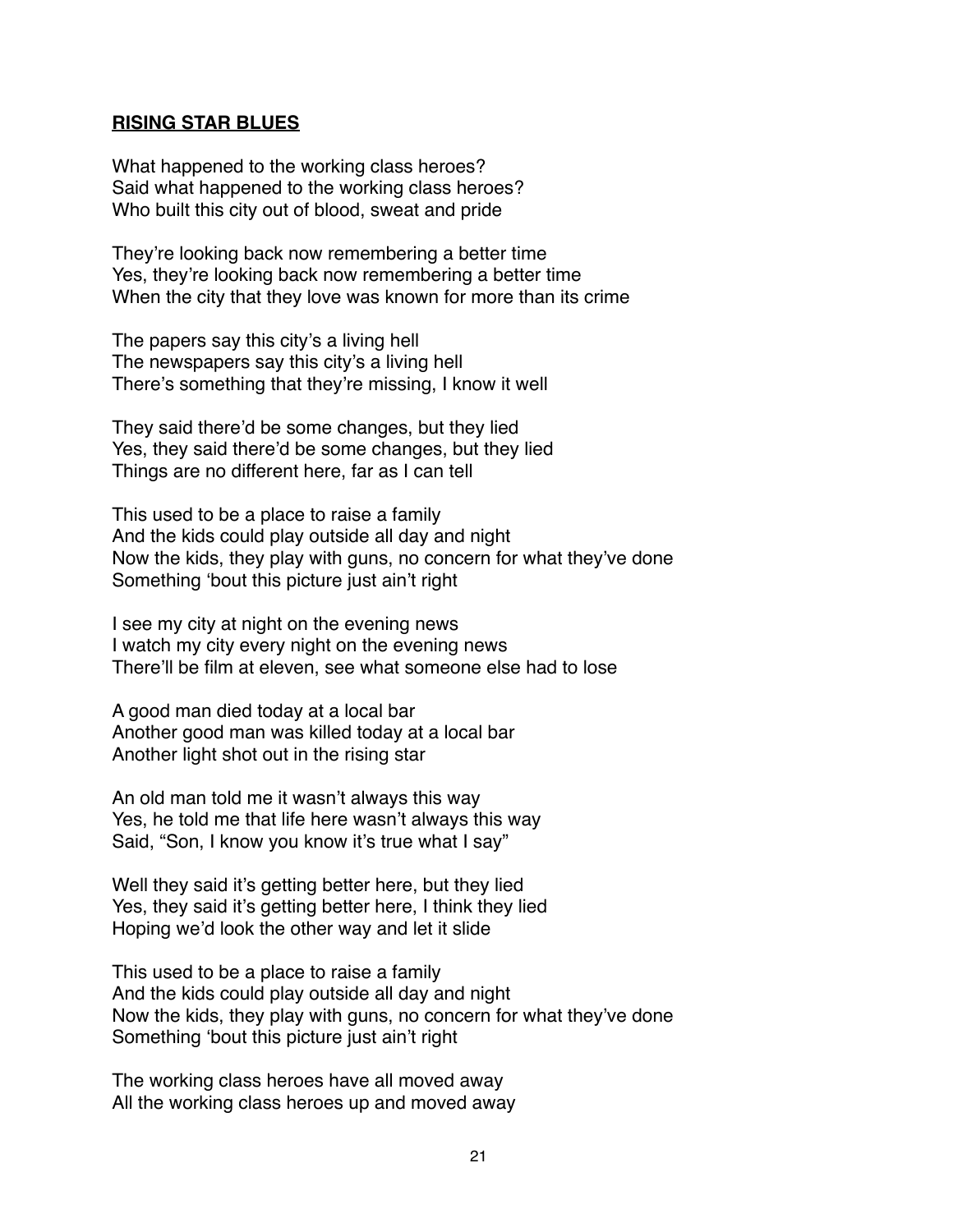Saw the writing on the wall, and couldn't stay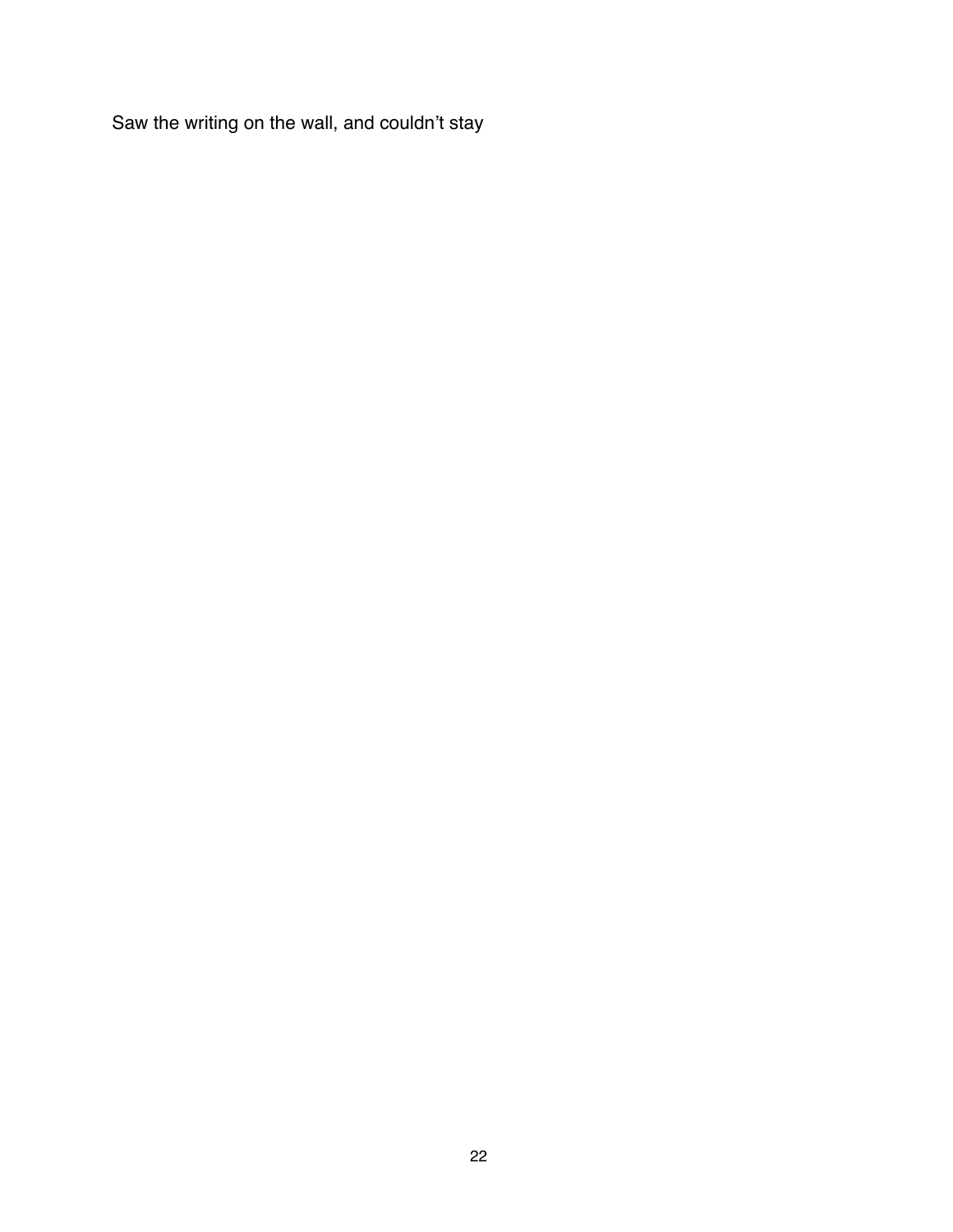Inspired, albeit negatively, and influenced by the blues poems of Langston Hughes, "Rising Star Blues" is the third entry in my "Hartford Trilogy." Again, I credit Professor Riggio's "City Scene" course for encouraging me to think about the City, Hartford in particular, in a more analytical and literary light. Unfortunately, as the previous two pieces also indicate, that light did not reveal anything positive. Instead, like in "Pulse," the images that come to mind are of police cars and yellow tape that appear on the news and in the papers on an almost daily basis. Though the city, and my old neighborhood in particular, was founded by working class people, the "heroes" mentioned in the poem, the blue collar values and morals have been replaced by indolence and malfeasance that has caused those heroes, including my own mother, to move away.

I discovered the blues poetry form several years ago while looking for new ideas to include in my Honors Creative Writing class. At the time, I was just getting deeper into blues music, discovering artists like Elmore James, Taj Mahal, and especially Muddy Waters. Blues poetry was a perfect marriage of my two creative outlets, music and poetry. However, it wasn't until taking Professor Riggio's class and looking at my hometown through that lens that I "had the blues" about something enough to write about it. The "Rising Star" referenced in the title and in the body of the poem refers to another one of Hartford's nicknames, "New England's Rising Star," adopted several years ago. The irony in the seventh stanza involves Hartford's disturbingly high murder rate as "shooting out" the image of a rising star.

Mark Twain once said of Hartford, "Of all the beautiful towns it has been my fortune to see this is the chief." I wonder what he thinks of his chief now looking down from above. These three poems, "Pulse," "Dutch Angle," and "Rising Star Blues," offer my view as an insider now looking back in from the outside.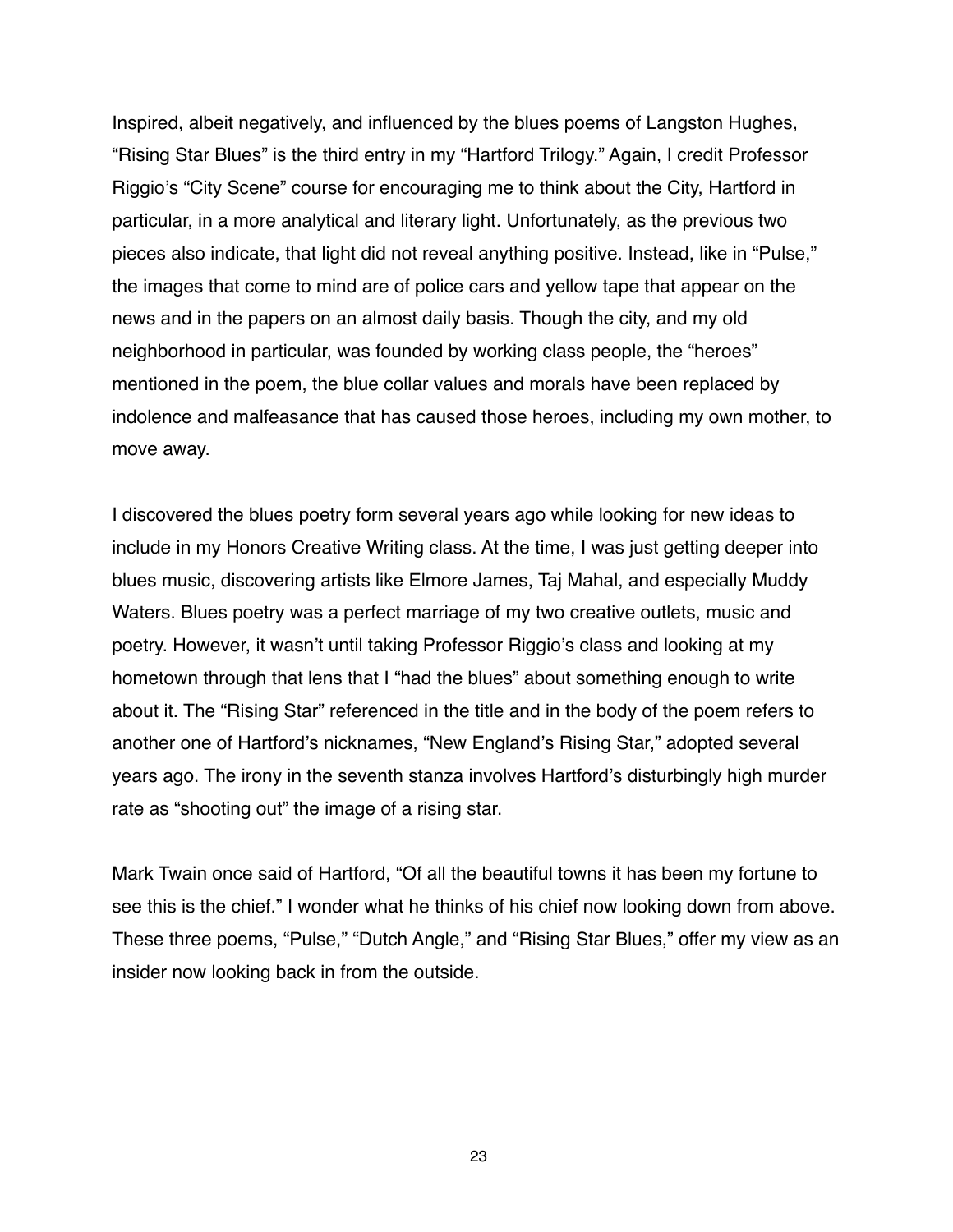### **CENTRAL PARK, DECEMBER 6. 2011**

It was raining that Tuesday Like when the sky can't decide If it wants to hold back or let it fall And the mist in the air Joined with the mist in her eyes Then I knew she hadn't given up at all She said, "Why do you love me?" I said how can I not? She moves me like no one else I've known She said, "Why are you still here?" I said where else would I be? The thought of losing her chills me to the bone

And my mind was spinning ʻround, like a pinwheel in the breeze And her eyes burned bright with longing, like the lights hung on the trees For Christmastime We both knew we'd come further then either one had ever been And we both broke down together, to build it up again And Central Park cried

It was raining that Tuesday Like the heavens flooding down Cleansing long lost wounds that'd yet to heal And the streams on the sidewalk were Dwarfed by the rivers on her cheeks And the purging reminded both of us how to feel She said, "How can you love me?" I said the only way I know I pour myself out until the well runs dry She said, "Why don't you leave me?" I said I don't know how Because she's loved me and never wondered why

And my mind was spinning ʻround, just like a carousel And her eyes burned like a beacon, to bring us back from hell One last time We knew that this was greater than anything we ever knew And we both broke down together, it was all we'd left to do And Central Park cried

The rain ended that Tuesday Like it was never there at all We walked a path that took us from that place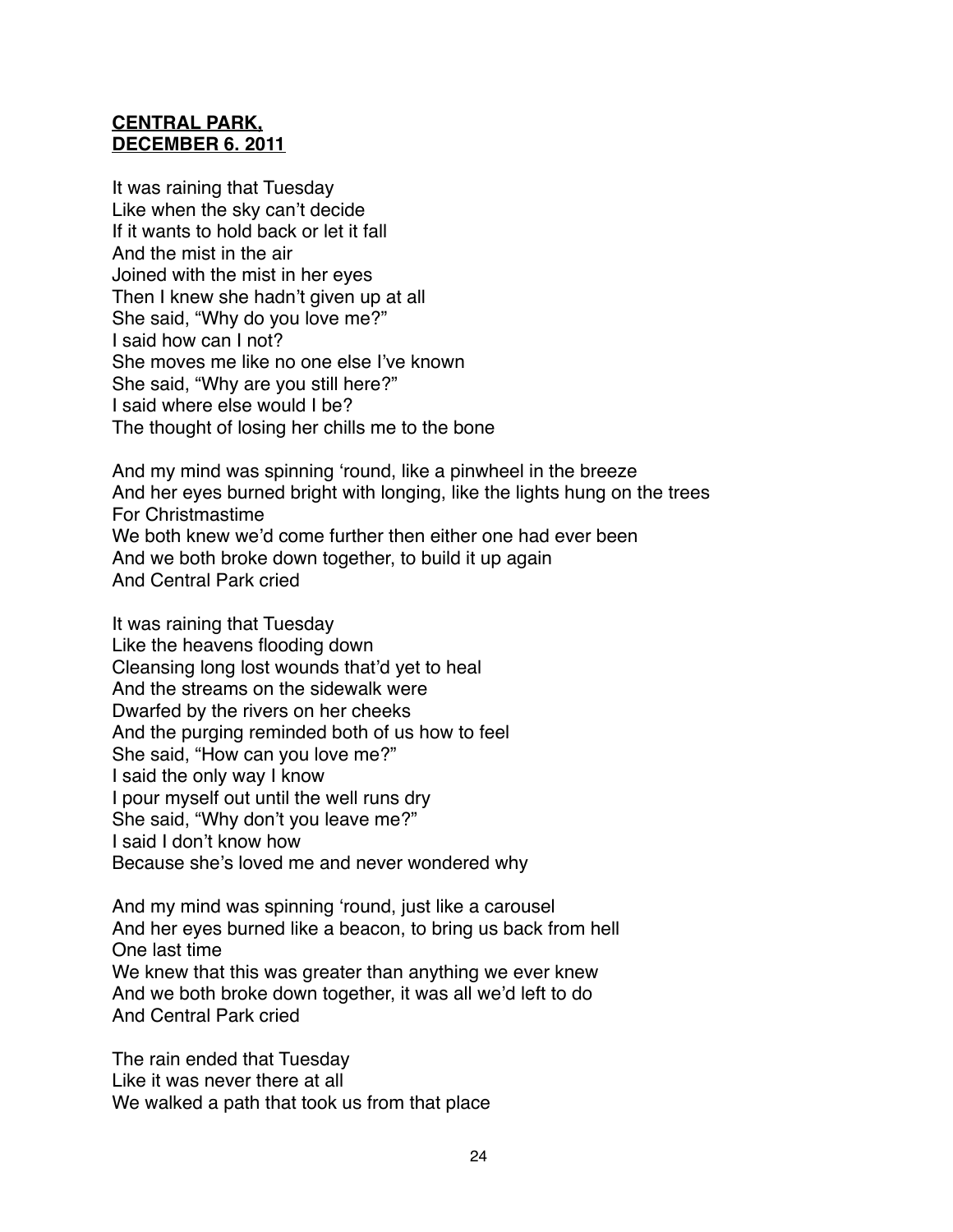To a street fair on Columbus Alone amid the crowd She bought a pretty hat to frame her face

And my mind was slowing down, like a candle burnt to the end And her eyes were warm, just like the sun, the way they'd always been All that time We both knew what was left to come eclipsed what lay behind And we left there holding tightly to what it was we'd come to find And Central Park smiled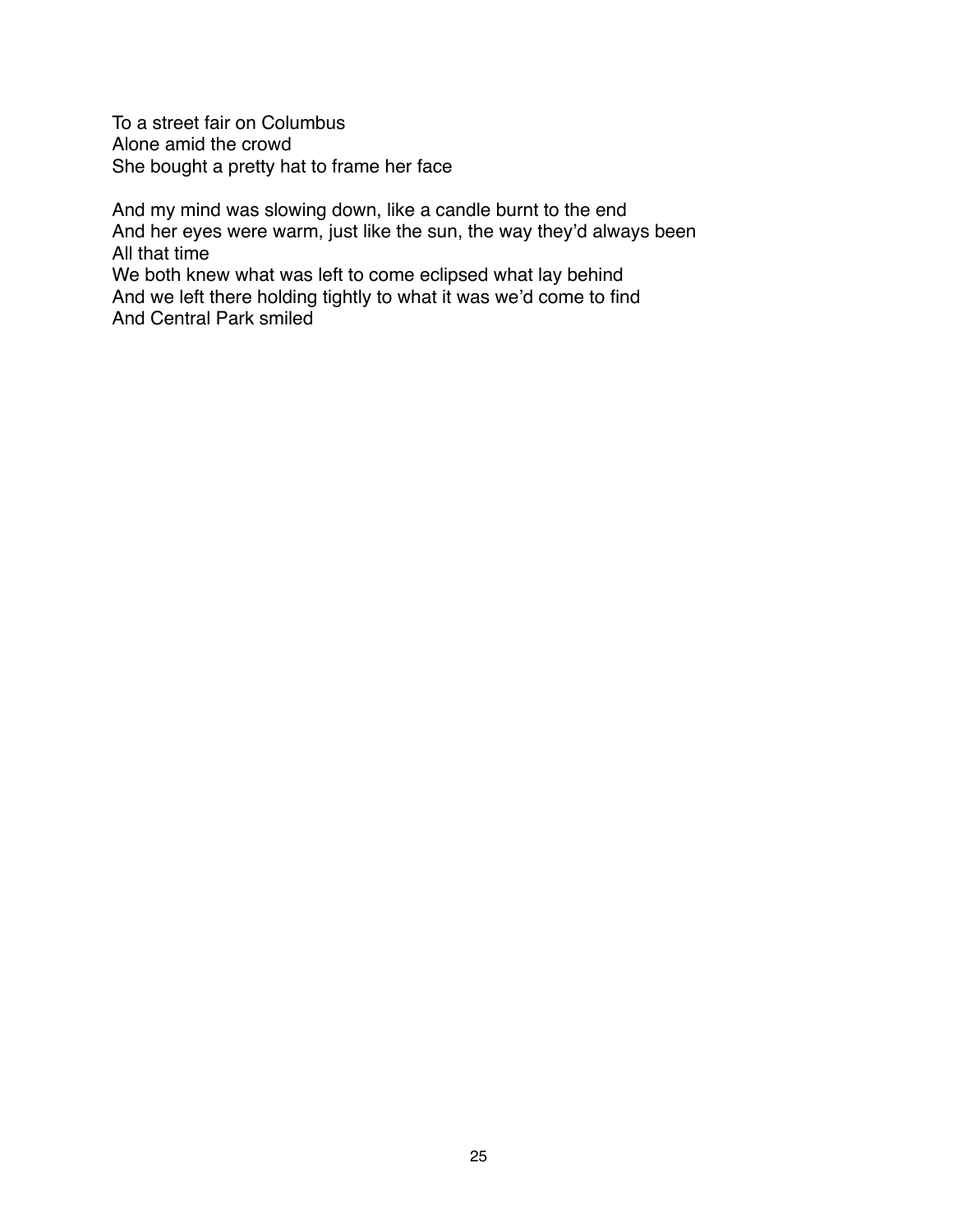As mentioned previously, in Professor Riggio's "City Scene" course, we discussed how certain elements of the city were represented. While the course focused much of its attention on Hartford, I extended the reach of the course, so to speak, about 100 miles to the Southwest. The poem is mostly autobiographical. The participants are real, as are some of the events that transpire in the poem, the street fair on Columbus Avenue for example. Most of the action in the poem took place in Central Park but rather than merely using Central Park as the setting, I included it as a character as well, personifying it to mirror the emotions of the two characters.

"Central Park" is the first poem I've ever written where the setting is vital. I'm sure there are many poems that have been written either about or even in Central Park. It is an iconic place that everyone has either been to or at least heard of, though I had never been there before the evening the poem describes. As I wrote this piece, I was reminded of songs I've heard and enjoyed in which New York plays a major role, "New York, New York" by Ryan Adams or U2's "Angel of Harlem" for example. I also thought about Carl Sandburg's "Chicago." What separates this piece from Sandburg's is that Sandburg wrote his piece as an apostrophe to the city whereas in "Central Park," the location is the third main character.

"Central Park" is both narrative and lyric in form. As stated before, the events are mostly nonfiction and the poem stays true to the events as they happened. My original idea was to write a song about the events, but as the words came out on paper it was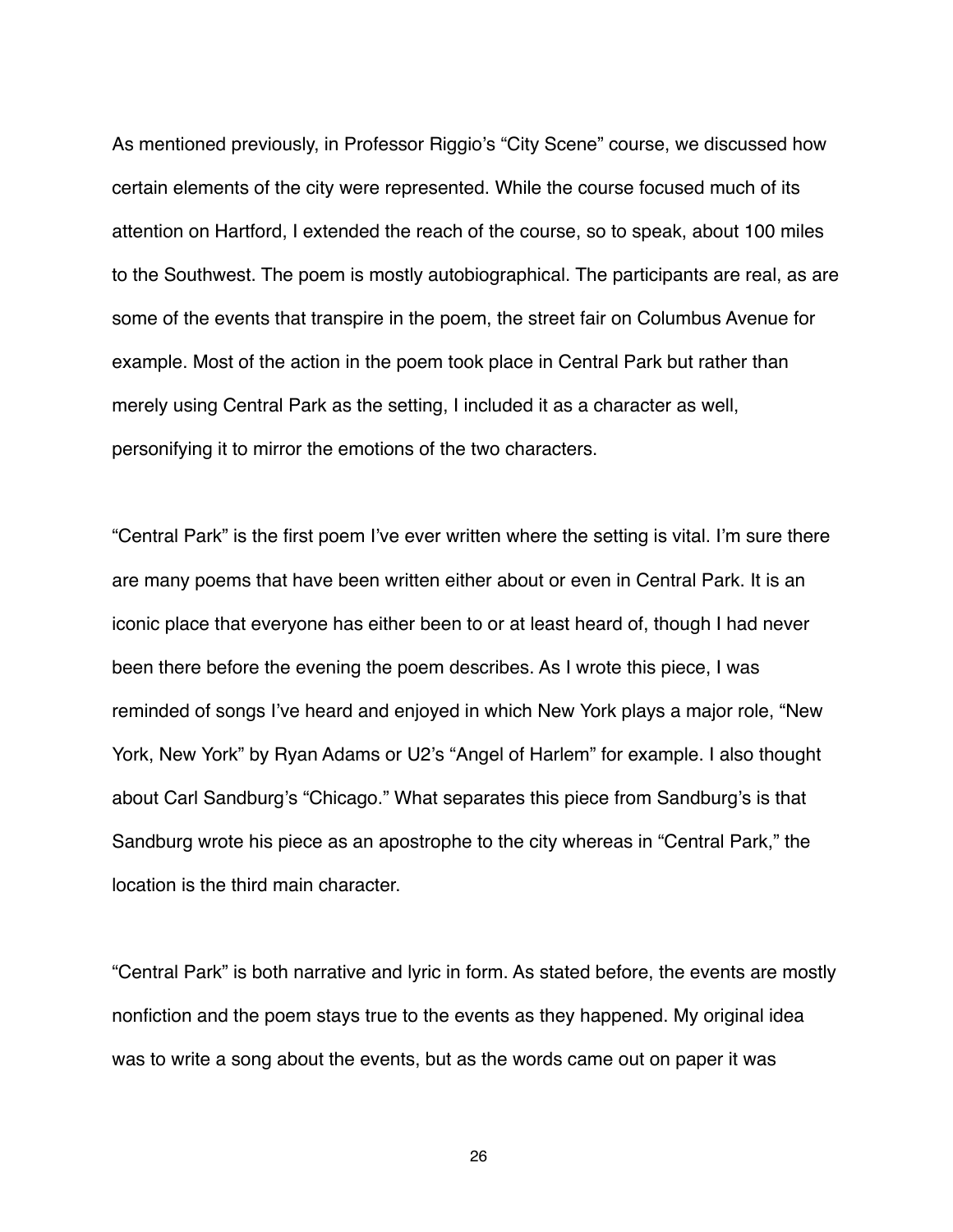apparent that what I was writing was much too verbose to be a song. However, the meter and rhyme scheme characteristic of lyric poetry stayed.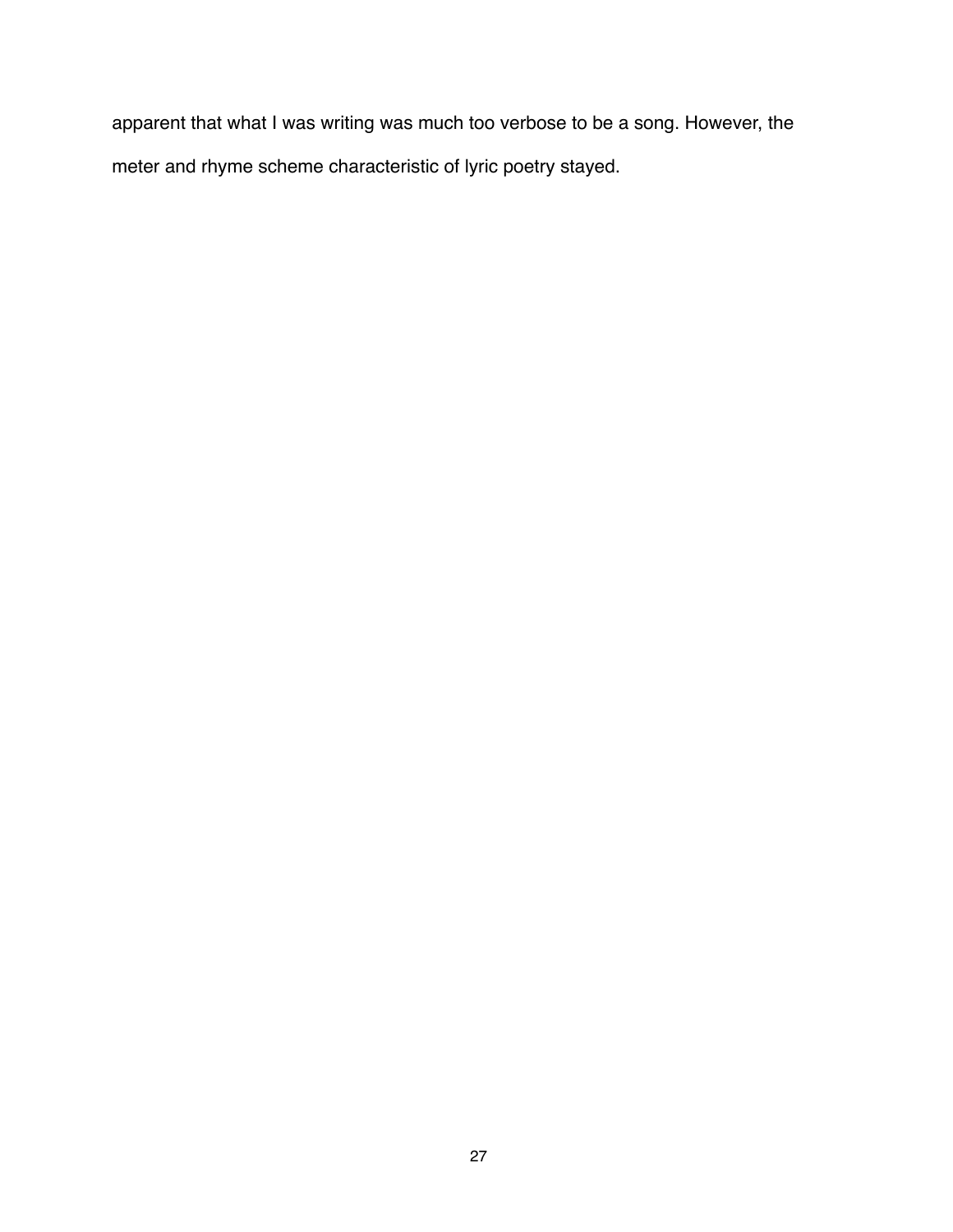#### **CLINCHFIELD RAIL**

The soot so thick and black I could carve it with my knife And it's been six months, or maybe more, since I've seen my lovely wife I pray I'm home before too long, though that's prob'ly just a dream, To meet my newborn baby who's waiting there for me

Every day is longer than the one that came before Carving and moving rock and earth ʻtil my body can take no more Two hundred miles left ahead to reach that Carolina line Got to get that coal to Spartanburg from the old Virginia mine

God willing and the creek don't rise I'll make it to see my next sunrise And I'll be home by Christmas time If the Clinchfield Rail gets through

The Appalachian sky so blue, the sun it burns so bright As the flame we sit around together singing campfire songs at night But each night there's one more missing who met his demise Falling to his death without a soul hearing his futile cries

They're buried in silent graves beneath eighty feet of fill They gave their lives to make a living and now they never will Still a hundred miles left ahead to reach that Carolina line Got to get that coal to Spartanburg from the old Virginia mine

God willing and the creek don't rise I'll make it to see my next sunrise And I'll be home by Christmas time If the Clinchfield Rail gets through

For these tunnels and these bridges I've given up my life And it's been six years, or maybe more, since I've seen my lovely wife The boom towns start to look the same as we drive on through these hills Through the back country land of hillbillies with their Mason jars and stills

The Blue Ridge Mountains stand before me, the promise that they hold To connect this Appalachian land to the rest of the world Only fifty miles left ahead to reach that Carolina line Got to get that coal to Spartanburg from the old Virginia mine

God willing and the creek don't rise I'll make it to see my next sunrise And I'll be home by Christmas time If the Clinchfield Rail gets through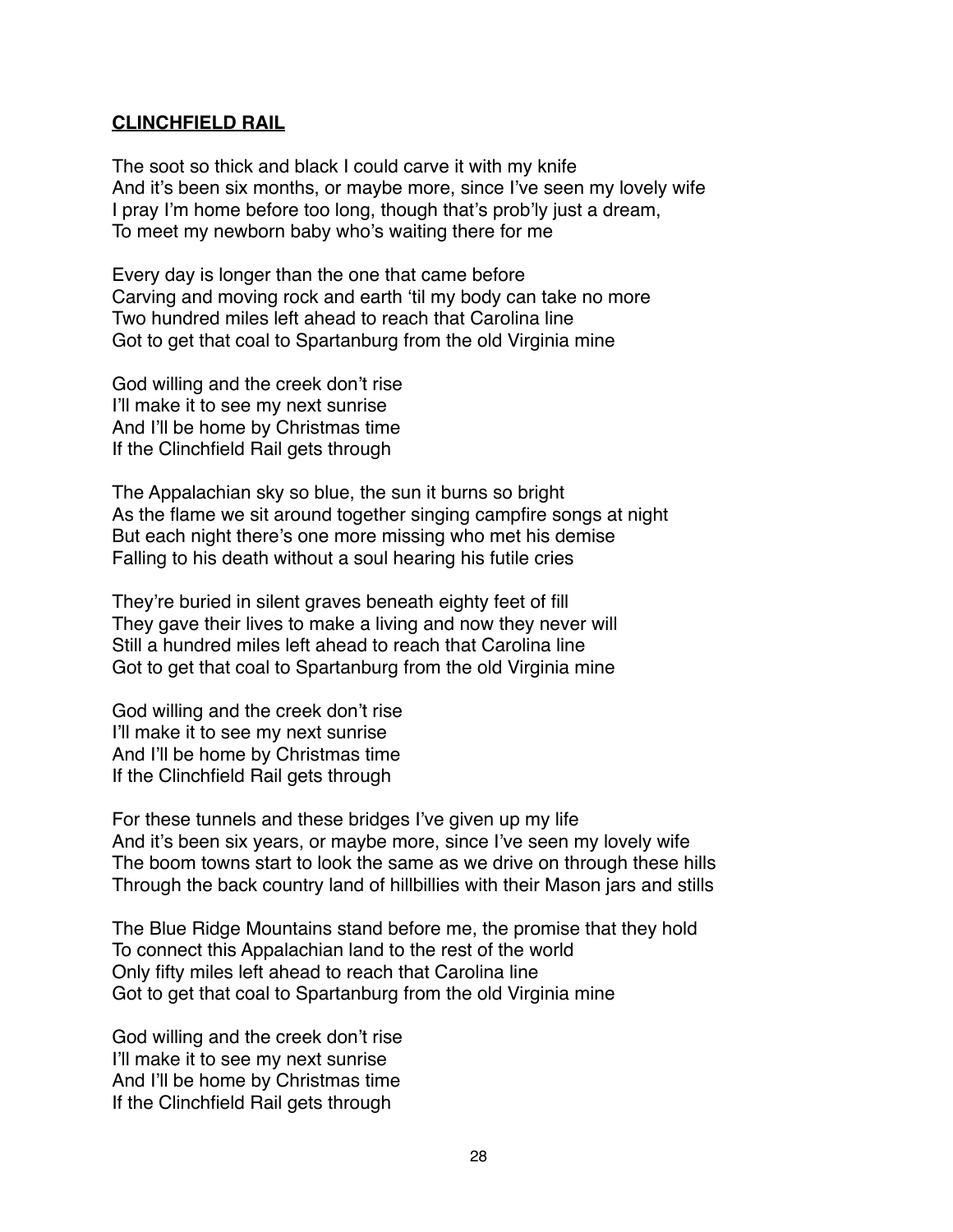This poem was inspired by a documentary I saw on the History Channel entitled, "Hillbilly: The Real Story." Within the program was a segment on the Clinchfield Railroad, which is still in existence today and runs from Tennessee through the Blue Ridge Mountains down to Spartanburg, South Carolina. The story of the railroad's genesis was quite interesting, involving the need to transport coal from the mines of Southwestern Virginia through the Carolinas, but it was the story of the people involved in the railroad's construction that grabbed me.

The railroad was built by a combination of Appalachian hill-folk and immigrants from the larger cities in the Northeast. The cultural clashes were numerous and many workers were killed in riots due to poor and incredibly difficult working conditions. However, countless others were killed in accidents on the job, falling to their deaths in huge holes that were excavated or blasted along the rail route. Since many of these workers were fresh immigrants they were, in essence, nameless and wound up in unmarked graves fifty to eighty feet beneath railroad lines. This is what struck me most, the tragedy of dying anonymously while simply trying to earn a living and provide for a family. The poem is written from the imagined perspective of a Clinchfield worker, giving insight into the hardships that confronted these men while performing a nearly impossible and seemingly endless task. The railroad eventually stretched over 260 miles and took thirteen years to complete. Though the speaker in the poem has seen only half of that time, the hardships are still evident.

The poem itself is a ballad. Once I decided I wanted to write a poem about this facet of American history, the ballad was the most appropriate form. I wanted to adhere to the classical ballad form of the old English and Scottish folk ballads. The meter and rhyme scheme, as well as the refrain, reflect the characteristics of these classic ballads. I wanted the reader to imagine this poem as one of the ʻcampfire songs' referenced in the poems, the workers singing it together after another backbreaking day of manual labor. The speaker's expression of hope in the refrain, hope that is not realized in the poem, makes him and those like him tragic heroes on an epic journey, one that they may never see realized.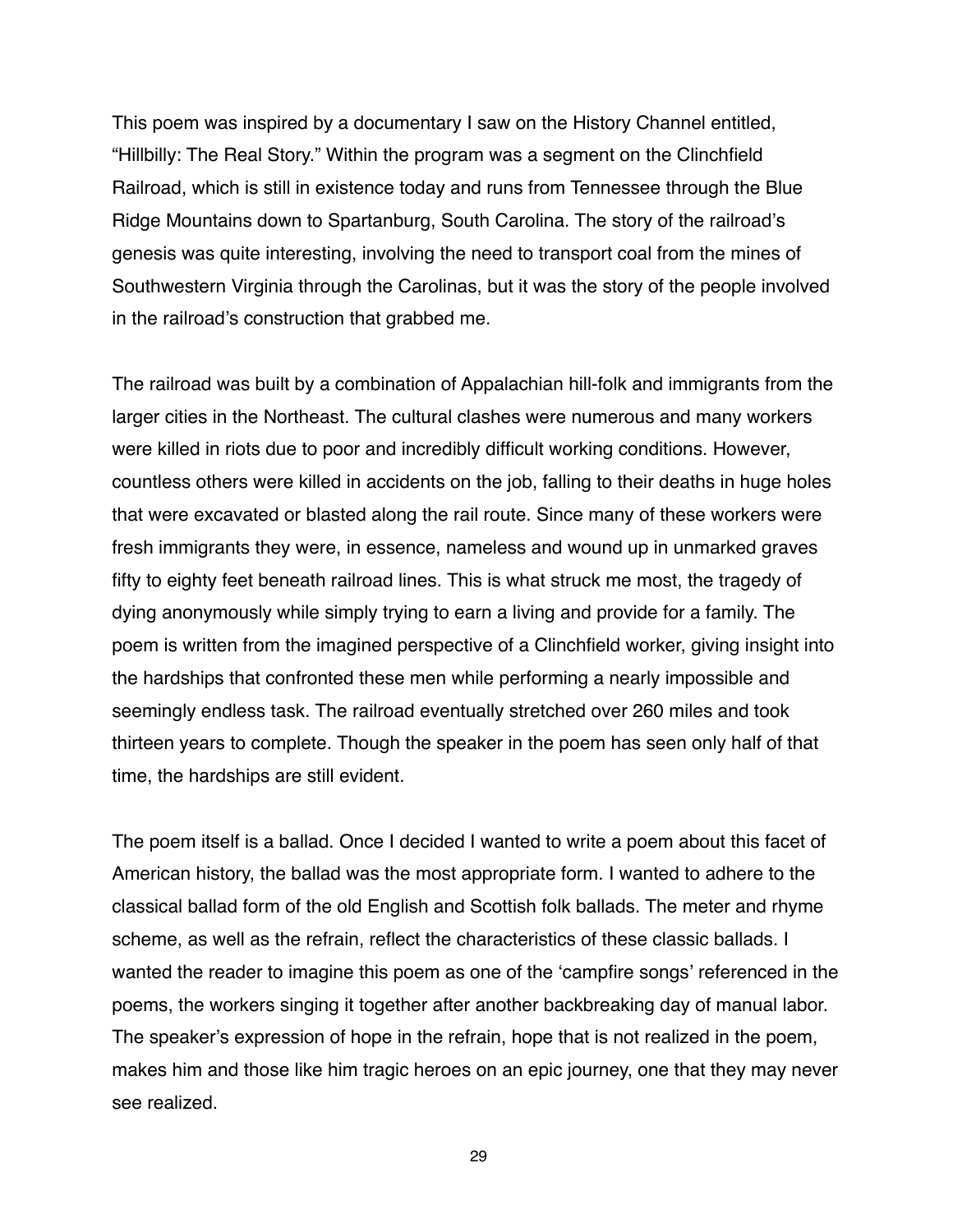#### **CUPID & PSYCHE: THE OPPOSING VIEW**

INTRODUCTION: Cupid sits in the heavens lamenting his lack of nobility, which prevents his achievement of greatness.

In the land of Apollo And all who are to come From the furthest lunar rings To the center of the sun Ubiquitous in nature With eyes that scan the Earth Intangible to all of those Mired in the mirth Stretching arms from summit to summit This encompasses my domain  $10$ And the masses who know me not Help sing my proud refrain Though my place is one of stone And worship be the prize The spirit is in disarray For I see with clouded eyes Wings spread wide but fail to hide As the heavens croon with joy Among valor, among greatness Among men I am a boy  $20$ Pensive with my plight It's root so much sublime I invoke thee mortals down below Call on Cupid most divine

CANTO I: Cupid receives his call from Psyche and they begin their quest.

"Frailty, thy name is woman," How may this creed apply To she who laughs in sadness And happiness makes cry My call was loud and bold Rang through water and wine Asked to change the sullen sun A task most ably mine I held my master with brightened gaze She had of her neither flaw nor **10** is a state of the state of the state of the state of the state of the state of the state of the state of the state of the state of the state of the state of the state of the state of th Imperfection, but eminence and grace Made me yearn to listen more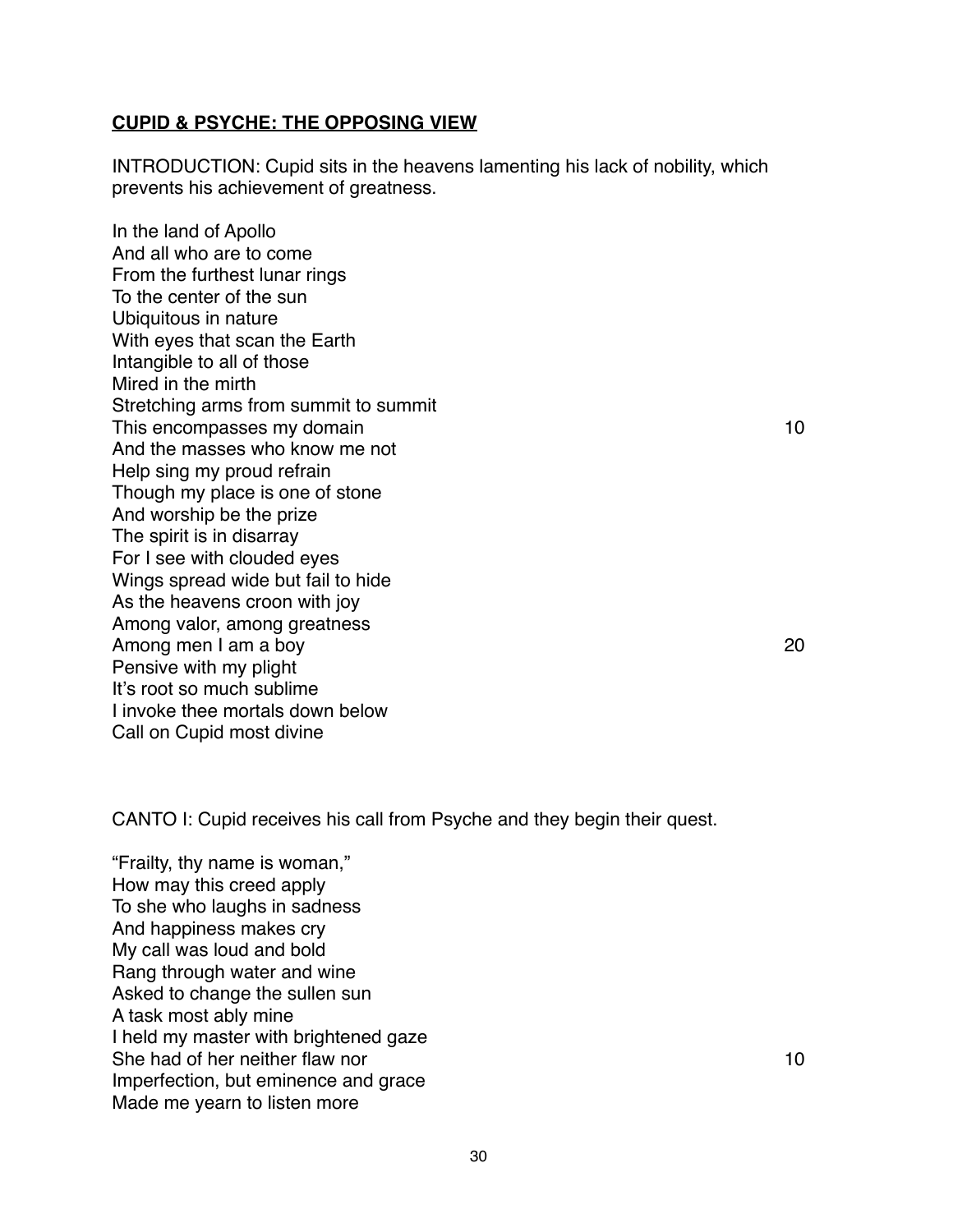"My name is Psyche," she commenced, "I have brought you from above To give me drink of milk and honey And show me what is love. A noble task it is," said she, "And but a god could succeed You must be siren and lure me Be it word or be it deed 20 For tho' I am most beautiful It runs not through me deep And it is what I am lacking here That gives me cause to weep." I asked of her no more than this For in her melancholy I saw my task quite clearly Both of mind and of body Such wonders I beheld now All glistened on her face 30 No mask could ere disguise No time could e'er erase I had no prior evidence Of her weight, woeful plight Yet saw the day in shadows And chose to fly by night Thus I agreed with roses Though the answer was her own And began with but three words of faith ʻLibrar su corazon'! ! ! ! ! ! ! ! ! ! 40

\*\* *line 40: Spanish for* ʻ*Free your heart*'

CANTO II: Cupid and Psyche begin their search for their elusive entity, Love.

"Forward," she cried, "Lead me to my way To drink the heavenly nectar And see the stars of day." "You are not the first," say I, "Of course, I know," says she, "But if I'll not come to this among mortals Then bring me to the sea." "No promises I offer you But rest assured in time  $10$ You'll ne'er lay wanton here Your desires shall be thine."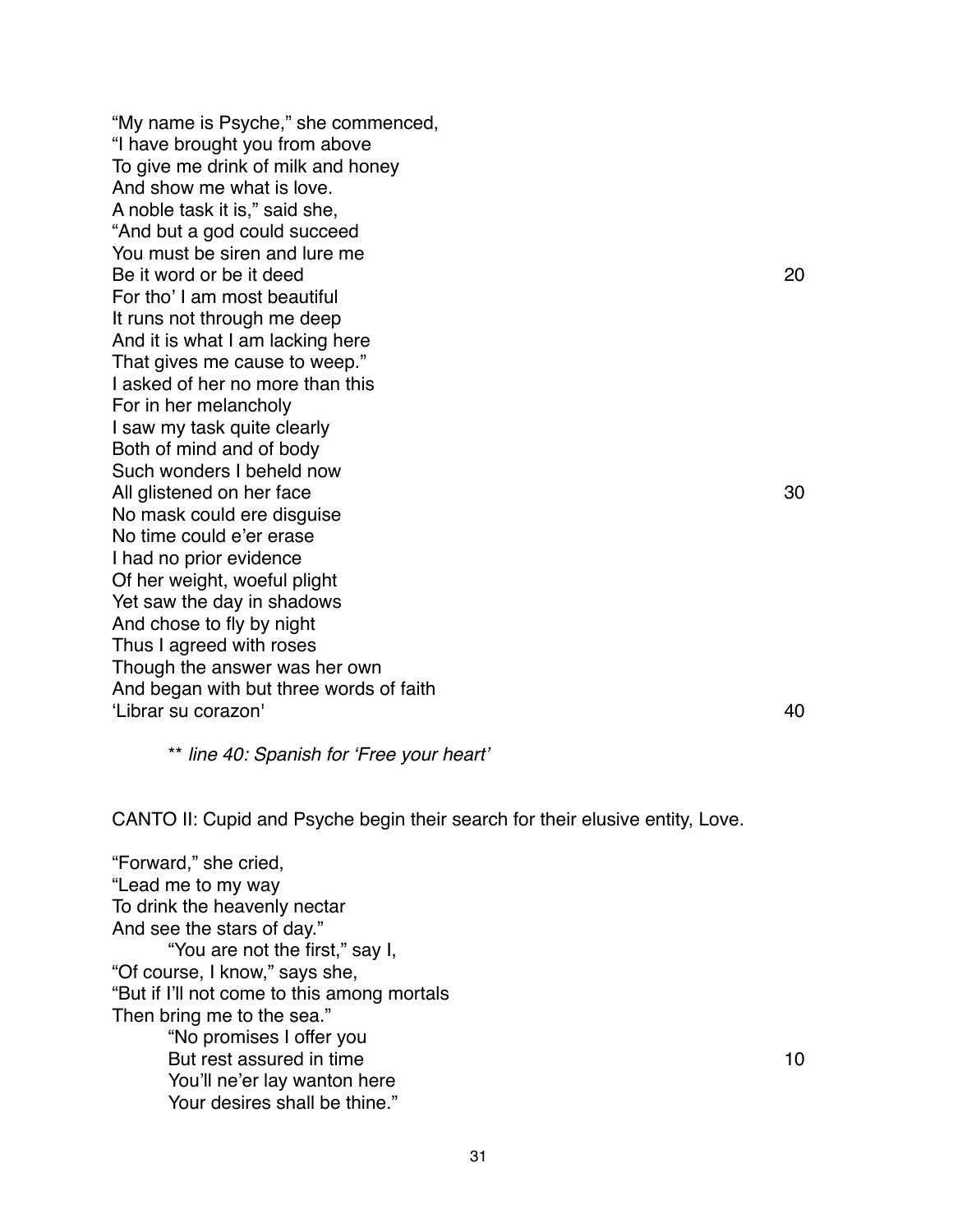So to the waters we progress Swimming naked as the first Exploring worldly mysteries While in the blackness cursed "Cupid, move us onward For nothing yet is clear And though we bathe in nature My journey ends not here  $120$ Take me now to islands Nestles all their own For I wonder if not solitude Is the path which I must roam" So thus we went and by and by We found our quest 's asylum The maiden innocence abounds The grace of her diadem Plush and vibrant was this site Yet she saw not what was required  $\frac{1}{100}$  is a set of the same state  $\frac{30}{100}$ And spoke to me in awesome gasp, "O, omnipotence, take me higher!" So onward we travailed Wings spanning ʻcross the land On to wondrous plains The spot on which we 'd land Vast lands to roam free Searching for her resurgence Yet shrouds that loomed close ahead Were cause for her disturbance  $10$  is the set of the set of the set of the set of the set of the set of the set of the set of the set of the set of the set of the set of the set of the set of the set of the set of the set "Steal me away once more," The maiden implored her guide, "I have come this far with burning brain I shall not be denied!" So again we rose above the sphere Disdain lurked on her face We touched on broad white mountains Hoping them to be the place They rose and fell as did her heart Broken in between  $\sim$  100  $\mu$  is the set of the set of the set of the set of the set of the set of the set of the set of the set of the set of the set of the set of the set of the set of the set of the set of the set of We hid among their mist Refusing to be seen We climbed with strength of armies Like those in Homer 's tales And never paused to notice The downpours and the gales Indeed our quest outweighed all And boundaries could not bind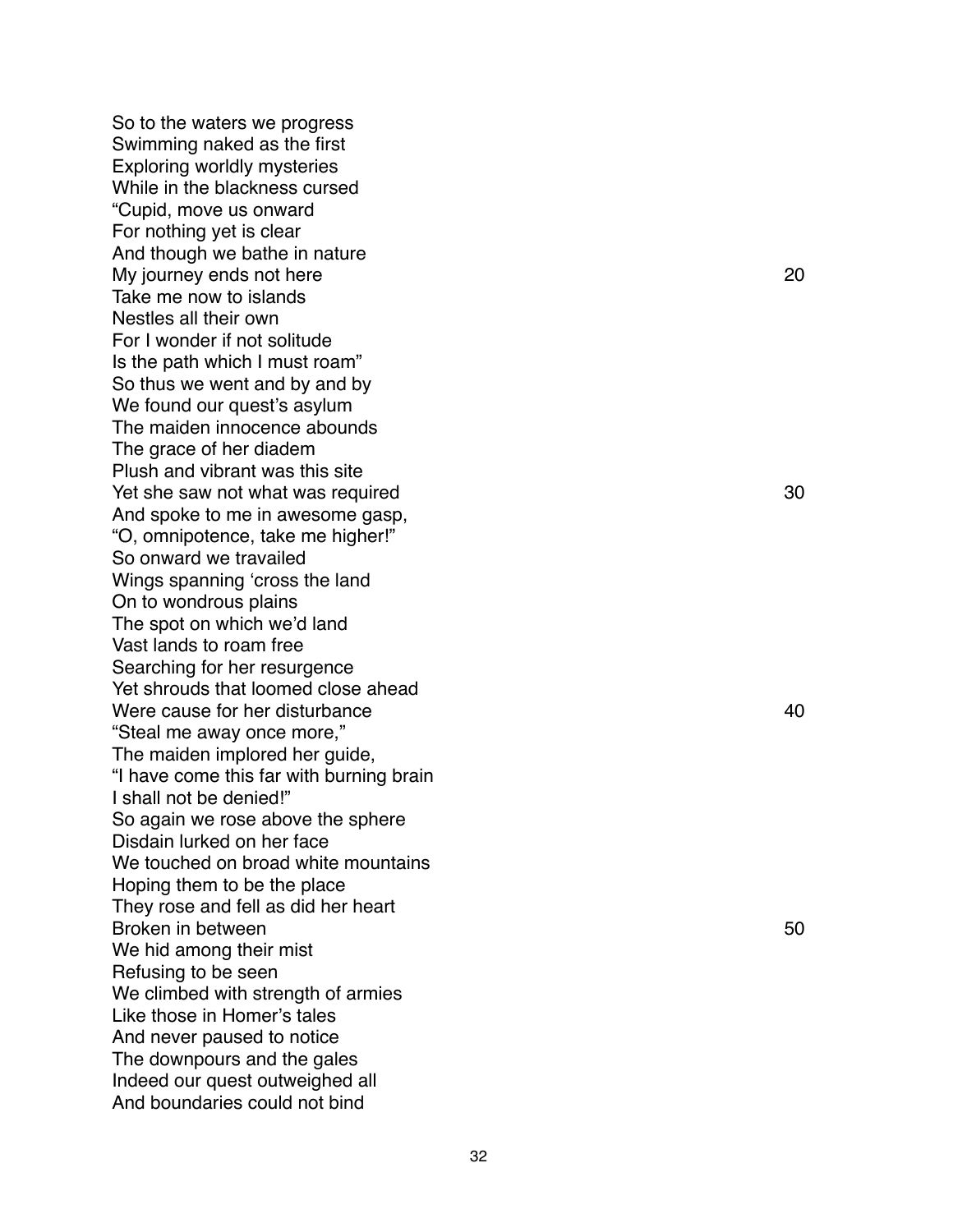For we sought elusive entity Yes, love we sought to find  $\sim$  60 The mountains were quite barren And held for us no treasure So to the skies we took once more To seek another measure We had but one more destination A final chance at retribution We took in air and ventured forth On to forests of illusion Passing through the gates at once It seemed this was at last  $\sim$  70 The home of secluded oracles Alluding to suitors past I had a sudden premonition In which she seemed to share We knew we must press on But truly, did we dare? Though time was of no matter We had put it to the test Still now with many hours passed Our weary souls must rest and the set of the set of the set of the set of the set of the set of the set of the set of the set of the set of the set of the set of the set of the set of the set of the set of the set of the s Throughout our sundry wanderings We had moved without our sight For though our images were clear We saw them without light I held this maiden in such grand esteem Of me she said the same Yet intangible to my touch ʻLa jeune et le belle madame' So fabulous to look upon The epitome was she is a state of the state of the state of the state of the state of the state of the state of the state of the state of the state of the state of the state of the state of the state of the state of the st But despite her many natural gifts Illicit she was to me For the spirits in high heavens Have set their bated grounds Should she set one gaze on me Disaster shall abound Superior deities have spoken My divinity must stay hidden Though my task is crystal clear Knowledge of me - forbidden  $100$ 

*\*\* line 88: French for* ʻ*My young and beautiful lady*'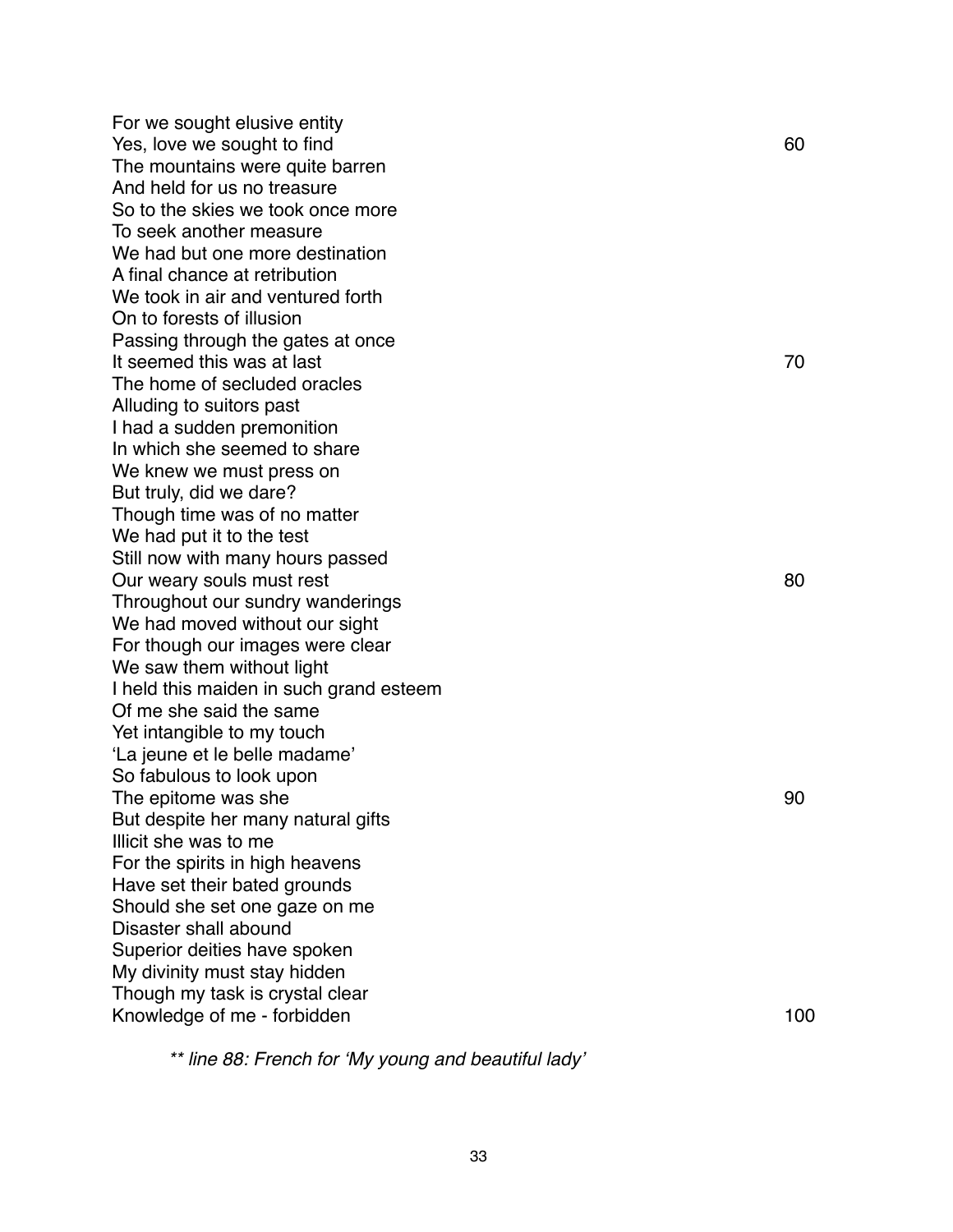CANTO III: Psyche disobeys the gods and views Cupid in the light. Tragedy rears its ugly head.

The night began with everything And now had brought us here To sleep upon a golden moor Beneath the midnight clear Inch by inch, mile by mile We had travelled hidden worlds Now temporary peace upon us All pretense lay unfurled I slumbered for eternities And never ceased for joy and the same state of the state of the state of the state of the state of the state of the state of the state of the state of the state of the state of the state of the state of the state of the st My new mate, astounding So innocent, so coy I knew not what occurred As I calmly lay at rest I had no fateful notion While subjected to her test I awoke to glaring blindness A piercing blaze of fire The candle burning in her hand Made consequence transpire  $120$ Our company interrupted Our acquaintance now destroyed Our journey ceased so suddenly My guardianship now deployed Like Lot's bride of Gomorrah Who broke her Golden Rule Now to be governed just the same By vicious fate so cruel Fair maiden's fall from grace Vigor turned to numb  $30$ Desecrated our tranquility And to temptation she succumbed She had chosen errantly Knew no dangers of desire Her innocence her downfall Giving air to funeral pyre A disarming bit of truth A harsh dose of denial As Psyche returns to mortals Banished from our exile! ! ! ! ! ! ! ! ! 40 I am rendered powerless Though I formerly had all Through Psyche all is lost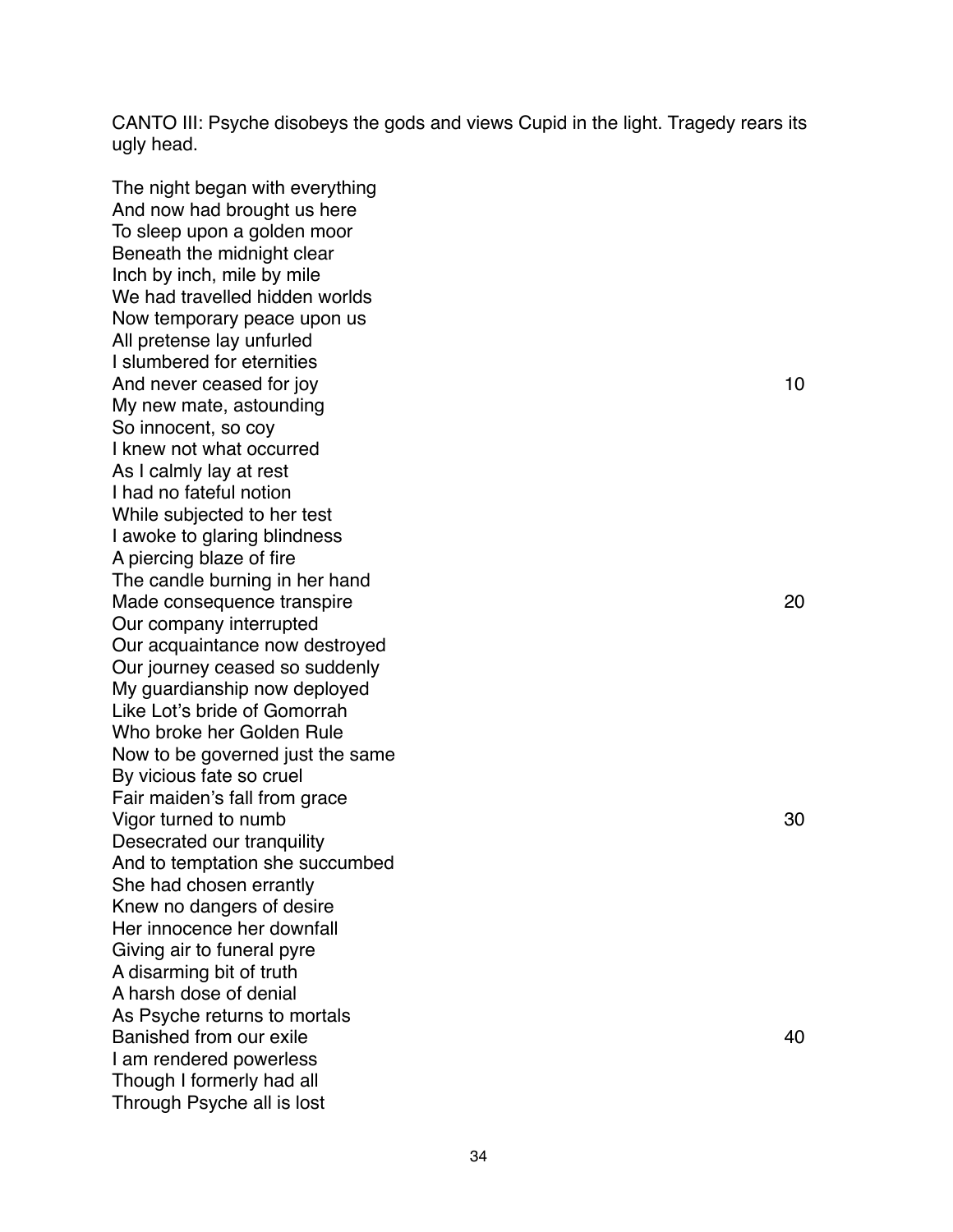None safe from the fall It was but love she sought Looked to be as one In this battle we are defeated And tragedy has won To the victor go the spoils And spoil is what they do  $50$ As Helen of Sparta brought on her own So Psyche has done too Wasted chances prevalent In the doldrums now to dwell Possibility speaks strongest But perhaps just as well For Psyche searched for love As thought it came with ease Yet never knew it doesn 't dwell In oceans, sky, or trees and the state of the state of the state of the state of the state of the state of the state of the state of the state of the state of the state of the state of the state of the state of the state o She was weak for lack of knowing Tears fall on callous heart It stains as if with blood And rips chambers apart But this curse has brought a gift And if Psyche shan 't accept It is perhaps her ignorance That leaves her soul bereft I now return to gods of all Yet my task has not been failed **EXALL SERVICE 2008** 2009 12:00 12:00 12:00 12:00 12:00 12:00 12:00 12:00 12:00 1 For in this valiant quest for love It is truth that has prevailed Matters of the heart of hearts Never exclude the mind For you are but yourself And within the answers lie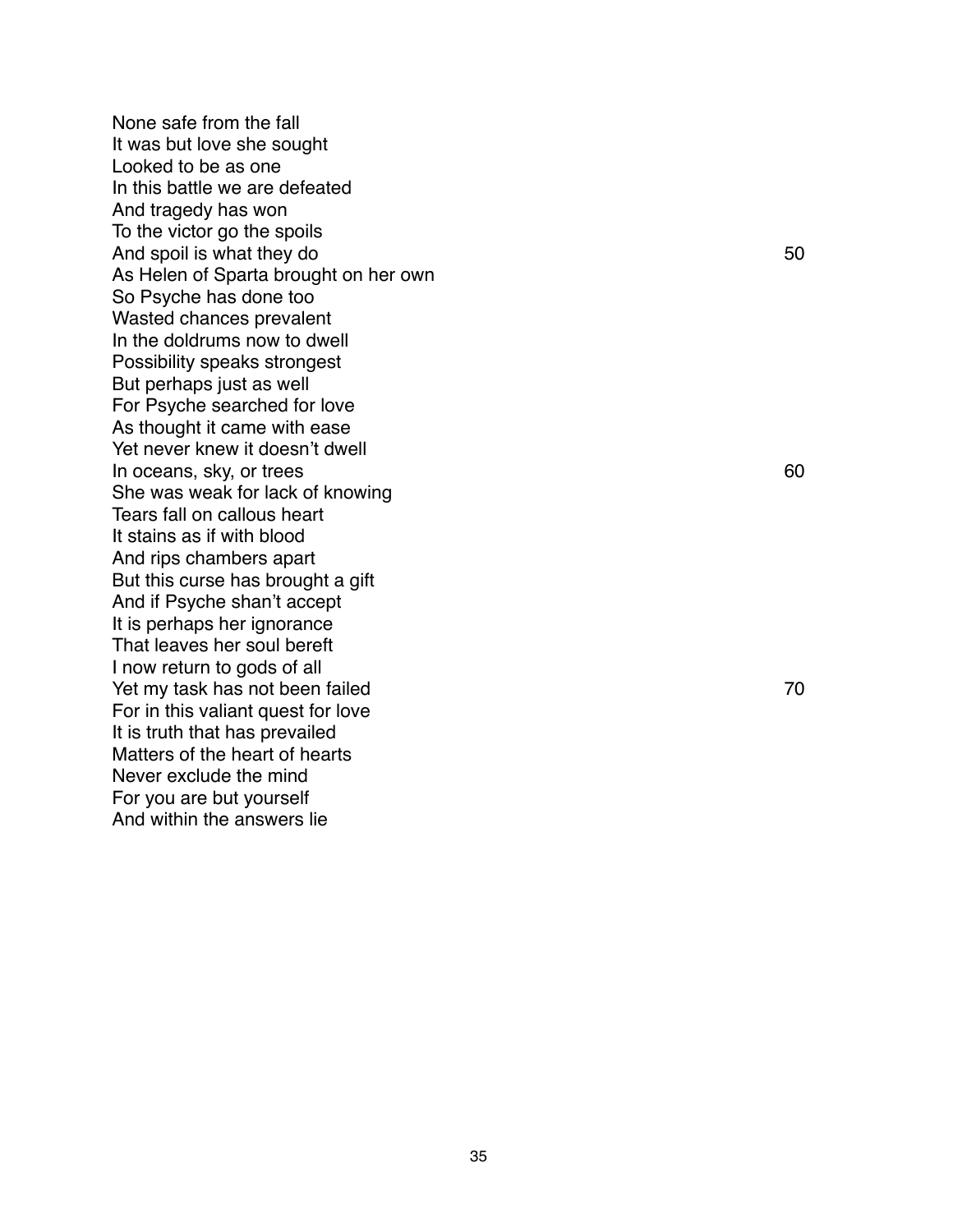In the interest of continuing to attempt and present a variety of poetic forms, I arrived at this poetic interpretation of the Cupid and Psyche myth. At approximately 260 lines it hardly qualifies as an epic, but I tried to use the language and construction of epic poetry to retell the myth from a different perspective. The inclusion of the rhyme scheme made the composition of the poem more challenging, but it is an integral aspect. While the meter is not exactly precise, the poem does flow smoothly and has the vocal quality of a classic lyric poem.

I took poetic license with the original myth of Cupid and Psyche. The most important change I wanted to make was to ultimately have Cupid's love for Psyche go unrequited. The theme of unrequited love is classic in its own right and more appealing to me than the happier ending the original myth has. In following this alternate course of events, Psyche became similar to other classical ʻanti-heroines,' like Pandora in Greek mythology, Eve or Lot's wife (referenced in the poem) from the Book of Genesis, for whom curiosity became their tragic flaw. The concept of violating the will of the gods and the trust of Cupid still holds true. Cupid becomes the tragic hero in the poem, falling quickly in love with Psyche only to have her fatal flaw send him back whence he came unfulfilled. The fact that the conflict is unresolved or, perhaps more accurately, resolved negatively, is designed to give the poem a tragic theme as opposed to the aforementioned happy ending of the original myth.

Despite the fact that the poem is set in ancient Greece, I included more modern allusions as well. The quote from Shakespeare's *Hamlet* fit the theme of the poem perfectly and the reference to Lot's wife from the Bible was an appropriate analogy to Psyche without using the more obvious reference to Eve. Admittedly, the Book of Genesis is by no means modern, but it is relative to the setting of the piece. The inclusion of foreign languages in a couple of the lines was designed to add to the classical tone of the poem.

36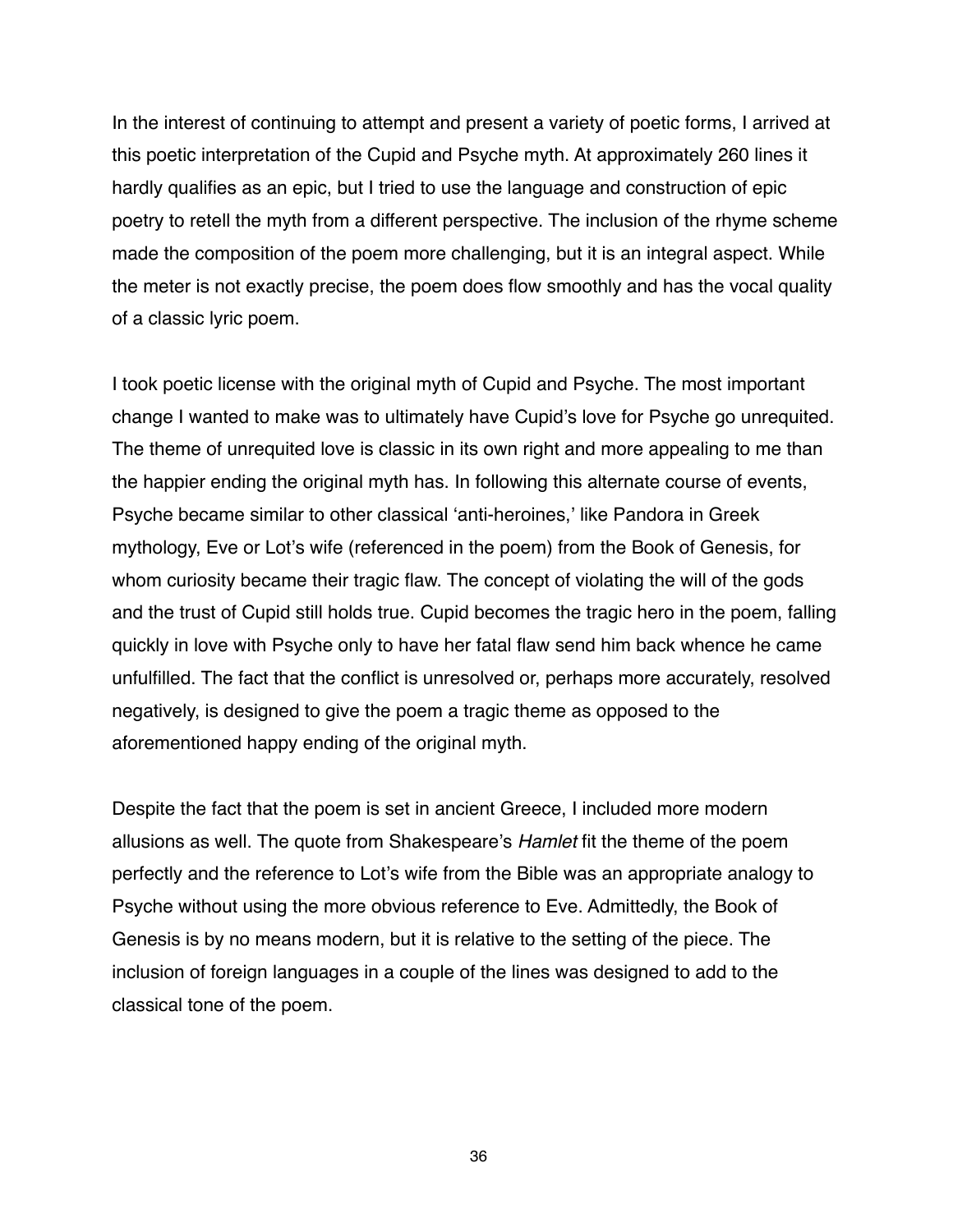## **TO THE CRITIC (WHO SHALL REMAIN UNNAMED)**

Thank you for your altruistic and constructive words We should all feel honored to have our pains and passions assessed By one so erudite and accomplished as you In fact, your title alone speaks volumes Critic.... Passing judgment since the fourteenth century Your words so plentiful Your accomplishments so scarce

It appears as though you see your title Critic.... As license to solely be critical To find fault To poke holes in the art of another How ironic that the title that more aptly suits your role

Hypocrite

Predates yours by centuries For your inability to create of yourself Long preceded your proficiency in desecrating the creativity of others Your prowess existing in denouncing others For doing what you cannot

Perhaps you view yourself more as Hippocrates than hypocrite A paragon of artistic merit and integrity Yet your perception is as incongruous as your judgments You swore no oath of honesty Made no vow of ethics So noble in your patronizing Behind your shield of impunity from refutation

You are the one who curses darkness While it is we who light the flame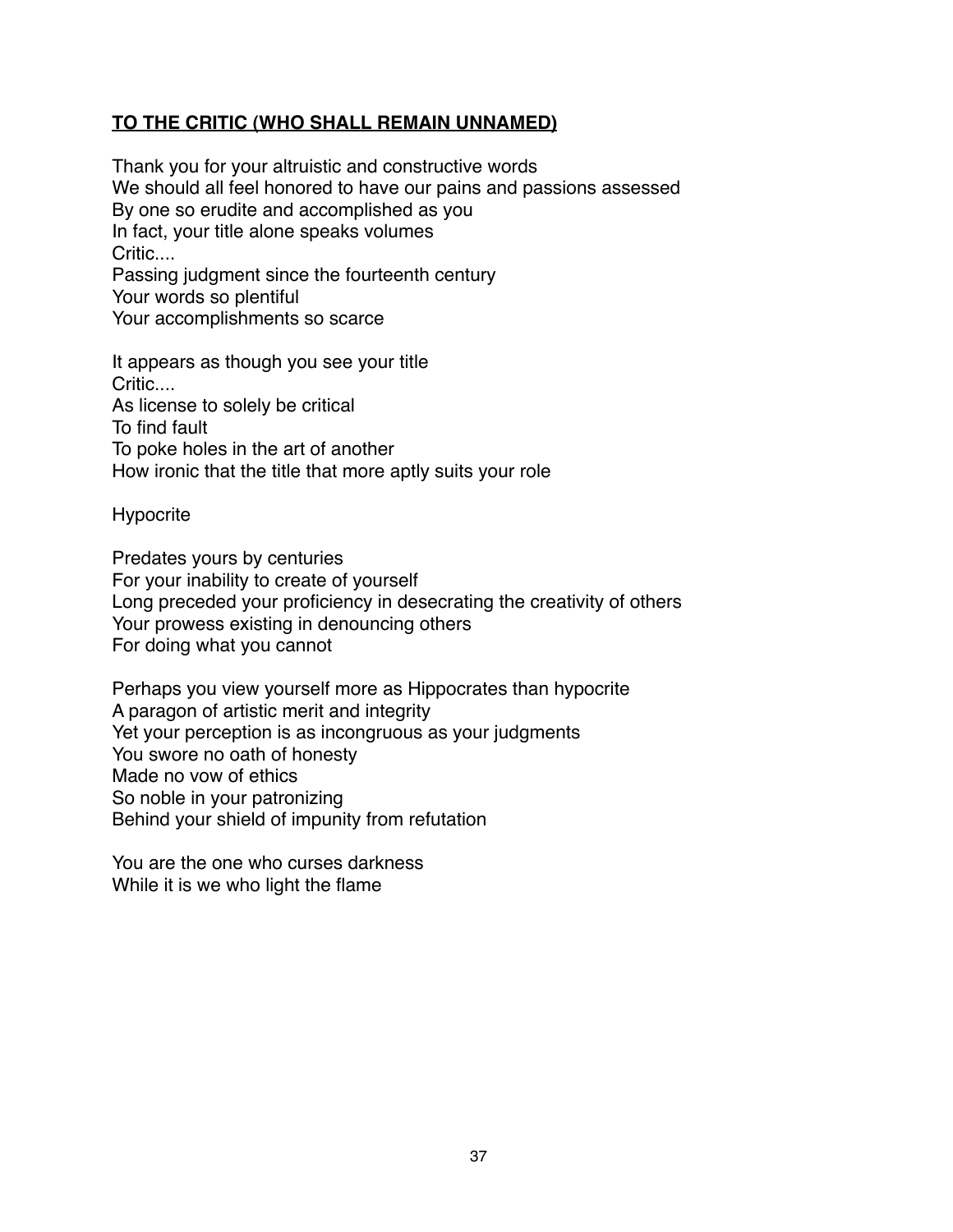This poem is not directed at critics as a whole, but at one in particular, who shall remain nameless here. Not too long ago I read a music review of a recently released record in which it was obvious that the ʻcritic' hadn't the slightest idea what he was talking about. His review contained nothing of substance, only references to the band in question's previous work, which the reviewer blatantly stated he did not care for. The writer actually wrote very little about the record that was supposed to be the subject of the review. In my estimation he neither did his job nor was he qualified to do his job in this instance. It reminded me of a similar review I read years ago in the *Hartford Advocate* about a local band and a concert they put on in Downtown Hartford. That ʻcritic' wrote, in a very derogatory manner, about the band's appearance, the demographics of the crowd, and the similarity, as he perceived it, of the band to other prevalent and commercial bands of that time. What he ignored in his column was the most important aspect: The music itself. I wrote a letter to the author of the review challenging his "impunity from refutation" in which I questioned his qualifications for appraising the merit of someone else's work and challenged him to pick up an instrument and produce something better. I was not at all surprised when I got no reply.

This poem itself is an apostrophe, directed not only at the aforementioned critics, but also to all those like them. Far, far too often these days a critic sees his or her job as to be critical, finding defects in the art of others, "cursing the darkness" rather than lighting a candle with something original and creative of their own. I did not want the poem to be strictly vitriolic in tone, as bitterness would not convey the proper message for the piece. Instead, I used sarcasm and wordplay to convey the substance of the poem, making the subject more of a caricature than a target. The wordplay, the puns between the words ʻcritic,' ʻhypocrite,' and ʻHippocratic,' were used to keep the poem sarcastic rather than scathing while still expressing the theme.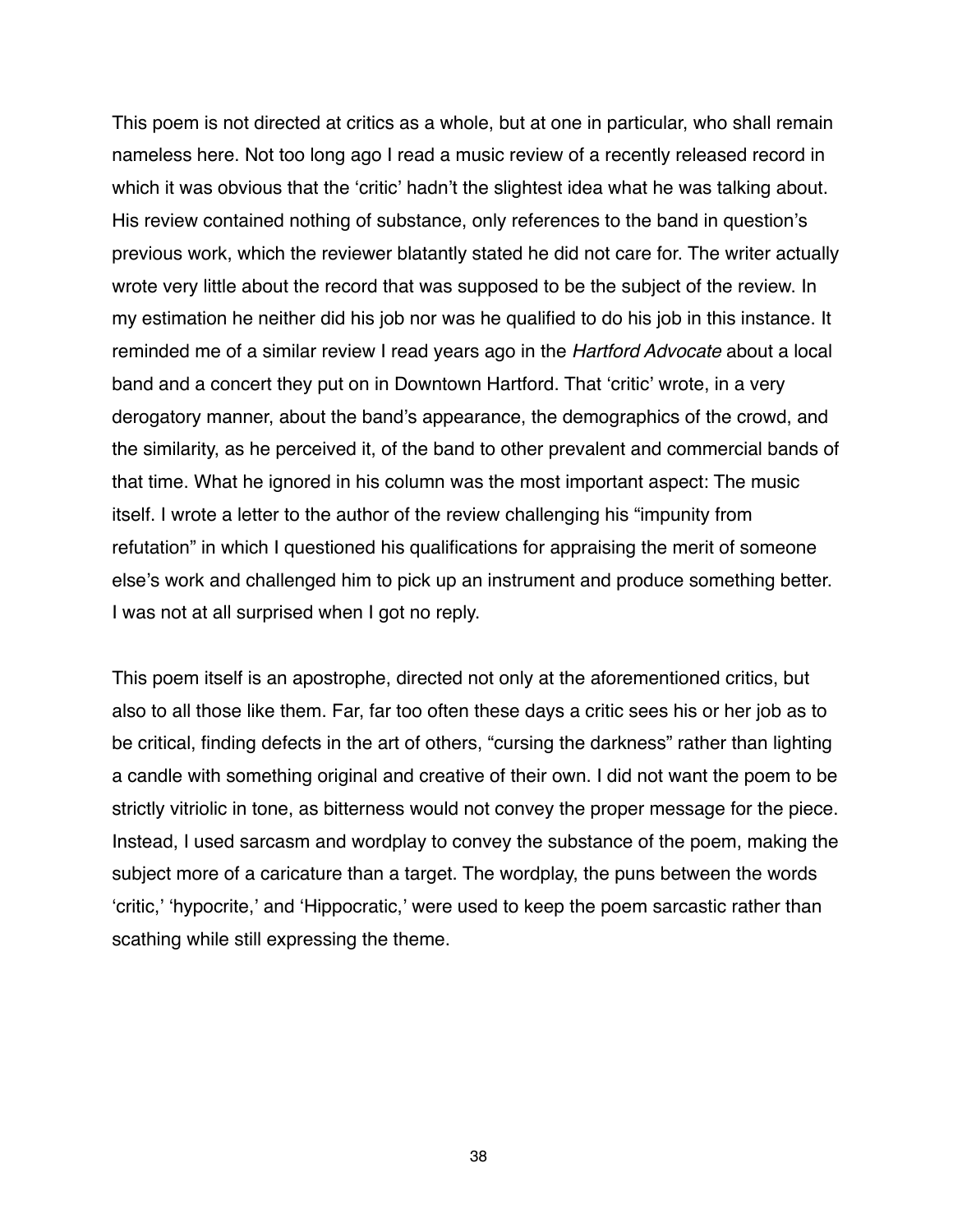#### **PASTIME OF A PAST TIME**

The snow has passed, gone The sun shines high above Bringing the guarantee of revival Reborn year after year, just the same Skin as white as the clouds It aspires to reach Fresh seams like the smile Of a circus clown As he entertains a young child

Time passes, months go by The scars of battle appear Beaten day after day Leather seasoned by the dust And sweat of hands Never complaining though

Rewards are tremendous The shining eyes of a young boy The dusty memories of a grandfather Not a castaway, a trophy An heirloom for generations Someone lives the dream

Rolling through the grass As green as a seaside Irish lea Flying through the sky As blue as clear as Caribbean waters Reaching for the clouds, As pure white as its gristly skin once was

This is American tradition It screams, "these months belong to me," to the dream, to the sounds, to the sights, to the smell to the life.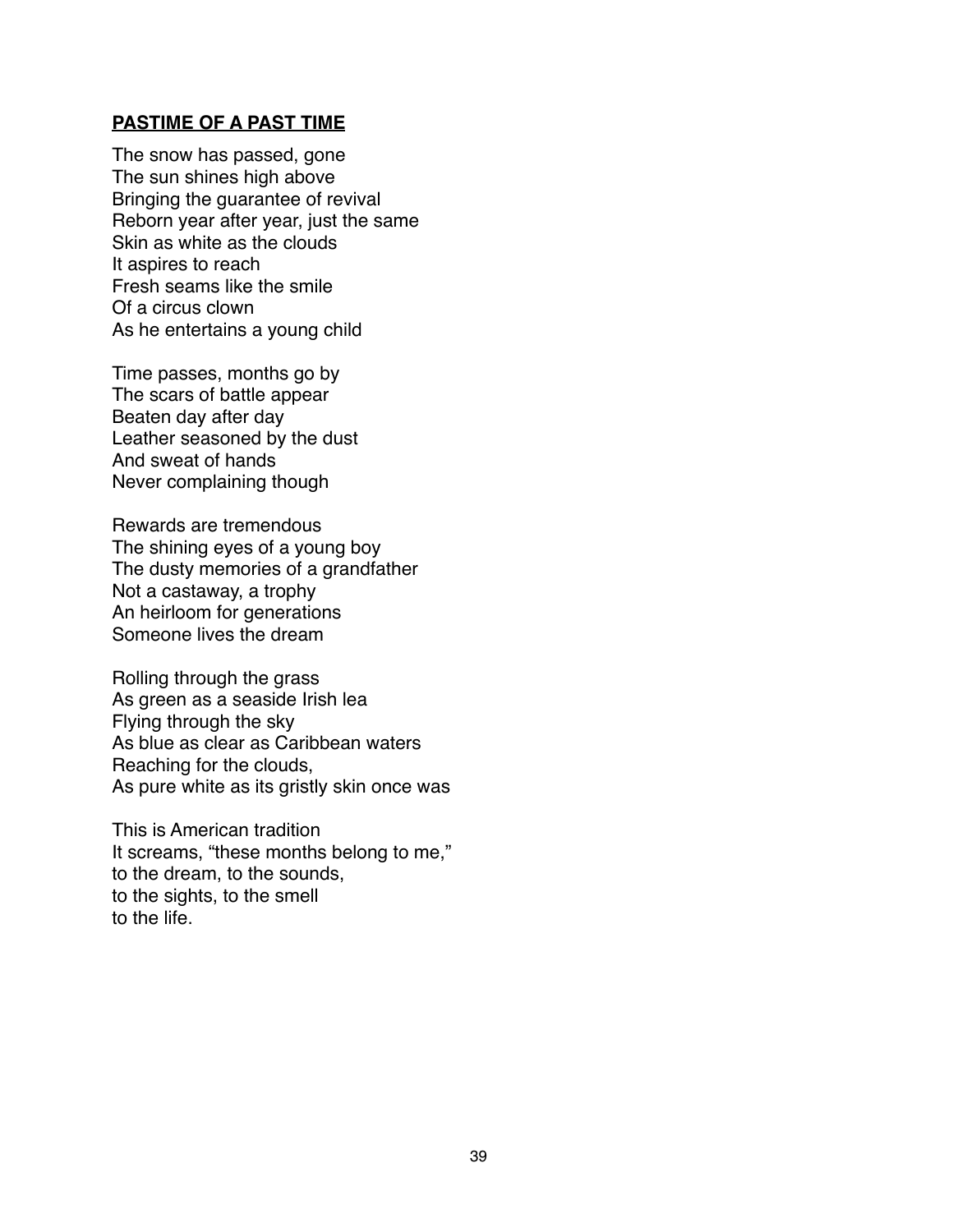"Pastime of a Past Time" is an ode. I was watching the San Francisco Giants play the Detroit Tigers in the 2012 World Series and I was reminded how much baseball used to be a part of my life. Now, I have absolutely no stake whatsoever in either team, I am a New York Yankees fan, but there was a time in my life where I would watch baseball for no other reason but for, as they say, the love of the game.

As I sat watching the game, I glanced over and caught sight of a baseball I keep in the living room. It was a souvenir from a New Britain Rock Cats game I went to with my daughter, then five years old, in the summer of 2010. It isn't a regulation ball, just a memento with the team's logo on it, but it is still pristine and white, like a brand new ball about to be entered into play for the first time. I recalled being my daughter's age and how much I loved the game then and all throughout my youth. I remember game days where we would get to take a brand new baseball out of its wrapper and the excitement that went along with that. It provided a sense of rebirth for those two or three times a week we got to play. I chose to start the poem with that sense of rebirth that used to come every spring when the snow melted away and the fields became visible again.

Somewhere along the way I, like so many others it seems, lost that pure love of baseball. What was once America's Pastime has seemingly been replaced by video games and other mindless activities that are keeping America's youth from experiencing the joys of the game. The poem is an ode to that joy that I experience as a boy. This piece could have taken the form of short fiction or even an expository essay but, having read "Chicken Soup for the Baseball Fan's Soul" several times, those forms, particularly the essay, have already been done. I believed that the feeling of reverence for the actual object, a simple baseball, would best be expressed in a poem of praise, not unlike Keats' "Ode on a Grecian Urn" or "Ode to a Nightingale." In addition, my favorite piece of baseball literature has always been Ernest Thayer's "Casey at the Bat" so this poem is intended to follow in that tradition of baseball poetry.

40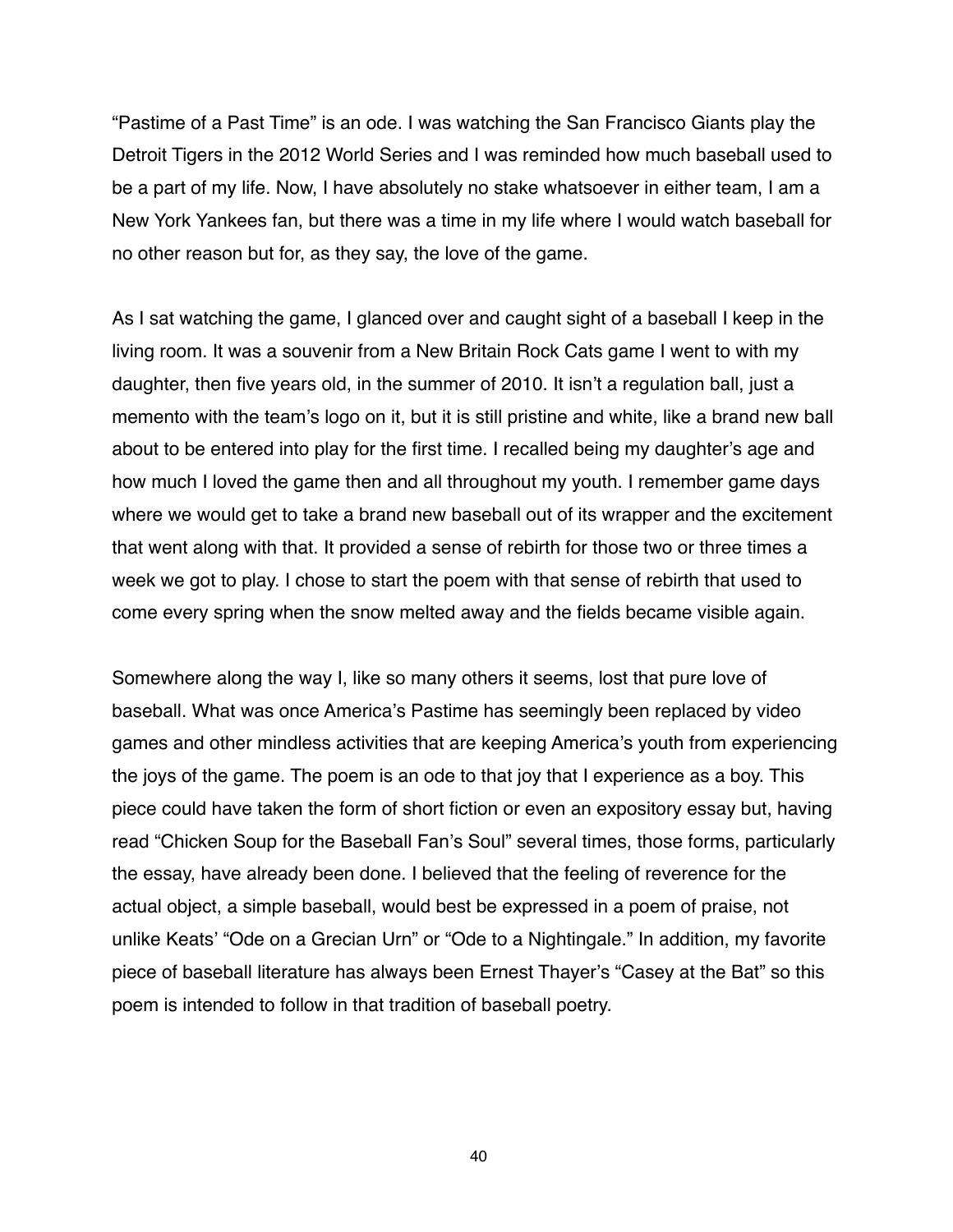## **FOR A FRIEND AND LOVER**

Your eyes are mirrors As mine are In which we see what we cannot They reveal truths that have been buried Fossilized By years of dirt and rubble piled above And I dig, hacking away like A prisoner on a chain gang Toiling away in the blazing oppressive sun With only the anticipation Of freedom

I wonder where your freedom lies And when you will have the means To chisel away at that which shackles you And leave it in the dirt We've piled behind us I can see the day, the vision is cloudy Though the day itself is not When you will move away your hands Be free to reveal what is hidden And be free to show my eyes What is already seen in my mind, My soul For the body merely manifests What lies within it So peer carefully into my mirror And find pure beauty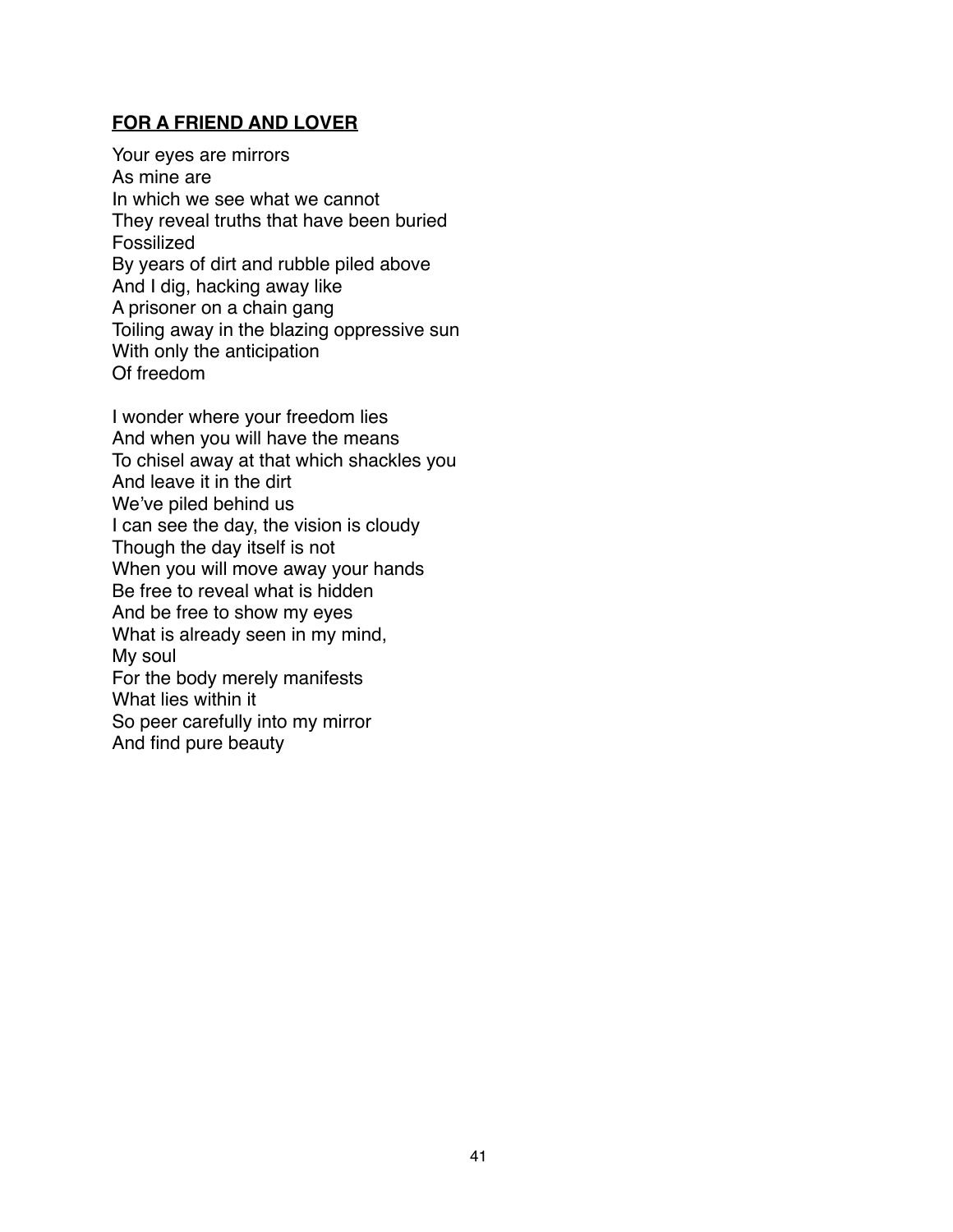"For a Friend and Lover" is an ode though, unlike "Pastime," it is an ode to a person rather than an inanimate object. Quite frankly, it is a love poem, a madrigal, though slightly longer than the classic madrigal. It is dedicated to someone who is very special to me and has changed my life in many ways. The mirror analogy in terms of seeing things in each other that we are unable to see in ourselves. I have encouraged her to let go all of the negatives she's had to experience in her life, to clear from her memory those that have beaten her down physically and emotionally, in order that she may see the pure beauty, referenced in the final line, that I see, in her mirror, and that I know exists inside of her.

This poem came out of some free writing I had done, something I learned to do in Professor Rossini's Poetry Writing class. Professor Rossini encouraged us to journal, keep a record of our thoughts in the event that something might result from it. I never intended to do anything with it except get my feelings at the time out and down on paper. Once I looked back at it after writing them all down, it was apparent to me that what I actually had was the first draft of a poem. Had Professor Rossini not taught and stimulated me to document my thoughts, to keep a journal or notebook to record my ideas, I may never have been able to recognize that. This poem may have wound up on a napkin in a landfill.

The poem was also an exercise in revision, another skill cultivated in Professor Rossini's class. The poem in its original form lacked coherence and was just a jumbalaya of words and phrases and needed revision to achieve unity of thought. Prior to taking the Poetry Writing workshop, I was steadfast in my disdain for revision. I believed once the ideas stopped, the piece was finished. It was Professor Rossini who showed me that revision is necessary to take a collection of words and create a poem, a concept I have since ingrained in my own creative writing students.

42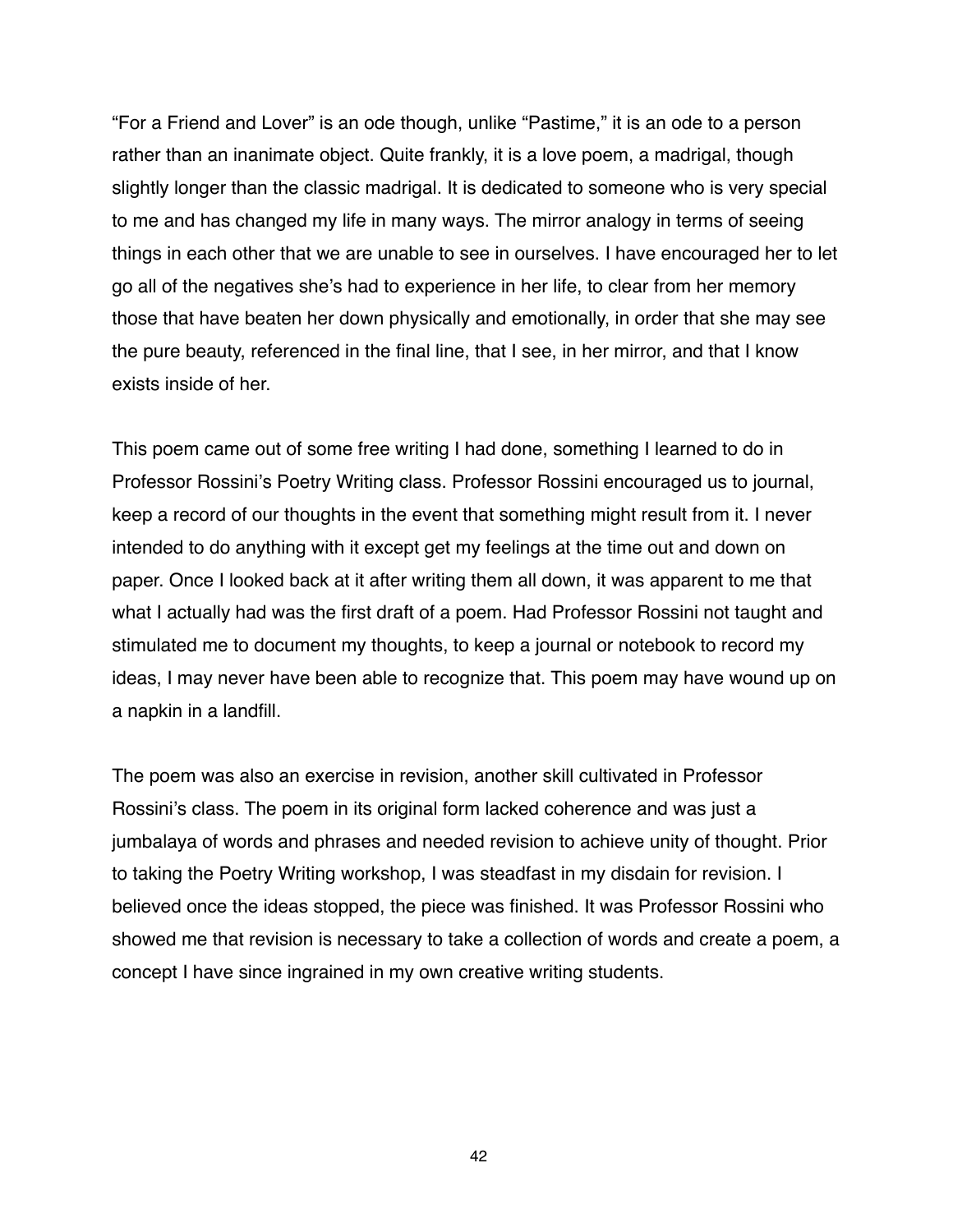## **SONNET 17**

I once partook the heavenly nectar And clearly saw radiant stars of day They renounced their role as soul's protector Colors supplanted by drab shades of grey

The skies bleed blackness though the sun still shines My eyes blinded by one that's come and gone She lives in my soul, I am thus confined Condemned to dusk as I await the dawn

I reach out to a figment of my mind Dulcet tones of laughter echo so bold Her light that warned me has proven unkind My weary spirit lies beaten and cold

Yet though elusive, she returns again I will follow to my predestined end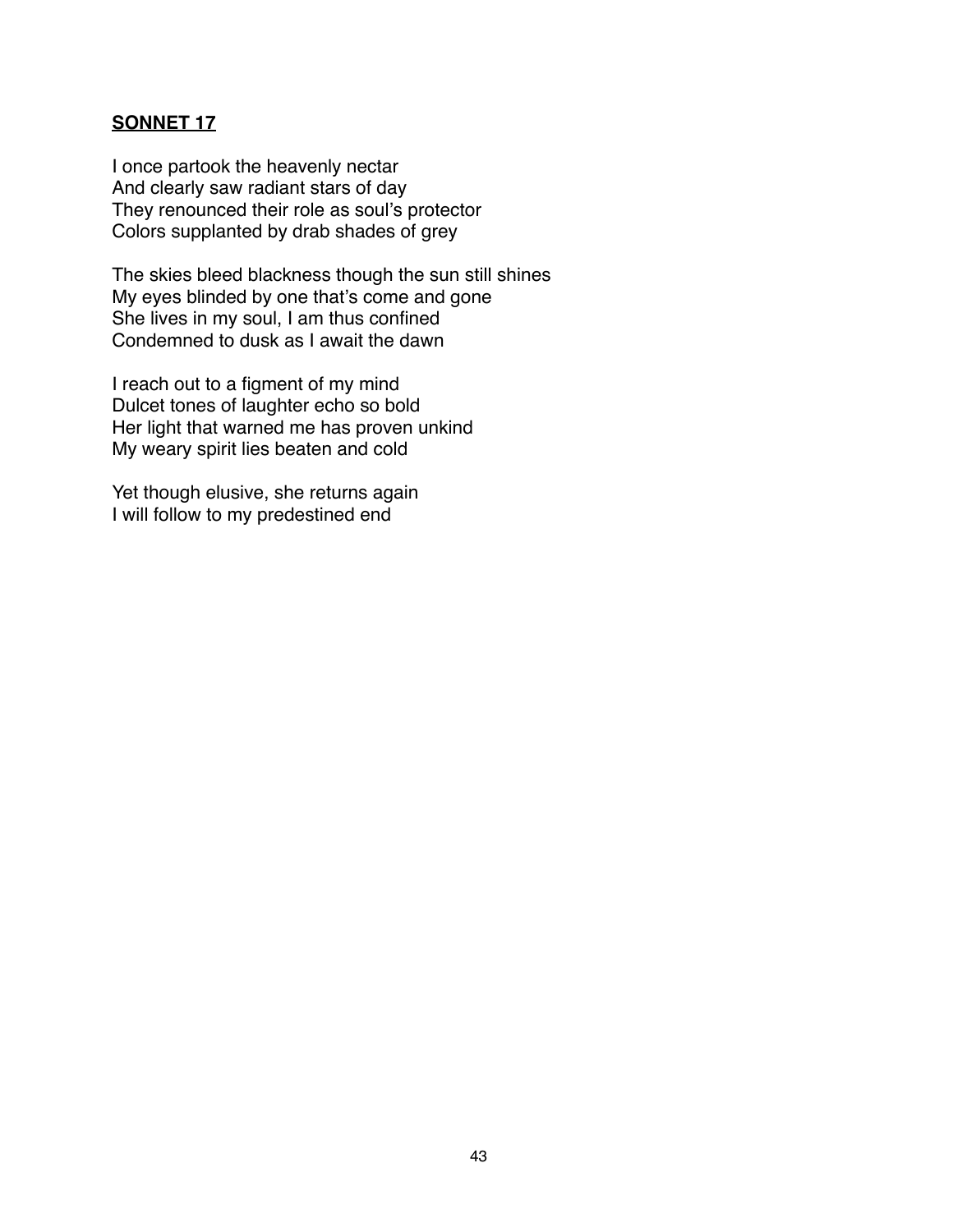I could not in good conscience compose a creative writing volume that included so many various poetic forms and not include a sonnet. In my mind, perhaps along with the haiku, the sonnet is the most well known poetic form. Prior to this I had very little experience writing sonnets and, as was the case with other pieces in this collection, I wanted to challenge myself to do something different while at the same time writing a piece in a classic style. The title is somewhat misleading. This is not the seventeenth sonnet I've written. Calling it *Sonnet 1* or *Sonnet 2* didn't work for me so I chose an arbitrary yet realistic number to assign this piece.

Technically speaking, the poem is an amalgam of the Shakespearean and Petrarchan styles. I used the Shakespearean rhyme scheme of *abab cdcd efef gg*. I also adhered to the Shakespearean construction of four quatrains, providing the conflict, and a final couplet imparting the resolution. However, I used the tone, voice, and theme of a Petrarchan sonnet. The speaker is a victim of unrequited love, as Petrarch was with his elusive Laura. He is tormented constantly by the object of his desire and haunted by memories of her, like the laughter referenced in line 10. The resolution provides a contrast to the previous quatrains, offering a glimmer of hope to a hopeless situation. In addition, it also evokes the memory of Petrarch as he pined for years for his love, unable to ever truly give up on it. Like Petrarch, the speaker is exhorting rather than coercing, calling out to his intangible muse. In doing so, he creates an almost mystical figure, though in only one poem rather than 366.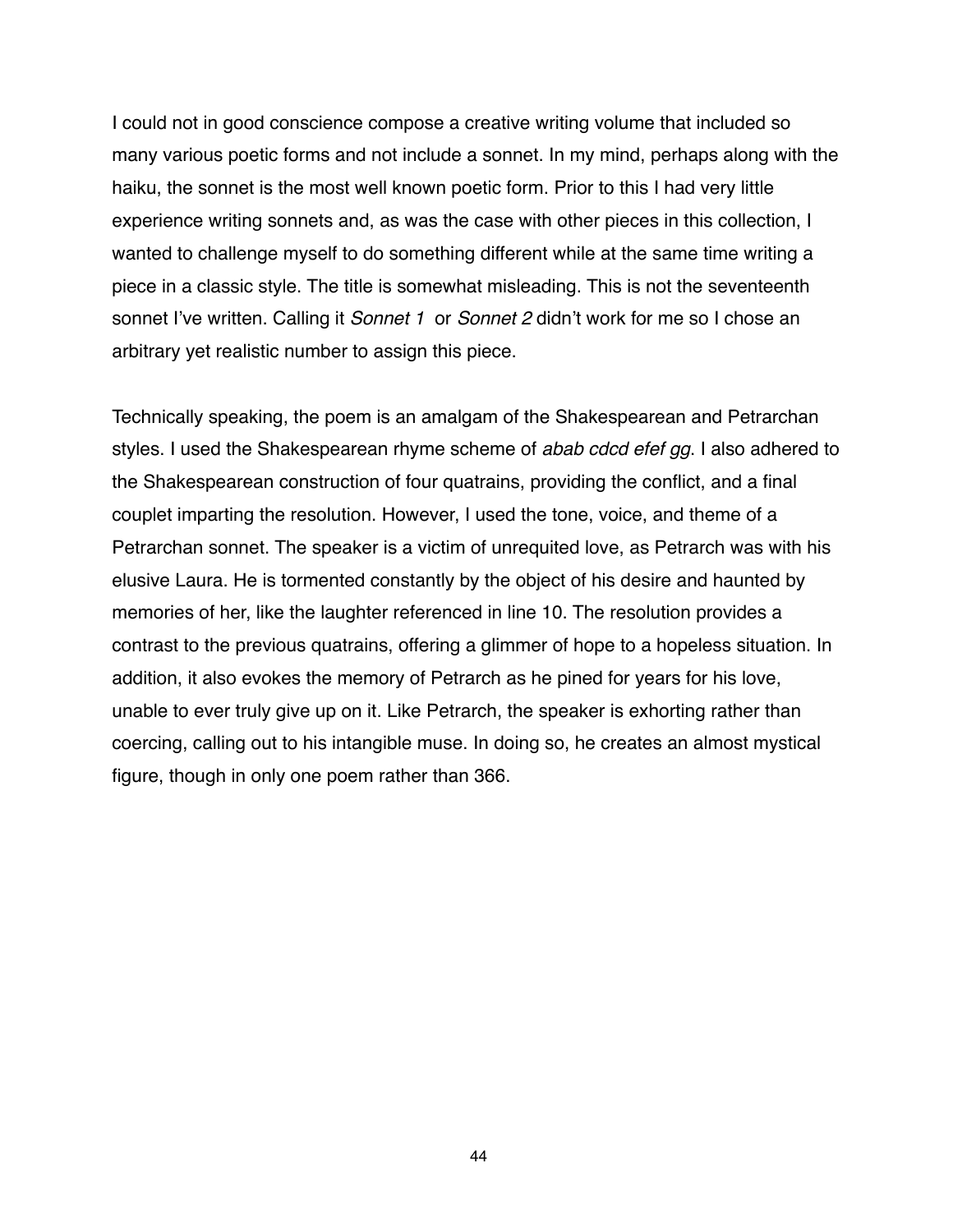## **THE FRONT OF THE LINE (THE END OF THE LINE)**

The man in the car at the front of the line Riding slowly and quietly toward the gates Each mile passes noiselessly Lost in peaceful thought and dreaming

Riding slowly and quietly toward the gates The people who have shaped his life are Lost in peaceful thought and dreaming Straining to see through an impenetrable mist

The people who have shaped his life are Traveling in silence, afraid to break the solitude Straining to see through an impenetrable mist Unable to bear the weight of the moment

Traveling in silence, afraid to break the solitude Unable to bear the weight of the moment Harsh reality reflected in a single tear The journey has reached its destination

Harsh reality reflected in a single tear Each mile passes noiselessly but The journey has reached its destination For the man in the car at the front of the line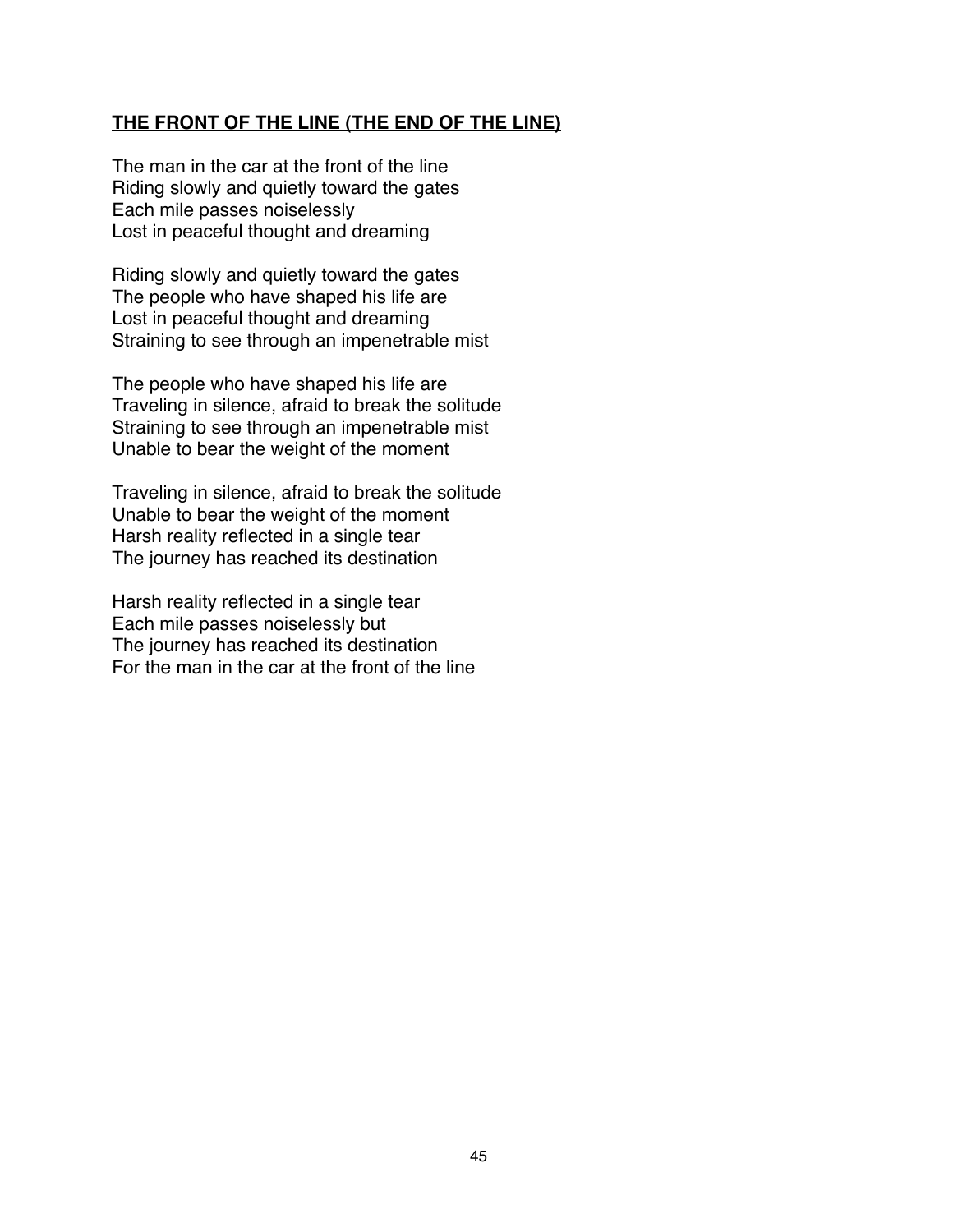One of the major components of this project was the idea of using many different poetic forms. I knew that not only would this make the collection more interesting to read, but it would also pose a greater challenge to me as a writer, forcing me to step out of my usual comfort zones of lyric poetry and free verse. I assign pantoums to my Honors Poetry Writing classes every year but had never attempted one myself, quite frankly, because the form intimidated me. The notion that each line of the poem had to work not once but twice was very daunting. I challenged myself even further by making lines eighteen and twenty repeats of three and one respectively, a characteristic that not all pantoums possess.

In adding this final twist to the pantoum form, I actually made the theme of the poem work more effectively. The poem is about death, the end of life's cycle. The intermingling of the lines reflects the cyclical nature of life and death, perhaps best said in the book of Genesis:

"...for dust you are and to dust you shall return." (Genesis 3:19)

I did not want to make the outcome of the poem too obvious at the outset, so the image of the man riding in the car at the front of line is purposely ambiguous. He could be the grand marshal of a parade or perhaps a head of state. Of course, the car is ultimately a hearse and that fact slowly reveals itself throughout the poem until the "end of the line" is reached at the conclusion.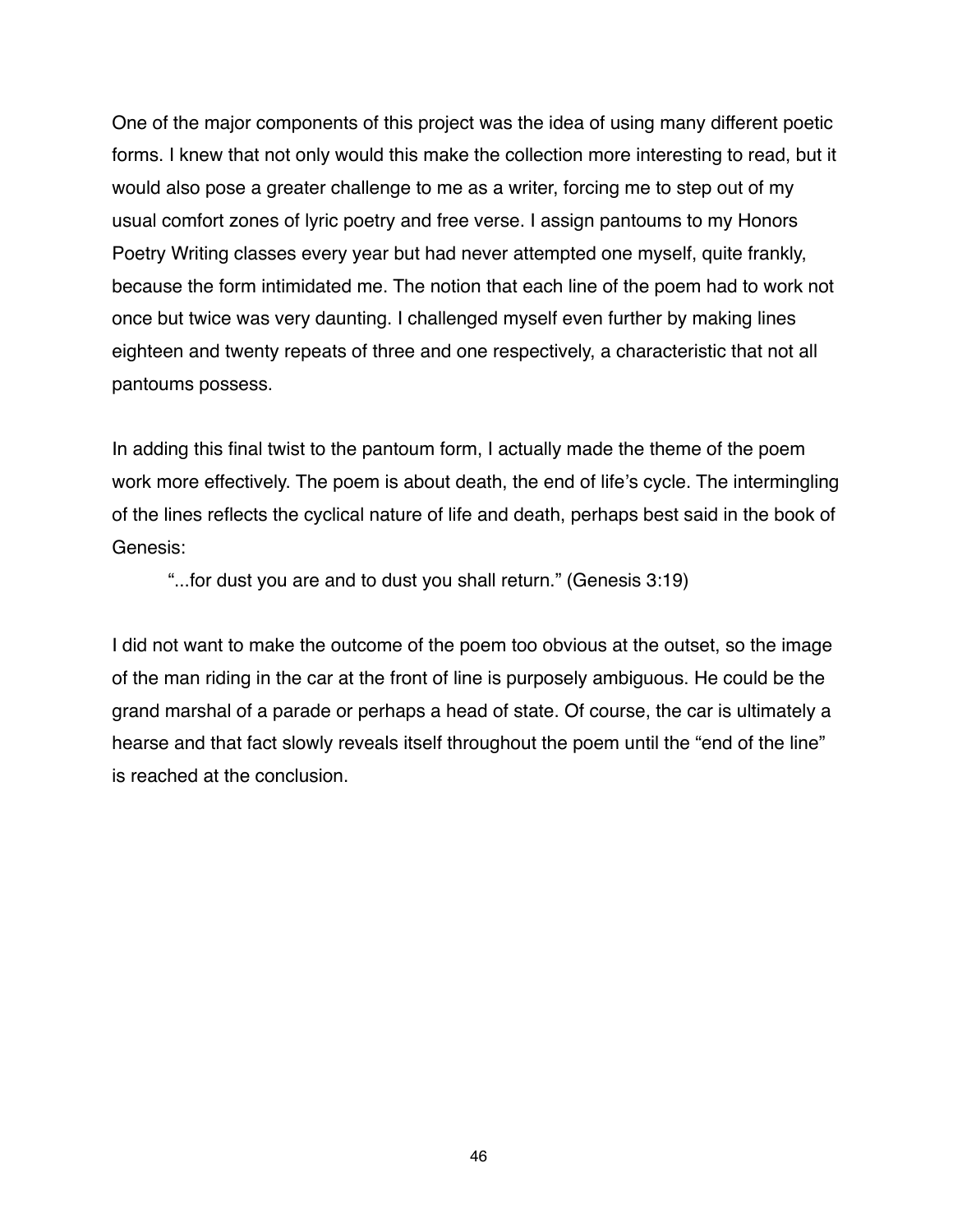## **ERECTUS MONOTONE**

Silence! As the cats howl and bay at the sun Her thoughts seem to jumble and fade away As the horizon begins to bleed grey The prickly tapestry cascades from her throat A beacon for the badgers and chipmunks To gather nuts and shredded legal documents And commence hibernation a little prematurely this year

It is happenstance It is serendipitous Here in the land of free will and volition But the plasma and magma flow freely and maniacally Onward and upward toward the Stalagmites and stalactites that grow Onward and upward within the brain Penetrating the sticky residue of stagnant thought

They want to create something that is imminent Hectic within the bedlam And their notions vanish into the abyss While two mimes argue aloud on the corner of Locust Street One in German, one in Portuguese, Looking vaguely familiar as their tears smear the greasepaint Resembling J.R. Ewing and Janet Reno Afflicted with Patty Duke Syndrome

And we wept openly Kept company by our glowing friends in the wall outlets It was wintertime in the Arctic Darkness in mid afternoon for months While the judicious sage with the long beard Pointed out the anatomical flaws In the headless G.I. Joe figurines Clutched amid the white knuckles of childish hands

Pulses taken from veins in the temple And though the deoxygenated blood flows chaotically A tsunami of platelets, reds, and whites It barely makes a ripple on the still skin The necessities are on back order With no money back guarantee if not completely satisfied A palpable sense of disgust and shame Yet still we wait with our paws held up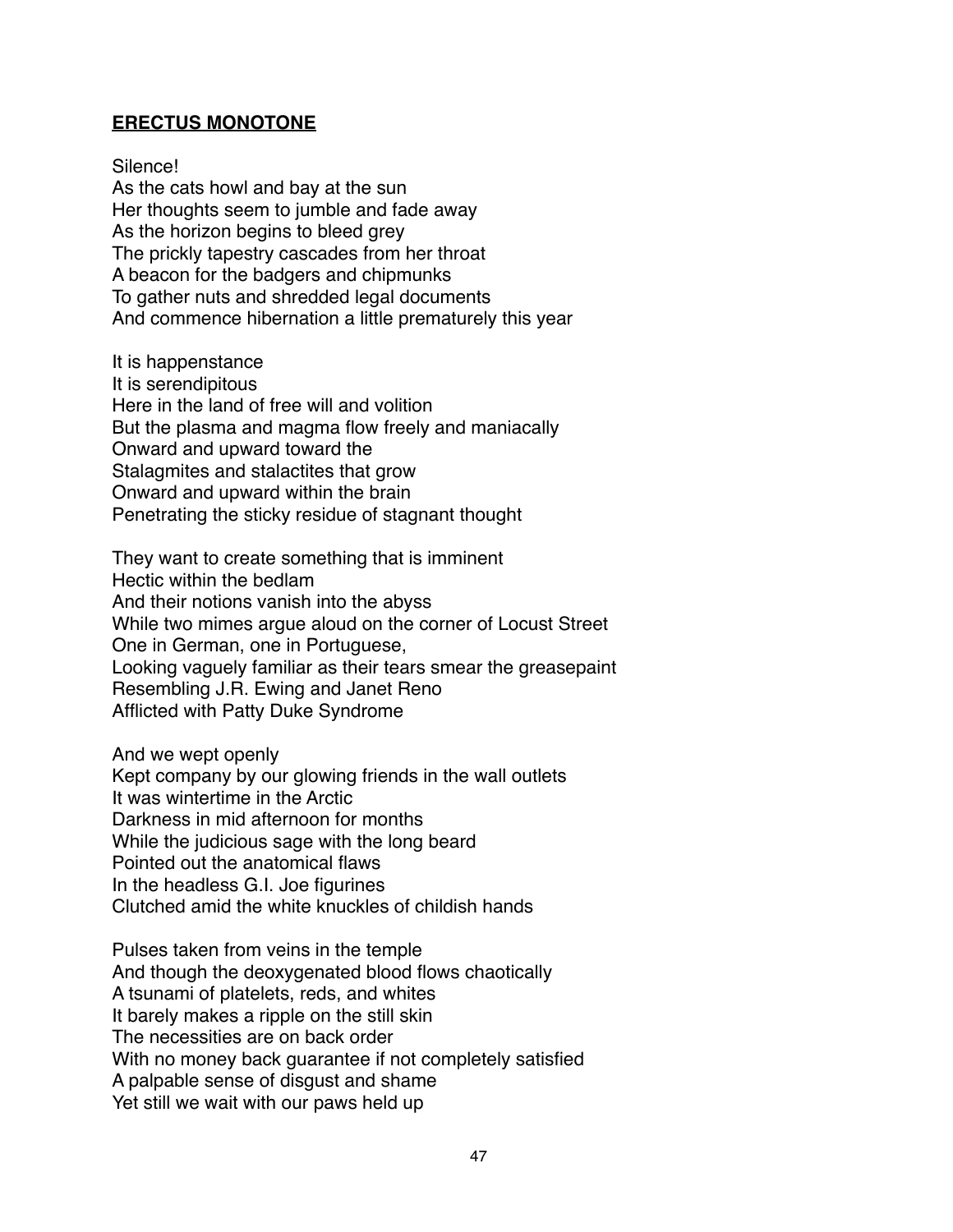Innuendos in hushed tones emanate from the bricks She pretends, with the rest of us, not to notice The strings that connect the humanized minarets To the levers and pulleys that guide every maneuver Everything is conspicuous beneath the glare of black light The devout lie prostrate on shattered Night Train bottles While the predatory bananafish prepare to strike And then silence.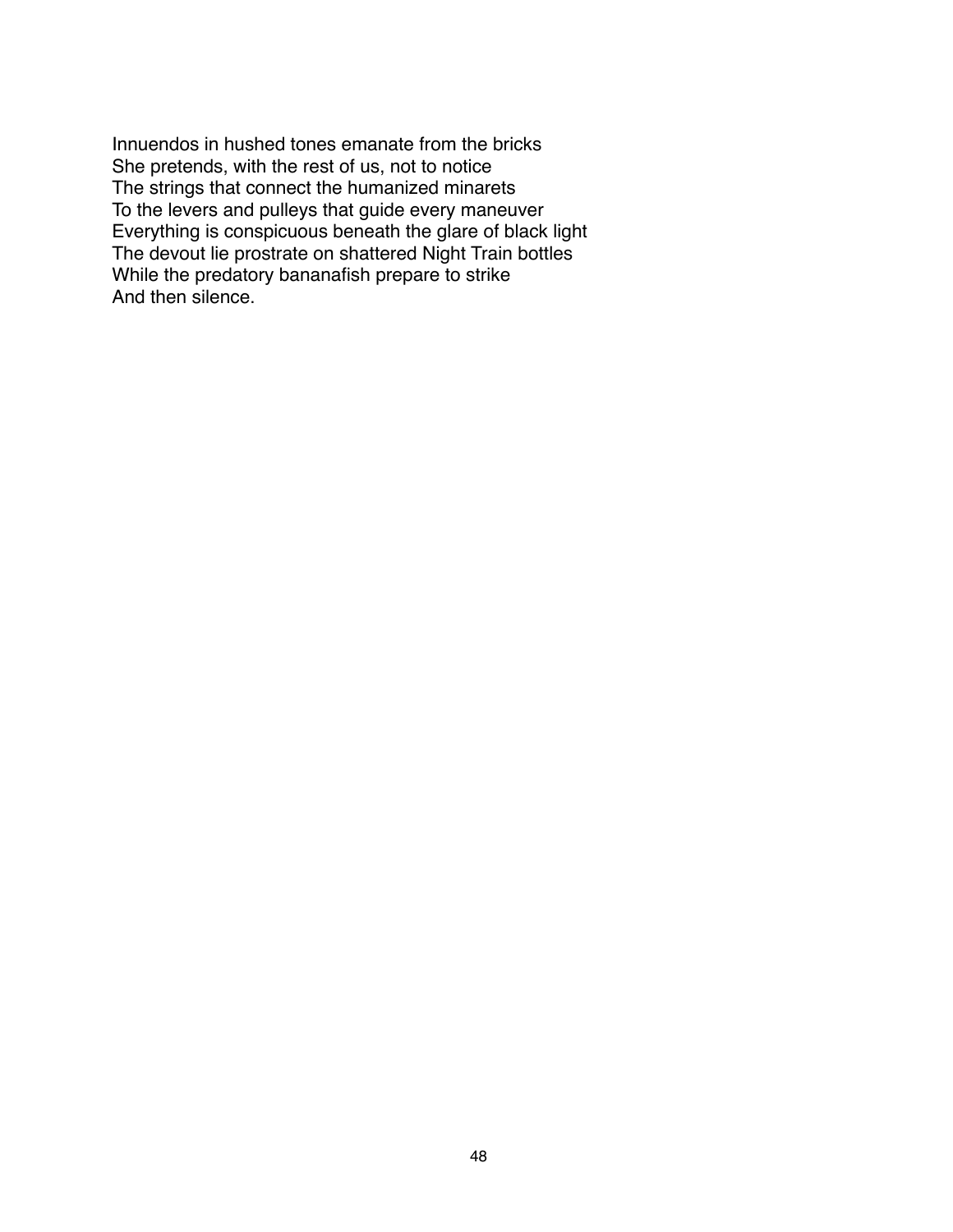This piece is my foray into the world of abstract poetry. One of my students asked to borrow a book of Jim Morrison's poetry I keep in my classroom and when she returned it, I began to look through it myself. I was struck by the language and, while the words and lines surely made sense to Morrison, they certainly made none to me as I read. Still, I was amazed at how the words captivated me. I then spent some time listening to Mike Doughty, a relatively unknown singer/songwriter whose abstract lyrics always astounded me. I've always been dumbfounded at the lines and verses of Doughty's songs, intrigued by his semantic choices and so impressed by the way his seemingly nonsensical verses flowed together while always keeping the same tone and emotion.

The title of the poem is the name of an obscure early-1990's indie rock band from North Carolina. I heard the name once and it always stuck in my brain. The first word, "Silence!" was taken from one of comedian Jeff Dunham's catchphrases. From there, the poem was entirely stream of consciousness. There are other references to concrete people and things within (i.e. J.R. Ewing and Janet Reno), but even they don't really make sense in the context of the poem. The use of the bananafish is a not-so-subtle nod to J.D. Salinger, whose work I admire greatly. Locust Street and Night Train are song titles from a couple of my favorite bands, but I wanted to include them randomly.

I certainly didn't get it right the first time, there were a lot of touches on the ʻdelete' key as I searched for the right words. I was mostly concerned with the impact of the words I used, how they sounded together rather than their meanings. Meaning, in fact, had nothing to do with the composition of this poem. Instead, I wanted to keep the same feeling throughout, that frenetic and chaotic feeling I had while writing. The exclamation of "Silence!" at the beginning of the piece was purposely juxtaposed with the more peaceful use of the word at the end, signifying the end of the moment and of the endeavor of composing an abstract poem.

49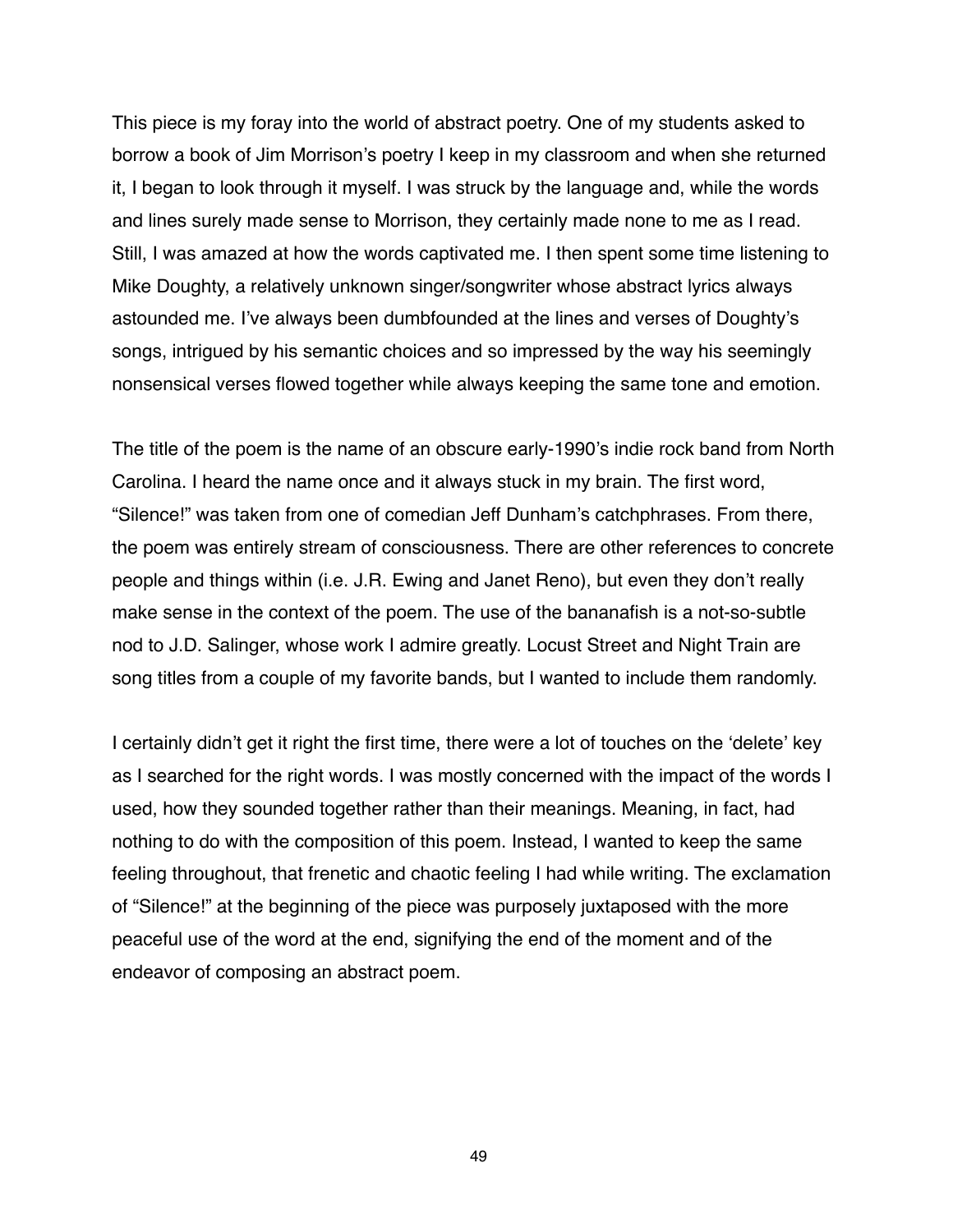#### **WE ARE VICTIMS OF WASTED TIME**

We are both victims of wasted time Wars within minds ne'er herald victory We have sinned, destroyed, sabotaged privilege But buried beneath, it was close at hand We've rambled the same roads that lead to nowhere And sought virtue in abandoned spaces Played the liar, played the fool Bear witness it shall be no more

Saunter through fields barren and cold Laughter silenced by shattered fantasies In a darkened room blackness disguises And grief shrouds words of promise Hold tight to dreams of light Interlaced and dancing naked below Eliciting the return of fate's pledge Bathe yourself in it, limitless and free

This covenant, a tangible aspect of my opaque strength Tongue purging with fire Mind piercing like a saber These lyrics used as nails To crucify the doubt, the angst, the mystery We will wage battle against cruelty Cast it aside with ambivalence Promises unkept brought back to fulfillment

Reminiscence is a dulled blade Let time be our plaything Trampling the stones we leave behind Casting them aside to impede others We've been cut, but will not bleed Driven by a hunger that consumes us both The mist has lifted, an azure canopy awaits Hearts bonded to heal and guide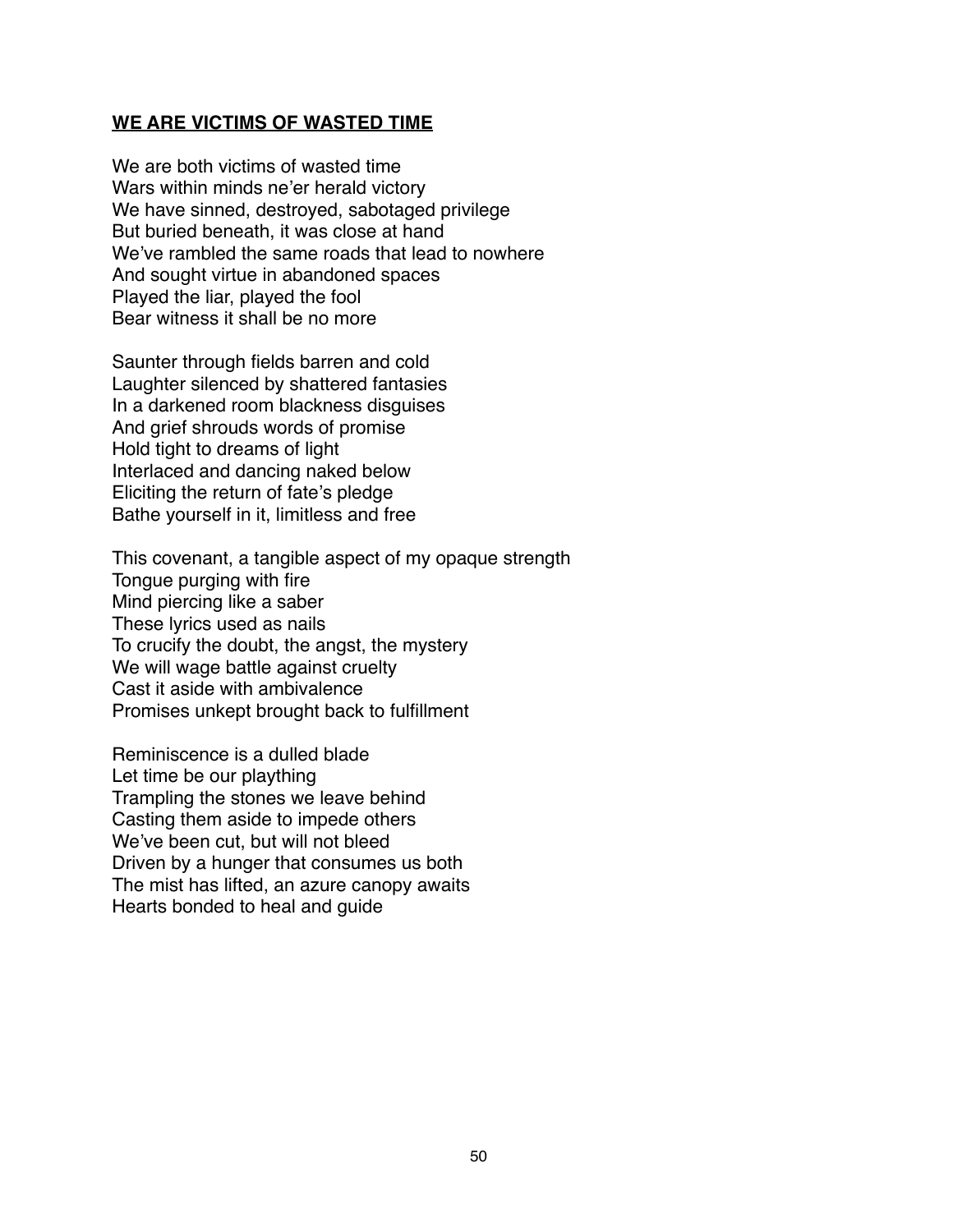This poem began with just the title, which I also decided to use as the first line because I was so fond of it. From there, the poem is a reflection of where my mind took me from that concept of being a victim of one's own mistakes. It is a meditation, of sorts, on battling life's struggles toward perseverance. The theme and message of the poem is that often times the battle must not be a solitary one. The tenacity, in many cases, comes from another, two people fighting as one.

Structurally I had no plan for this poem. However, once I completed the first stanza, I liked the idea of free verse octaves. It maintains a somewhat classical aspect to the poem and differs from the other poems in this collection.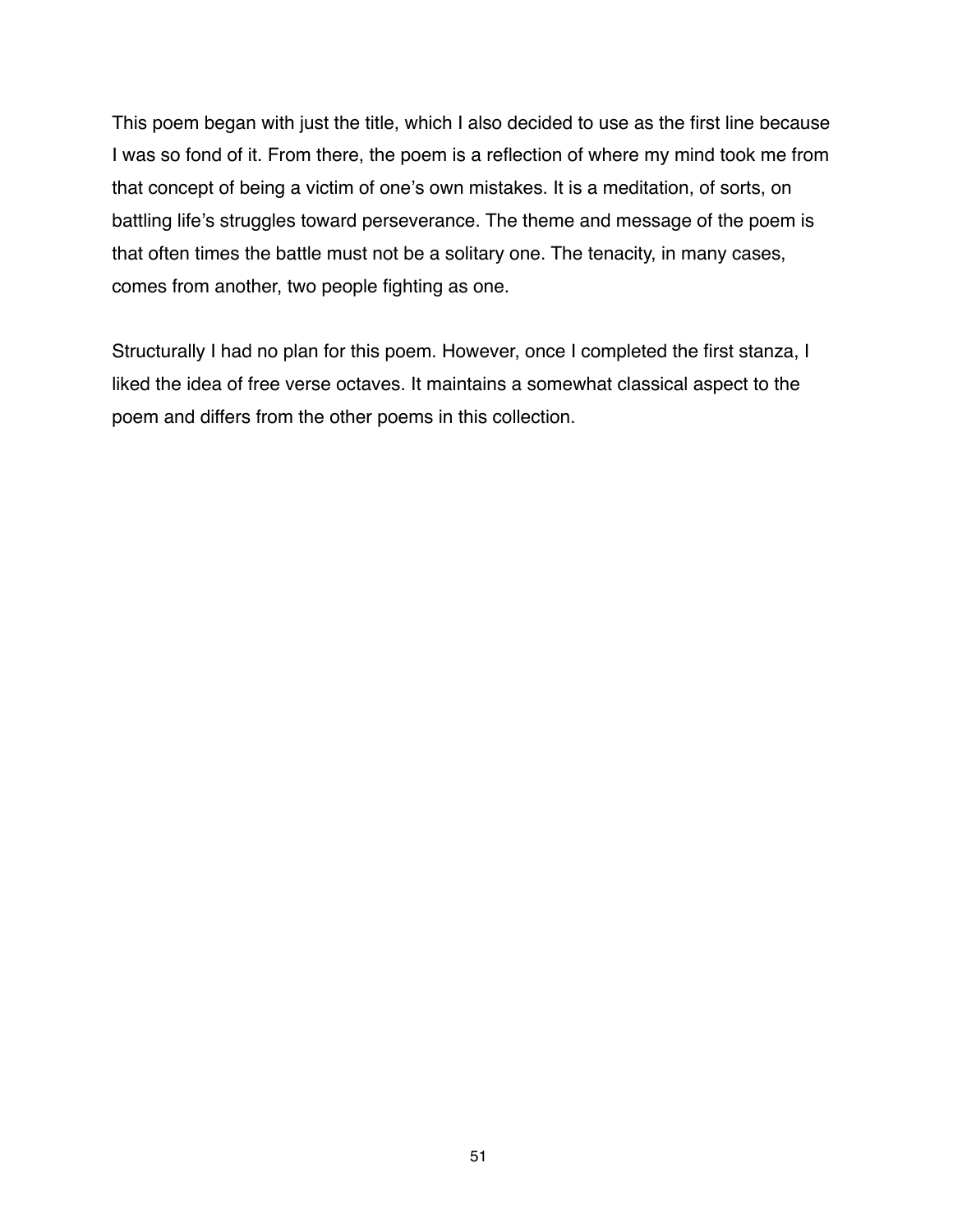## **BLUE EYED SOUL**

The battered and faded door opens and a rush of heat escapes out toward the brisk October night. An unfamiliar character introduces herself to the bar, silhouetted in the dusky entrance by the streetlights outside. Though modestly dressed, she should be conspicuous by her presence alone. Auburn locks frame her face, skin fair and mild. Topaz eyes survey the room, yet the addition to the scene goes unnoticed. The fetid stench of Marlboros, Camels, and two dollar cigars lingers obtrusively in the air, but our heroine is oblivious. Olfactory senses are muted by the auditory, as the resonant blare of a Hammond organ dissects the air. The pervasive throb of the rhythm section, the deep rumble of bass guitar and the thunder clap of drums, climb the walls and seep across the floor.

And then, casually yet deliberately, the somewhat dormant scene of shadowy figures begins to awaken. A lone, thin beam of light shines upon the dusky stage and a lone, thin figure emerges to bathe in the glow. Ageless and anonymous, our hero's eyes cast down toward an arbitrary spot on the floor. He waits for the opportune moment and then speaks, not with mere words, but through the instrument fixed around his neck and torso. The beaten, road worn Stratocaster articulates what he never could on his own, breathing emotion, emanating anguish, desire, and triumph at once. Chapped hands and calloused fingers glide across the guitar's neck, as they might across the neck of a woman, brushing the hair aside and moving gracefully until he finds the spot where dreams are made. Intimacy is forged as he caresses the neck, each bent string a cry of passion, of pain. It is an exercise in coercion, as each dormant emotion is summoned from the six strings, climaxing in an ultimate symphonic orgasm.

Suddenly, without warning, the musical odyssey is over, as quickly as it began. The band's denouement is gradual and muted, as casual applause falls upon the raconteur, before the sounds of appreciation return to light conversation and the clinking of beer bottles. The spotlight fades and the virtuoso fades back into the relative obscurity of the dark stage and its shadows. At last he raises his gaze from the floor to look upon those he set out to move and his charcoal eyes meet the topaz fifteen feet away. Lips curl upward ever so slightly and, as the gesture is returned, he is keenly aware that he has moved one, if only one, touched a single blue eyed soul.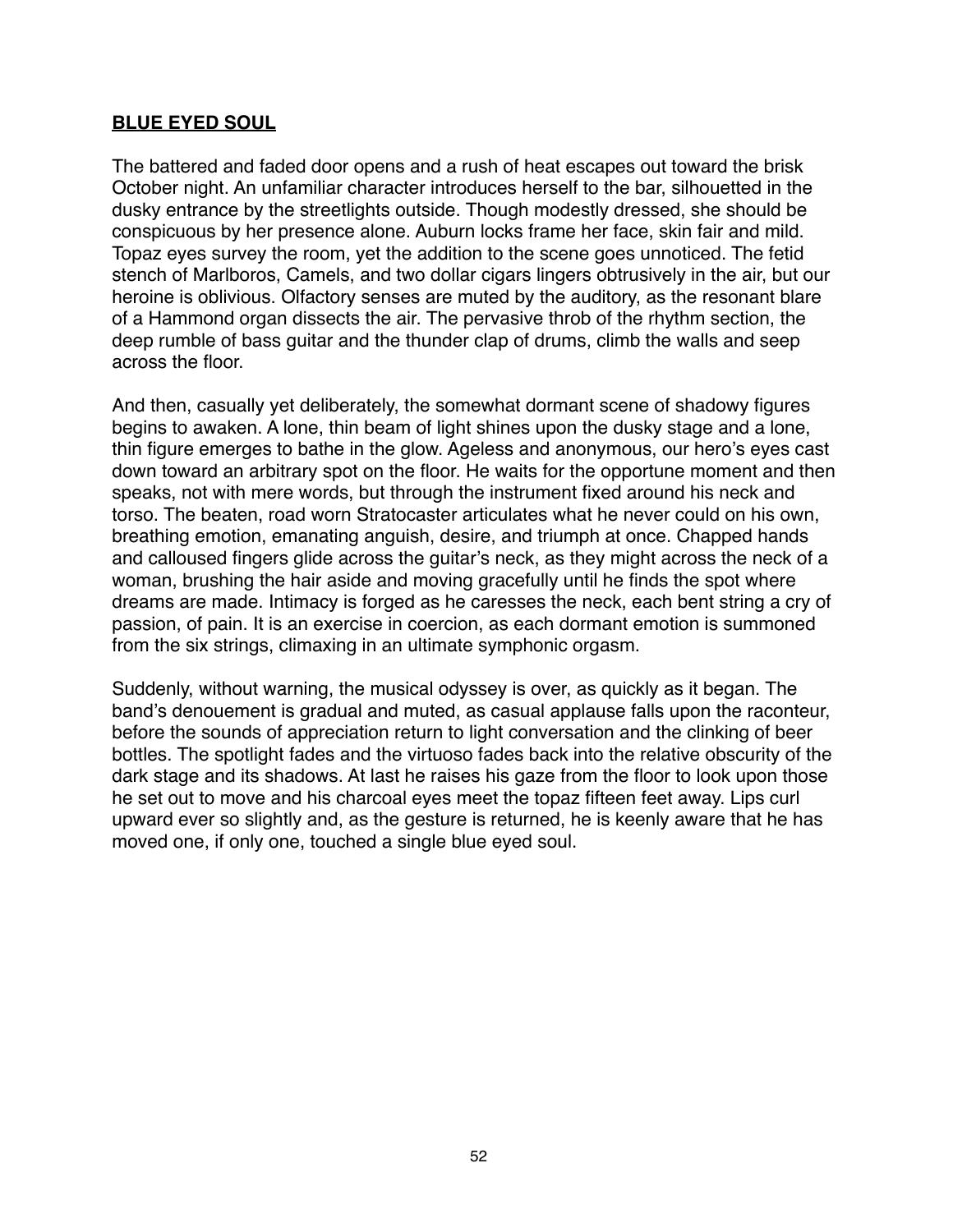This poem toes the line between prose poetry and regular prose. When I initially got the idea for this piece, I wasn't sure which direction it would take. However, once I started writing it, I recognized that it was definitely a prose poem rather than short fiction. The language lent itself much more to a prose poem than a short story, and the poem captures a very brief snapshot in time, no more than a couple of minutes. In addition, the characters are never developed, as they could be anyone, anywhere.

The title itself is a slight twist on the "Blue-Eyed Soul" term that has been around since the mid-60's, describing everyone from The Righteous Brothers to Tom Jones to Steve Winwood. Instead of referring to the music, the title refers to the two main characters, the blue eyes of the female and the soul of the male guitarist. As a guitar player myself, I really wanted to poeticize the rather common occurrence of the guitar solo, romanticize it, by having it lead to a moment of romance, even if the moment is fleeting.

I wanted to paint a picture of the club, a scene that is very common, and also illustrate the range of emotions that can arise from emptying yourself into a passion for an unappreciative audience. This is a scene that probably occurs hundreds of times a night in bars and clubs all over the world. What I sought to do was capture the experience for both the musician and the observer, an experience that frequently goes unnoticed. It is a thing of beauty, of poetry, if you will, when music reaches a listener and grabs hold of them, even if only for a moment, and that is what I put in to this piece.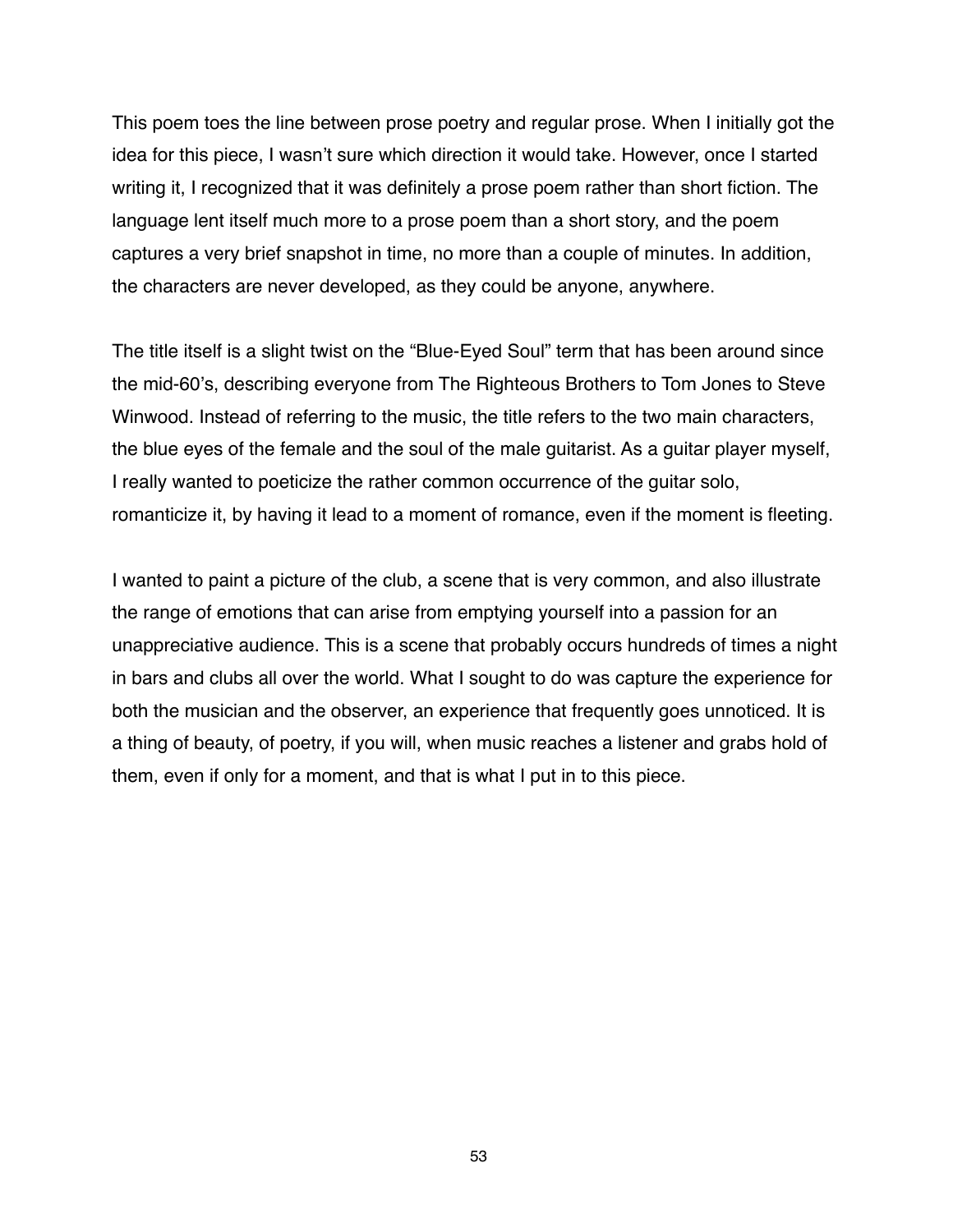## **TEMPORARY NONFICTION (A Monday Night in a Sandwich Shop)**

*"All the world*'*s indeed a stage and we are merely players." - Rush,* ʻ*Limelight*'

It is a normal night, calm, brisk at worst I sit in solitude with my makeshift feast Cold cuts on Italian bread with lettuce and light mayonnaise Coca-Cola with plenty of ice And a table for one in the corner Nothing to read during my repast No copies of the *Hartford Advocate* No sports page left over from lunchtime diners So I look up and observe

The one-eyed man in the opposite corner is staring At what I cannot tell His conversation with himself barely audible from my position He seems to have full understanding Perhaps from the perspective of the glass orb In his right socket

Then there is the innocent child Whose elders are failing at their task A fact evident in her lonely and distant eyes It is obvious that all she wants Is to be Even if she does not yet know how

Looking away is the untamed girl She is dressed in black that hides her From who she really is She sits waiting for her mated slab to exit the mens room Pierced, grimacing, with earlobes the size Of the sound holes on my acoustic guitars She gazes longingly out the window Knowing nothing else will come

They are all strangers to me Never seen before, probably never again But there are stories in their being Perhaps fiction, perhaps not I imagine the truth of their lives While they live it in technicolor I seek the same clarity in their lives that they do I refill my Coca-Cola, Deposit my trash in the receptacle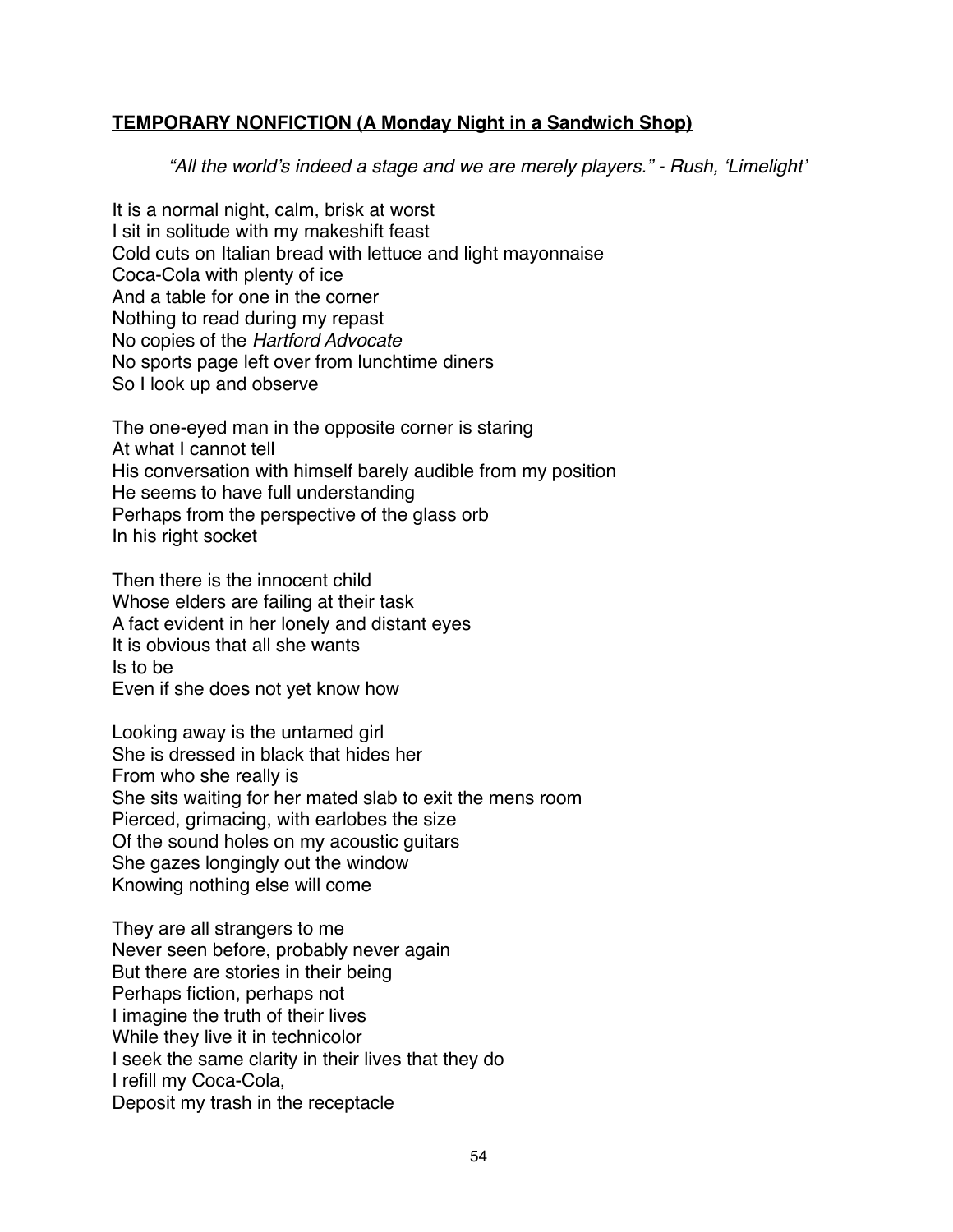And move on to the next scene Of temporary nonfiction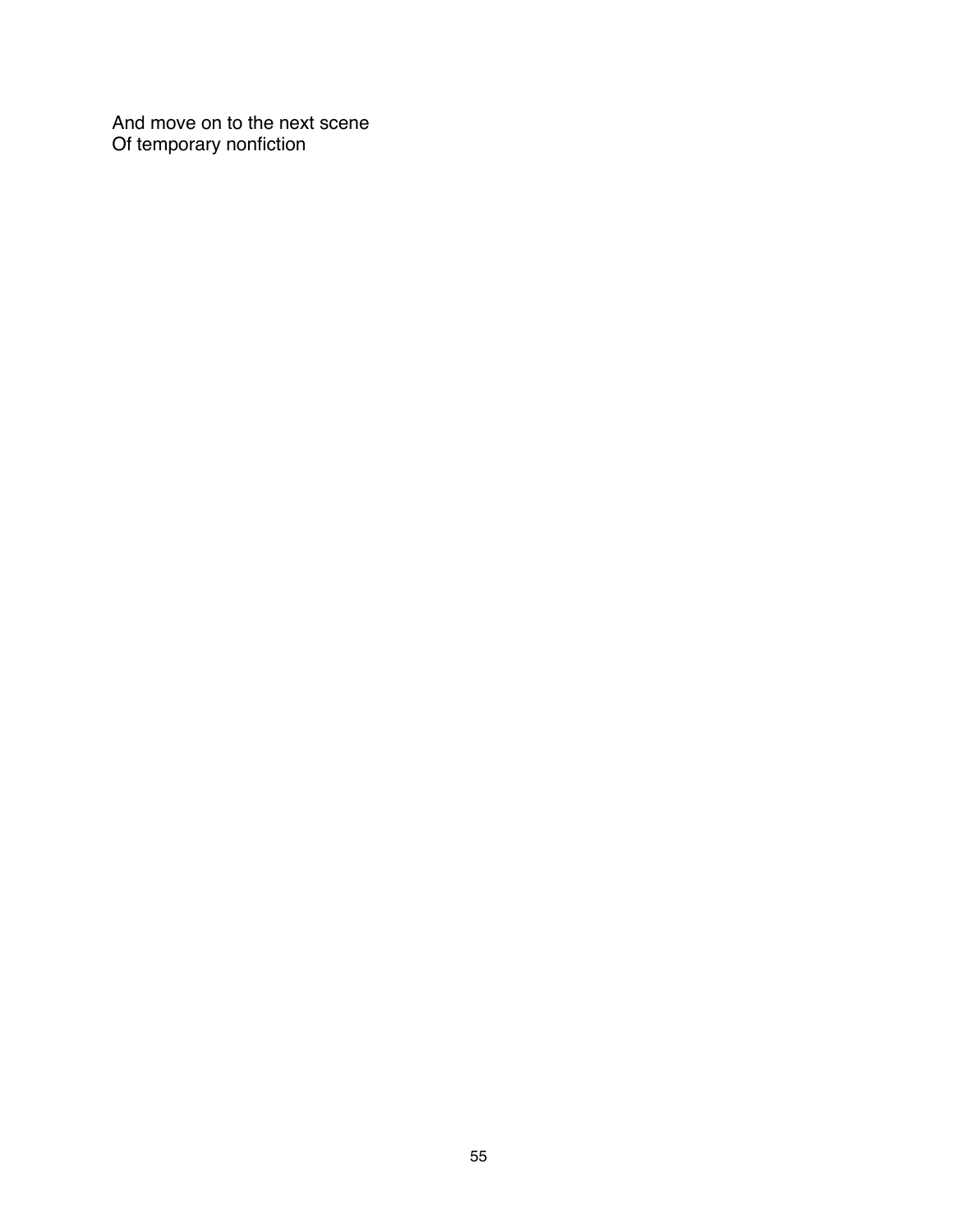I had the original idea for this poem years ago, originally written on a napkin, and revisited it for this project. It is an example of observational poetry, but was very simplistic and in dire need of revision. The theme of the poem is expressed in the epigraph, a line from "Limelight" by the Canadian rock band Rush, borrowed, of course, from William Shakespeare. I've always found a lot of truth in that line, and believe that in many ways everyone we see on a daily basis, be it regularly or fleetingly, is acting out a part in their own play and these individual vignettes make up the world around us.

Kris Kristofferson, in his song "The Pilgrim," sang the words, "He's a walking contradiction, partly truth and partly fiction." While Kristofferson wrote these words about Johnny Cash, I believe they apply to many of the people we cross paths with in our lives, including the characters in this poem, all of whom were real. The details and depictions of each character are, with one exception, also real and unexaggerated, though poeticized a bit for the sake of the piece. The ʻone-eyed man' had a glass eye and mumbled to himself incoherently the whole time I sat there, incorporating gestures as if he was having a conversation with himself. The child was actually a little boy but I decided to change the character to a little girl, probably because my first born child was my daughter and I have a soft spot in my heart because of that. The boy was simply being ignored by his parents and, though I was not yet a parent myself at the time, I could tell he was hungry for his parents attention. I got the sense that this scene was not uncommon for him and I lamented that notion. The girl mentioned in the poem was also young, probably a junior or senior in high school, and she was dressed in a gothic style. She, like the little boy, had a far away look in her eyes as if she wanted more. Her ʻmated slab' was, I surmised, her boyfriend and her eyes showed no joy when he joined her.

These "characters" all shared a common trait in that none of them seemed happy in their present circumstances. It is a trait I shared with them at the time, which is presumably why I was so intrigued by them and inspired to write. They were partly truth and partly fiction and I assigned my version of their individual truths to the fiction I observed. Each of them was discontented with their temporary nonfiction, the state of

56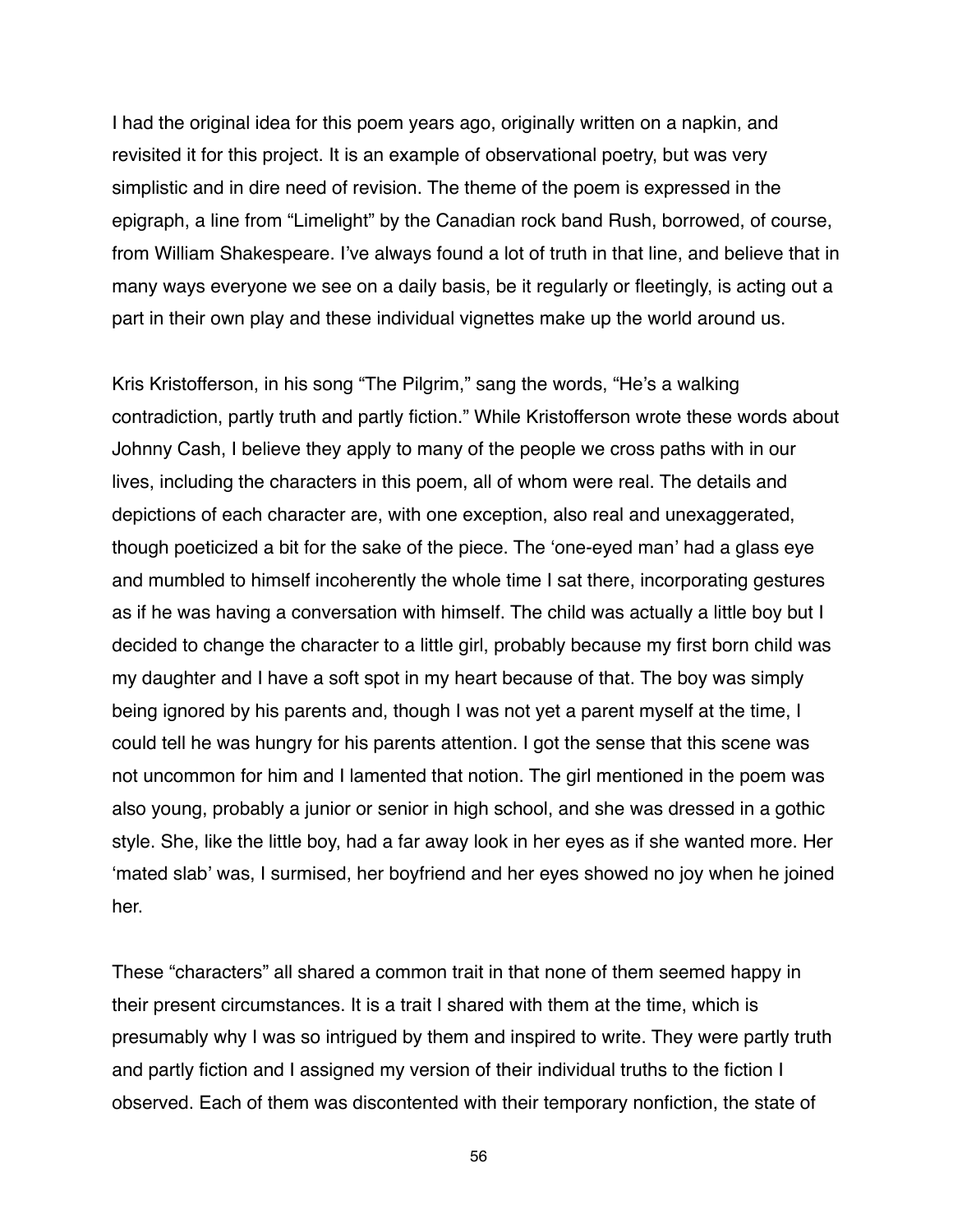their lives at that moment. Like actors in a play though, the scenes are fleeting and I hope they, like I did, found a piece of nonfiction that was more fortunate and permanent.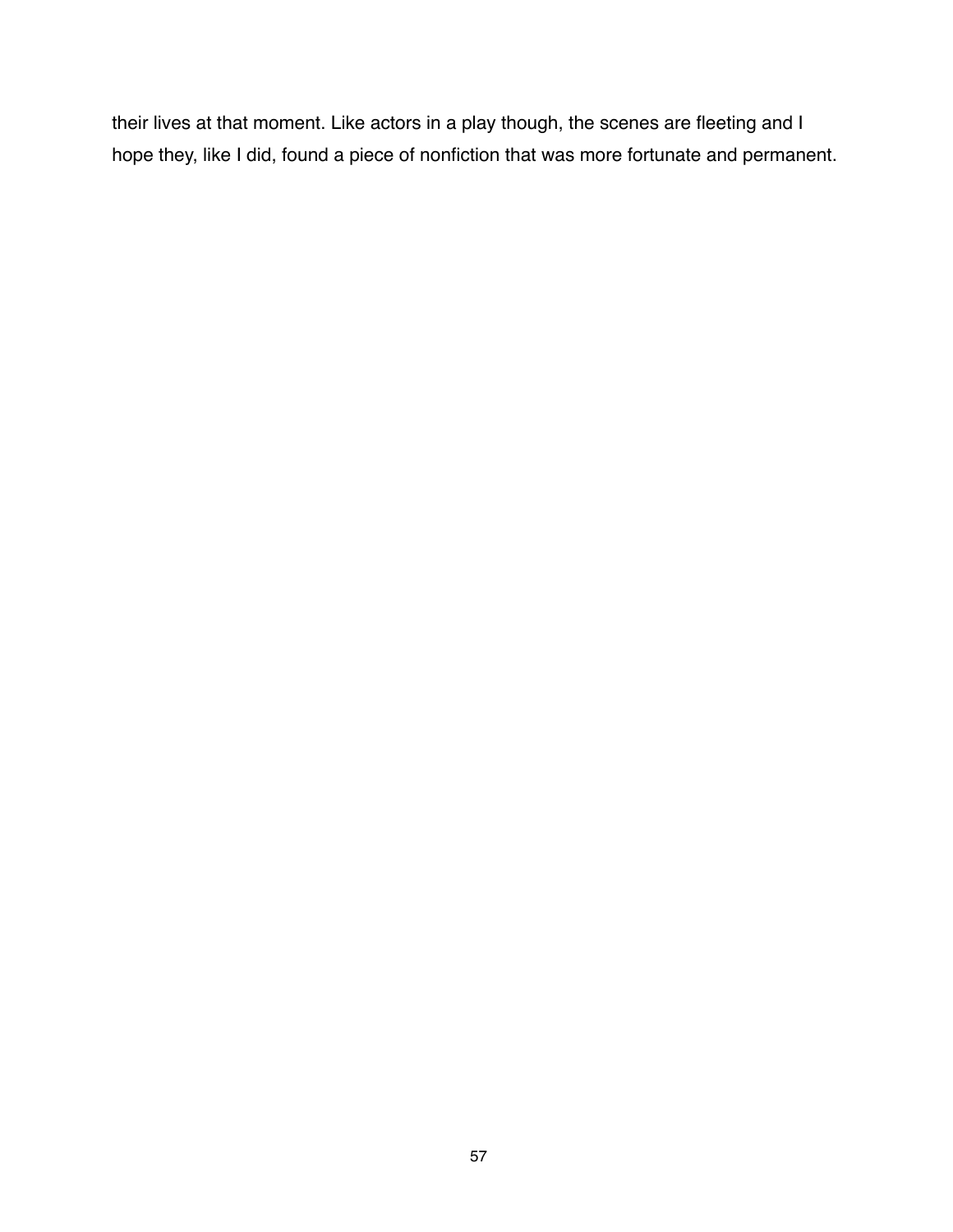## **ANONYMITY**

I.

Alone in silent darkness, surveying all there is to see Hands, bound and harnessed, attempt to grasp the air Desperate prayers inaudible and obscured The entirety of the world existing within these walls

Conversations with the angel lying at the bedside Wondering if she is tangible, palpable Or just a figment of a clouded mind Pain elicits a cry, but it is suppressed, stifled

II.

He wandered the streets alone, muttering to himself For no one here would listen to his words, his pleas Neglected, forgotten, for he was not like them or you He words fell on deaf ears for fear they might be true

Visible in his eyes, apparent in his words He meandered alone in winter time, singing with the birds Could have been the blue-eyed son, if given the time As he screamed out his suffering, begging for his mind

Alone in the road, in a rocking chair Invisible, unnoticed, past the point of caring Earth still spinning, yet naked to his eye Forced to muse on how it felt to be alive

III. Alone again Face down in a lazy river Adrift Port of call undetermined Rising Raises his head, surveying **Questioning** The hows and whys **Lamenting** Both the journey and the destination **Sinks** His body and mind beneath the surface Dies.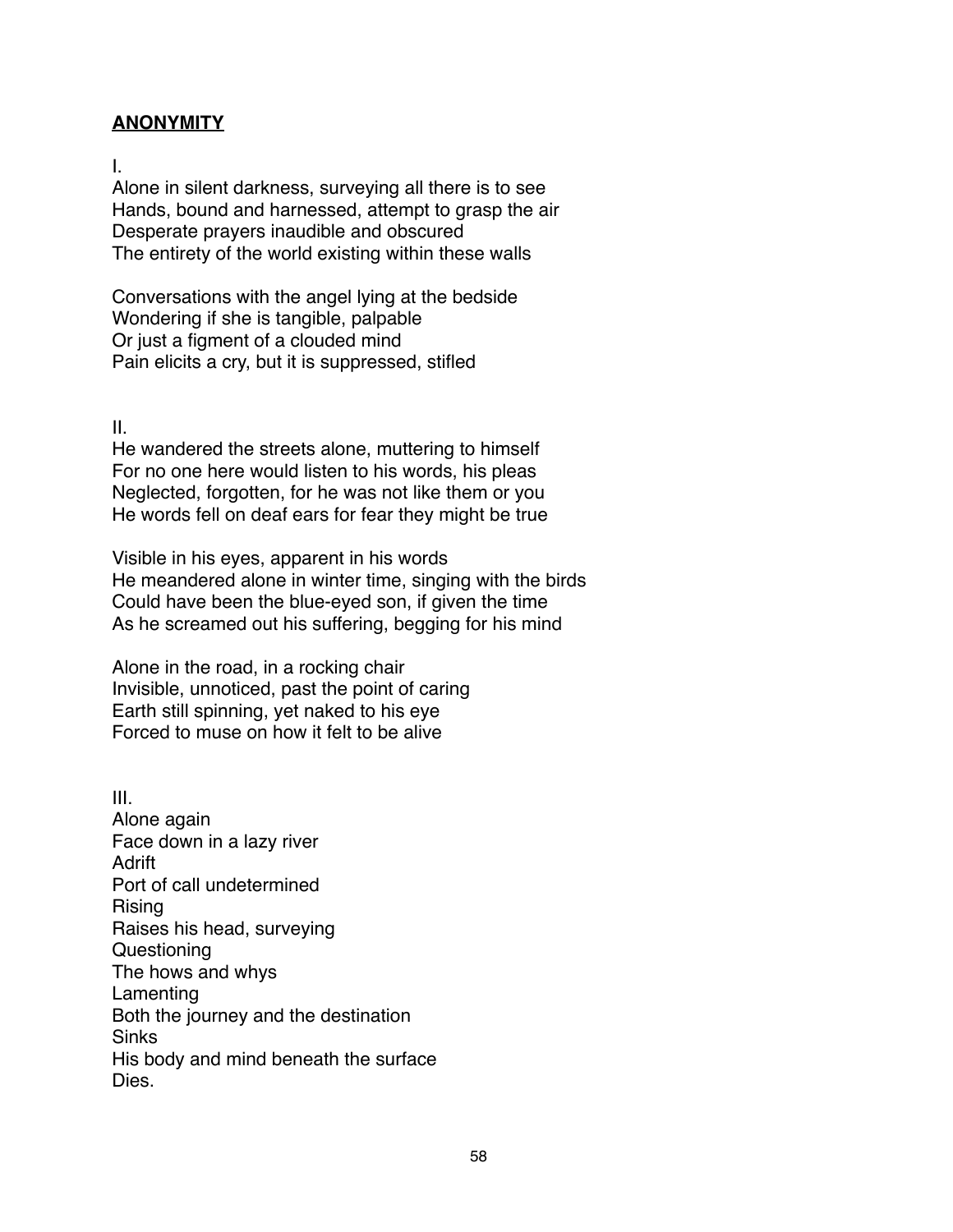This poem is culled from several notes I had compiled in my journals. It is the story of a man, any man, an everyman, who struggles with mental illness and ultimately loses the battle. The poem consists of three different stages, indicated by the Roman numerals. Each of the stages came from a different entry in my journals, but they fit together to tell a singular story in verse.

As the poem begins, the subject is in an institution, most likely a state operated hospital, where he is just a number and gets little individual attention, hence the unanswered cries in line eight. In the second stage, he has escaped from the institution and is alone in society, aimless, homeless. He gets little more that derisive stares from the public. Even though he has been freed from his captivity, little has changed. The rocking chair referenced in line seventeen refers to his bodily mannerisms, the constant motion and spastic movements associated with certain types of mental illness. In the third stage he meets his tragic demise. He has a final moment of clarity when he picks his head up out of the water, but when he sees no change, no hope, he succumbs to his suicidal desires. The structure of the third stage leading in to the end of the poem is abrupt, mirroring the end of his life, and purposely lacks sentiment and emotion.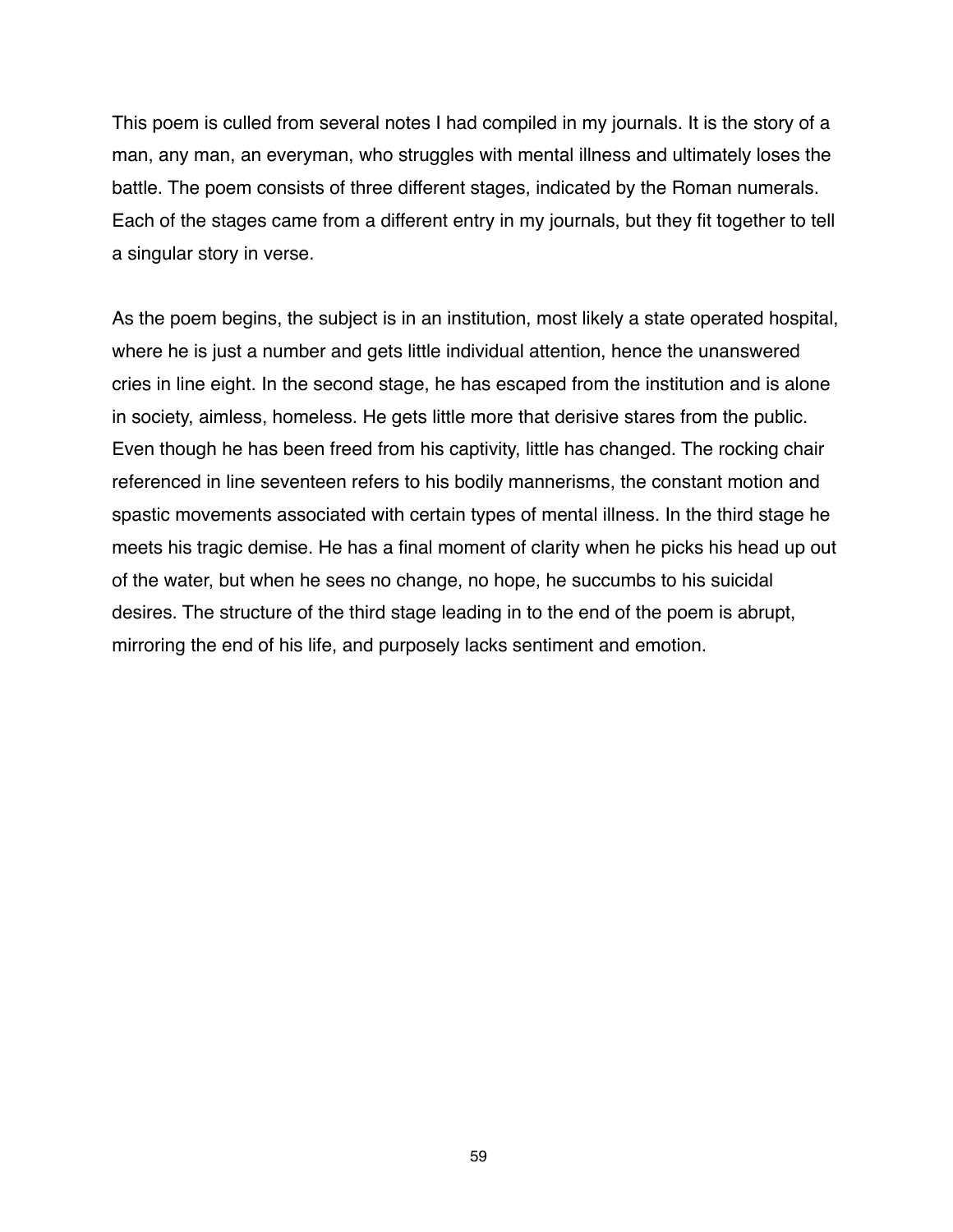# **I DID IT**

I see things Probably a lot more than you think Probably a lot more than you see yourself I am an observer Perhaps in a prior life I could've been A renowned sleuth like Holmes or Poirot Or I could've been regal like Queen Isabella Giving Columbus a blessing with a wave of my hand Though I am not a seer, I see things Not clairvoyant like Nostradamus or Tiresias, Nor one who will divulge your destiny for a fee Using silly props like tarot cards or a crystal ball I am a spectator, But no more an innocent bystander I toe the line of the periphery But I exist In Media Res, I blend in to this environment More an ethereal spirit than a cunning chameleon though For I am not about deceit, I have no desire To shroud myself from those around me Unabashed, Dignified, Aware I see things. And when the time is right I will articulate, Put words to my observations, to enlighten Anyone who will listen So do not confuse my reticence for something else That would be a catastrophic error on your part I am neither aloof nor detached I am simply the other side of the coin My silence is silver so my words can be golden So even though you may not, be aware, I see things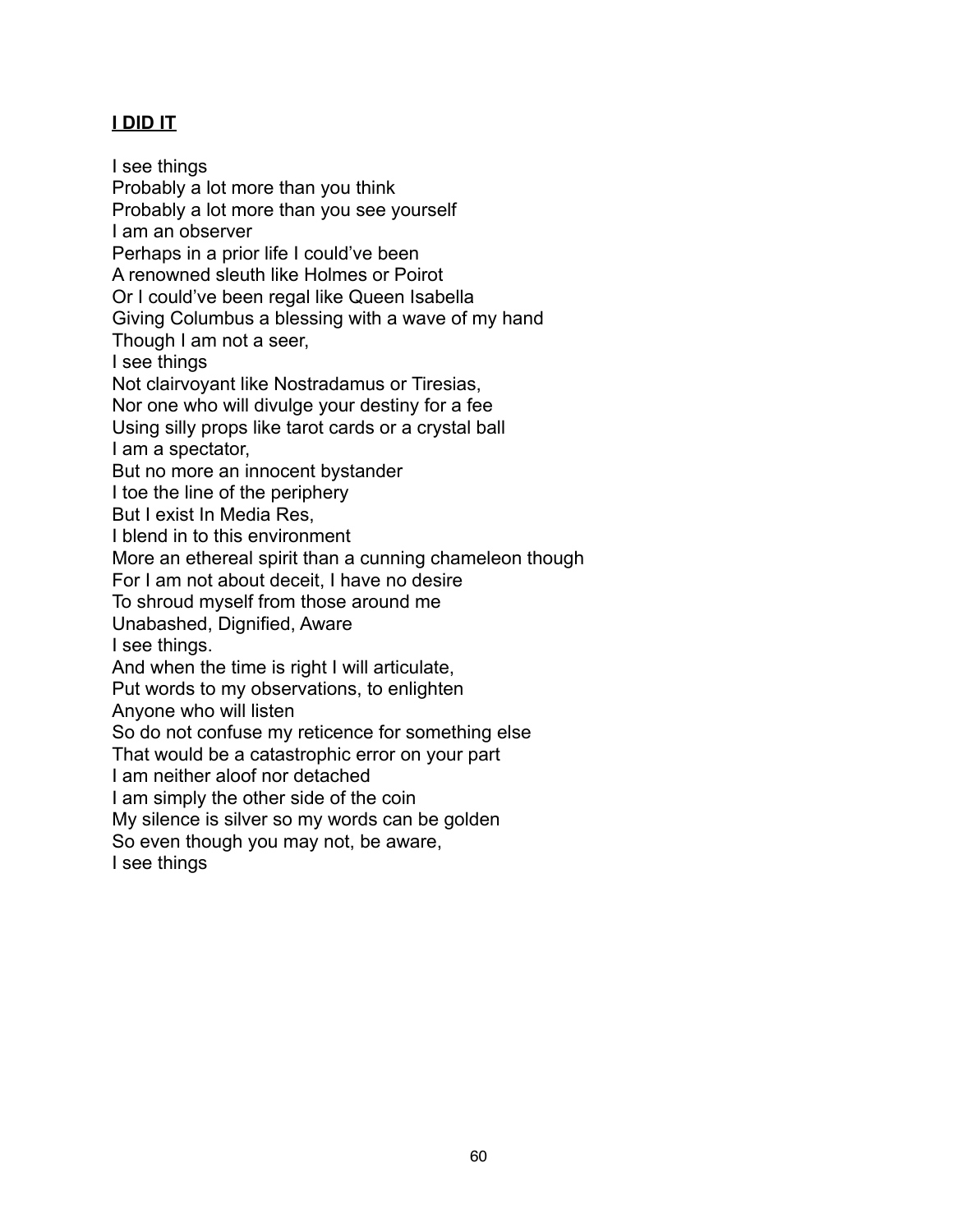This free verse piece is an exercise in point of view. It is written from the perspective of someone who is unnoticed in society, whether it be the reclusive hermit who never leaves his apartment or the quiet kid who sat next to you in geometry class. There are always things about these people that the rest of us don't know, either because they are hidden or because we never bother to look. This poem gives a voice to those people and is supposed to show us what we may have missed.

The title is purposely vague. "I Did It" could refer to any number of things, depending on the reader's own point of view. Perhaps the speaker holds a secret that will change the world or how the world is viewed. Maybe she (I hear this poem spoken by a female) is a victim of some sort of abuse, be it physical or mental, and is ready to strike back. Or perhaps the speaker just has a greater understanding of the world works that will manifest itself in future greatness while the rest of the people she observes toil away in obscurity. She is, as the poem states, "an observer" and while so much of the world has lost that power of observation, the speaker has not only kept hers, but sharpened it to be used when that "fatal error" she references is made.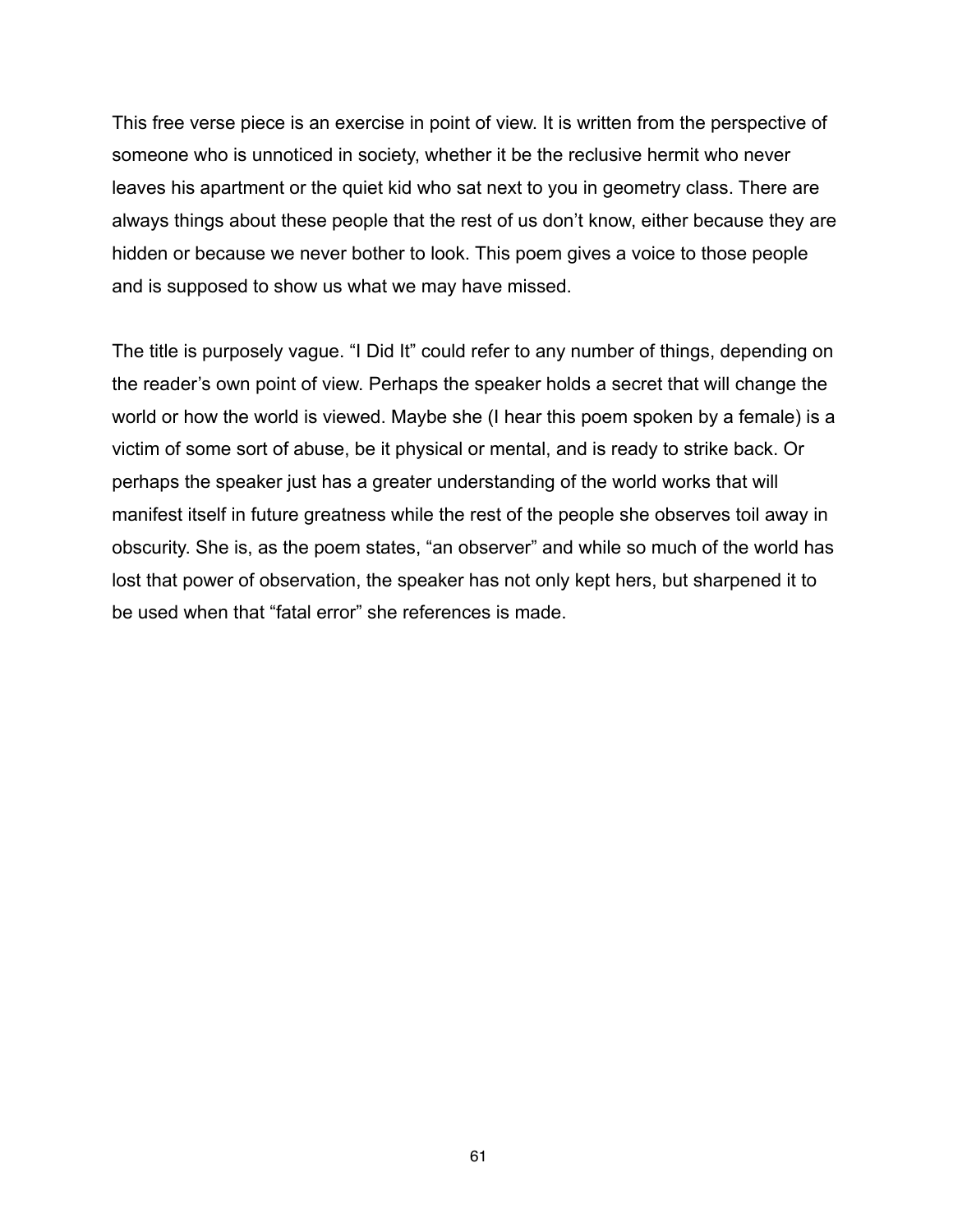#### **IL FAUT AIMER**

*" Pour comprende it faut aimer" (Fr.: To understand, it is necessary to love)*

Truth in love is a glorious commodity And is sought after by Masses of souls with burning chambers Who miss each beat as it passes Yes, this elusive entity Lost often before gained So many fail to see Clear though it may be Yet losing often precedes winning

Universes rise and fall Gardens bloom and wither Heavens crumble to mortality Lest the poet forget his muse In time she will be conjured again Never letting go

Ah, letting go.... A perplexing decision When made consciously, willfully Better still to let freedom reign Embrace the autonomy of self Stand on the edge of that precipice Breathing air so clean and crisp Invigorating Before taking that leap over the edge Into free fall With the ground nowhere in sight

The uncertainty It can make your knuckles turn white To cling so tightly to something That can kill you from the inside out Save yourself from yourself You are not Dickinson You are no Plath When the feeling is unconditional Without reins It is not deserved But simply received

Take off your shawl of darkness Let it fall at your feet like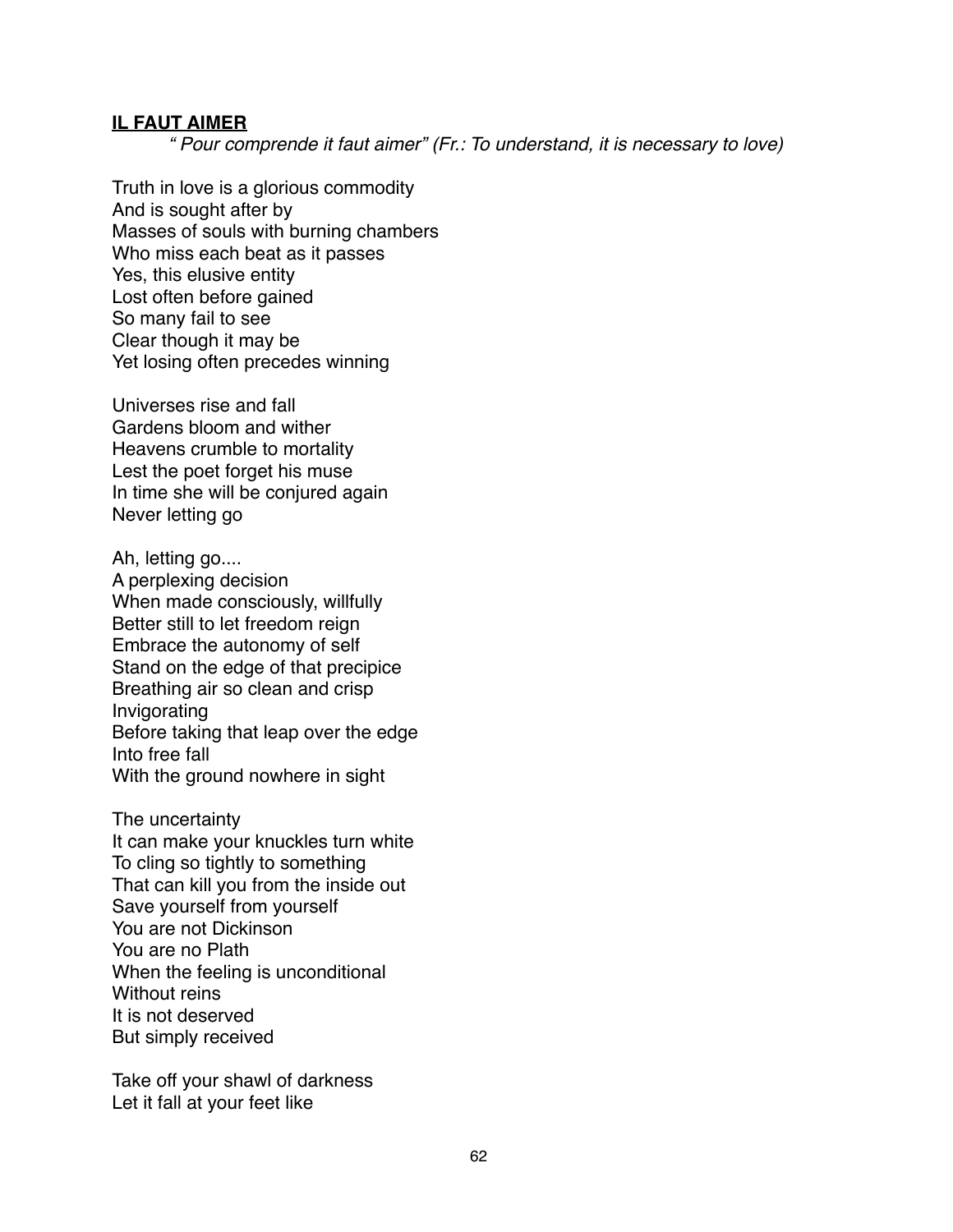Confetti in Times Square As the New Year begins Cry away your anguish Drop by drop Let it puddle and pool at your feet Like beads of wax from a solitary candle Lit to light the black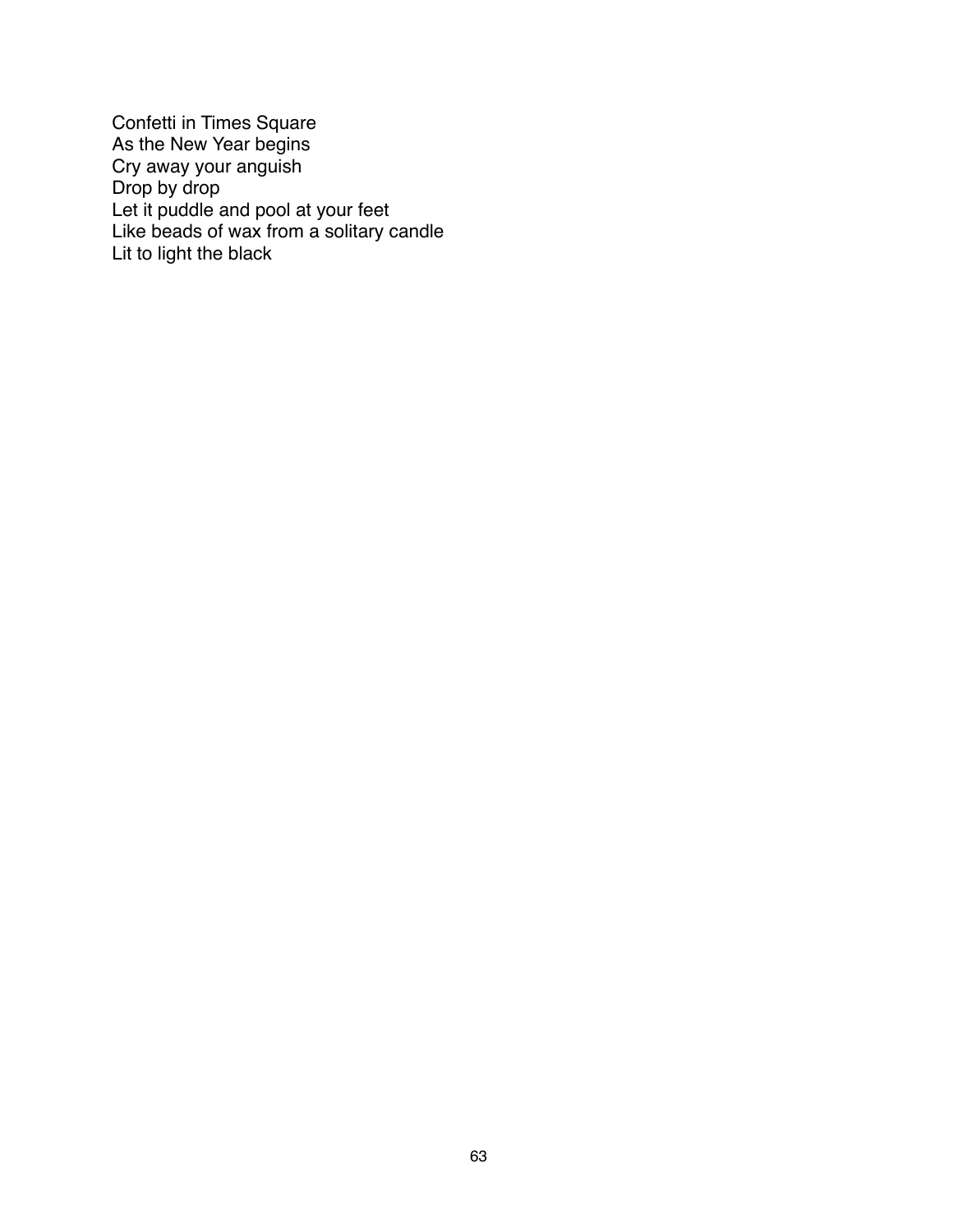I do not speak French. The phrase that serves as the first epigraph and title to this poem is one that I heard somewhere years ago and has stuck with me. I find a lot of depth and complexity in this simple maxim. The first part of this poem is my reflections on love as others see it, as a ʻcommodity,' an intangible object rather than an action.

The second part of the poem, the final three stanzas, has the speaker addressing an anonymous female (hence the Dickinson and Plath references) who has failed at love. The speaker advises her that she must first love herself, the ʻautonomy' in line twenty, before finding the courage to abandon her inhibitions and reservations. Only then will she be able to love and, consequently, understand what loving and being loved encompasses.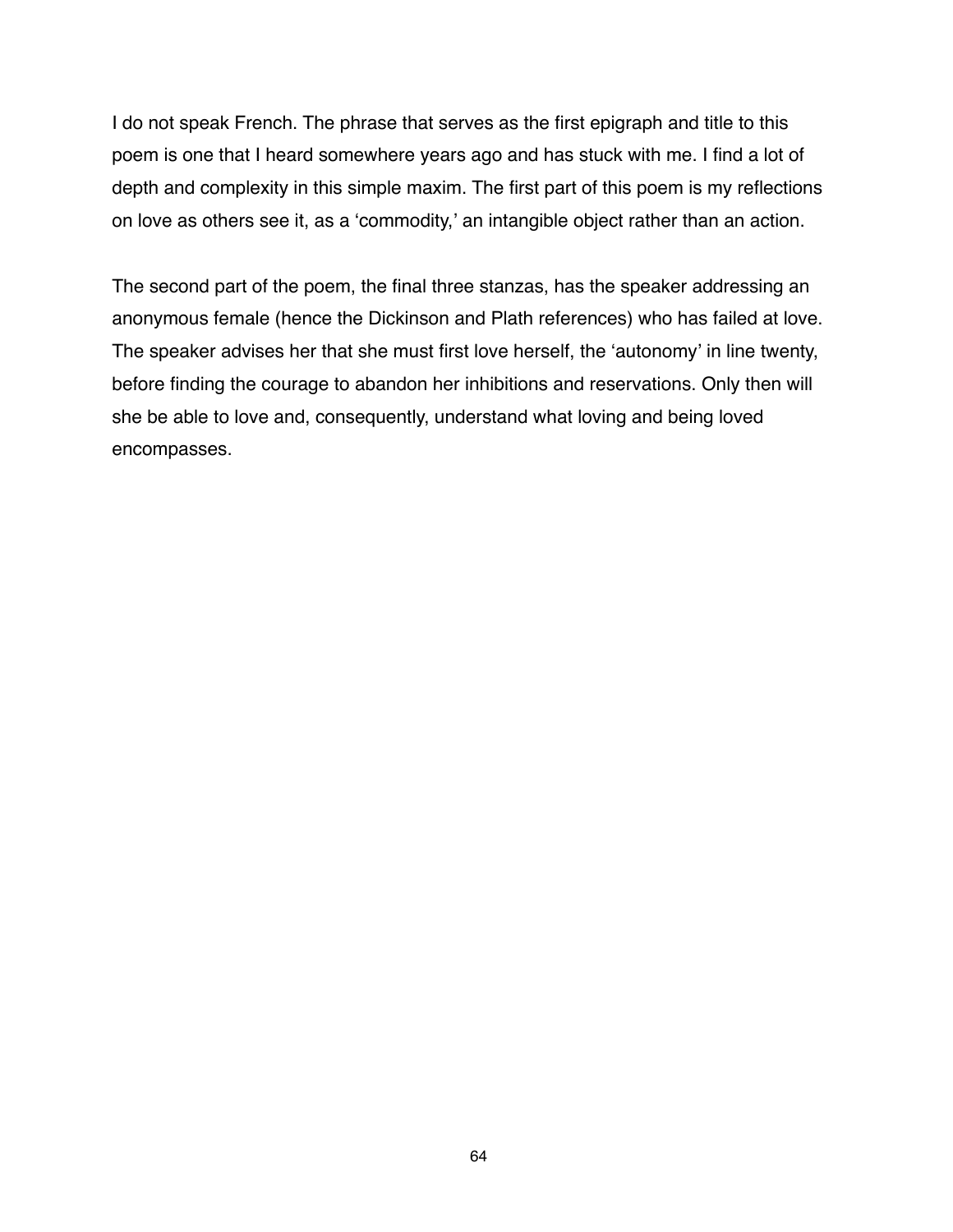## **JULIA ROSE**

I watch your little hands grasp the air And wonder what it is that you see I watch you sleep at night, a tired angel As you slumber so peacefully I watch you smile sometimes, as you dream I hope it's a joyful reverie And when tomorrow brings a new beginning, I will be here As you start building memories

I watch you grow a little more everyday I live to see your smile You reach out for me, so I can hold you Though I know it's only for a while You forever see the joy in simple things And are the leader of your own parade And like the innocence I see in your face I hope your inner music never fades

Now four years old, my little girl, you're growing more each day When you're sitting down beside me there's so much I want to say It matters not how hard I try, mere words cannot describe The radiance in your angel smile and the wonder in your eyes

There will come a time I'll look back at where you are right now I will wipe away a tear or two because you've made me so proud There are certain things in life I love, but none as much as you And I pray I'll always be a man who can be looked up to

The little things are those I look to most and what I always see Like in your crib at six weeks old when you first smiled at me I recall a hospital room at one day old when you began to cry I gathered you in my arms and sang your life's first lullaby

The day I thought I lost you was the worst I've ever known And on your first day of school it was me who couldn't let go I never once believed that anything would make this grown man cry Until you took your little hand and put it in mine

So from time to time I'll pick you up, and sit you on my knee And begin trying to give back all that you've given me I thank you for the things I've felt and for the many things I've seen I thank you for showing me true love, and everything that means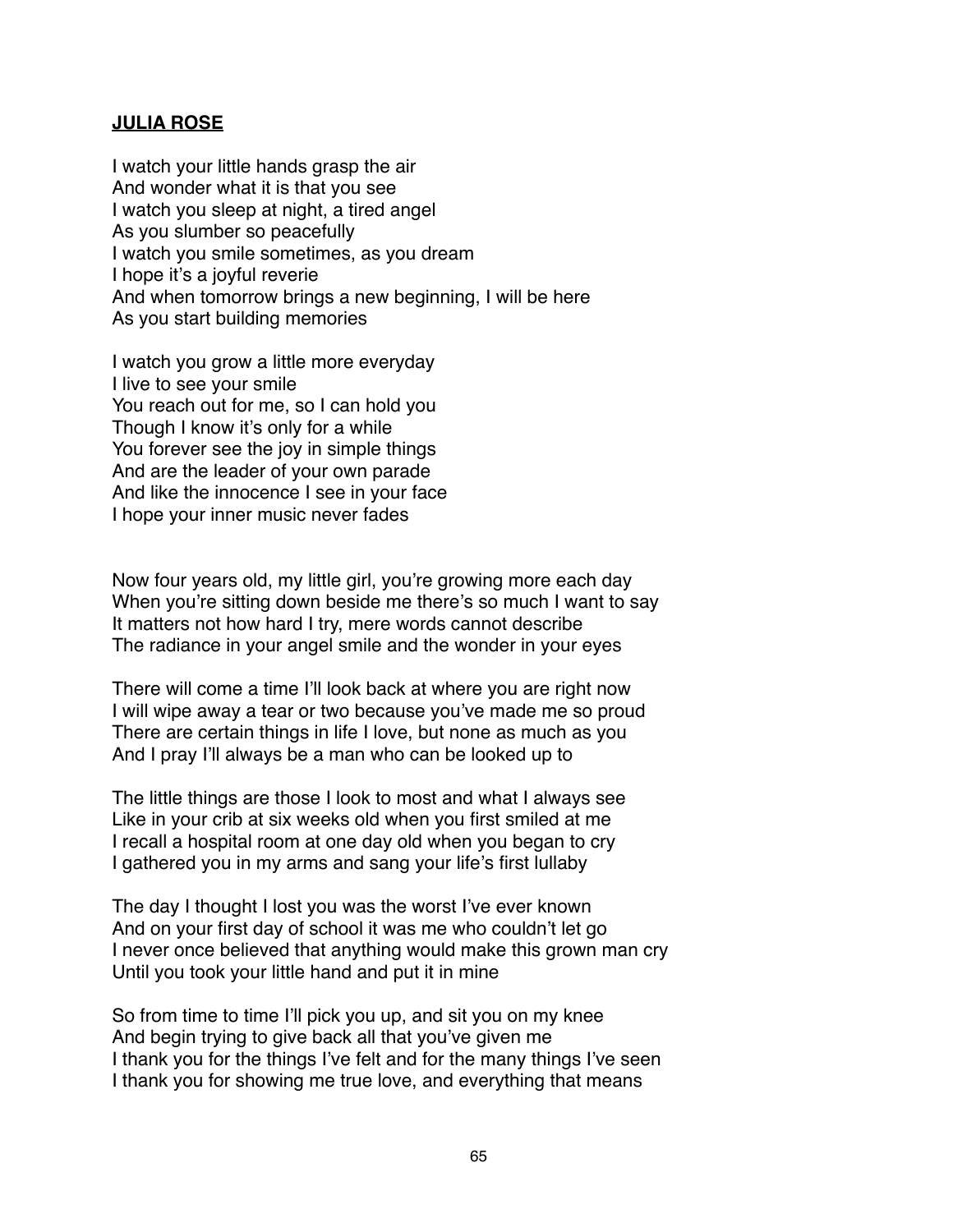Eight years old you are today Still growing more and more each day As you start to see your future, bear with me, I have words that I must say

As you come into this world Where not everything is fair Know that when you stumble I will always be there

Be proud, believe in who you are Always mean the words you say Be brave enough to face the crowd When they try to lead you the wrong way

When life presents you choices Be honest and be true Never doubt that I will love you No matter what you do

For now I will lead the way for you As you start down this unknown road Very soon you'll walk beside me As you begin to grow

Finally, when the time is right For you to make your way your own You'll always find me right behind you Wherever you may go

May you always try to learn from the mistakes that you make May you always walk with pride down whatever road you take You have the choice to live your own light Make it shine for you, shine the way it does for me

We walk together, we talk together You are life's meaning to me And I know undoubtedly that through your eyes You see the good in me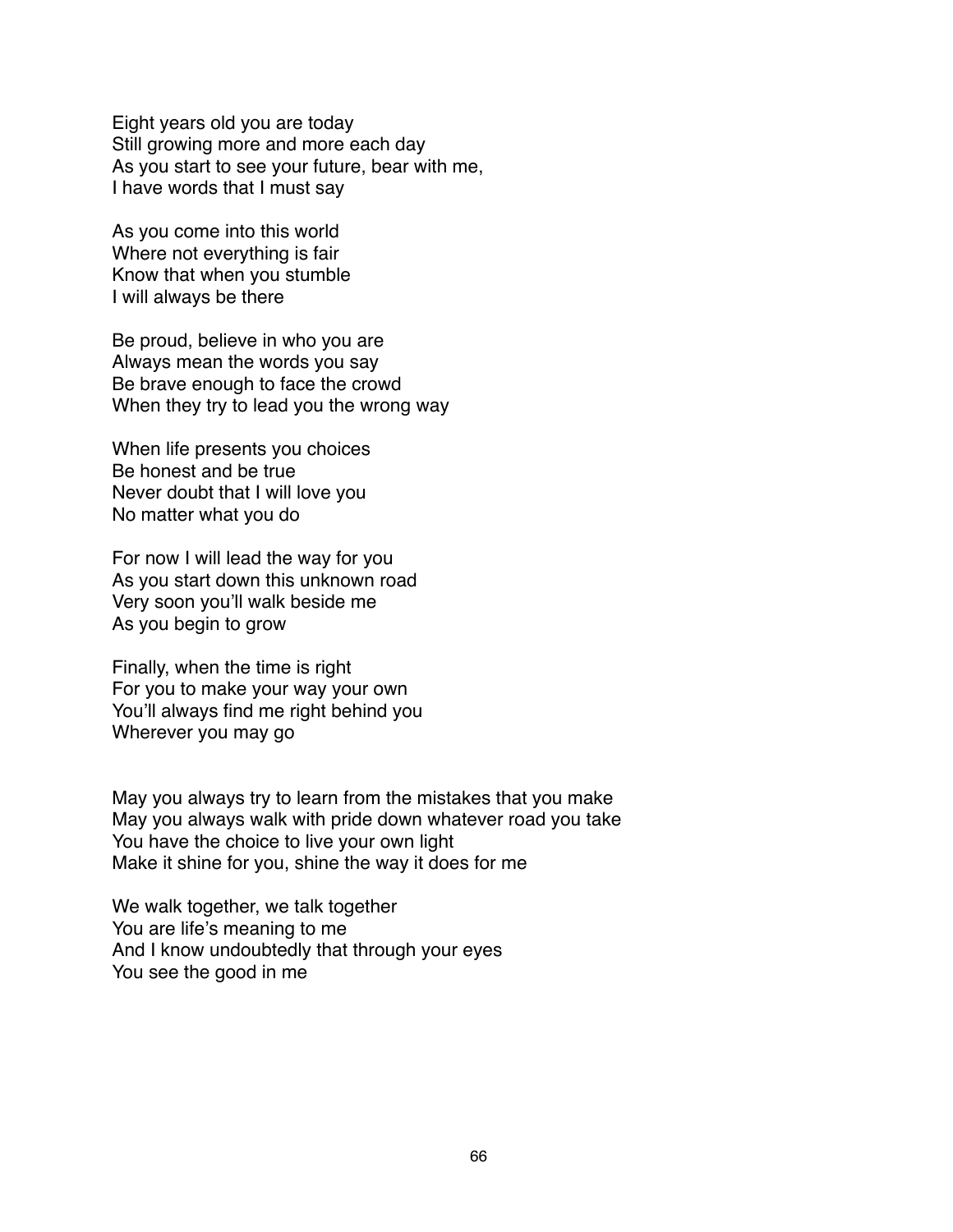This poem was incredibly difficult to write. I have been trying to write this poem for years, likely the number of years this poem encompasses, but I was never able to get it right to my standards. The poem is about the most significant of topics. Though the poem could be applied to both of my children, this piece is about my daughter, my firstborn. The different segments of the poem, again indicated by changes in construction, represent the phases of her life thus far - infancy, pre-school age, and full fledged second grader.

The poem is culled from vivid and specific memories I have of her growth and progress to this point in her life. Though she will not be eight until a couple of months from now, I like the poem better in increments. Like "Anonymity," this poem exists in stages, again indicated by the variety in line lengths and meter. The difficulty was trying to write something meaningful without sounding trite.

The first section of the poem symbolizes the beautiful innocence small children inherently possess, an innocence that is lost far too quickly in this day and age. I hope this poem will be a memento of that innocence as my children grow older. The second section included memories of my daughter's early childhood, which I was also happy to document in this piece. The final section contains advice from a father to his children. It is a daunting task to grow up in 21st century society. As a parent, it is a frightening prospect to have to guide and teach my children the difference between right and wrong in this sensationalized world. Like Holden Caulfield, I would love to be able to save them from losing their innocence, but I know that is an impossible task. It is my steadfast hope that I will be able to impart these lessons to my children as they grow older.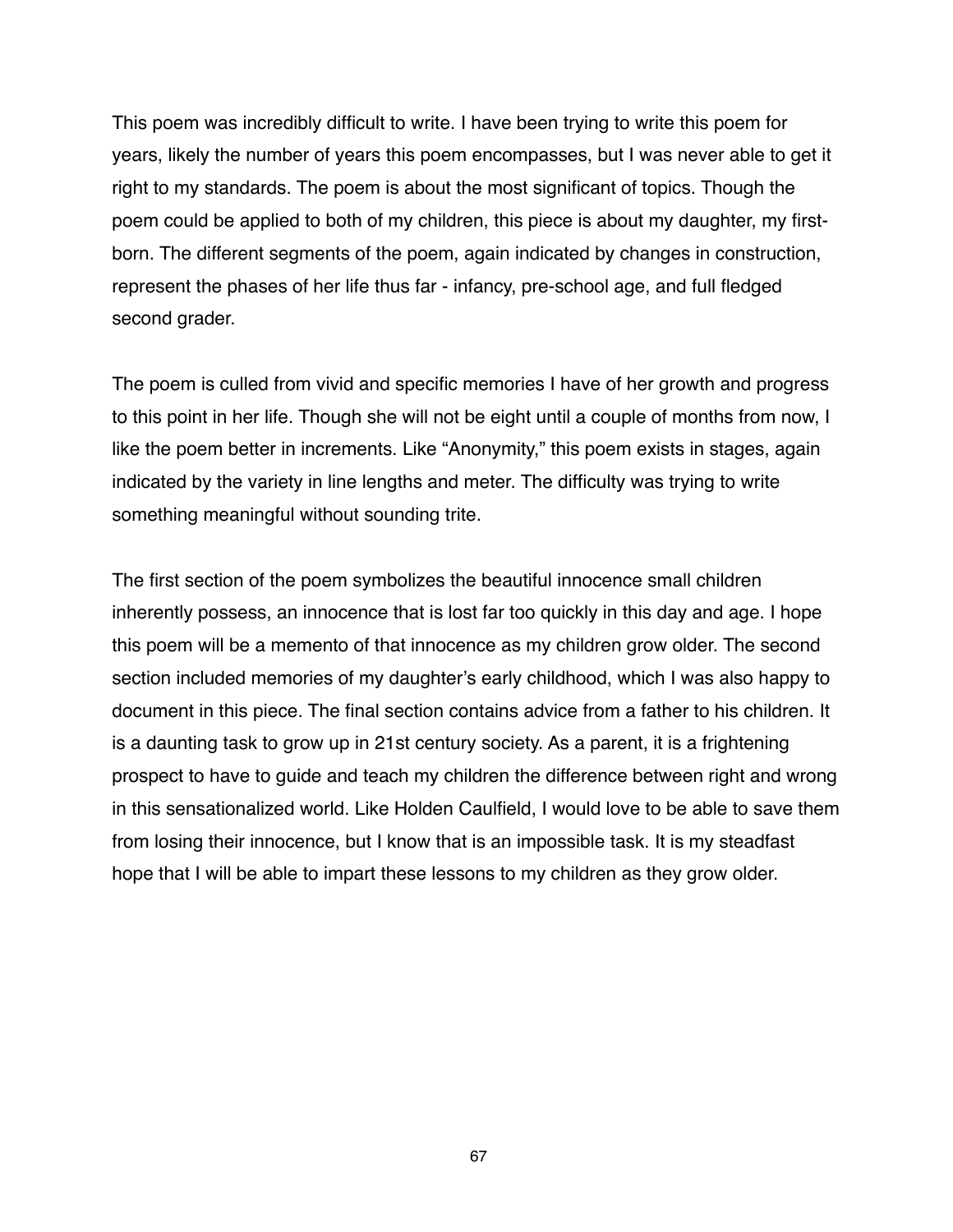## **SANDY HOOK**

Where is God today?

Eighteen children lost Stolen, Murdered, By a madman who thought it just to Make others, innocents, feel his pain To end so many childhoods in a vain and heartless attempt To avenge the one he never had

Eighteen children Who will not open their presents this Christmas Eighteen children Whose wishes to Santa Claus will go unfulfilled Eighteen lives Extinguished far, far before their time For nothing

I went to a hastily planned vigil And unabashedly shed far more than eighteen tears For the victims of this tragedy (A word far too often overused in this society, but completely fitting this day) I sat. I prayed. I tried to ask why, to find meaning But there are no answers, There is no meaning to be found here

The thought occurred to me: "My God, what if that was my daughter's school?" What if that was my little angel? What if my world ended today The way it did for eighteen fathers and mothers? I rushed to see my children Broke most traffic laws en route to my daughter's elementary school Not much different, I imagine, than the scene of today's heinous crime

I saw her through the cafeteria window Tears of joy, thankful, though I knew she was safe I squeezed her when she emerged I would not let go And said to her, "Daddy loves you"

I had to hide my tears from her, For unlike the eighteen little children in Sandy Hook,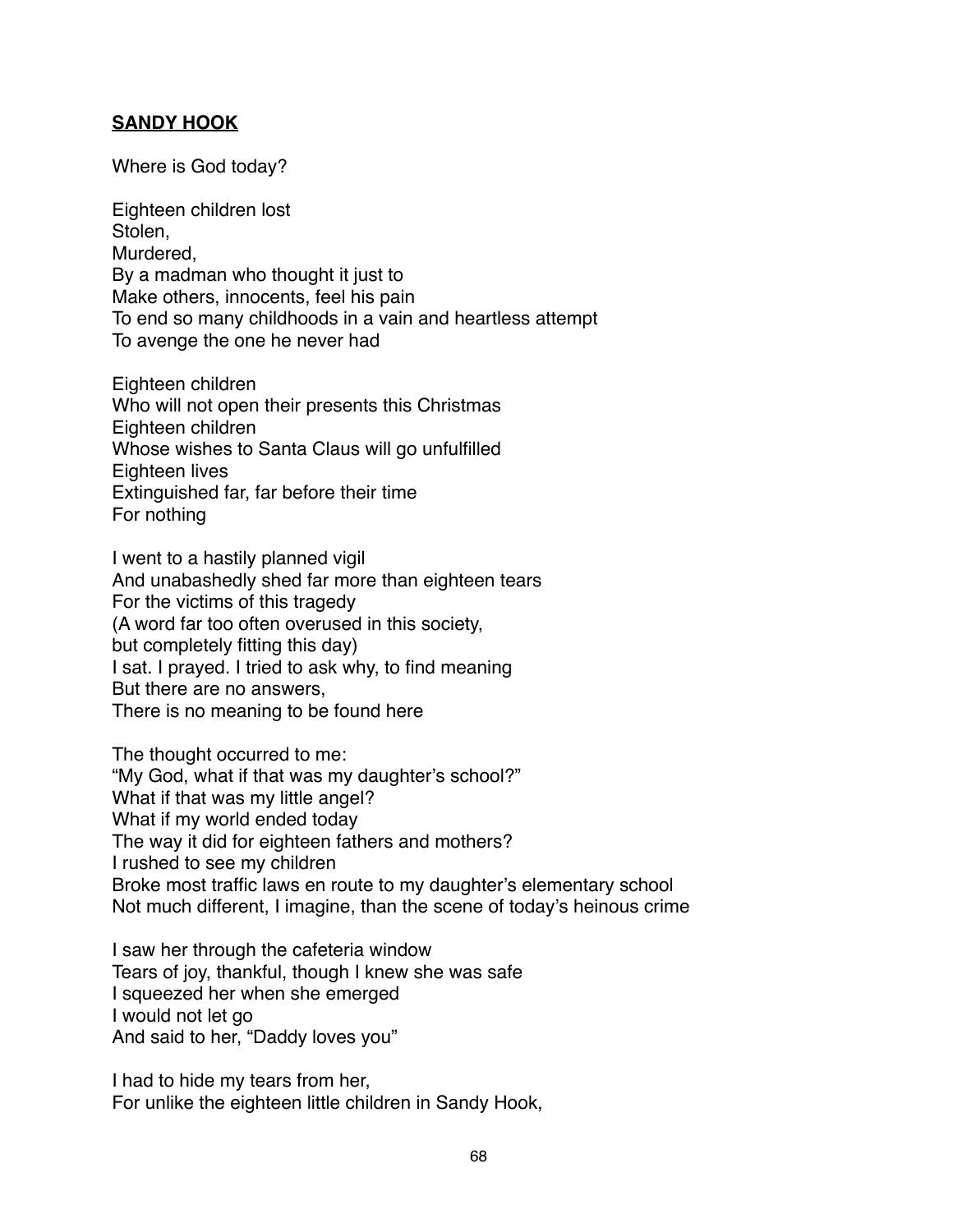My little girl still has her life ahead of her Unlike the hundreds of little ones who survived, My little girl still possessed her innocence, Innocent of the horrific knowledge Of what occurred only forty five miles away Her bright eyes still shone Her smile still glowed And I said a prayer

I thought of the teachers, Those who chose the same profession as I have I question myself, Would I have had the courage to make the ultimate sacrifice, To be a true hero? I see the assassin's name Lucifer incarnate And I hope that the fires of hell engulf him And never extinguish

I count my blessings, and they are two My beautiful little girl The same age as those eighteen lost My young son His young life, just barely begun As others have so suddenly ended I will hug my children even tighter, Love them even more than before If that is even possible Knowing there are eighteen sets of parents That can no longer do the same My tears are shed for them, for the angels they lost And for my own angels who are alive and well

Where is God today?

As I hold my children tight, He is here And I say a prayer Of thanks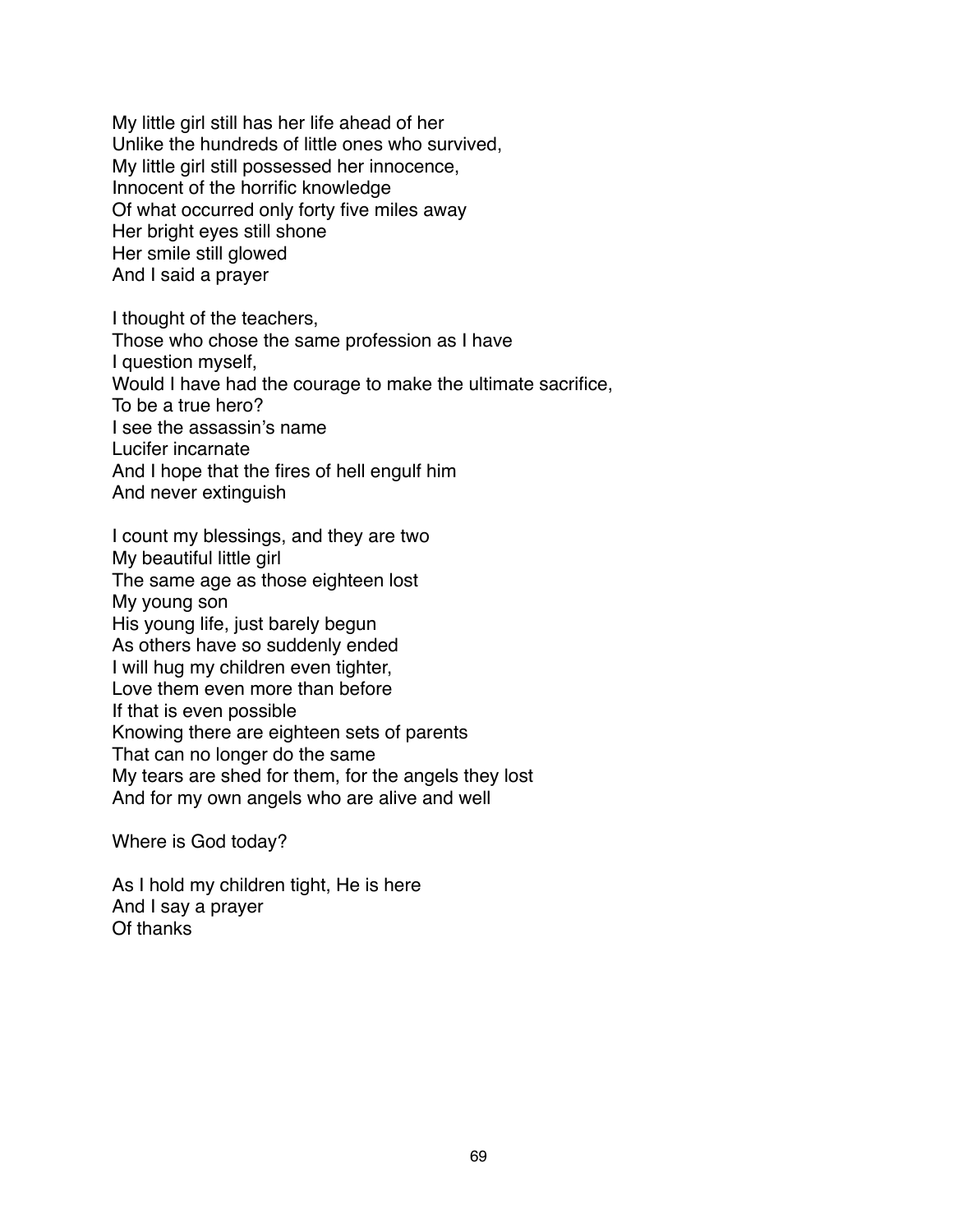There are no notes or witty explanations for this piece. As I was in the midst of working on this project, the horrific tragedy in Newtown, CT occurred. I was compelled to write this poem out of unspeakable grief for those who lost their lives and, perhaps equally so, those who lost their little children. I am a lot of things, but I am a father first and I cannot begin to fathom, nor do I wish to, the pain those families must have experienced and are certainly still experiencing, now and forever.

Initially, when I wrote the poem on the afternoon of December 14, 2012, there were eighteen children confirmed deceased. Of course, the number eventually increased to twenty. However, I wanted to keep the poem as it was when I first wrote it to keep those initial emotions intact. There were some edits made, necessary because of the stream of consciousness nature in which it was originally composed. My emotions got in the way of the poetry in some places, but the original sentiment behind the poem is intact. It is honest and was cathartic to me. Even though I thankfully had no connection to the unspeakable tragedy in Sandy Hook, it affected me very deeply as a father. I believe the poem reflects that and the poem is nothing without that emotion.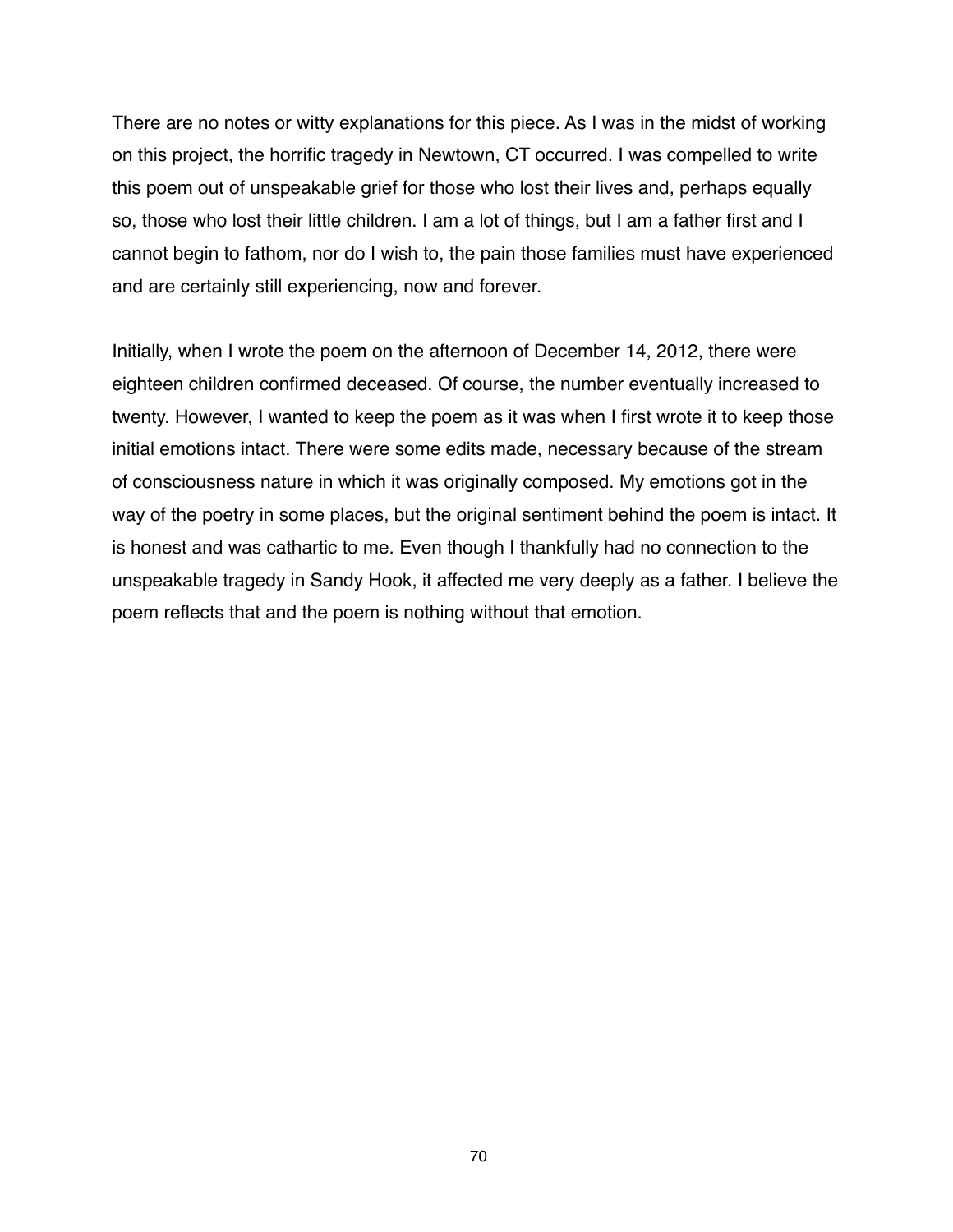## **ETHOS MUTED**

The sun was setting over the area known as the Dust Bowl - the open space, one of the few on campus, that led from Middle Campus to Upper Campus. If you were a freshman or an unfortunate sophomore headed back to your dorm, this was potentially a less than pleasant trek. Walking west, the sun just peeked over the tops of the Upper dorms and smacked you right in the retinas. Still though, it was pretty walk in mid-October. The leaves were still struggling to remain on the trees, but those that had lost the battle crunched beneath the feet of students heading back after a long day of higher education.

It was about this time every day that I saw her. I almost felt like I knew her after six weeks of passing like strangers every day. We were strangers, actually, but it didn't matter to me. This was the highlight of my day, a singular ray of light against the corona in the sky, which lit me back up after six hours of equations and chemistry labs. Today was extra special - the weather was getting chilly and on this day the air had a crisp Bostonian autumn feel to it. My nameless muse had gone deep into the closet and pulled out a lovely wool sweater. I must confess, I've always loved the look of a thick wool sweater on a lovely lady.

As I got about halfway down the path, there she was. As usual, I got a nice big lump in my throat. I paused my iPod in my pocket, just in case any words were shared. Kings of Leon would have to wait for the moment to pass. As we neared each other, I mustered up the intestinal fortitude to make eye contact and the lump in my throat magnified ten fold when she returned my glance. And smiled. This was it, this was my chance, my in. As she passed, I stopped and turned to say something. I opened my mouth and nothing came out. I choked, literally and figuratively. I cursed myself deep within, turned back down the path to the dining hall, and cranked my iPod up to full blast. "My sex is on fire..." Caleb Followill sang in my ears. He had no idea. Still, there was always tomorrow....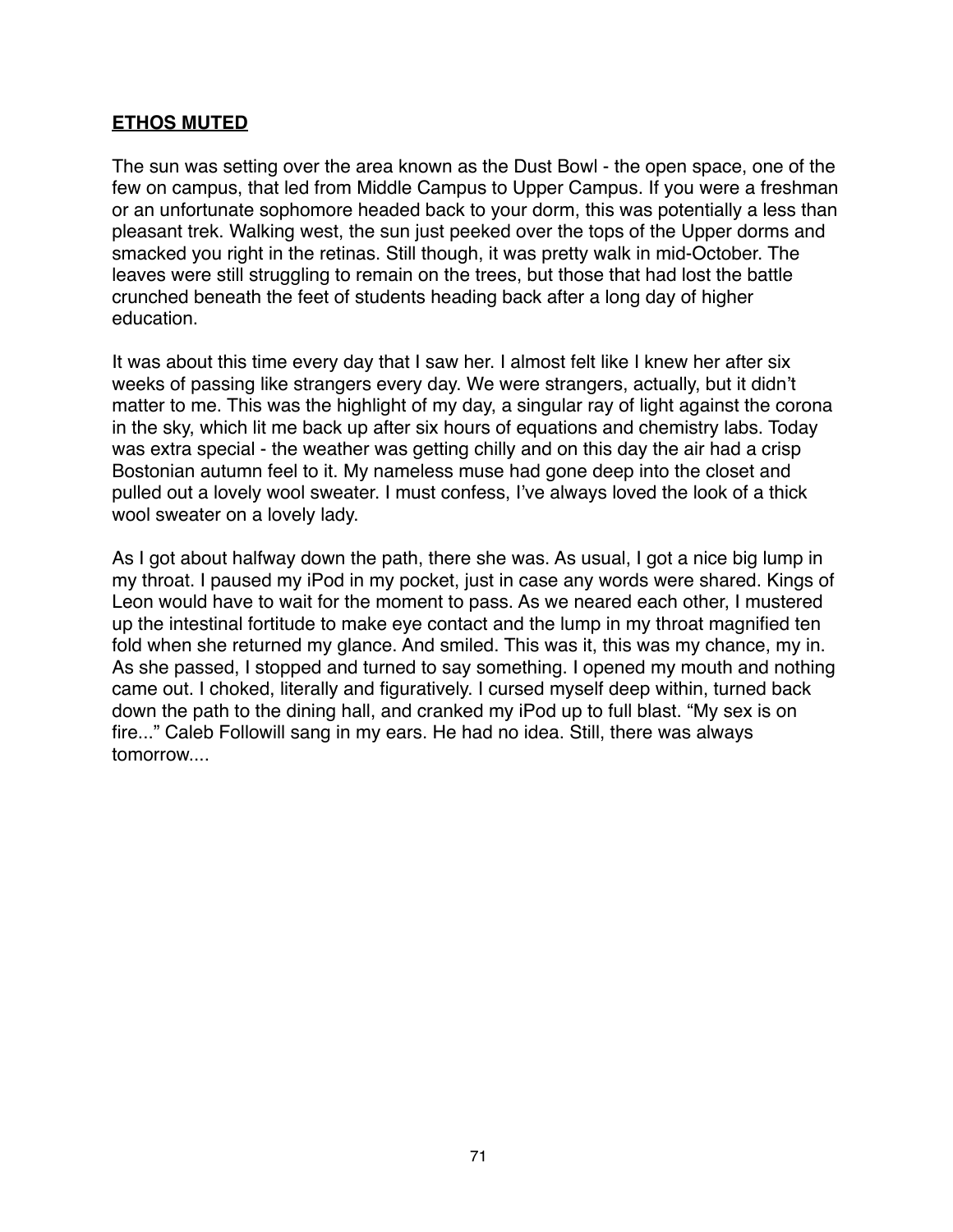This piece was supposed to be a prose poem, much like "Blue Eyed Soul" which appeared earlier in this collection. However, while "Blue Eyed Soul" had the language and characteristics of a poem, this piece does not. As I was writing it, it was apparent that the piece was more prose than poem, a vignette of sorts. It has a plot, characterization, rising action, a climax, and denouement, albeit brief.

In Professor Wall's class on Rhetoric, we discussed the concept of Ethos, "your voice." This was, and still is, a very intriguing concept to me. I had a note from that class, though I took it several years ago, asking, "What happens if you lose your voice?" This story is a literal interpretation of that question, firmly entrenched in the archetype of unrequited love. While the concept of Ethos took on far deeper meaning in the context of Professor Wall's course, I wanted to simplify it to apply to a typical male college student. The scene takes place at Boston College, which I attended as an undergraduate, but could easily take place at any institution that shares similar geographic characteristics. I chose Boston College for the obvious reason of my fond memories of the school, but also because it was crucial for the finer details that the scene be set at a place I knew extremely well.

While taking an independent study course in short fiction with Irene Papoulis and another student, we worked specifically on different elements of the short story, setting being one of them. In doing so I learned that when writing about place, time of day and time of year are integral aspects of establishing setting. I wanted this scene to take place in autumn, my favorite time of year, so I sought to create as vivid a scene as possible by describing both the location and the time of year as authentically as I could from my own recollection. The combination of the setting and the protagonist's adolescent nerves rendering himself speechless, in essence muting his ethos, paints the full picture.

72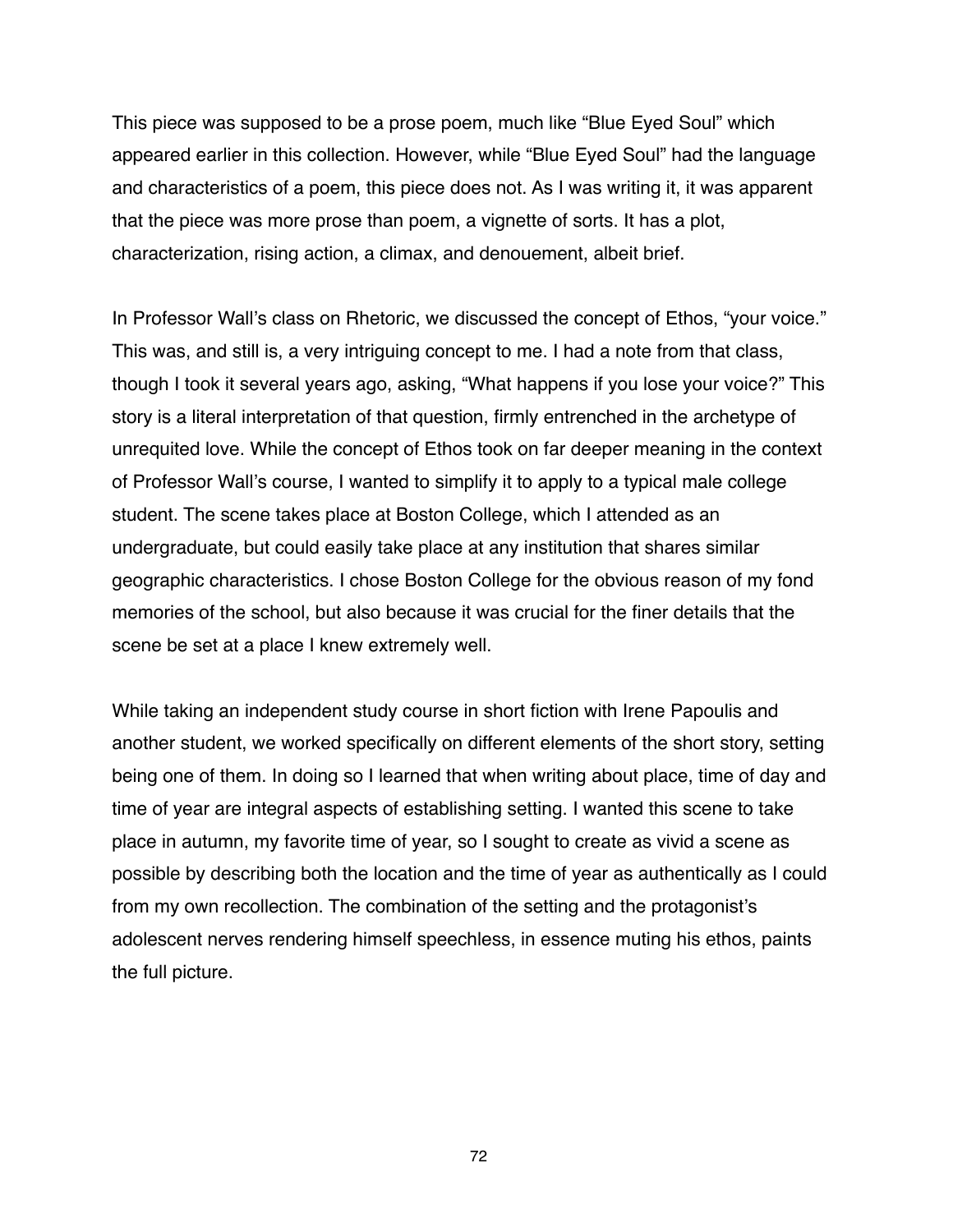# **NORTHEAST KINGDOM**

I turn the steering wheel past 45 degrees and take the sharp left turn up the driveway. I feel, as well as hear, the freshly fallen snow strain, crack, and cough beneath the weight of my oversized American SUV. The snow packs into the treads of my all season tires, causing the truck to skid ever so slightly before coming to rest in front of the detached garage. As I step out from the driver's seat, light powdery flakes are blown at me, dancing chaotically in the stiff northwesterly wind, many of them gathering on the lenses of my glasses. The flakes, like the air, are crisp, but not unbearably cold.

It is said by many in these parts that the sky is bluer in the Northeast Kingdom, this section of Northern Vermont where I have come again to escape and decompress. It is not blue on this night though. The canopy above is as black as the ink that will produce this homage. Still, there is a clarity in the blackness. No pollution of any form exists to desecrate this scene, this air. The only light sources are the stars, millions of miles away, yet more tangible because I am closer to the heavens here, and the penetrating glow of the moon.

My breathing, like my pace, is slower up here. There is no pressure, no heaviness bearing down on top of me. I feel the chill in each breath that meanders and drifts up through my nostrils and down into my lungs. The rawness in the air is sobering and provides an enhanced acuteness of the senses. I turn my body away from the road and toward the expanse of land behind me, the celestial light illuminating the expansive terrain. The panorama stretches seemingly forever, the gently rolling hills, a lush deep green in the summer, now concealed by snow. The mature and infinite pines are bathed in powder as well, all the way to the Canadian border, only a scant couple of miles from this spot as the crow flies. There are tracks etched into the foot of fallen snow, some made by the creatures that make this spot their home, others made by the snow machines, by the animals, human animals, who make it their playground. Tomorrow I will join them, the deer and moose, the carefree riders, mixing a reverence for the natural beauty of this place with the adrenaline rush of speeding through it at eighty miles per hour, the snow capped pines whipping past in a blur.

But that is for tomorrow. Tonight is for memories, recollections of childhood, both my own and that of my two young children. A locale such as this only exists in imaginations and postcards back amid the urbanization we call home. One day my young daughter and son will be here with me, reveling in the natural beauty of this pastoral scene. One day they will experience this place that technology and rapidly expanding society have yet to discover and besmirch. One day I will share all of this with them, look at the wide smiles on their faces and sparks in their eyes, and show them what is still possible in this world, their world.

But that, too, is for another day and another time. I take one last deep breath of the invigorating Canadian air blowing in from over the hills and turn to go inside, knowing that this scene will still be here in the morning, lit by the purity of the Northern Vermont sun, undisturbed.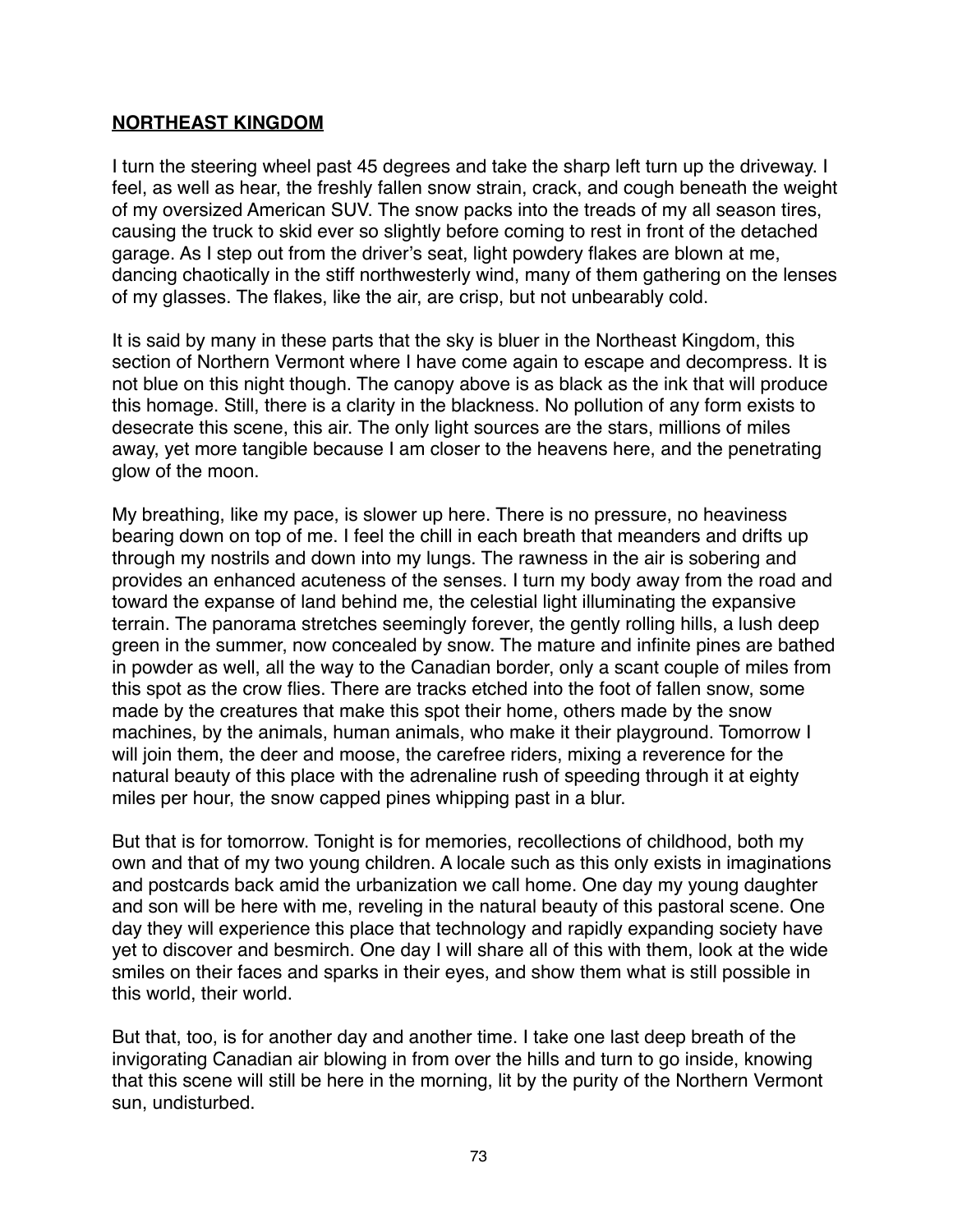Several times a year I travel to the Northeast Kingdom in Vermont, where my father and uncle both own homes on large parcels of land. Whether or not I'm going there to work as a musician or not, it is always a vacation, a welcome respite from the cacophony I am used to. This piece describes my most recent visit this winter, but could easily describe any of my wintertime trips over the last ten years. The first time I went up there I was amazed at how far behind the rest of society this place seemed, with its dirt roads, lack of traffic lights, and dearth of cell phone reception. The more I went back though, I realized that in many ways this part of the world is quite a bit ahead of us. It's a three dimensional postcard that I've often referred to as, "the land that time forgot." Now I'm thankful that time hasn't found its way up there yet and I wanted to capture the look and feel of the land, specifically upon arriving at my father's house late at night, which I usually do.

"Northeast Kingdom" is pastoral prose. I don't feel that the language of the piece is appropriate for a poem, as it leans too much toward the narrative, but it still maintains a quality that pays homage to the land, almost as an ode would. This piece straddles the line between poetry and prose more than any of the others I've written, but regardless of how it is classified, it accomplishes what I wanted it to. It uses words and language to paint quite a vivid and accurate portrait of what I see every time I step out of the car. As I go back and reread it, I recognize the reverence in the tone of the piece. I can see what I'm describing very clearly and I believe the reader can do the same. It really is a beautiful place, one that I know I will continue to visit for the rest of my life. I look forward to bringing my children there when they are old enough to appreciate the beauty and the stark contrast to the world we live in, driven by technology.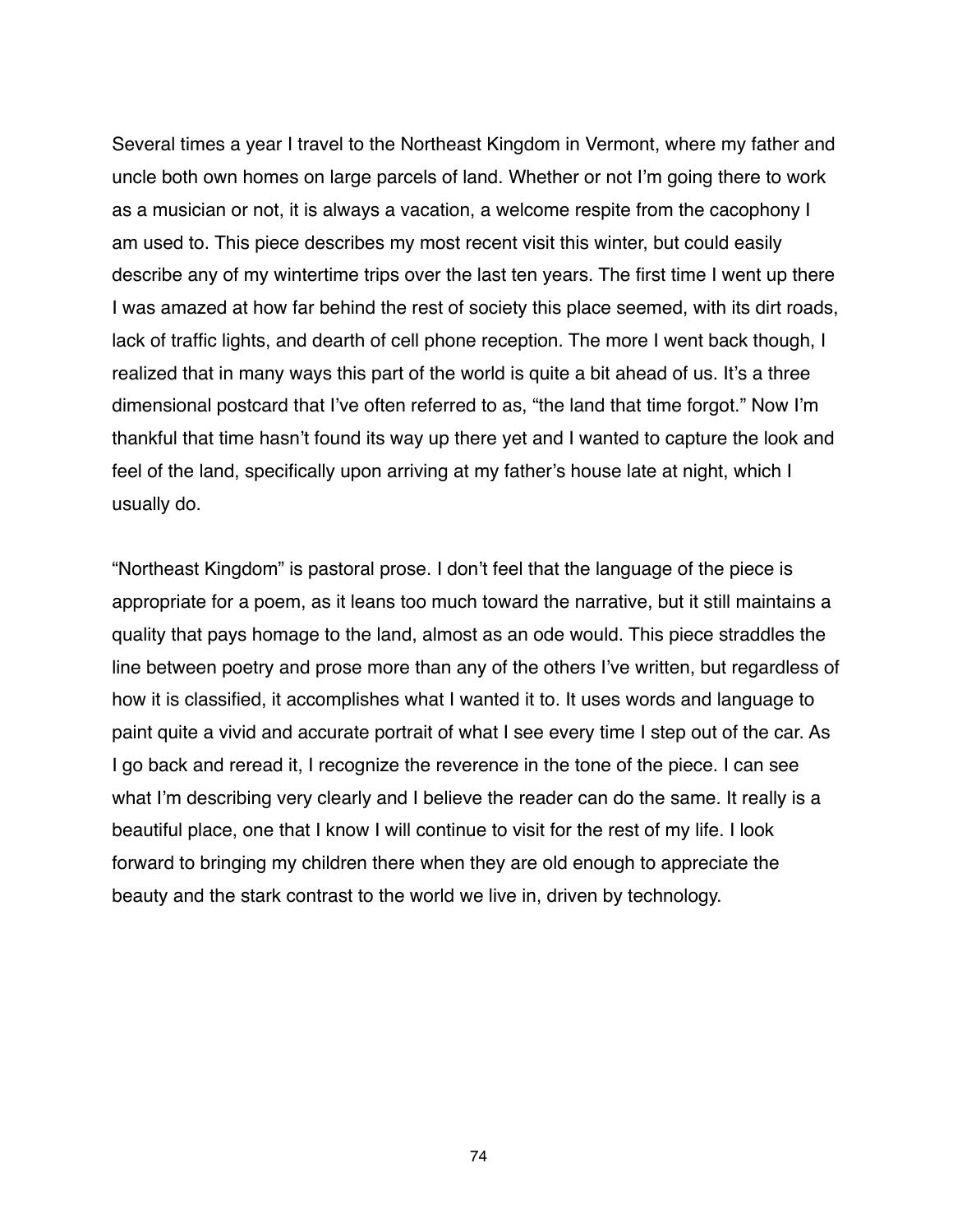## **TAKING THE WATCH, LEAVING THE CHAINS**

#### "It's time."

The words echoed off the pale grey concrete and cold steel as if they were spoken inside a cavern. The echo of the words had barely faded when they were drowned out by the unmistakable cacophony of the guard's keys as he forcibly entered my domicile. Funny, when someone else does that, they wind up here. I chuckled to myself, knowing the irony would be lost on my visitors. Granted, my space was not technically ʻmine,' but once you've spent enough time in here, you grab hold of anything you can. This six by ten cell had been my home for exactly 2,815 days, 16 hours and 27 minutes. Now it was all coming to an end. I suppose you could say I was being evicted.

"You know what to do, Jennings." This was the guard's version of ʻGood Morning.' You'd think I'd be used to it after all that time, but you never get used to it. I'm not even sure they knew my first name. I was quite sure they didn't give a shit. Frankly, I didn't give much of a shit about them either. It was nothing personal, I held no hatred or contempt for the guards. I suppose if I was in their position, I'd be an asshole too. I won't say they treated me fairly during my stay, but I can say they never treated me unfairly either. They just did their job.

Anyway, I dropped to my knees and interlocked my fingers behind my head as I waited for them to finish their business in my cell. I silently wondered why they went through the whole production on this day - in a little while, it wouldn't matter anymore. They searched under my mattress, behind my commode, on the shelf where my spare starched white prison issue jumpsuit lay neatly folded. All the usual places before they turned their attention to my person. I guess they actually thought there was a possibility I was going to shank one of them as we walked out of cell block D1. I could only shake my head at their foolishness. Where I was going, they certainly would not be following. I didn't want their company anyway.

"All clear." I passed their physical examination and was led out of my cell and into the hall. A faint sliver of sunlight came in through the window slats at the far end of the hall. I tell you, every time I saw that light it seemed miles away. It seemed a hell of a lot closer today.

The guards and I began the slow walk down the hall, passing the cells of my brethren as we walked. I made eye contact with a few of them; we acknowledged each other with a slight nod as I passed. I had seen other men walk this walk before and learned through experience that this was not an occasion for words. We reached the end of the hall and reached the huge iron door that led out of the block. I swear this door must have come from the ruins of a Norman castle. Maximum security: no shit. As the door's buzzer sounded like an air raid siren, I took one final look back and couldn't help but recall all that brought me here in the first place.

It was an unusually hot summer in 1963. The excessive heat made for a very tense atmosphere in Dundee, our little town in the Mississippi Delta. Dundee was, and maybe still is, a little farming community in Tunica County. If you ever find Dundee on a map, you'd be the first. The swelter made the work, difficult to begin with, almost unbearable. The infamous Mississippi Mud was almost like tar. To make matters worse, several farms had gone under recently so there was a lot of competition for those few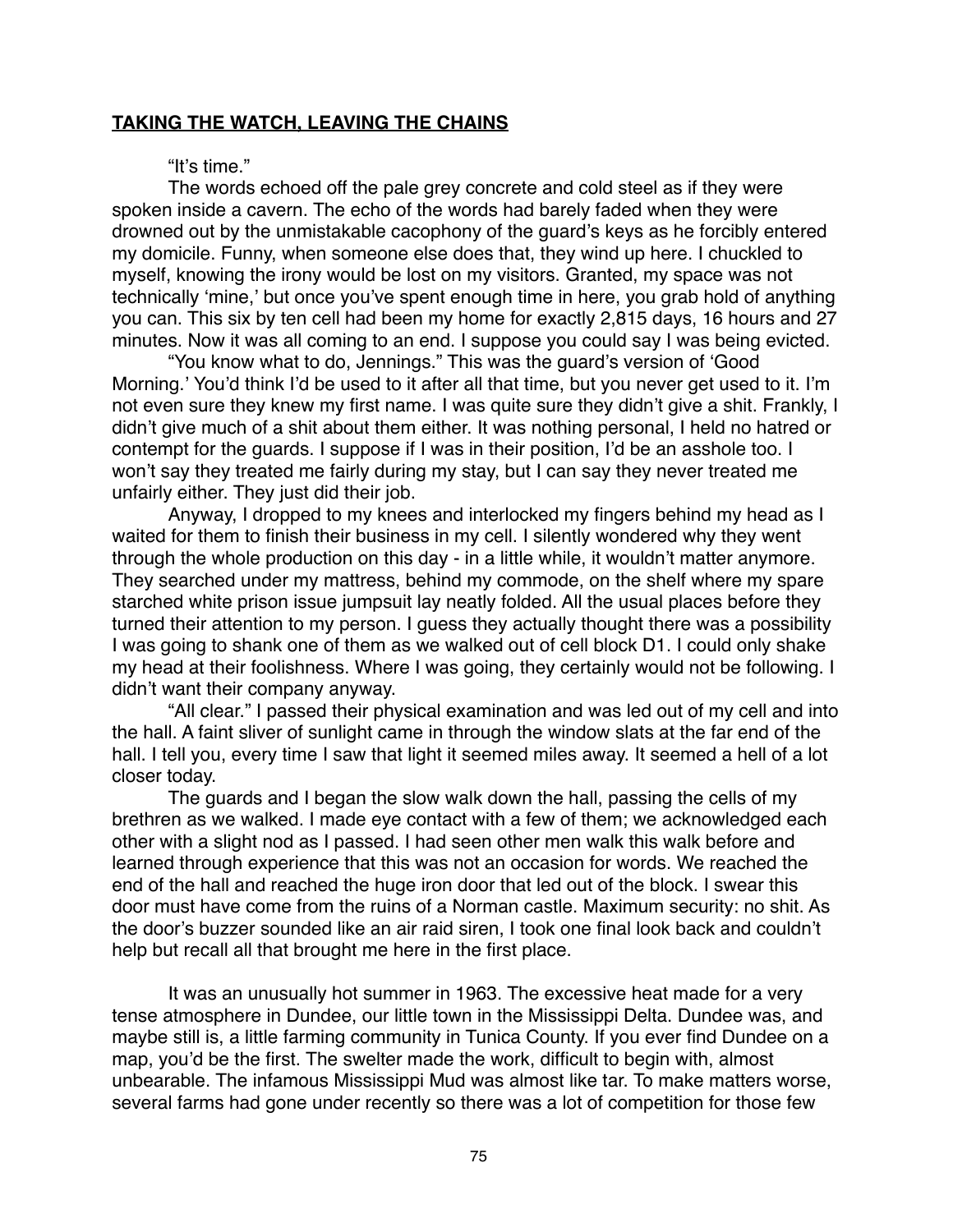farm jobs that were left. I was lucky. I had steady work as a mechanic, fixing just about anything with wheels and a motor. Business was good - a lot of those old farms that had no money also had very old equipment. When it broke, I was the man who'd fix it.

You always hear about people being in the wrong place at the wrong time. On August 10, 1963, I became living proof of that. Like I said, things were tense that summer. I remember the night like it was yesterday. In a way, it was. That was the last real night of my life, at least as I knew it then.

I had just gotten off work and was going to stop off and grab a beer on the way home. As I walked across town I noticed the sun going down over the Mississippi River and into Arkansas. The sky was like some painting - orange, yellow, and pink all mixed together headed out West. I'd lived in Dundee all my life and never once really noticed how pretty that sunset could be. Strange how it happened on that night; It was the last one I'd see for a long while.

As I got close to my gin tank of choice, I heard a scream coming from the back of the empty lot next to the bar. It was tough to see in the twilight shadows, but it was obvious some sort of ruckus was going on. As I got closer I made out the shape of a young lady looking at me with eyes like she'd just seen the devil. I'd never seen her around before, but I could see that her face was bloody and her shirt was all torn up. As my eyes adjusted to the dim, I could see why. Her arms were pinned behind her back and were held there by a man who I did know and who was obviously fixing to have his way with her. I'll admit, there was a part of me that said, "This ain't none of your business. Walk away." But I wasn't raised that way. I remembered what Teddy Roosevelt had said: "Knowing what's right don't mean shit unless you do what's right." Something like that anyway.

I told the guy very calmly to leave her alone and as he moved toward me, the flash of light in his left hand told me I'd best be ready. He came at me with the blade of his Bowie knife pointed right at me and I had a choice to make: Kill or be killed. My years of labor had been good to me and I was built pretty good, at least I was back then. The guy was a lot smaller than me, but that knife was a damn good equalizer. He cut me on the forearm while we fought - I still have the four inch scar to prove it - and that's when I snapped. I wrestled the knife from him and got him to the ground. As I wrapped my mechanic's hands around his throat, I noticed that the girl, his victim, was nowhere to be found. I've never seen her since, never even got a ʻthank you.' I looked back down and tightened my grip and it all gets fuzzy after that. All I can remember is his eyes, wide and terrified. At that moment, it was his turn to see the devil.

Next thing I remember I was face down in the dirt with a knee in my back and handcuffs on my wrists. I didn't stand a chance. Down in Mississippi, when you beat the hell out of the sheriff's nephew, you're going away. Didn't matter that it was self-defense, especially after the Bowie knife mysteriously disappeared. Didn't matter that I was trying to stop him from breaking that girl, especially after she disappeared along with the knife. I couldn't afford a decent lawyer and that was it: I had to go, that's what the judge told me. It was wrong. I knew it, and a lot of other people did too. The story got a lot of attention when I first got arrested, but it was all forgotten by the time I was sentenced. That was November 25, 1963 - the same day as President Kennedy's funeral, which didn't help. The president's murder made it certain that I was now back page news. Damn Lee Harvey Oswald. I got shipped off to the Mississippi State Penitentiary,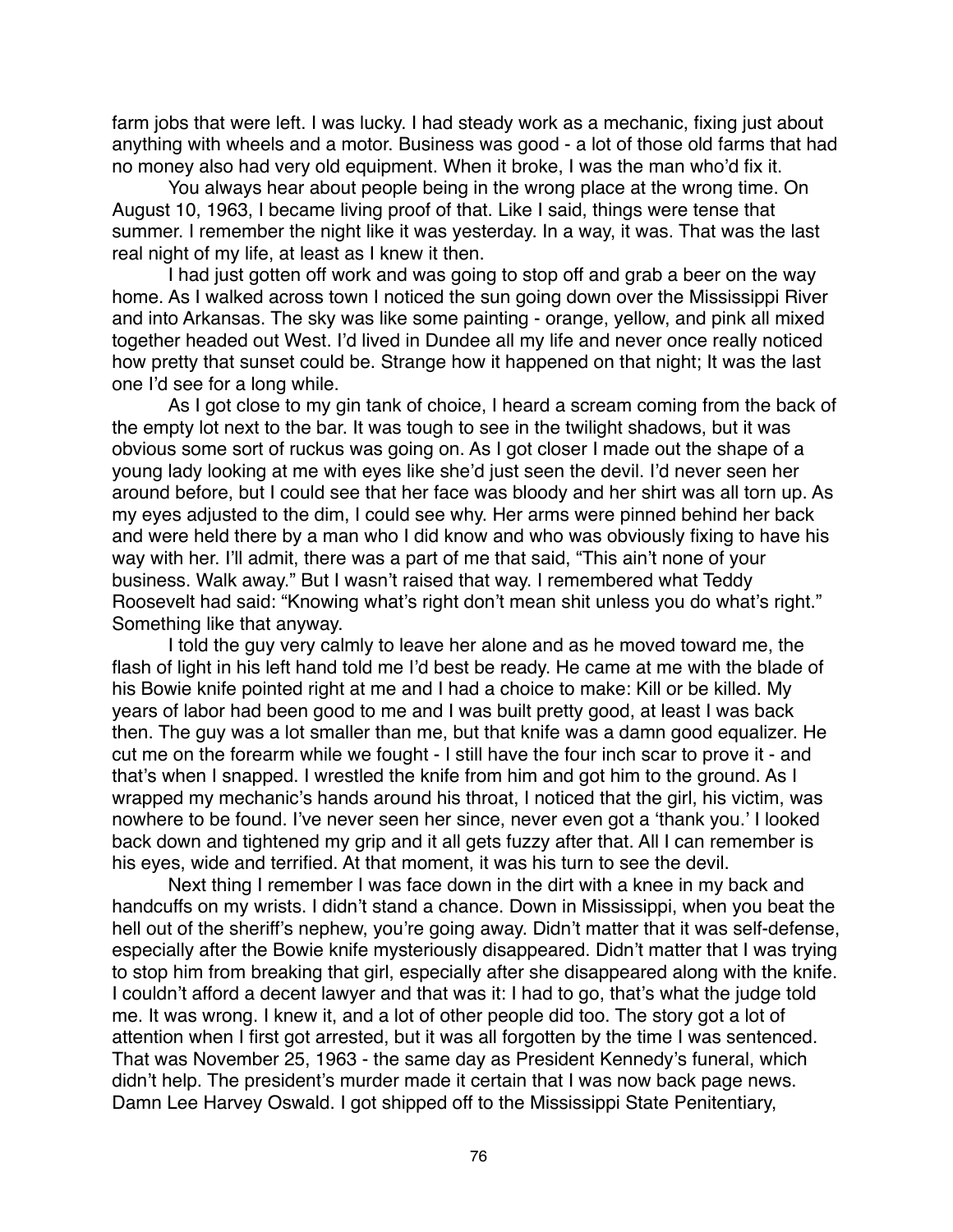commonly known as Parchman Farm, the only maximum security facility in the state, and the home of the Hospitality State's death row. Southern hospitality at its finest. That was Parchman.

A lot had changed since I was brought here in ʻ63. After a while, I was allowed to read the newspaper almost daily - I had a thing for crossword puzzles - and I was constantly astounded by the evolution of the world while I sat detached from it. Dylan had gone electric, teenagers in Frisco were preaching free love, and a few guys from NASA had gone and walked on the moon. Johnny Cash even did some shows at Folsom and San Quentin out in California. Though my daddy would never forgive me if he knew, I cursed Cash all the time for never bringing his show here, though I sure didn't blame him. Daddy always loved Cash. I think he saw a lot of himself in the man in black. They'd both come from the cotton country, both worked like dogs in the fields during their formative years, and both had a thing for June Carter. Unfortunately, my similarities with the Man In Black persona were slightly different. We'd both spent a good deal of time in prisons. His, of course, was voluntary. Mine was not.

In addition, the United States was at war with some country in Asia I'd never even heard of. The Vietnam Conflict they called it. It didn't make a hell of a lot of sense to me, but what did I know. All I knew was that my cousin, Ricky, had been sent over there and didn't come back. From what I read, that didn't seem like much of a rarity. My aunt and uncle lost their youngest son while I was in here. I'd lost more than a little too.

When I was on the outside, I never once thought I had it all. Far from it, in fact. I did have it better than a lot of others I knew. Steady job, a decent little clapboard house out off Highway 3, and, most importantly, a good woman. I'd known her since we were kids. Her family lived on the next farm from ours. We'd been in love for as long as I could remember and married as soon as we could afford it. We had just found out we were going to have a baby when I got myself into trouble and wound up here.

She came to visit for a while, maybe eighteen months or so. She missed a little time when our son was born. She never brought the baby on visiting day. I never got to see my son. After I while, she got tired of me asking and stopped coming herself. She wrote me a letter a few months later saying she was sorry, but she couldn't raise a son whose daddy was locked up. I haven't heard from her since. Never got sent a school picture, nothing. She never even told me his name. That's loss.

So here I was, surrounded by a bunch of goons in matching khaki uniforms walking me down this dank and dimly lit hallway for the last time, pondering my circumstances and my fate, soon to be realized. I'd been a number for the last seven and a half years and I was caught in a numbers game again. About a year ago I read an article in the *Clarion-Ledger* about how Alabama next door had redone their system of correctional facilities. They'd opened two new prisons in December of '69 and now Mississippi was feeling the heat. Parchman was overcrowded, no doubt about that, but like everything else, you get used to it after a while. I guess the state had enough though and it was time to thin out the herd a little, which is what brought me to this day a little ahead of schedule.

As we walked along I was stopped by the prison chaplain. Fact was, I'd forgotten about God and Jesus a long time ago. Still, it was nice of the reverend to have a word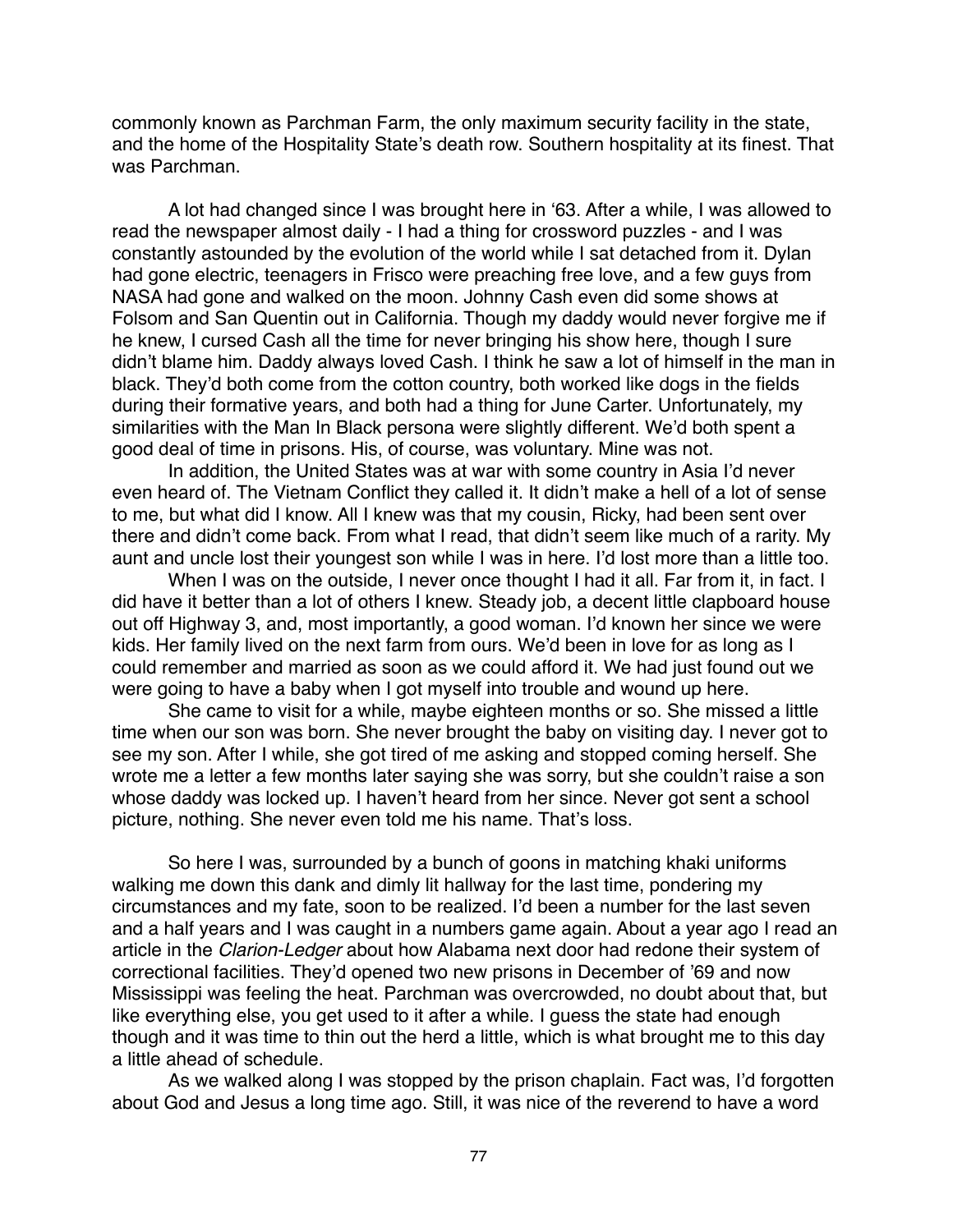for me. I was more than a little worked up and he steadied my nerves a little bit. Then there I was: the end of the line.

I was led into a room even smaller than my cell and handed a plastic bag. "Put these on," was what I was told. I obliged. I felt different when I came out of that room. I hadn't worn anything but prison whites since 1963. "You ready, Jennings?" came the question from one of the guards. I couldn't speak, all I could muster was a weak nod. "OK, time to go," he replied to my gesture. I'd heard that line before. On my way out I noticed the wall calendar and was reminded again of the date: August 10. I just smirked and shook my head. Irony is a cruel bastard sometimes.

From there a door opened, far less imposing that the one leading out of the cell block, and there was the light. The sunlight. I hadn't seen it like this in a long time and as I stepped out of the Mississippi State Penitentiary for the last time, I fought the urge to look back. I'd heard about men, hard men, becoming something they call ʻinstitutionalized' but there was no way in hell that was going to be me. They had a taxi cab waiting for me at the gate. I got into the back and the driver asked me, "Where to?" That was a damn good question. I didn't know the answer to it, but as I stole a quick peek back at the walls topped with barbed wire and the towers manned by guards with rifles, I knew I wasn't going back there. I muttered something to the driver and I left the Farm a free man after almost eight years. As I rolled along to freedom, one thought kept coming back to me as we rolled along the dusty country road.

Thank God I hadn't killed that son of a bitch.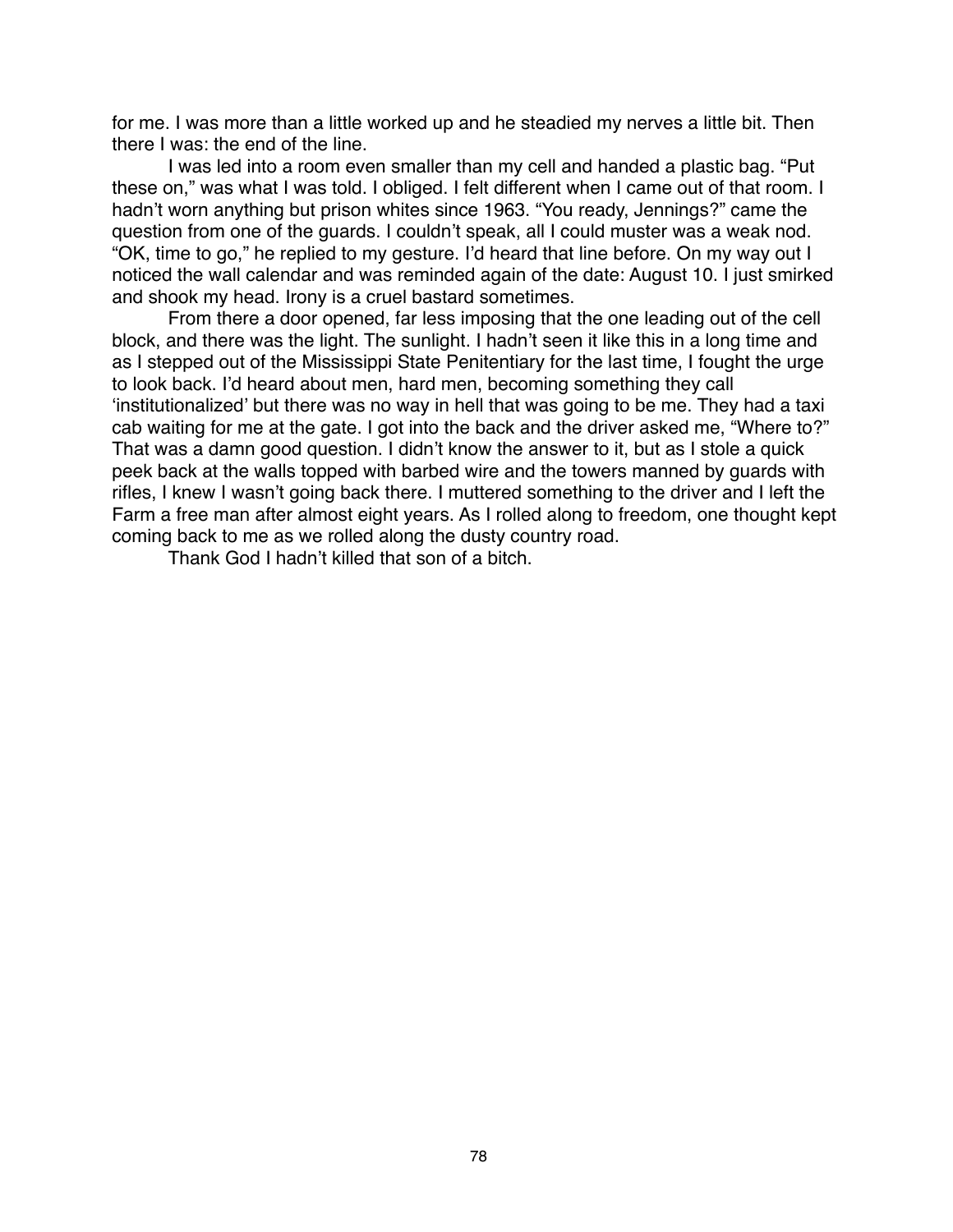I wrote the initial version of this story for an independent study in short fiction I took with Irene Papoulis and another student. Prior to this, I had zero experience with short stories. All of my previous writing experience had been either poetry or songwriting. I wanted to challenge myself with a completely different form and step outside my comfort zone, so to speak. This story originally started with the first two words, "It's time." I wrote these two words down in one of my notebooks and decided I wanted to write a story starting with these two words. I was intrigued by the myriad of possibilities that those two words provided and I had no idea where they would take me until I sat down and started writing it. Once I started, I didn't get up until the first draft was complete.

The title of the piece is taken from a somewhat obscure song by my favorite band, The Black Crowes, called "Good Morning Captain:"

*"... feel like a thief that knows he*'*s been framed for leavin*' *the watch but stealin*' *the chain"*

The meaning of the chains is somewhat obvious, the shackles that prisoners are often required to wear. The ʻwatch' is a reference to the stereotypical gift given to those who retire. In a sense, the main character is ʻretiring' from being an inmate so he is taking the watch while leaving the chains behind. Like "Leave A Light On," there is intentional ambiguity in the story. I attempted to lead the reader to believe that Jennings was about to be executed for his crime and the flashback sequence was his life flashing before his eyes as it was about to end. As it turned out, the "final look back" was, of course, because he was being paroled. I very easily could've had the story end in an electric chair, but I decided not to because, quite frankly, I liked the character I was creating.

Writing a short story proved much more difficult to me than a poem. Poetry is often amorphous, but a short story, of course, has many elements that are integral to the narrative. Not the least of these was creating the main character. I only gave him a last name, Jennings (a tribute to one of my musical idols, Waylon Jennings), because he is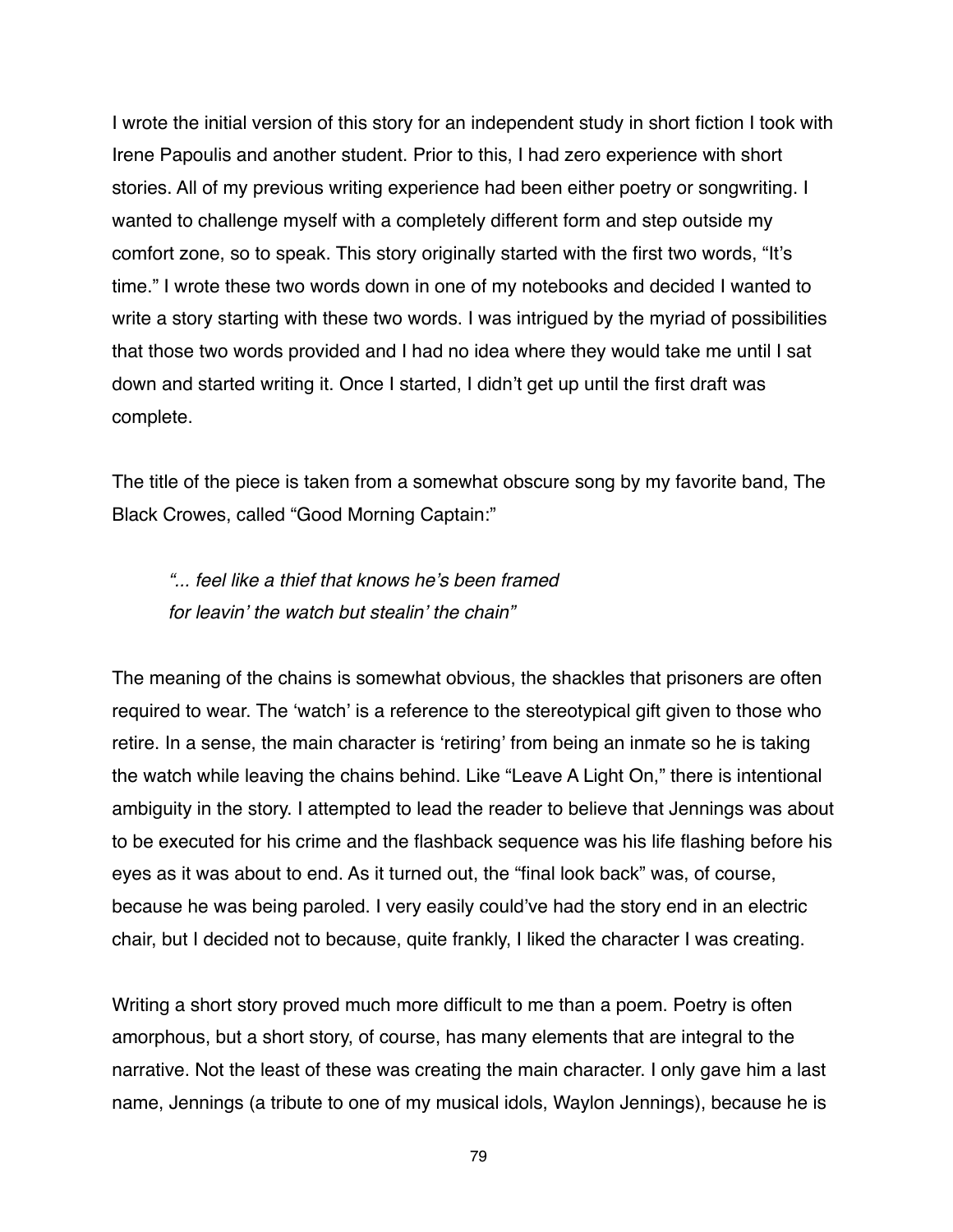in many ways an everyman, a victim of the quintessential "wrong place, wrong time" scenario. As I wrote I found myself thinking for the character, trying to figure out what he would say and how he would feel, what he learned from his hard luck experience. The major lesson Jennings takes from his time behind bars is to count his blessings and relish his freedom, realizing that he

The most challenging and interesting part of the story, at least for me, was the research. Even though it is fiction, I wanted it to be historically and factually accurate. The fact checking, from the geography to the color of the prison issue uniforms in that time, took longer than the composing of the story, but was ultimately as satisfying to me as the final product itself. This story is a piece of literature in the Americana tradition, with a true Southern setting and a believable, if fictional, plot.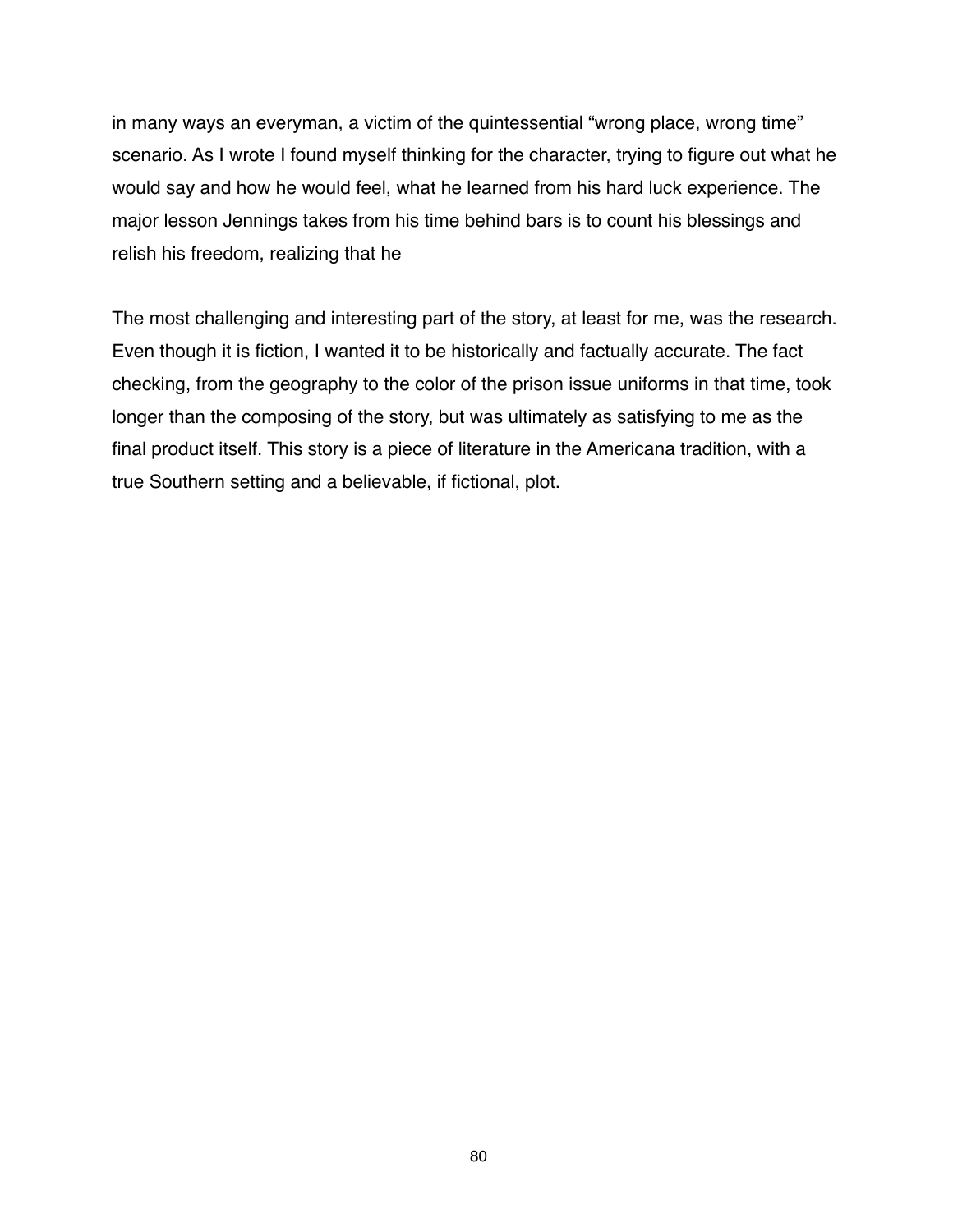#### **DON'T GET FOOLED AGAIN**

"So Al pokes his head in the room and says, ʻHey, Sci-Fi, you finish that sample yet?' The question was followed by the obligatory chuckle at the inside joke. It was all just a play on my name - Jenna Sciferani. It's pronounced "SHIFF-ER-ON-E" but that never stopped them. The dumbest part about the joke is that we're all scientists around here. It is, after all, a lab. Jesus Christ, I'd been working at the lab two years by then you'd think the joke would've gotten old.

The lab in question was the New Jersey state forensics laboratory, located in scenic Hamilton, New Jersey. Hamilton is just a stone's throw from Asbury Park, home of New Jersey's messiah himself, Bruce Springsteen. I fucking hate Bruce Springsteen. It's borderline dangerous to say that around here, sacrilegious even, but I don't care. No one's going to come get me now anyway. Give me Bob Seger or John Mellencamp any day.

You know, New Jersey gets a bad rap - I've heard it called "Dirty Jersey" a million times - and a lot of it is warranted. The beaches are pretty nasty, Atlantic City is a cliche in and of itself, and I think everyone knows about the stench from the garbage dumps along the Turnpike. Smells like a hot plate of roadkill stew. And, of course, we have J-Woww and Snooki from "Jersey Shore" to further the stereotype even more. I have to say though, for being the armpit of America, Jersey built itself a pretty impressive crime lab. Must be fallout from "The Sopranos" or something.

Like I said, I'd been at the lab for about two years. I graduated from Rutgers with a double degree in biology and chemistry and then got my Masters degree at the University of New Haven up in Connecticut. I needed a little change of pace after being in the Northeast all my life so I got my Doctorate in Forensic Science at the University of Tennessee in Knoxville in 2006. I got the degree, but the whole experience pretty much sucked. I wasn't sure the rednecks would take too kindly to a girl from Newark. They didn't. To be honest, I think they were a little intimidated by me. I guess the notion of a girl wanting more than a cheap ring and a guaranteed lifetime passenger seat in an F-350 was a little foreign to them. Besides, try getting a decent slice in Knoxville sometime. It's like I was looking for a fucking villa in Tuscany.

You'll have to excuse me, I've got a bit of a mouth on me. That's what my grandmother always said. She's right about that. I'm an educated and intelligent woman, but I still swear like I'm auditioning for *Goodfellas 2* or something. Can't help it. Nonna, my grandmother, said I got it from my father. I'll have to take her word for it on that one - I never met him. Never saw my dad even once. To be honest, I never thought about him. Not at all. When you get used to having something, or in my case *not* having something, it makes it harder to imagine things any other way. I never knew why he didn't stick around and I really didn't care. He had his reasons and I feel pretty good about the way I turned out. My mom died in a car accident when I was eleven and after that Nonna raised me.

The accident was a hit and run, really. They never found the other driver. I think that's what sparked my interest in the kind of work I do. At first, I wanted to be a cop but when I got to high school (Our Lady of Good Counsel, thank you very much) I found that I did really well in my science classes. Besides that, I liked them too. I'd never been much of a student, but I think that was just because I hadn't found anything to really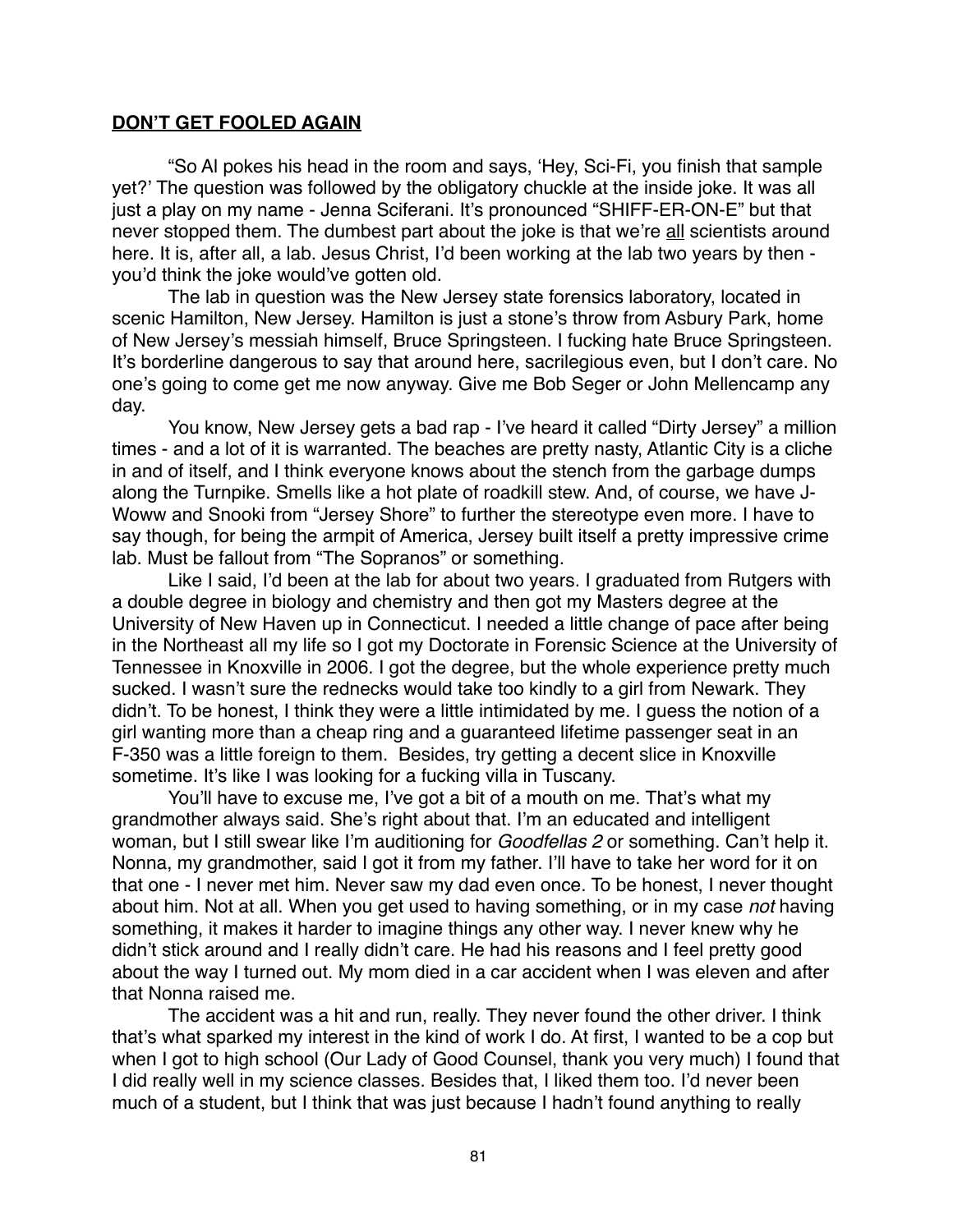pique my interest. But, when the O.J. Simpson trial became such big news in 1996, I saw what forensics was all about and I wanted in. That was my junior year in high school so it all worked out perfectly. Forensics seemed like a perfect fit for me, getting the chance to put away assholes like the one who killed my mother. I knew I'd never solve that one, but at least I thought I could prevent someone else from going through what I did. So far, so good.

Which brings me back to why I'm here in the first place. The sample.

Like I said, New Jersey has a pretty bad reputation. Places like Jersey City, Trenton, and even my hometown of Newark have a lot of crime. A lot of it is street stuff drugs, prostitution, gang violence - your garden variety degenerate criminal activity. But there are some nice towns in Jersey that you don't hear about, affluent suburbs that produce things like *Real Housewives of New Jersey.* These are the types of places that you don't see on the evening news. Which is why what happened in Cherry Hill was such a shock to so many people.

A couple of months ago, a very wealthy young woman (probably a trust fund baby) was murdered in her condo. It looked like a burglary gone wrong - forcible entry, everything in disarray, the usual. Cherry Hill hadn't had a murder in a couple of years so this was big news, from New York all the way to Philadelphia. A lot of important people were putting a lot of pressure on the lab to solve the case and fast. No one ever seems to understand, it's just not that easy. We don't have huge staffs of beautiful people, we don't drive around in Hummers, and the catalog of The Who doesn't play when we go to a crime scene like on television. It's a lot of work doing what we do and this case didn't look like it would be any easier than our hundreds of other open cases.

We had very little to go on. There was zero evidence of sexual assault so that was a dead end as far as evidence was concerned. All we had to go on was a cigarette butt, a Bronco to be exact, found outside the victim's condo. There was no way to know initially if it was the perp's or if it belonged to the goddamn mailman. The cops could figure that one out. My job was to extract DNA from it and, ostensibly, identify a suspect.

I'd been working on it for a couple of days when I was finally able to pull a sample. I ran the profile through CODIS, the national DNA database, and was surprised to see hits to a number of very old, and very cold, cases. They were scattered all over the country: Winchester, Virginia in 1982. James Island, South Carolina in 1984. West Memphis, Arkansas in 1986. Kearney, Nebraska in 1987. Galveston, Texas in 1990. I couldn't believe all of these cases were open and had no leads until I remembered they didn't have DNA testing back then, at least not to the extent they do now. Something about that last case rang a bell too. I couldn't place it at the time, but Galveston, Texas was strangely familiar. I knew I'd never been there or anywhere near there for that matter. All I knew was that it was a smallish city on the Gulf of Mexico. I didn't dwell on it for too long though. I had work to do.

It wasn't until I really looked closely at the profile that I realized what I'd been missing. The profile, definitely male, was perfectly normal except for one thing. The suspect was a carrier for an extremely rare genetic disorder known as Menkes disease, which causes a very severe copper deficiency in the body. I had to look it up on WebMD to remind myself, but I found out that Menkes occurred in about 1 in 300,000 births.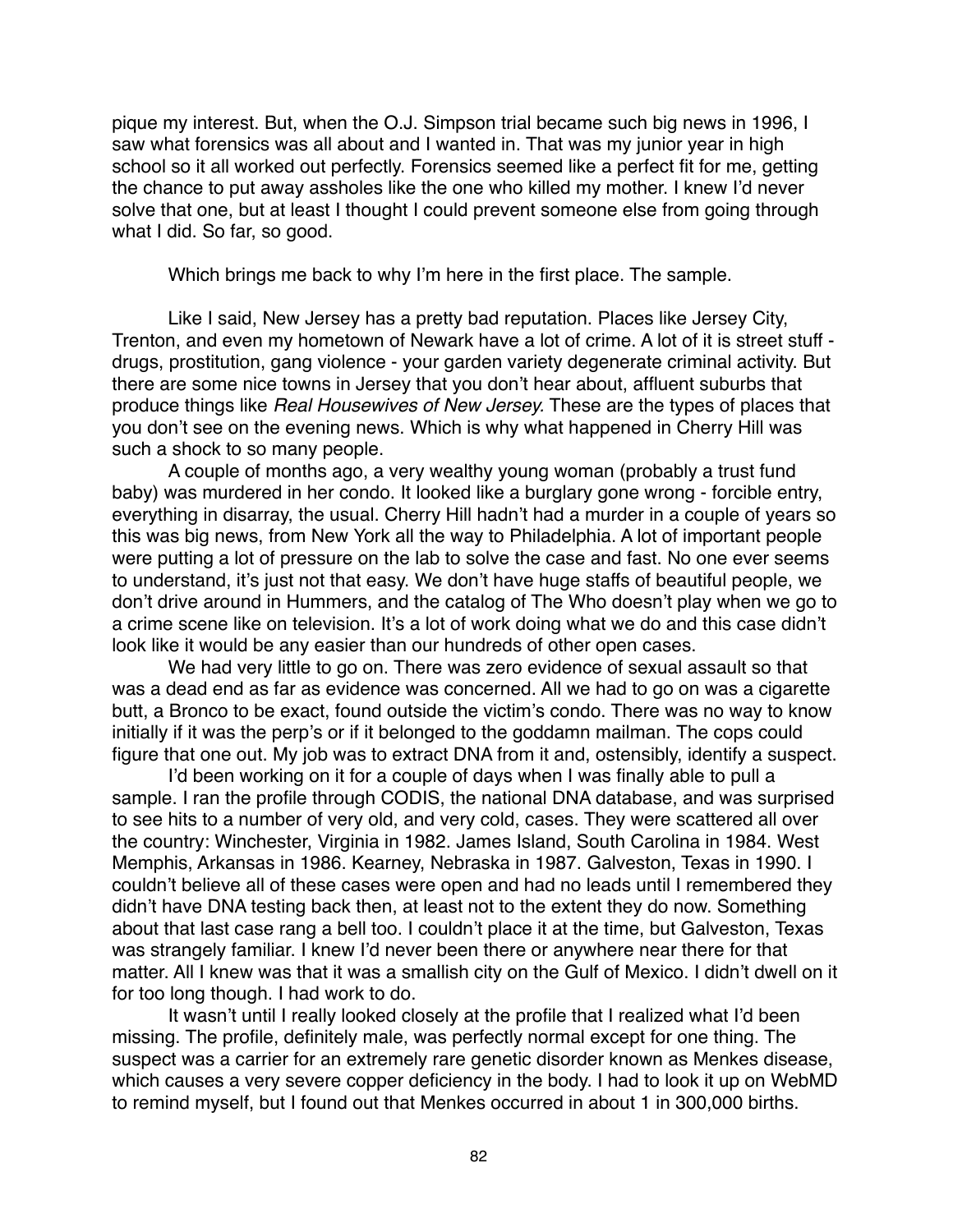Very rare. Males can be carriers of the gene without having the disease manifest itself in the individual. They can then pass it on to their children, again without the disease manifesting itself.

There was another reason I was so interested in this particular diagnosis. In grad school, one of our assignments was to do a genetic screening on ourselves. That's when I found out that I was also a Menkes carrier. I knew at the time that there was only one way I could've wound up with that gene: my father. I remember thinking at the time, ʻThat bastard. Can't even send me a birthday card every year, but he gives me the gift of kinky hair disease.'

That's when it hit me. Birthday card. My father hadn't sent me a birthday card since I was twelve years old. I still had the last one he sent me though and when I went home that night I pulled it out and looked at the postmark on it: Galveston, Texas, January 23, 1991. I remember thinking he'd even mailed it a day late. Bastard.

I didn't know much at all about my father. All I knew was that he was a brief fling my mother had that led to me nine months later. My mother, God bless her, never said a bad word about him, though she sure as hell could have. She hardly ever spoke about him at all. I'd never so much as seen a picture of him. He took off before I was born and that was it. Like I said, he sent me birthday cards every now and then but the last one was almost twenty years ago. The thought that this would be the way I'd be introduced to my long lost, and almost long forgotten, old man just about knocked me on my ass.

I was still in a little bit of a daze when I got to work the next morning. I barely even noticed when someone shouted out, ʻHey Sci-Fi, rough night?' Usually I'd respond to that with something about the speaker's mother, but not today. I had too much on my mind.

I was sitting at my desk, looking over the information I'd gathered the day before and wondering if it could all be true, when my supervisor walked in and asked me how the case was going. ʻSci-Fi, (the incredibly clever nickname had climbed to the top of the ladder) you got anything on Cherry Hill yet?' I knew he was still under a hell of a lot of pressure from some idiot congressman who was trying to earn points for re-election. I hadn't yet had time to figure out what I was going to do. Whoever had provided me with the DNA sample was not in the system so there was no definite way to identify him. Really, the only evidence at all was an old birthday card and my own genes. Certainly not enough to convict someone but.... I don't know, it was just too much of a coincidence. I kept asking myself, ʻWhat if I'm wrong? Do I really owe him any loyalty? He's my father, but he's never been a dad to me.' I finally just asked myself what my mother and Nonna would want me to do, what they would think was right. I decided I wasn't going to let myself get fooled again and I told my boss what I was thinking. I didn't even go to his arraignment and I haven't been to a single day of his trial. Don't plan on it either. I just did my job. It's what I've always wanted to do and, like I said, I just wanted to put the assholes away. This one just happened to be related to me. I'm not proud of putting my father away. I'm proud of the fact that I got a killer off the streets and brought him to justice. Hopefully the jury sees things the same way. I don't know how they couldn't - the evidence seems pretty cut and dried - but juries can be unpredictable. You never know what they might do."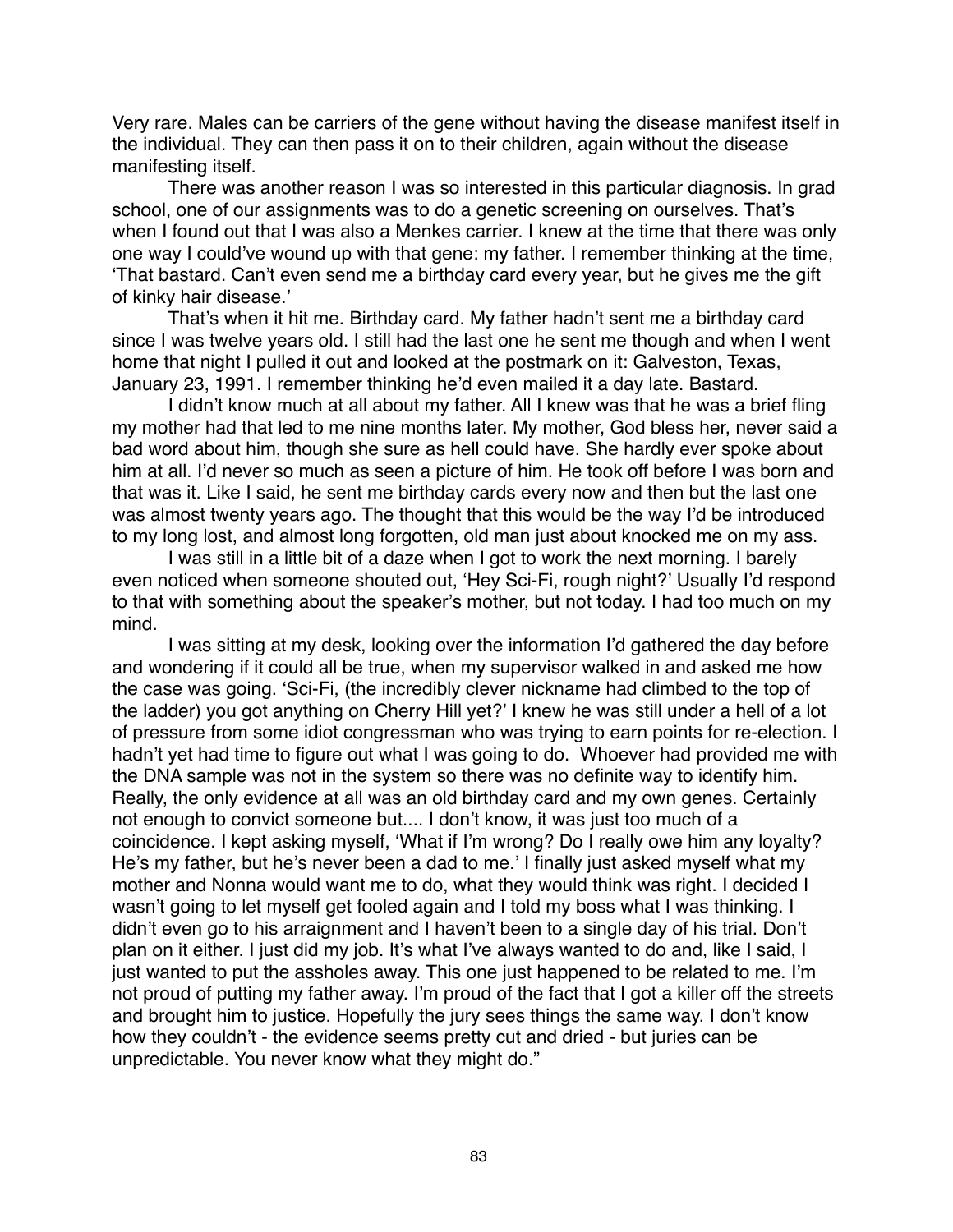Andrew Henderson hit the stop button on his digital recorder. He had only been writing for *New Jersey Monthly* for a month or so when he was assigned Jenna Sciferani's story. Henderson had been a journalist for over twenty years and had written for newspapers and magazines all across the country, mostly in the Southeast. The pay wasn't great, but he'd found creative ways to supplement his income.

At first he wasn't that interested in Jenna's story, but once he heard all the details from Jenna herself, he couldn't help but be sucked in. She was quite a character too, unlike anyone he'd ever met. She was part science nerd and part biker chick, an incredible mind with a dirty mouth as its speaker. He'd listened to the tape every day for a week now and every time he just shook his head. He remembered the way she spoke with her hands, how she was so unapologetic when she'd let an F-bomb drop. He remembered how passionate she was about her work. Mostly he remembered the thick grey clouds and gloom in the sky the day of her funeral. Jenna Sciferani had been murdered the day after her father's case had ended in a mistrial. She had spent her life trying to put murderers away and had become a victim of one, another statistic. "What a waste," he thought to himself as he swallowed his daily copper supplement and lit another Bronco.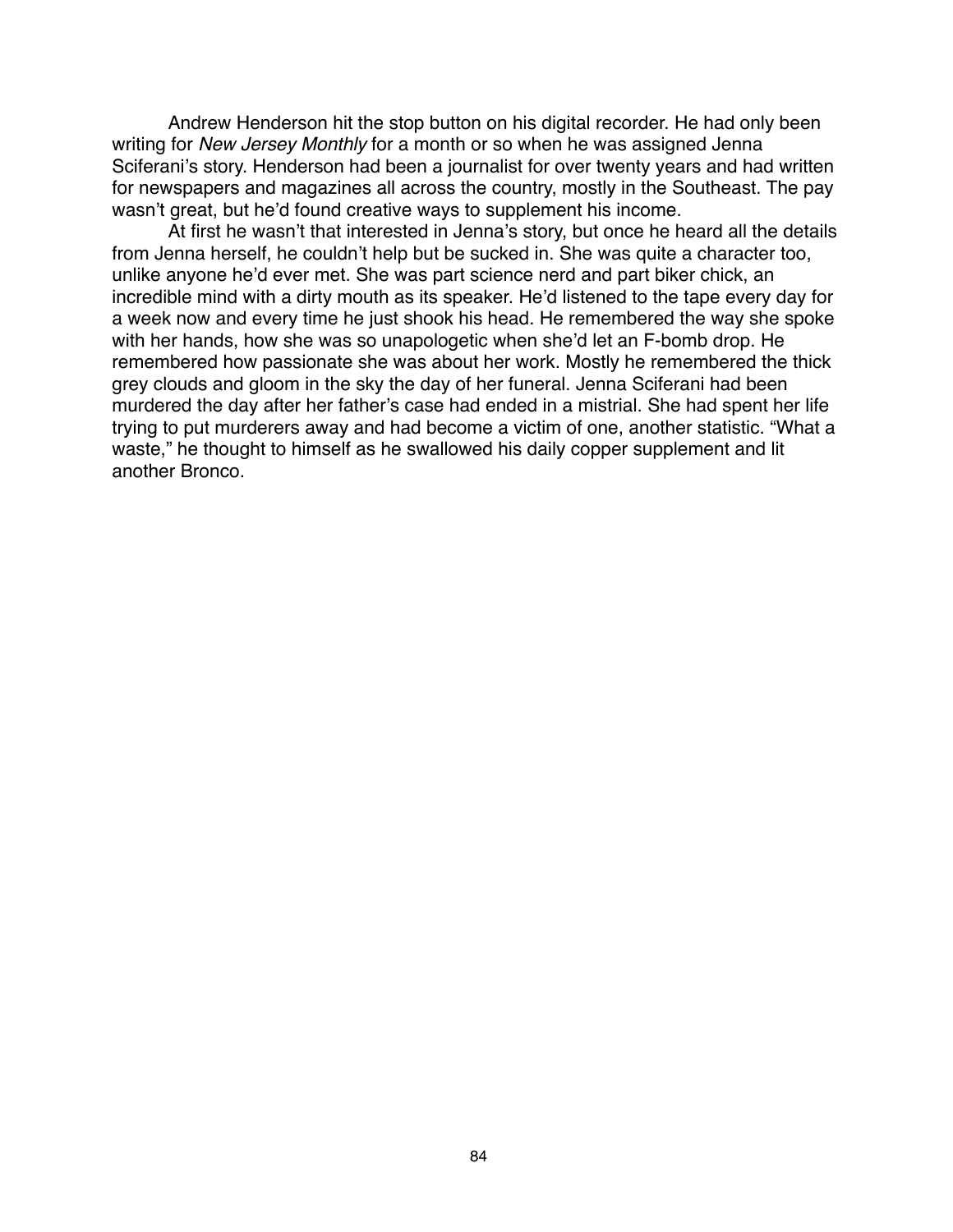This story, like the one before it, provided its greatest pleasure to me in the details. Like "Taking the Watch, Leaving the Chains," I wanted this story to be factually correct. I therefore took the time to research the New Jersey State Crime Lab, doctoral programs in Forensic Science, Our Lady of Good Counsel High School, and, of course, Menkes Disease. I derived a great deal of satisfaction knowing that while the story is a figment of my imagination, the finer details were real.

The story grew out of my affinity for crime shows. The title, "Don't Get Fooled Again," is a tongue-in-cheek reference to The Who song "Won't Get Fooled Again," which is the theme song to *CSI: Miami*, one of the shows with the beautiful people and Hummers referenced in the story. Much of the jargon used in the story came from shows I enjoy, like *Law & Order, Law & Order:SVU, and NYPD Blue*. I had no experience writing a crime story before this piece but, like with many of the poems in this collection, I wanted the challenge.

I have a great respect for the short stories of J.D. Salinger. I've always found his stories to be unique in that they are more character-centric than plot-centric. Because of that, this story needed an engaging character who is almost polarizing in her mannerisms. Jenna Sciferani fits that mold. She is equal parts brusque and brilliant and battles an obvious internal conflict due to her fractured family life. She becomes sympathetic because of this. In the interest of developing the character further, I told the story from her point of view without the benefit of outside narration until it was necessary, after she'd been killed. Jenna is the type of character that is most effectively developed in her own words.

I also wanted to make the conclusion somewhat shocking, as Salinger was fond of doing in stories like "Teddy." Jenna's death was unpredictable and the ending is ultimately ironic with the revelation that after wrestling with her conscience and making the decision to put her father away, she got the wrong guy. I did not want to develop the Andrew Henderson character because, though he is eventually revealed as the murderer, the story is essentially not about him at all. The story is about Jenna and her

85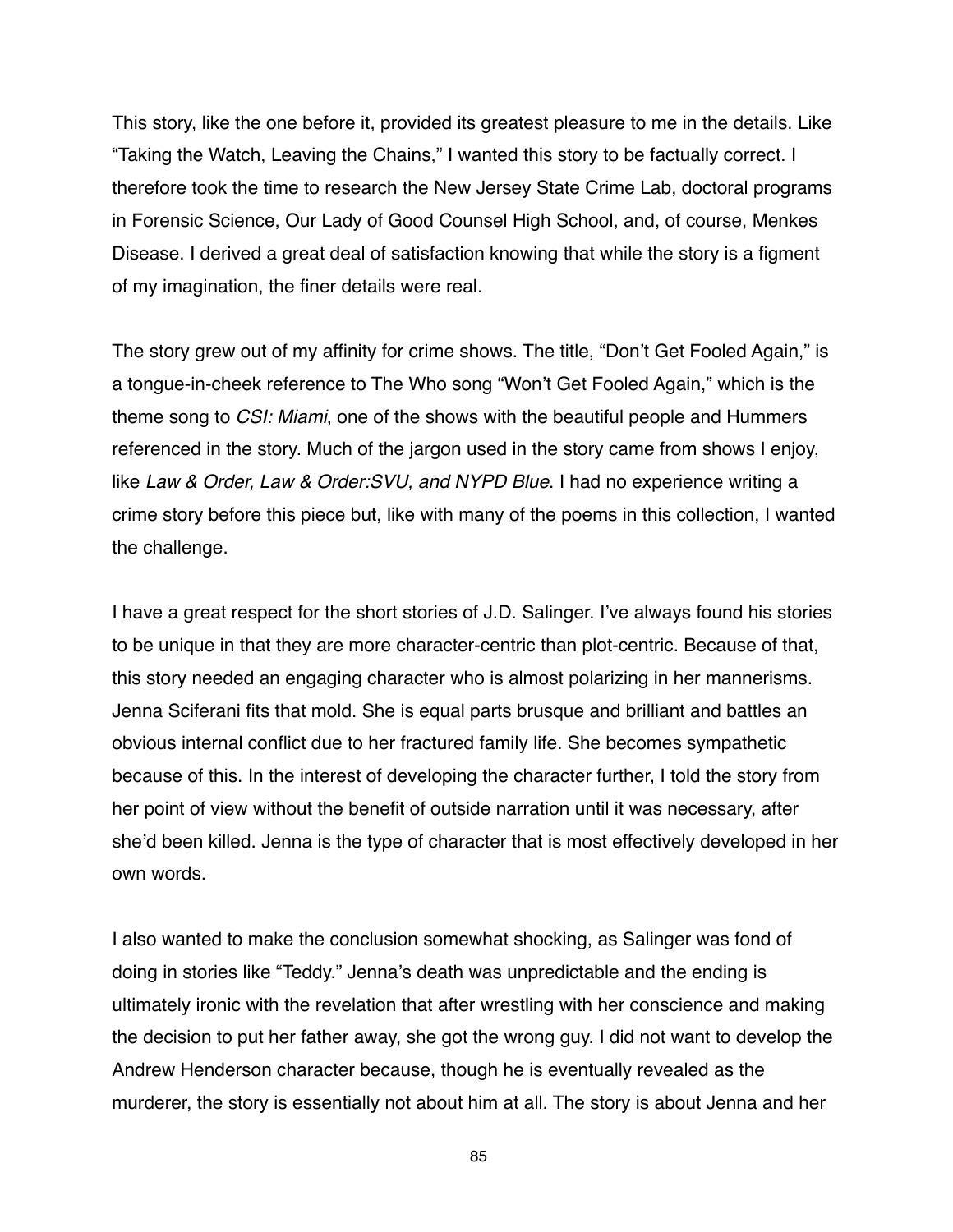regrettable fate. She is a victim of the quintessential "wrong place, wrong time" scenario, a trait that most of the characters I write about possess. Perhaps that is a reflection on me, perhaps it is just something I sympathize with, but I find the victim of fate story intriguing and it is an archetype that is relatable to most readers.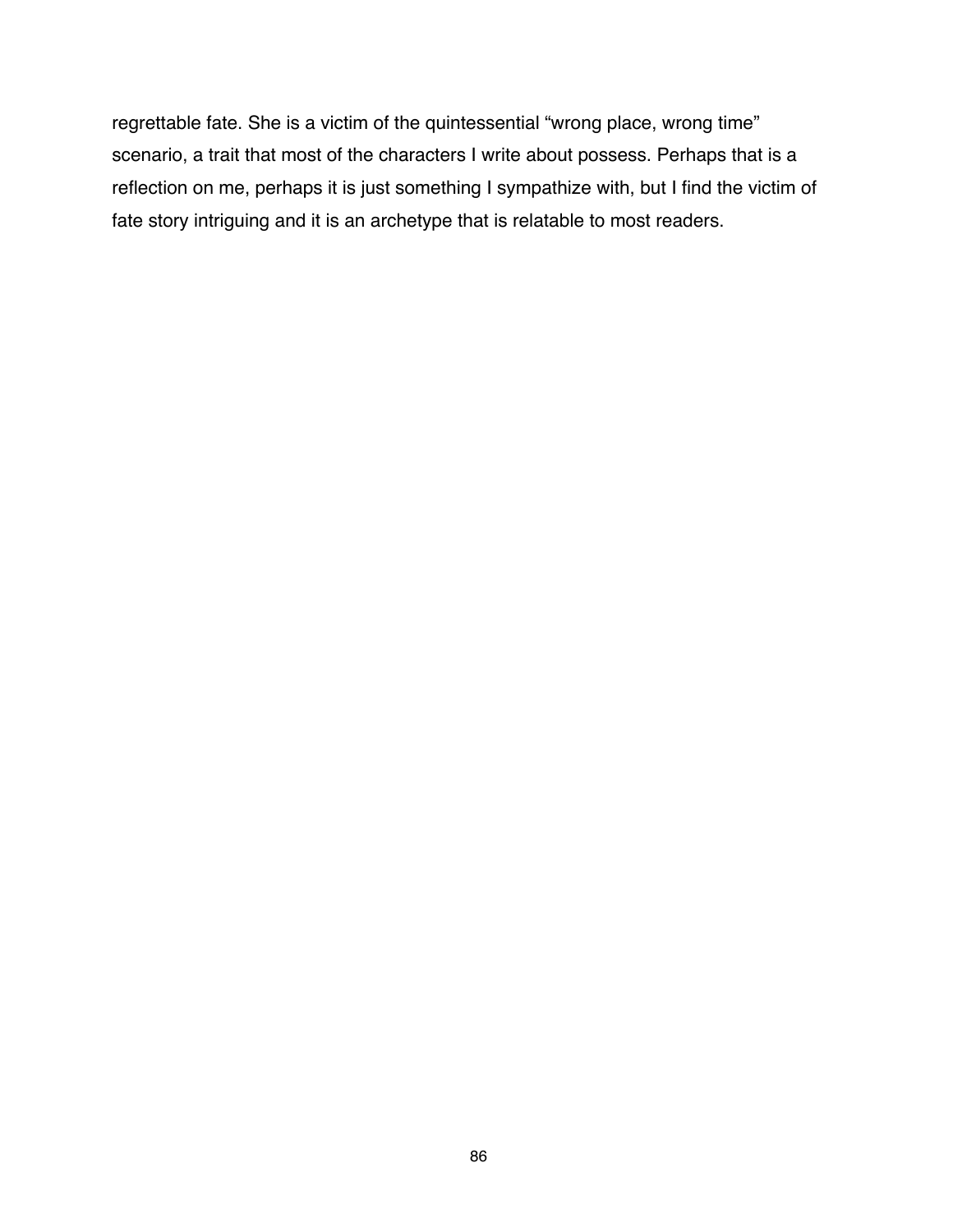## **LEAVE A LIGHT ON**

The only light in the room came from the still-lit Newport butt in the ashtray and the flickering neon sign from the Sunoco station that bore in through the tattered drapes. The dim light was enough to make out the torn wallpaper, the stains on the carpet, and the filthy clothes strewn about. A pair of jeans she couldn't place lay crumpled in the corner.

She had not closed the door behind her - she didn't care if anyone came in - and in the humid summer air she could smell the putrid stench of the sewage treatment plant a few miles north in Hartford.

She sank down on the floor of her thirty dollar motel room. The one chair had a broken leg and on the bed she might catch a glimpse of herself in the mirror on the wall. She knew exactly what her reflection would show, she just didn't need the visual reminder. The heat and sting were still there on her bottom lip and she could feel where the dried blood ran down to her chin. The only thing keeping her cool in the July heat was the barrel of the gun she held in her right hand. She rubbed it across her neck, her forehead. Her temple. She stole the piece from one of the delinquents she'd been associating with and was damn certain the gun had a history. At only nineteen years old, she knew the same could be said of her.

The room was too quiet, there was no chance of sleep. She tugged on her hair and took a deep breath before pulling herself to her feet and shuffled toward the room's dingy bathroom. She hit the switch and the light from the bare bulb on the wall blinded her for a moment. As her vision returned, her eyes fell on the cracked mirror. Though she tried to be strong, a few tears began to trickle down her cheek. As the salt from the tears mixed with the taste of her own blood, she began to look closely and examine her reflection.

With her hair pulled back into a ponytail, she could see the edge of the tattoo on the nape of her neck. The ink took the form of a small angel with her mother's initials in the two wings. She had gotten it on her eighteenth birthday, just fourteen months before. Back then she always wore her hair down. She chose the spot on her neck so her father wouldn't see it. She smiled, her first one all day, remembering her attempt at teenage deception, trying to keep the memento a secret from her father. The tears quickly returned, however, as she thought of what her father would say if he could see her now.

As she turned on the rusty faucet to wash the blood and grime from her hands, she couldn't help but notice the track marks on her forearms. A feeling of shame washed over her as she thought of all the punishment she'd put her body through. She had always rationalized her behavior to herself - that's what addicts do. "If only I hadn't..." She caught herself before the thought had a chance to develop.

Still, she never could've imagined that the seemingly innocuous pills prescribed to her after her mother's accident could've led to all this. At first it was a small dose of valium. "Just to help you relax and get some rest," her psychiatrist had said. She halfsmirked as she remembered this. How ironic that her little yellow pills were known as "mother's little helper." It was her mother that she needed, both then and, most especially, now.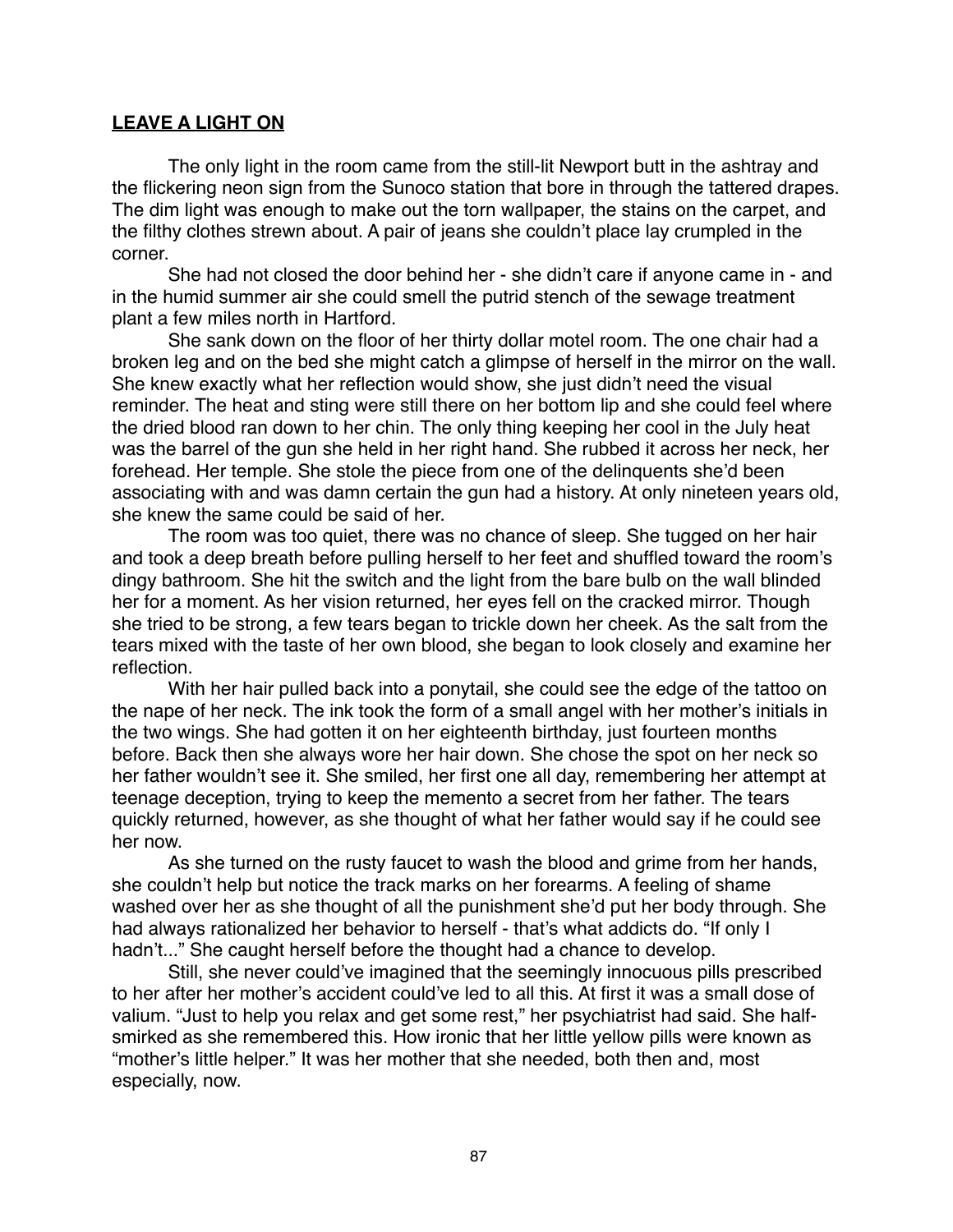The valium had helped her relax, just as the doctor promised. So, when her shrink prescribed some anti-depressants a mere six weeks later, she didn't question it. First it was Xanax and, when that didn't work, Prozac. The Prozac didn't have much effect on her so a dose of Cymbalta was added to it to increase the medicine's potency. Nothing seemed to work. A simple chemical could never be strong enough to dull her memory. It was just too much to ask.

The snow falls in blankets in Northwestern Connecticut. She never should have been out that night but, like many teenage girls, she was insanely stubborn. It was a party, after all, and anyone who was anyone was there. But, when she looked out the window fifteen minutes before her curfew and saw the snow coming down like a tidal wave, she knew she was going to have to make the call home. She had a pretty good idea her parents would be furious, but her hands were tied. There was no way she could drive herself home - she'd only had her license for four months. When she made the call, her mother answered which secretly relieved her. Her father tended to be far less understanding. Her mother was far from thrilled either, but did what any good mother would do and agreed to brave the elements and come retrieve her baby girl. She never made it.

Back in the musty motel bathroom, reality set in once again. By now, she was almost numb to the memories; That night, her mother, the reaction of her father, the alienation and depression that followed... all of it. It hadn't been easy for her and her father didn't help matters any either. She always knew her father blamed her for her mother's death. Even though he never came out and said it, his actions spoke much louder. In the months following the accident, her father became distant, cold even. In a time when she needed her father for comfort and consolation, he wasn't there, first figuratively, then literally. He kept erratic hours and she often found herself alone, much like she was now. Her father wasn't there for her and wasn't around to see his little girl spiraling downward, her descent due in no small part to the amplified amounts of antidepressants she was ingesting on an increasingly regular basis.

The pills had taken over. When her own prescriptions had run out, she took to buying them from kids at school. Illegal prescription drugs were tough to come by in Litchfield County, Connecticut so once her diet of pills increased, she found herself having to look elsewhere. First it was in Torrington, then Waterbury, and finally Hartford. Once the commute to and from the city got too much for her, she just stopped going home altogether. She rationalized that if her father could do it, so could she. In fact, she wondered more than once if he'd even noticed.

Inevitably, the pills stopped being enough. She'd met enough people, certainly not friends, who made it so finding other ways to satisfy her cravings was not difficult. Within a few weeks, she was immersed in a lifestyle she never could have envisioned where she came from. Her nights were spent getting high on whatever she could, wherever she could. Days were spent coming down and panhandling, trying to scrounge up the money for that night's fix. She was alive, barely, but she was certainly not living. She found herself doing things that sickened her with people that sickened her even more, sacrificing her body in every way imaginable. It was as if someone else had moved in to inhabit her, evicting her to simply watch helplessly from afar. Not anymore.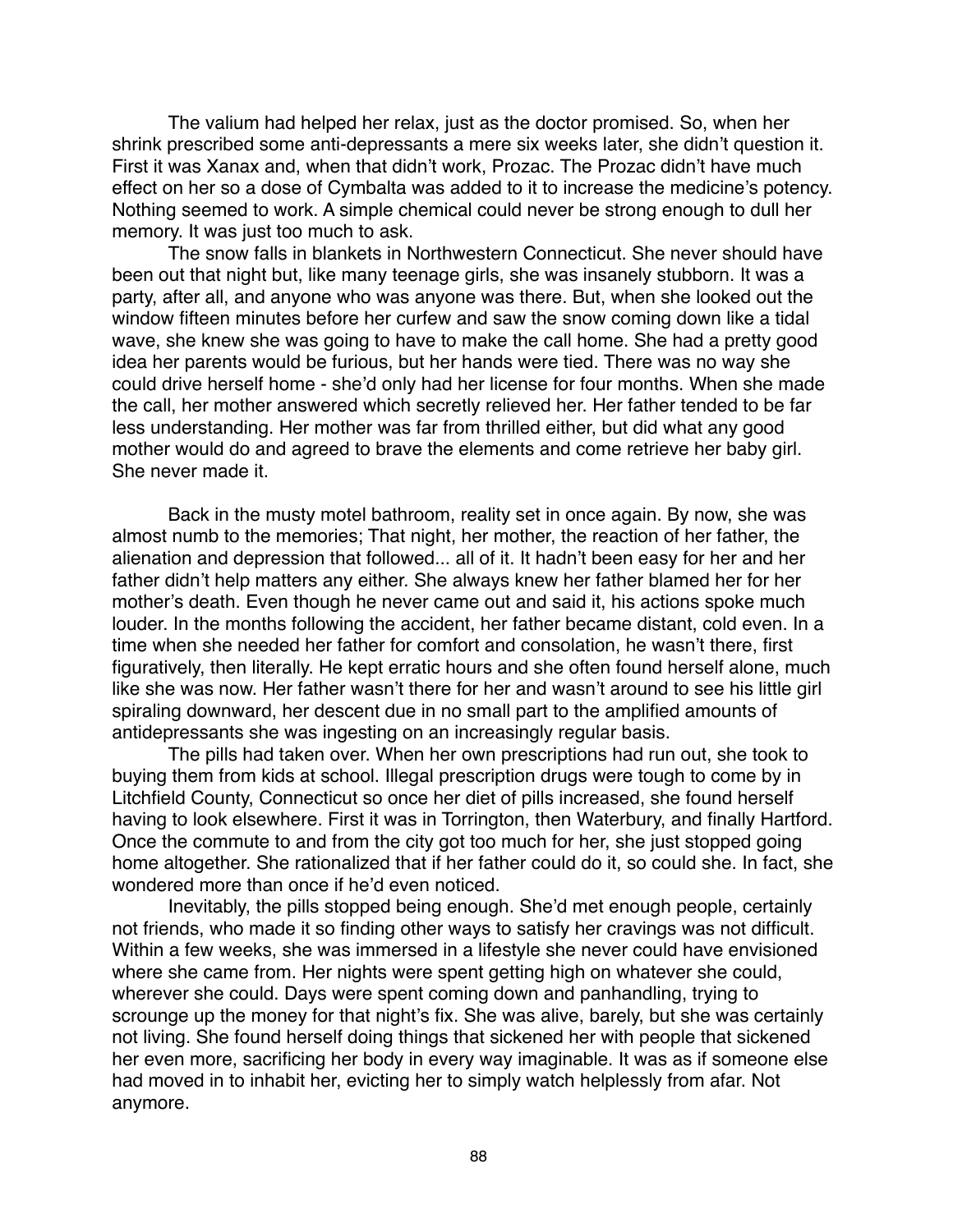She took one more quick look in the mirror and made her resolution. Helplessness was no longer an option. Control would be hers again, one way or the other. She left the bathroom, leaving the light on, and made her way back into the shadows of the motel room, dragging her feet as she moved. In a pile next to the television, she found what she was looking for: a lone stick of incense, originally purchased (or perhaps stolen) to conceal the scents of whatever was going on that particular day. She found a lighter in her pocket, pressed in to the edge of the stick, and sat back down against the wall. As she blew softly on it, the incense lit and the room began to fill with the smell of pine. She smiled again. Until now, she couldn't figure out why she'd chosen that scent. Sitting there in squalor, it dawned on her: It smelled just like her back yard at home. She closed her eyes and could see it all so vividly: Her father chopping wood from the pine trees on a crisp October afternoon while she and her mother raked piles of leaves in the yard. Her father would take some of the wood and start a fire in the chiminea on the patio and that smell, that smell of pine would waft through the air, just as it was right now.

A small popping sound, accompanied by a flash of light through the still open door snapped her out of her trance. She was slightly disoriented at first, but quickly realized what she saw was a late Fourth of July celebration taking place just over the mountain in the next town. There was nothing to revere in this setting, however. As the fireworks display increased its intensity, a different sort of vehemence crept into her mind. Her mind raced as the pyrotechnics continued their bombast, creeping toward a climax. The lights flashed in iridescent colors, clouding the faint glow of the incense, and hiding the shadows that circled outside room number seven. Explosions echoed through the night air and as the show reached its zenith, one final blast, accompanied by a brilliant flash of orange light, brought the scene to an end and returned everything to darkness.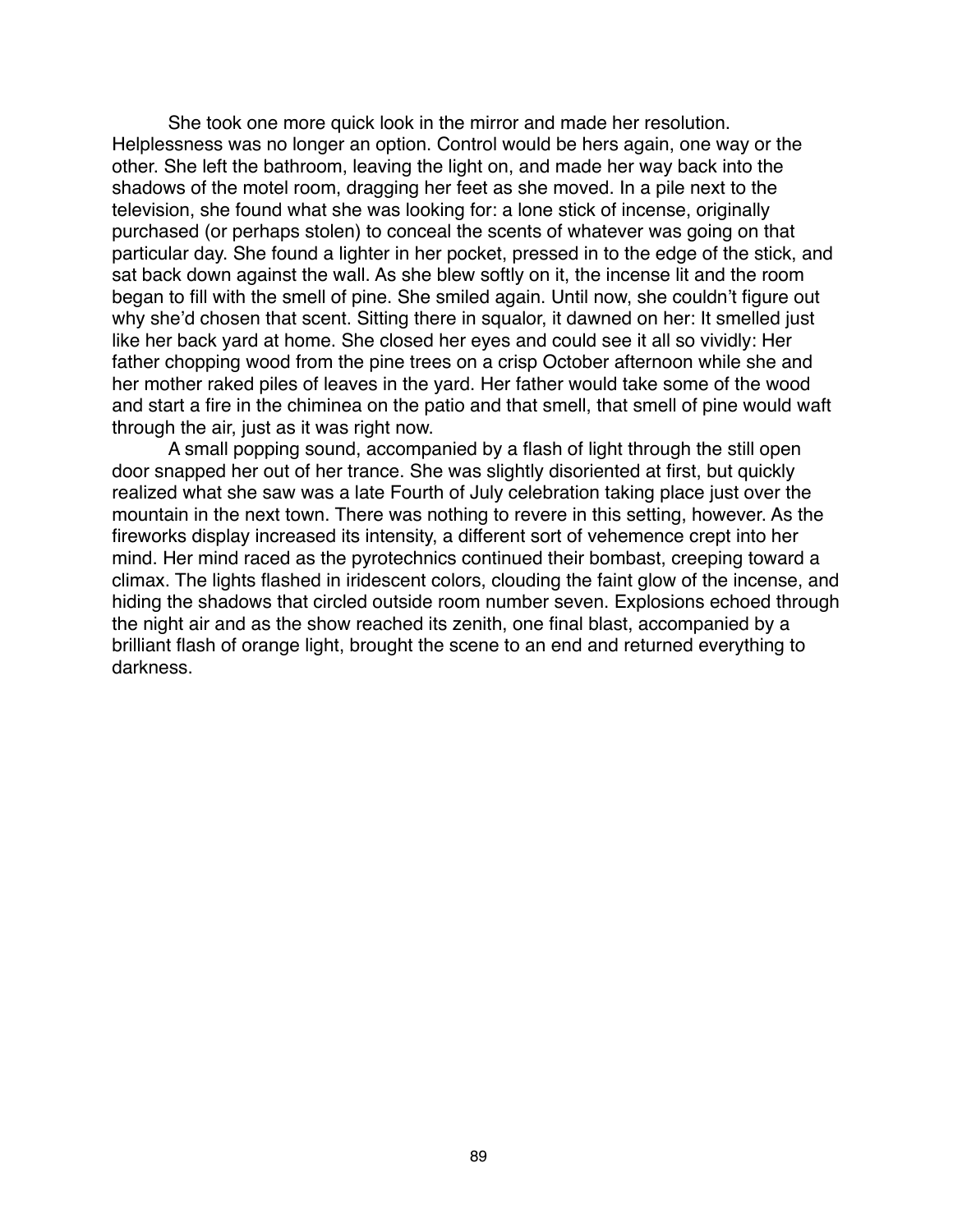This story had its genesis when I was working on write a prose poem. The longer it got, the less it became a poem. The piece seemed to "want" to be a short story, so I obliged. I actually started writing it in a hotel room and the title is a tongue in cheek reference to the Tom Bodett voiced Motel 6 commercials, but the title is also referenced briefly in the story.

I'm a big fan of J.D. Salinger's "Nine Stories," particularly the fact that the stories are more character-centric than plot-centric. Salinger's stories focus on the people who exist in them and brief segments in their lives. This story started with this vision of a strung out young girl alone in a cheap motel. That notion is a little cliche, so I needed to give this character, unnamed because she could describe so many others, more detail. The setting could be one of many cheap motels on the Berlin Turnpike, which runs from Wethersfield to Meriden, Connecticut. Growing up I used to drive down the Turnpike often, in awe of the characters I saw mingling and loitering outside the myriad of roadside establishments. The protagonist in this story was probably one of them.

The character is a pitiable one, and her frustration and disenchantment with her life reach their zenith at the story's climax. The conclusion is intentionally ambiguous, a homage to Salinger's "A Perfect Day For Bananafish," which ends with the sudden and shocking suicide of Seymour Glass. This story can be interpreted in multiple ways. Either the final blast and burst of orange light are the gun being fired into her temple (a la "Richard Cory"), or simply the finale of the pyrotechnic display referenced in the final paragraph. The reader's affinity for the character will dictate her ultimate fate.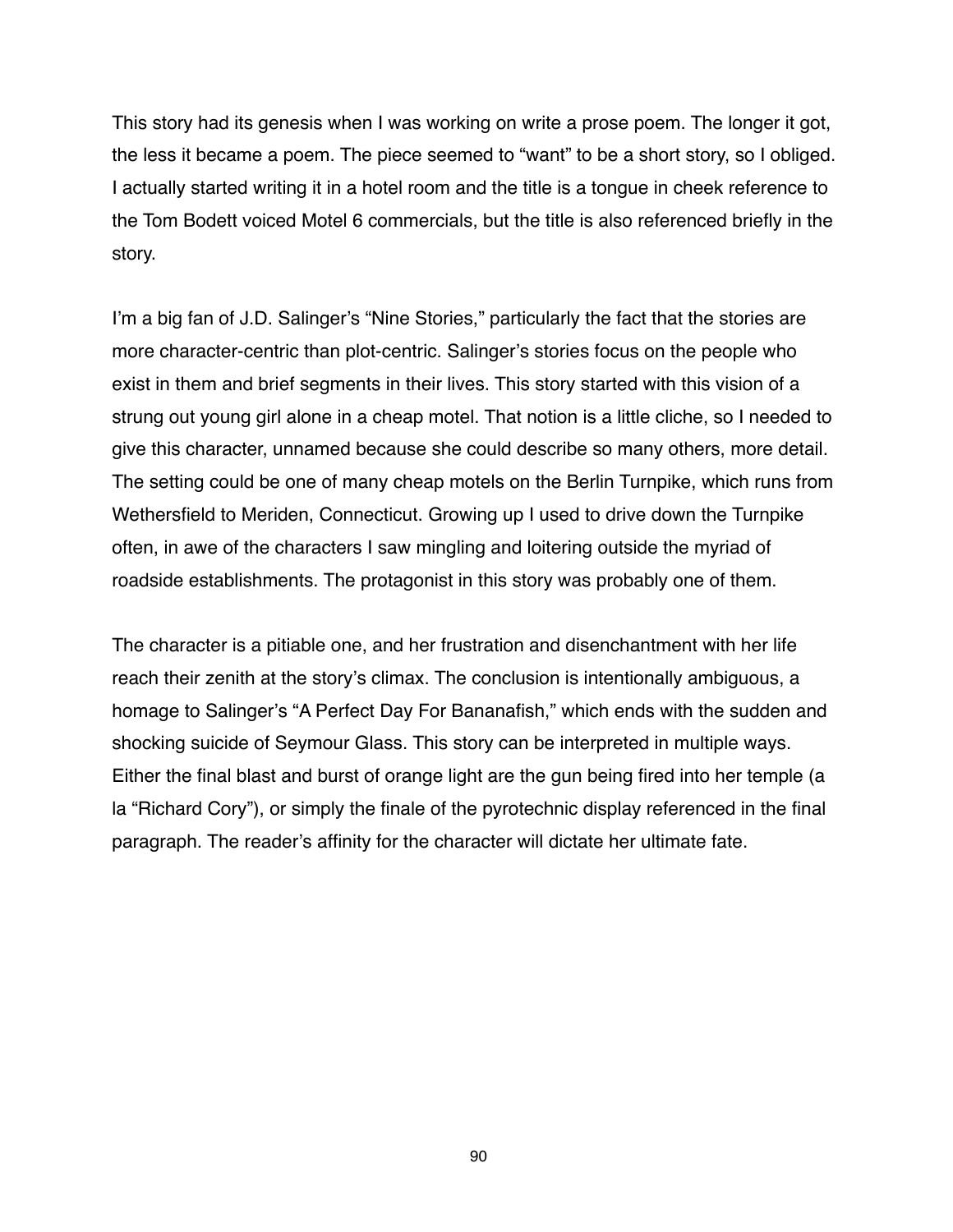### **FILTHY ANIMAL**

A shark in shallow water Swimming perilously close to the shore It smells the blood in the water and attacks It has teeth, and when it bites it does not let go until it has taken what it wants A limb, an arm, a leg a soul

A vulture circling overhead Perched and awaiting its onslaught Ready to strike noiselessly It smells the meat on your bones Feasts on the wounded and attacks Tearing and clawing Cinching its talons around what it wants And leaving a mere carcass behind

A viper waiting in the weeds Slithering from the fissures in the Earth Like Lucifer himself Sneaking silently under the cover of darkness Seeks out the defenseless and attacks Burying its fangs beneath the skin Injecting the venomous poison into a victim Committing incoherent murder

A jackal roaming the prairie Awaiting its serendipitous prey Its aggression comes before and after the light A crepiscule A scavenger without prejudice It attacks Indulging on the isolated, the forlorn Thriving in the remains And the traces of what was

It is mental Darwinism A battle for survival of the fittest It is kill or be killed Devour or be devoured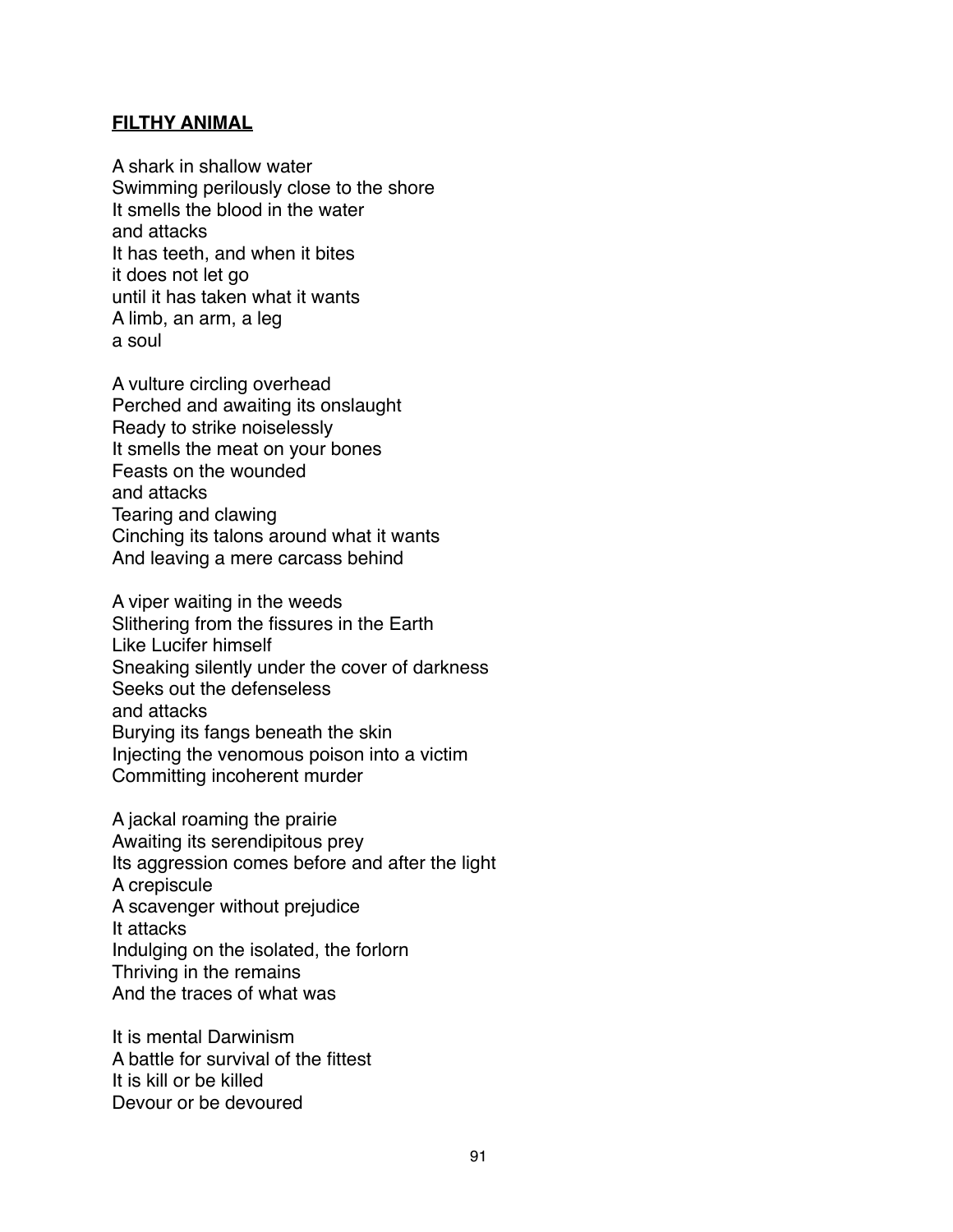This filthy animal is not endangered Will never render itself extinct A silent and cowardly assassin That terrorizes and seizes upon the innocent I will devour I will kill.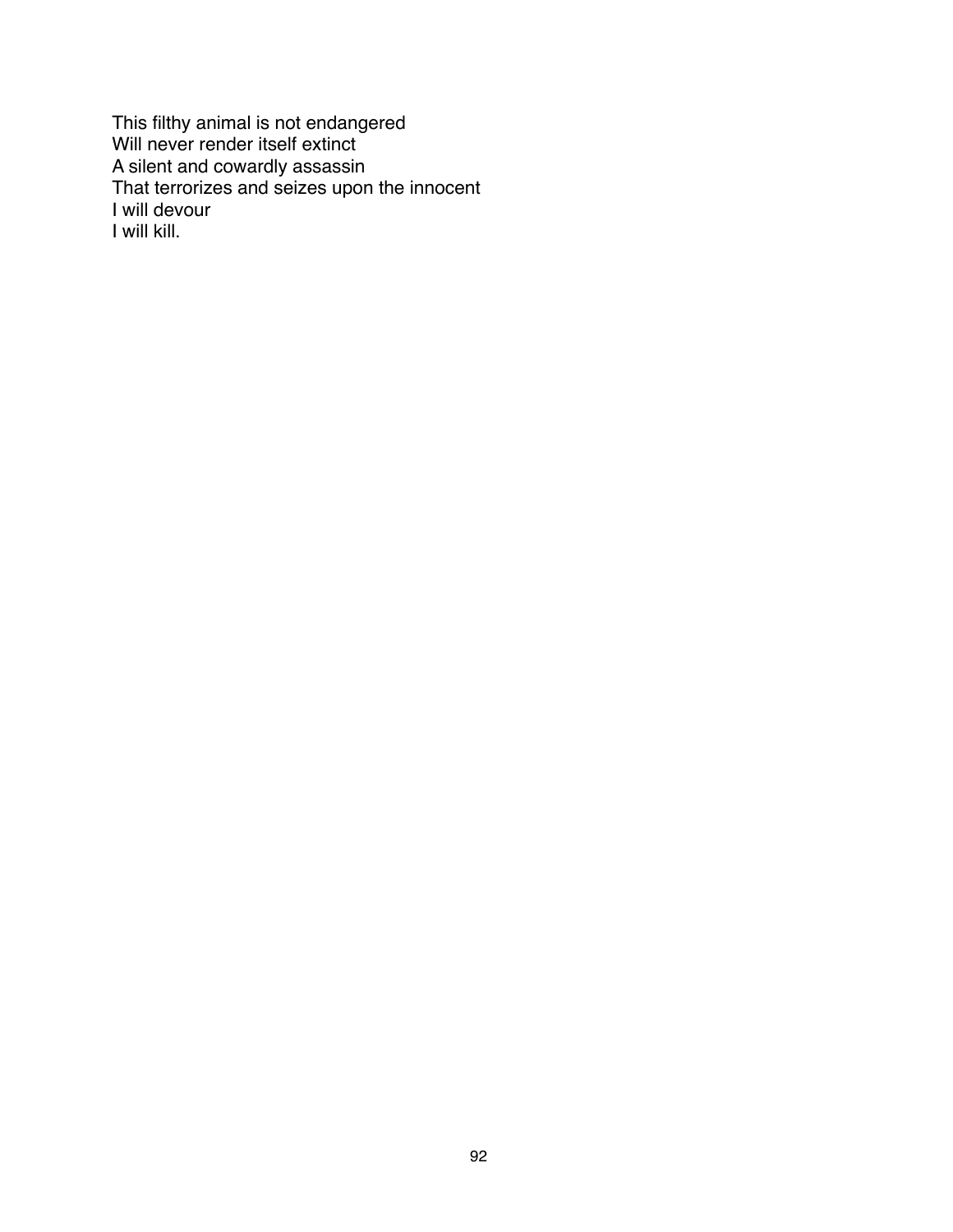This poem is an extended metaphor. The "filthy animal" I speak of in this piece is depression. This poem was not at all inspired by any of my experiences as a graduate student at Trinity College. Instead, it was inspired by the personal struggles that I endured in the midst of composing this volume of work. Writing this collection was one of the most difficult tasks I've ever taken on, and would have been so on its own. However, after beginning the project, I became embroiled in the most adverse situation I've ever endured in my personal life, enduring a marital separation and a lengthy and taxing divorce process. I also have two young children so learning to be a single father while trying to shield them from the incessant drama of the situation proved very complicated. In addition, the stress I incurred has physical manifestations as well, which have fortunately subsided.

During this time, it was extremely difficult to find the clarity and inspiration necessary to focus on creative writing. However, once that personal situation was rectified, I was able to finally reassign my energy to completing this project. I did struggle with depression due to the personal issues I was having and it acted like a predator. I had no plans to write a poem about it, but one night as I sat the concept of my depression as a shark smelling blood in the water just came out and built from there. The metaphor truly extended itself. It has been said that the best poetry, the best art, comes from depression and times of sadness. This piece came out the way it came out at the time and is a brutally honest reflection on a period of my life that I'm glad is over. The culmination of this piece is proof, to me more so than anyone outside observer, that I triumphed over the cerebral predator, I won the battle of mental Darwinism. It took a lot out of me, but not everything. I devoured the predator, I killed it. It truly was a filthy animal but it did not defeat me, I defeated it and I am proud to say so. I am proud that this collection has reached fruition. The choice to place this piece last in this collection will always be a reminder to me of how arduous the task of composing it was and how rewarding its completion has been. As I close the book, so to speak, on this volume, I close the book on that chapter of my life.

93